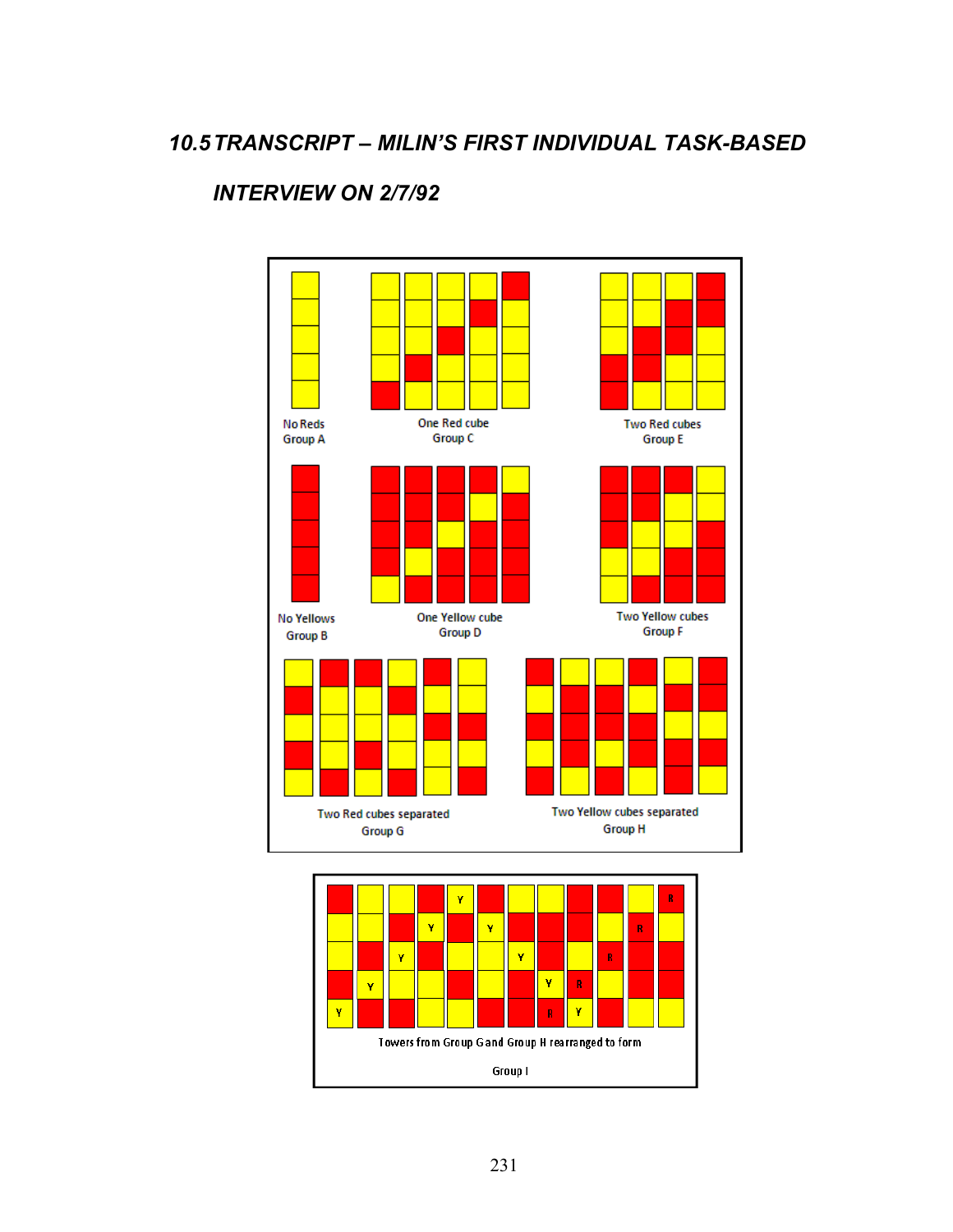| Line | Time | <b>Name</b> | Tra |
|------|------|-------------|-----|
|------|------|-------------|-----|

| 1.  | 00:00:14 | R1:           | What did you think about the activity yesterday? Did you<br>enjoy it?                                                                 |
|-----|----------|---------------|---------------------------------------------------------------------------------------------------------------------------------------|
| 2.  |          | Milin:        | Yes.                                                                                                                                  |
| 3.  |          | R1:           | Why?                                                                                                                                  |
| 4.  |          | Milin:        | Um before we had something like this, in second grade                                                                                 |
| 5.  |          | R1:           | Second grade?                                                                                                                         |
| 6.  |          | <b>Milin:</b> | I don't know. Second or third. I don't know.                                                                                          |
| 7.  |          | R1:           | Yeah. What do you mean, "something like this"?                                                                                        |
| 8.  |          | Milin:        | 'Cause we had to urn build them and  I don't know<br>which grade but  we had to build them so it was much<br>easier this time.        |
| 9.  |          | R1:           | Okay, so this time was easier because you'd done it<br>before? When you did it before was it exactly the same,<br>or do you remember? |
| 10. |          | Milin:        | I don't remember. (He chuckles)                                                                                                       |
| 11. |          | R1:           | You really don't remember, but you felt like you were<br>sort of doing it again.                                                      |
| 12. | 00:00:52 | Milin:        | Yeah.                                                                                                                                 |
| 13. |          | Mrs. O:       | Built towers                                                                                                                          |
| 14. |          | <b>Milin:</b> | Yeah.                                                                                                                                 |
| 15. |          | R1:           | And how did that make it easier yesterday?                                                                                            |
| 16. | 00:05:57 | Milin:        | Because um when  because last time I didn't um go for<br>about the amount, but this time I thought it would be<br>around 30 or 40, so |
| 17. | 00:01:12 | R1:           | Oh, because you remembered from                                                                                                       |
| 18. | 00:01:15 | <b>Milin:</b> | Yeah                                                                                                                                  |
| 19. |          | R1:           | Last time that there were more than you had thought or<br>something, and so you kept trying. Oh, what, how did                        |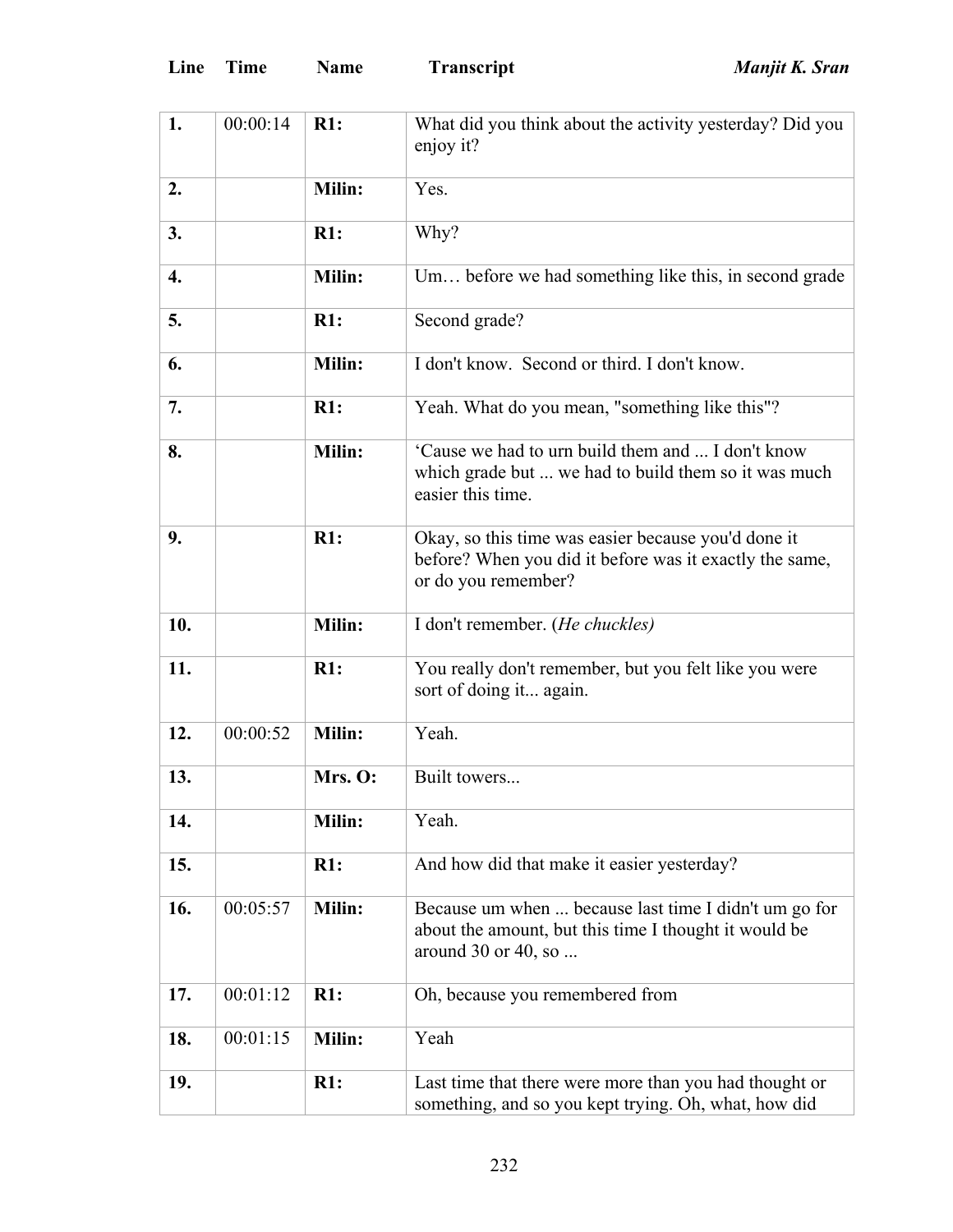|     |          |        | you solve this problem?                                                                                                                                                                                                                                                                                                                             |
|-----|----------|--------|-----------------------------------------------------------------------------------------------------------------------------------------------------------------------------------------------------------------------------------------------------------------------------------------------------------------------------------------------------|
| 20. |          | Milin: | Um, when Michael and I kept on um building them and<br>putting another one exactly like that but different colors                                                                                                                                                                                                                                   |
| 21. | 00:01:33 | R1:    | What do you mean by that?                                                                                                                                                                                                                                                                                                                           |
| 22. |          | Milin: | Cause like Michael and um Paul did  we um, we looked<br>at the colors and all the yellows turned to reds, and all the<br>reds turned to yellows                                                                                                                                                                                                     |
| 23. |          | R1:    | Show me. Maybe we could use some Unifix Cubes and<br>show me what you mean as an example for what you did.                                                                                                                                                                                                                                          |
| 24. | 00:01:55 | Milin: | Like if you take this for example. (YYYRR)                                                                                                                                                                                                                                                                                                          |
| 25. |          | R1:    | Uh huh                                                                                                                                                                                                                                                                                                                                              |
| 26. |          | Milin: | We did this (Milin refers to towers YYYRR and RRRYY)<br>and now we have this. All of these yellows turned to these<br>reds, and all these two reds turned to these two yellows.                                                                                                                                                                     |
| 27. |          | R1:    | Oh, I see. Is that always a way you worked? I mean, did<br>that always work?                                                                                                                                                                                                                                                                        |
| 28. |          | Milin: | Yeah, uh huh. Because see if  if we had something like<br>this ( <i>He builds YRRYY</i> ) we would always check to see<br>if it would be like this (he compares YRRYY to YYYRR<br>and RRRYY) or if this was a red or something.                                                                                                                     |
| 29. |          | R1:    | Uh huh.                                                                                                                                                                                                                                                                                                                                             |
| 30. |          | Milin: | And then we, <i>(he builds tower RYYRR)</i> now, it would be<br>like this. And they'll be the same okay  and these two,<br>so we put it like this (he groups all four towers<br><i>together</i> ) and every time we see if one goes to that group<br>and then either just put it away if it does, and um, if it<br>doesn't then we got a new group. |
| 31. | 00:03:13 | R1:    | New group? What do you mean by new group?                                                                                                                                                                                                                                                                                                           |
| 32. | 00:03:15 | Milin: | Because see, these two are a group because this turns into<br>this (He compares tower YRRYY and RYYRR and<br>points to opposite red and yellow positions) and this<br>turns into this.                                                                                                                                                              |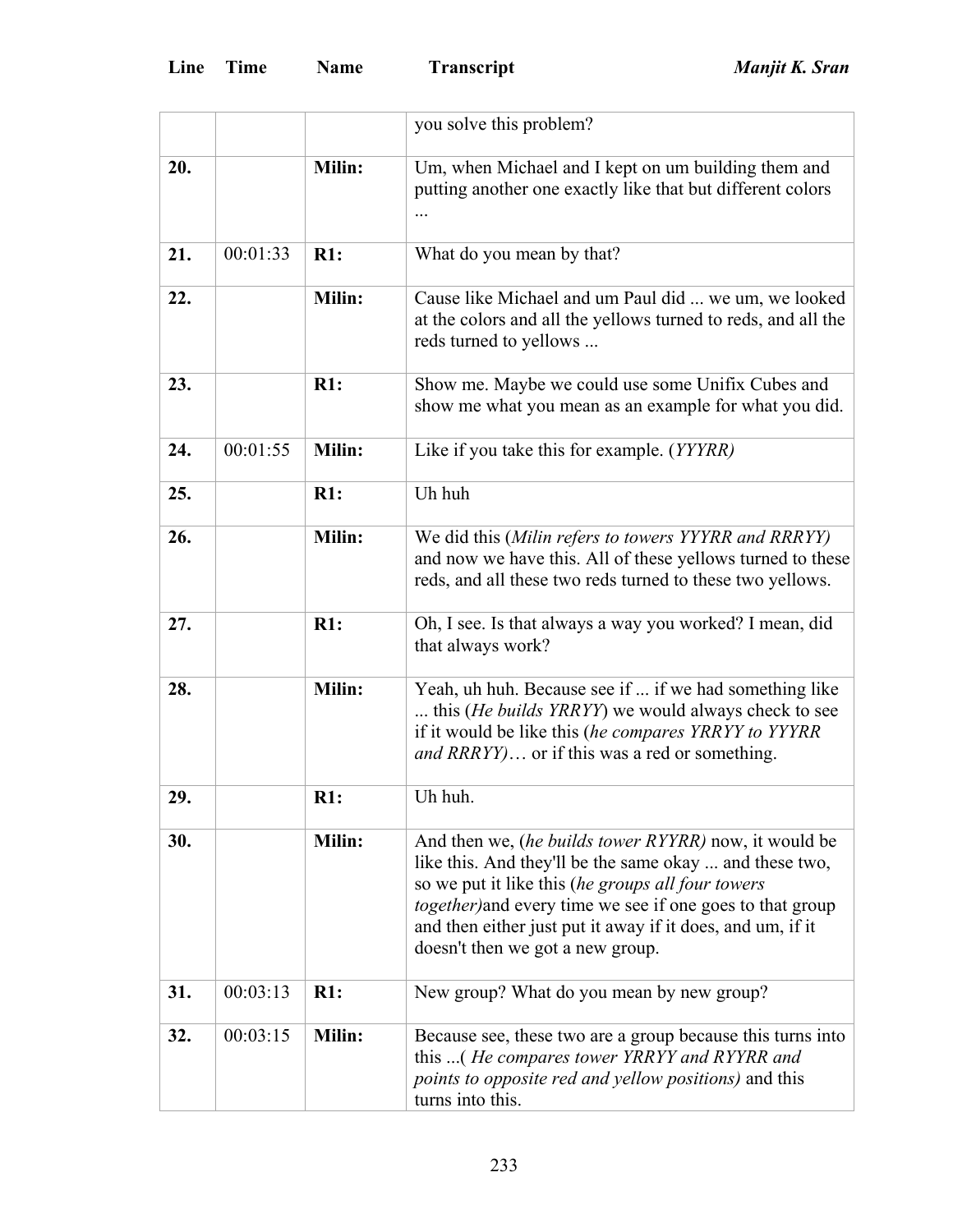| 33. | 00:03:19 | R1:    | Okay, so they came in two's always.                                                                                                                                      |
|-----|----------|--------|--------------------------------------------------------------------------------------------------------------------------------------------------------------------------|
| 34. |          | Milin: | Yeah.                                                                                                                                                                    |
| 35. |          | R1:    | And any one you found always would have a partner                                                                                                                        |
| 36. |          | Milin: | Yeah.                                                                                                                                                                    |
| 37. |          | R1:    | or whatever?                                                                                                                                                             |
| 38. |          | Milin: | Yes, Uh huh.                                                                                                                                                             |
| 39. |          | R1:    | And that's always going to be true?                                                                                                                                      |
| 40. |          | Milin: | Uh huh.                                                                                                                                                                  |
| 41. |          | R1:    | That's really interesting. Um, how many towers did you<br>find?                                                                                                          |
| 42. | 00:03:37 | Milin: | Thirty-two. (Confidently)                                                                                                                                                |
| 43. |          | R1:    | You think you found them all?                                                                                                                                            |
| 44. |          | Milin: | Yeah.                                                                                                                                                                    |
| 45. |          | R1:    | Why?                                                                                                                                                                     |
| 46. |          | Milin: | Because as you guys explained yesterday. Also, because<br>um we did all that towers and going up one                                                                     |
| 47. |          | R1:    | What, what do you mean? Oh, I don't know. That was<br>when Dr. Maher was up there and you all were talking<br>together.                                                  |
| 48. | 00:03:56 | Milin: | Yeah.                                                                                                                                                                    |
| 49. | 00:03:57 | R1:    | Can you help me remember what that was all about?                                                                                                                        |
| 50. |          | Milin: | That was about seeing if we had all of them.                                                                                                                             |
| 51. |          | R1:    | Oh, and how did that help us see that we had all of them?                                                                                                                |
| 52. |          | Milin: | Because most people thought that we had 32 but then<br>some people thought that we had 35 and 34 but then they<br>found extras and then she went up and we found it like |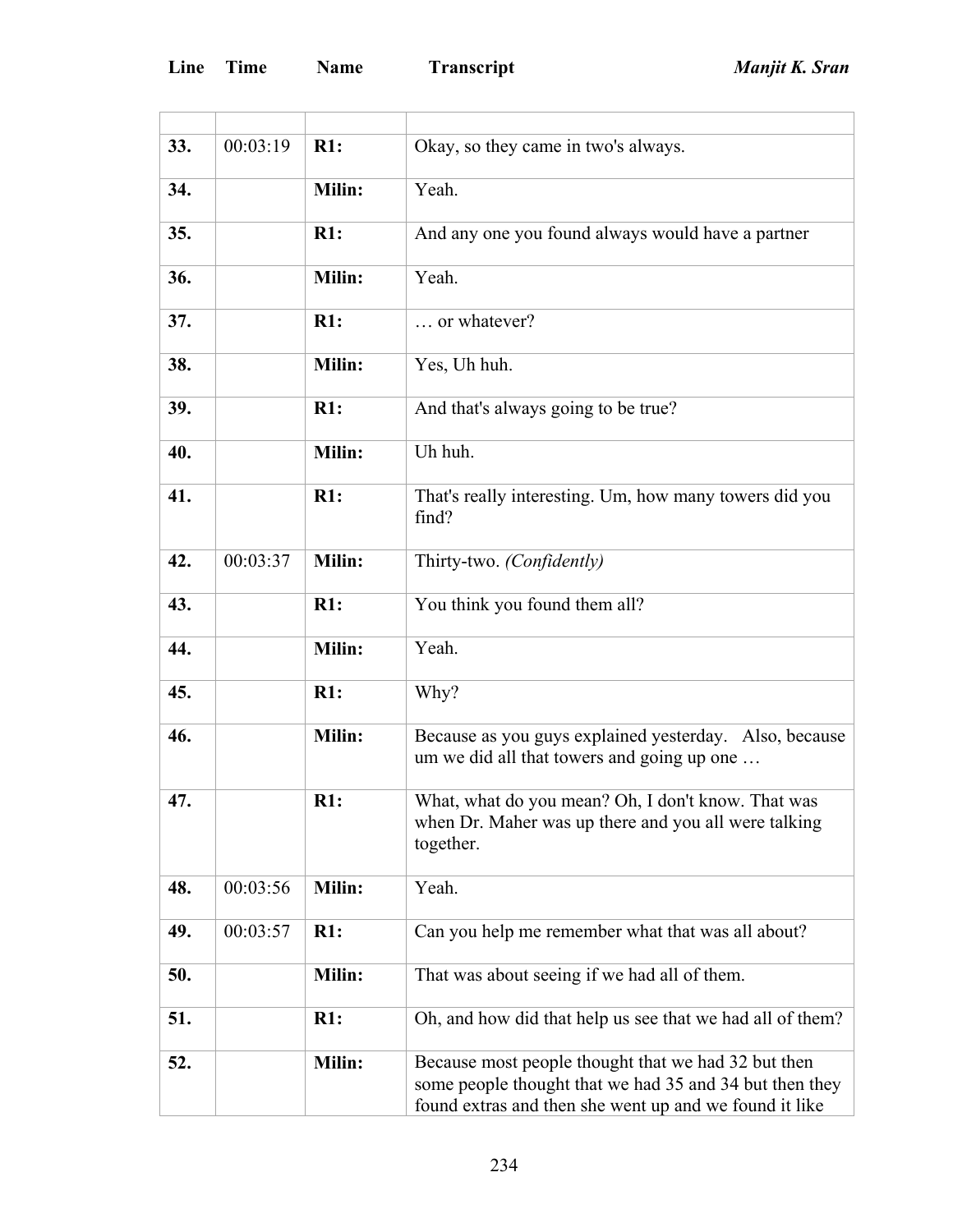|     |          |               | this. All the  starting from the reds ( <i>He points to the</i><br>bottom two reds on tower YYYRR) one red then another<br>red on the next floor (he points to imaginary red cube on                                                                                     |
|-----|----------|---------------|--------------------------------------------------------------------------------------------------------------------------------------------------------------------------------------------------------------------------------------------------------------------------|
|     |          |               | the second floor of tower RRRYY) so they'll be four, five<br>reds.                                                                                                                                                                                                       |
| 53. |          | R1:           | Can you show me what you're talking about there? Let's<br>keep these. (R1 puts YRRYY, RYYRR, YYYRR and<br>RRRYY aside, Milin builds YYYYR) Maybe because these<br>were your pairs that you were showing me for examples<br>and I want to know what you're talking about. |
| 54. | 00:04:40 | Milin:        | Sighs Like this and then three (He builds YYYRY) See<br>this goes in the staircase ( <i>he compares YYYRY and</i><br>YYYYR and points out the beginning of the staircase<br><i>pattern</i> ) and keeps on going                                                          |
| 55. |          | R1:           | Oh.                                                                                                                                                                                                                                                                      |
| 56. |          | Milin:        | To the third, and forth and fifth. (He points to imaginary<br>red cube in the third, fourth, and fifth position.)                                                                                                                                                        |
| 57. |          | R1:           | How many would there be?                                                                                                                                                                                                                                                 |
| 58. |          | Milin:        | Five!                                                                                                                                                                                                                                                                    |
| 59. |          | R1:           | Why?                                                                                                                                                                                                                                                                     |
| 60. |          | Milin:        | Because when you keep on going up that would be five,<br>five of them.                                                                                                                                                                                                   |
| 61. |          | R1:           | Why can't there be more?                                                                                                                                                                                                                                                 |
| 62. | 00:05:08 | Milin:        | Because there's only five of these (he points to YYYRY<br>with five cubes in it), so one on each block.                                                                                                                                                                  |
| 63. | 00:05:13 | R1:           | Oh, Okay. And so that means then with one red block<br>(R1 points to the bottom red cube on YYYYR)                                                                                                                                                                       |
| 64. |          | Milin:        | Yeah.                                                                                                                                                                                                                                                                    |
| 65. |          | R1:           | There's how many?                                                                                                                                                                                                                                                        |
| 66. |          | <b>Milin:</b> | On one red block um there's four yellows. On another red<br>block on the second floor there's three yellows above it.<br>(He refers to YYYRY)                                                                                                                            |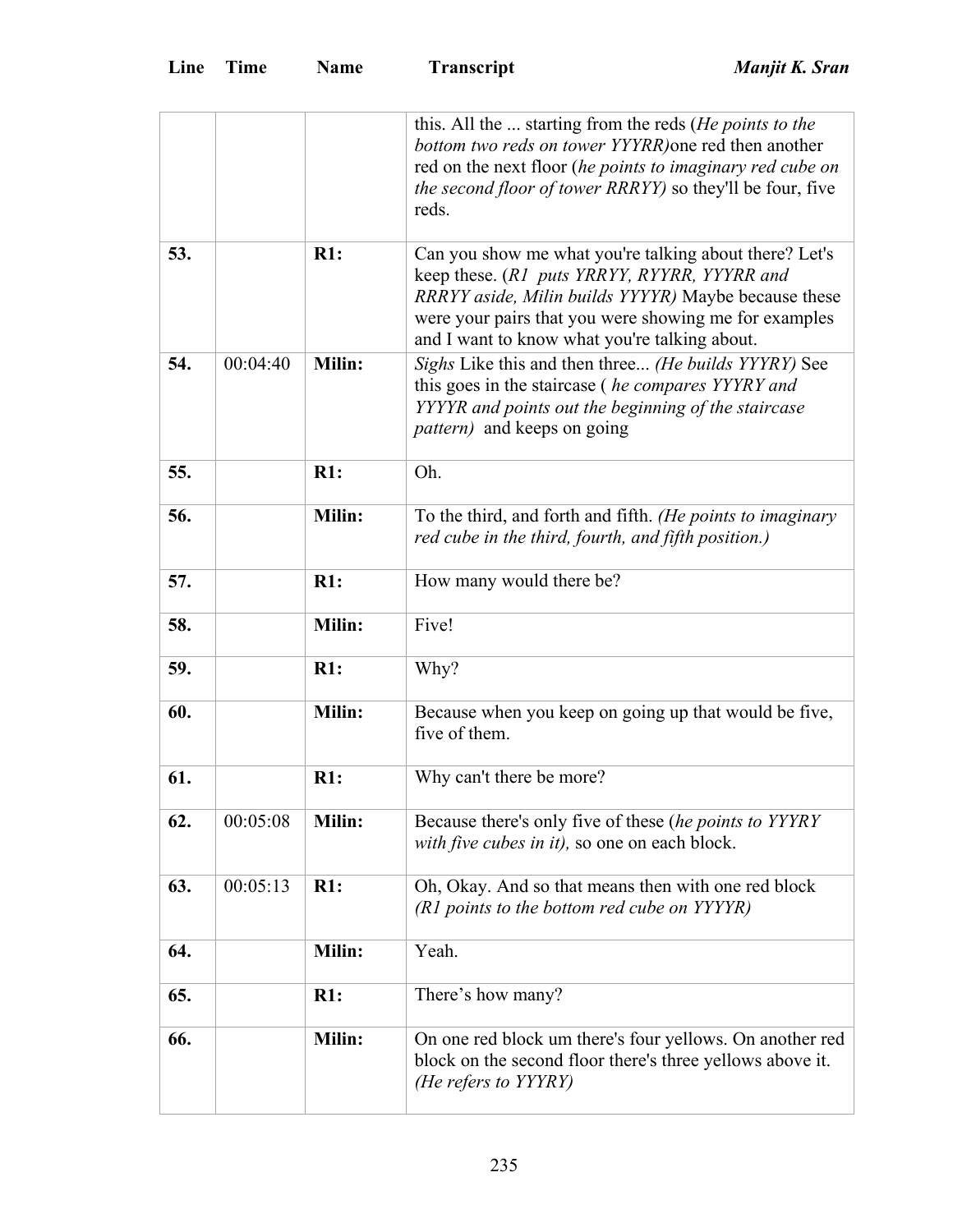| 67. |          | R1:           | How many yellows all together though, in that tower?                                                                                                                                                                                                                              |
|-----|----------|---------------|-----------------------------------------------------------------------------------------------------------------------------------------------------------------------------------------------------------------------------------------------------------------------------------|
| 68. |          | Milin:        | Four.                                                                                                                                                                                                                                                                             |
| 69. |          | R1:           | Oh.                                                                                                                                                                                                                                                                               |
| 70. |          | Milin:        | Always four yellows if you're talking about one, but if<br>you're talking about two they'll be three yellows.                                                                                                                                                                     |
| 71. | 00:05:38 | R1:           | Oh, like                                                                                                                                                                                                                                                                          |
| 72. |          | Milin:        | Like on this, I mean                                                                                                                                                                                                                                                              |
| 73. |          | R1:           | Which one over here has  (She refers to the first four<br>she set aside)                                                                                                                                                                                                          |
| 74. |          | Milin:        | This  (Milin points to YYYRR)                                                                                                                                                                                                                                                     |
| 75. |          | R1:           | This one (she points YYYRR) and that one (she points to<br>YRRYY). Yeah, yeah  I see. So this one over here has<br>(she points to YYYYR) I mean with two reds and three<br>yellows (she points to YRRYY & YYYRR) and over here is<br>one red and  (she points to YYYRY and YYYYR) |
| 76. |          | R1:           | Four yellows. And how many were there that had one<br>red and four yellows?                                                                                                                                                                                                       |
| 77. | 00:05:59 | Milin:        | Five.                                                                                                                                                                                                                                                                             |
| 78. | 00:06:01 | R1:           | Yeah. Okay, how many were there that had one yellow<br>and four reds?                                                                                                                                                                                                             |
| 79. | 00:06:07 | <b>Milin:</b> | One yellow and four reds?                                                                                                                                                                                                                                                         |
| 80. |          | R1:           | Uh huh.                                                                                                                                                                                                                                                                           |
| 81. |          | <b>Milin:</b> | Um  five.                                                                                                                                                                                                                                                                         |
| 82. |          | R1:           | Why?                                                                                                                                                                                                                                                                              |
| 83. |          | Milin:        | Because if you had this <i>(he points to YYYYR)</i> then you<br>could do the same thing but they'll be reds on this and<br>yellows on this. Kind of like what I was showing you on<br>these two <i>(he points to YYYRR &amp; RRRYY)</i> and all that.                             |
| 84. |          | R1:           | Oh. Because of those                                                                                                                                                                                                                                                              |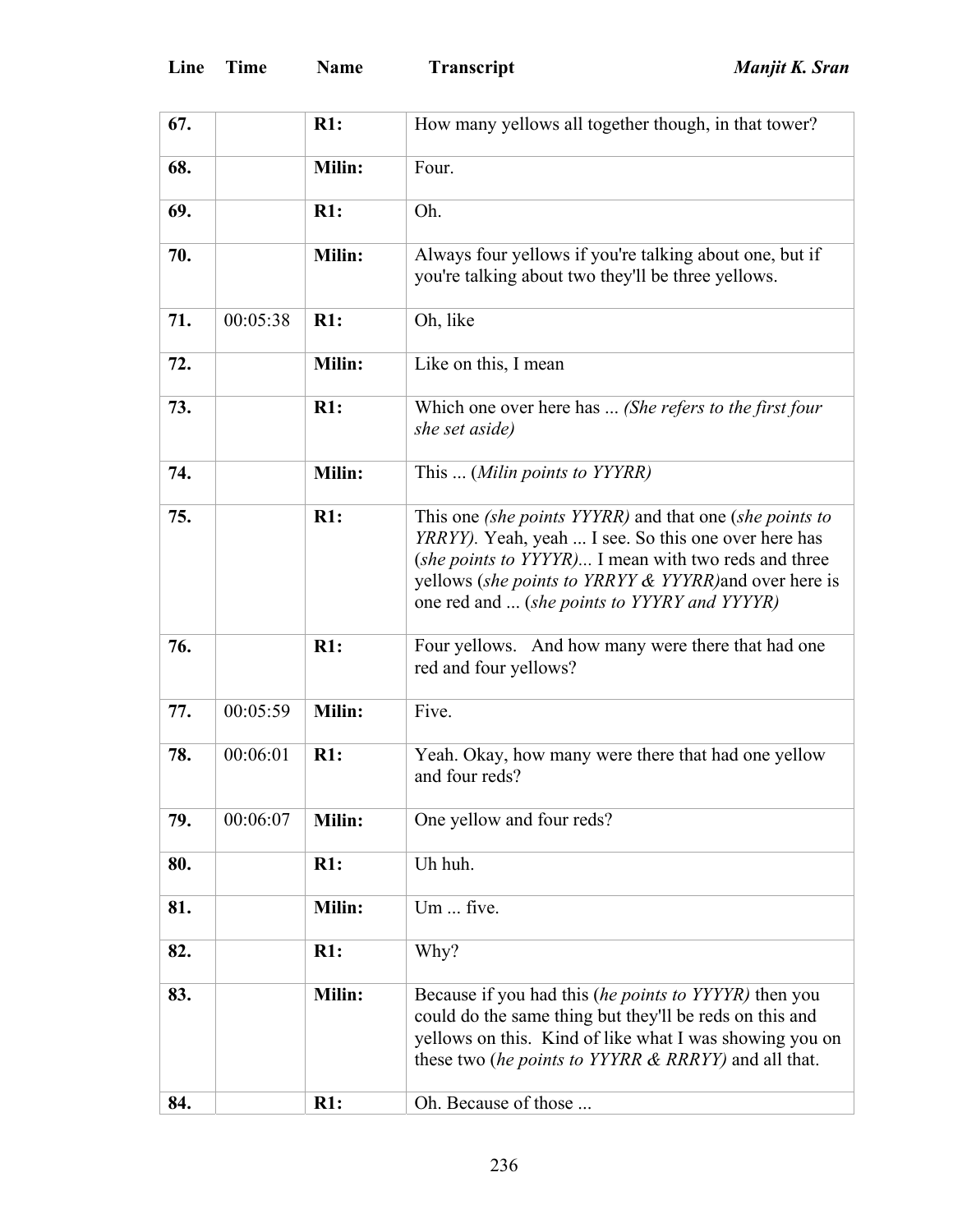'n

| 85.  |          | Milin: | Yeah.                                                                                                                                   |
|------|----------|--------|-----------------------------------------------------------------------------------------------------------------------------------------|
| 86.  |          | R1:    | Those pair things you were talking about. Oh, I see. And<br>so this was part of how we figured out how many there<br>were all together? |
| 87.  | 00:06:32 | Milin: | Uh huh.                                                                                                                                 |
| 88.  |          | R1:    | Do you remember and, so how many were there that had<br>one red and four yellows? (She points to YYYYR)                                 |
| 89.  |          | Milin: | Five.                                                                                                                                   |
| 90.  |          | R1:    | Maybe we should write these things down. I'm having a<br>hard time remembering all these numbers.                                       |
| 91.  |          | Mrs. O | Maybe we could show them too and then that'll help.                                                                                     |
| 92.  |          | R1:    | Yeah.                                                                                                                                   |
| 93.  |          | Milin: | Okay then they'll  ( <i>He tries to take YRRYY from the</i><br>first pile set aside)                                                    |
| 94.  | 00:06:49 | R1:    | And let's keep these here (she points to others in the<br><i>original pile, he puts it back), okay?</i>                                 |
| 95.  | 00:06:53 | Milin: | (He builds YYRYY- Thinking aloud )Yellows and reds<br>and  See, it's like a staircase.                                                  |
| 96.  |          | R1:    | Uh huh. Make the whole staircase because sometimes I<br>have a hard time imagining.                                                     |
| 97.  |          | Milin: | (Thinking aloud) Well take this one  I guess we're<br>going to have to make another staircase. (He builds<br>YRYYY -Meta-analysis)      |
| 98.  |          | R1:    | Oh, I think I really have a hard time imagining.                                                                                        |
| 99.  |          | Milin: | (He builds RYYYY) See and then um                                                                                                       |
| 100. |          | R1:    | Oh, I see                                                                                                                               |
| 101. |          | Milin: | and then the yellows would do the same thing but um                                                                                     |
| 102. |          | R1:    | And the yeah  and so these would be (R1 refers to all                                                                                   |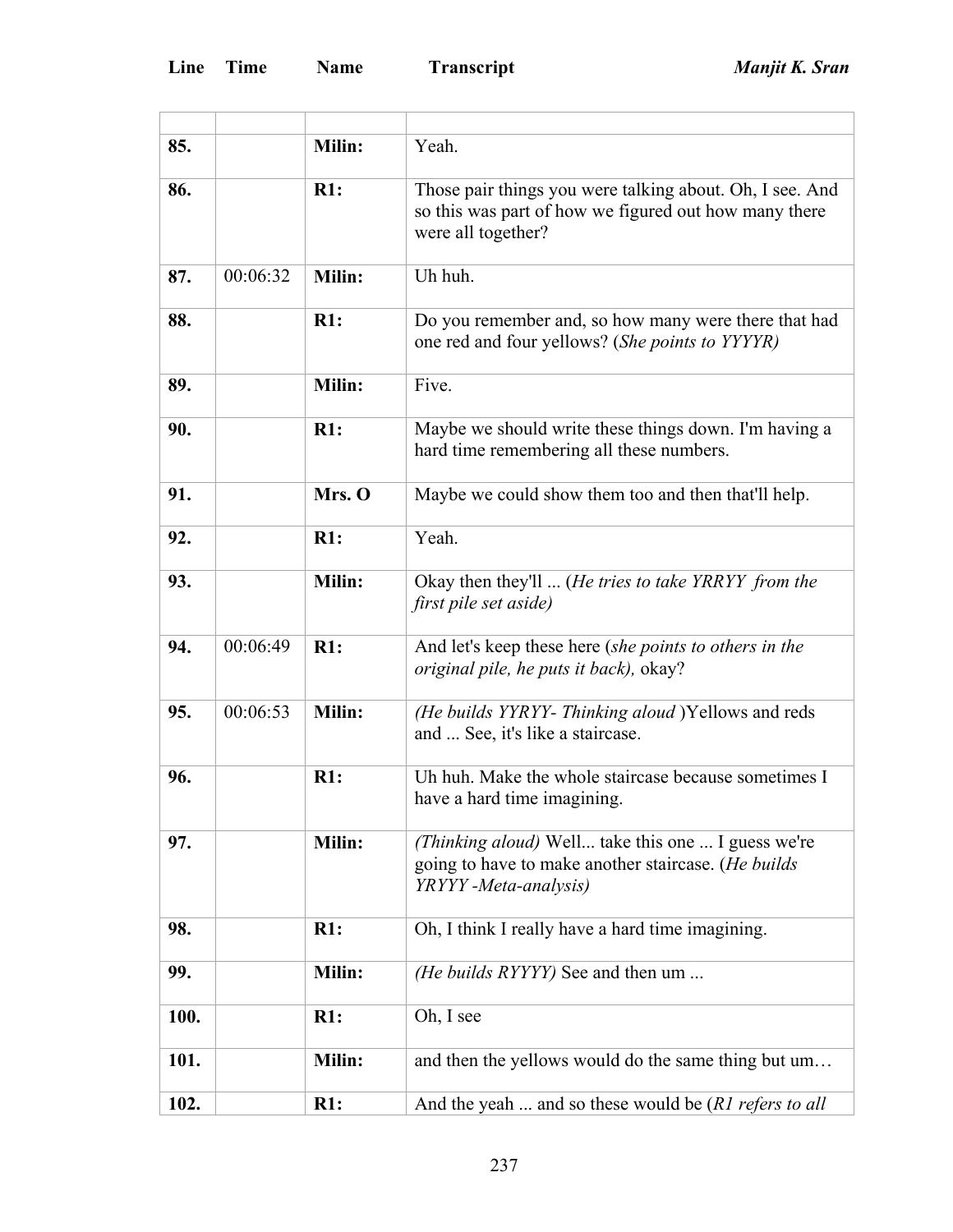|      |          |               | the red cubes in the downward pattern of Group $C$ )  for<br>the other                                                                                                                                                                                                                                                                                                   |
|------|----------|---------------|--------------------------------------------------------------------------------------------------------------------------------------------------------------------------------------------------------------------------------------------------------------------------------------------------------------------------------------------------------------------------|
| 103. | 00:07:47 | Milin:        | Yeah. Same thing because see  you know  same thing<br>as this (he refers to the staircase pattern of $Group C$ ) see<br>this has a partner like one yellow and four reds (he points<br>to RYYYY) right here going down. This has the same<br>thing <i>(he points to YRYYY)</i> but it's going the other way.                                                             |
| 104. |          | R1:           | (She nods and says, "Uh huh" throughout his<br><i>explanation</i> ) Uh huh.                                                                                                                                                                                                                                                                                              |
| 105. |          | Milin:        | This is in the second floor. (He points to YYRYY)                                                                                                                                                                                                                                                                                                                        |
| 106. |          | R1:           | Uh huh.                                                                                                                                                                                                                                                                                                                                                                  |
| 107. |          | Milin:        | They all have partners (he refers to Group $C$ ), so this<br>would probably be ten. (Planning ahead - he refers to the<br>$un$ -built Group $D$ )                                                                                                                                                                                                                        |
| 108. |          | R1:           | Yeah. That's what I'd really would like for us to keep a<br>record of. Maybe you could write down how many there<br>were that had one red and four yellows (she points to<br><i>RYYYY)</i> , and one yellow and four reds. Here's a pen you<br>can use.                                                                                                                  |
| 109. | 00:08:21 | Milin:        | Um  (he writes "1 yellow and 4 reds are 5") See,<br>because these five (refers to Group B) and four reds go<br>like that so they'll all have something  a partner so then<br>that'll be one red (he writes below the first line "1 red and<br>4 yellows are 5" ) and  see yellows are five and reds are<br>five because you can't go any more. (He points to Group<br>C) |
| 110. | 00:09:35 | R1:           | (R1 nods and says, "Uh huh" throughout his explanation)<br>Yeah, okay. And then after you did one yellow and four<br>reds, and one red and four yellows, then what other<br>possibilities were there?                                                                                                                                                                    |
| 111. |          | <b>Milin:</b> | Um, there were ones that if you could use two of them.                                                                                                                                                                                                                                                                                                                   |
| 112. |          | R1:           | How many of those were there?                                                                                                                                                                                                                                                                                                                                            |
| 113. |          | Milin:        | Um four  four of each. Eight.                                                                                                                                                                                                                                                                                                                                            |
| 114. |          | R1:           | Let's see.                                                                                                                                                                                                                                                                                                                                                               |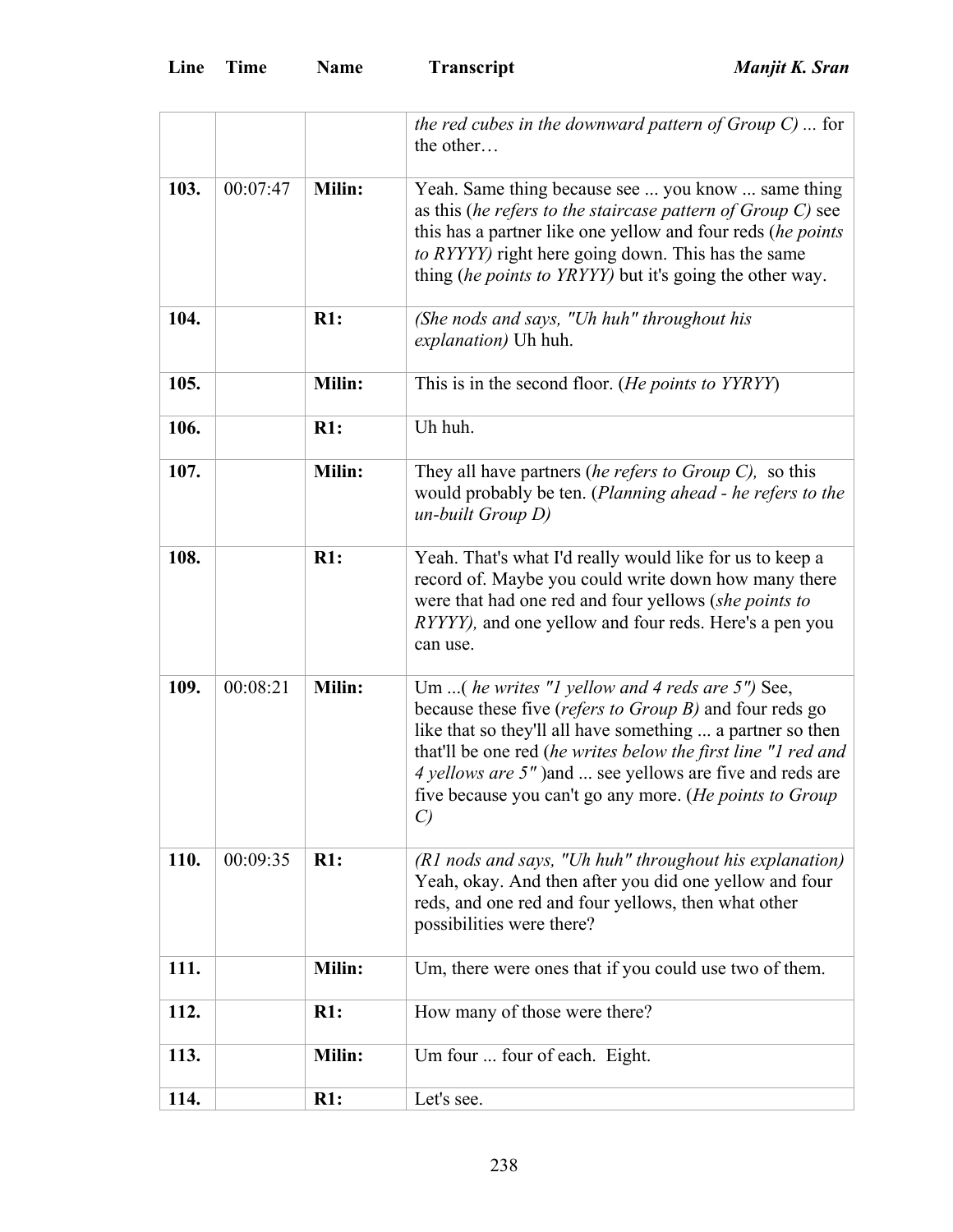| 115. |          | Mrs. O        | Did you just remember four just now, or what were you<br>thinking about?                                                                                                                                                                                                                                                      |
|------|----------|---------------|-------------------------------------------------------------------------------------------------------------------------------------------------------------------------------------------------------------------------------------------------------------------------------------------------------------------------------|
| 116. |          | Milin:        | No. I was thinking about because if this had this (he<br>takes two reds put together and shows how you only have<br>four patterns with two reds "stuck" together by traveling<br><i>up RYYYY</i> ) then there would probably be two like this,<br>two and then another two here and another two here and<br>another two here. |
| 117. | 00:10:06 | R1:           | Can you show me that? Can you show me that kind or<br>show Mrs. O'Brien?                                                                                                                                                                                                                                                      |
| 118. |          | Milin:        | It's like this. ( <i>He picks up YRYYY</i> )                                                                                                                                                                                                                                                                                  |
| 119. |          | Mrs. O        | Oh.                                                                                                                                                                                                                                                                                                                           |
| 120. |          | R1:           | Oh, okay. You mean this is where you have two's<br>moving. Okay.                                                                                                                                                                                                                                                              |
| 121. |          | Milin:        | (He compares YRRYY & YYYRR) See, but there's one<br>missing right there.                                                                                                                                                                                                                                                      |
| 122. |          | R1:           | Can you build it?                                                                                                                                                                                                                                                                                                             |
| 123. | 00:10:22 | Milin:        | Can I use these two? ( <i>He shows R1 YRRYY &amp; YYYRR</i> )                                                                                                                                                                                                                                                                 |
| 124. | 00:10:24 | R1:           | Oh sure, use those two and then, but let's don't tear up<br>these (R1 moves Group C away - Milin: builds YYRRY).<br>Oh I see what you're talking about.                                                                                                                                                                       |
| 125. |          | Milin:        | See, this goes from here, here, here and then there's going<br>to be another two. One here and one here. (He points to<br><i>imaginary RRYYY)</i>                                                                                                                                                                             |
| 126. |          | R1:           | Can you make another two? (He builds YRYYY)                                                                                                                                                                                                                                                                                   |
| 127. |          | Milin:        | Whoops.                                                                                                                                                                                                                                                                                                                       |
| 128. |          | R1:           | It's gotta have                                                                                                                                                                                                                                                                                                               |
| 129. |          | <b>Milin:</b> | Two reds (He builds another YRYYY - Thinking aloud)<br>Two reds                                                                                                                                                                                                                                                               |
| 130. |          | R1:           | But you got that one.                                                                                                                                                                                                                                                                                                         |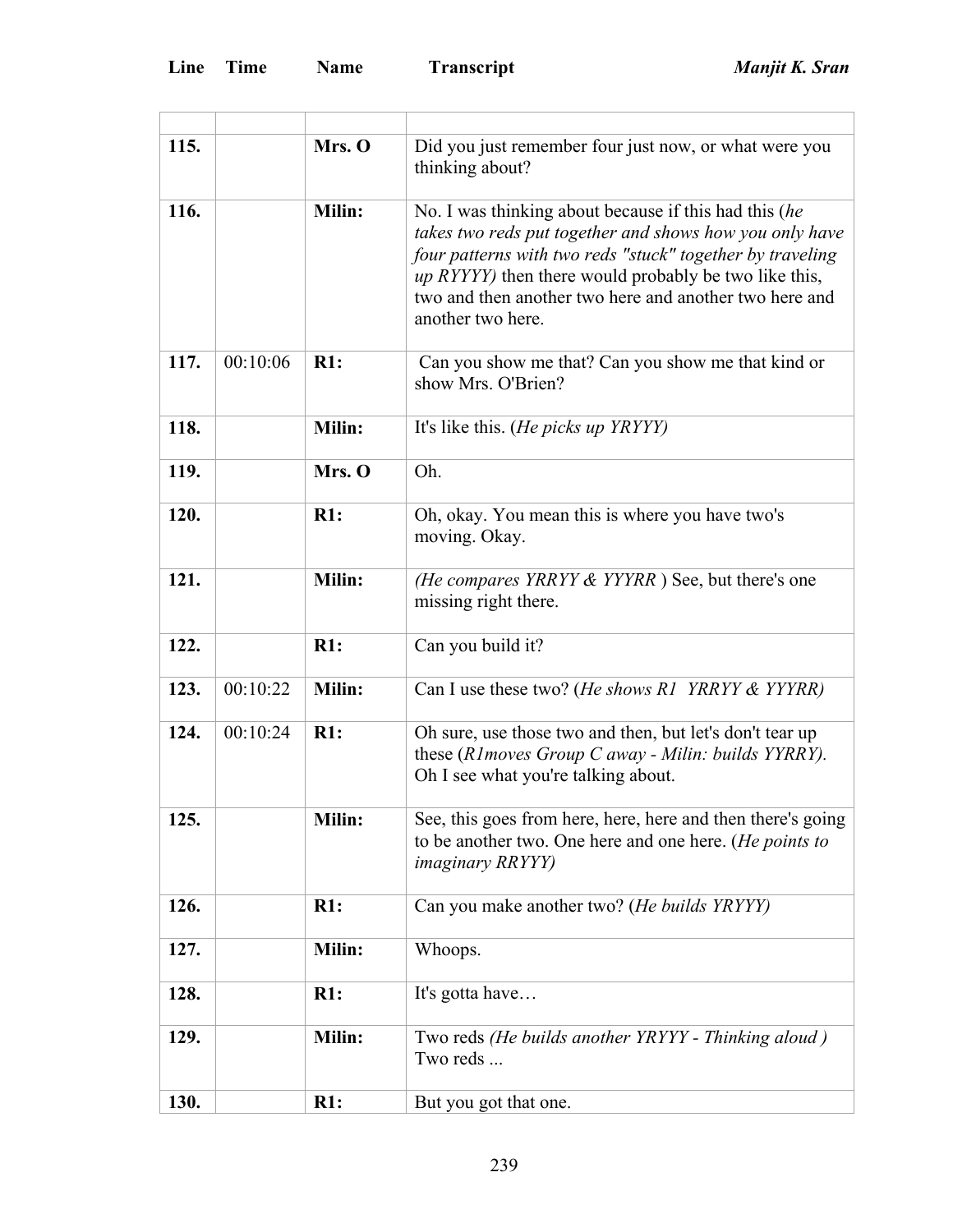÷.

| 131. |          | Milin: | Ah. ( <i>He builds RRYYY and adds it to the pile – Sighs</i> )                                                                                                                                                                                                                                                                            |
|------|----------|--------|-------------------------------------------------------------------------------------------------------------------------------------------------------------------------------------------------------------------------------------------------------------------------------------------------------------------------------------------|
| 132. | 00:11:16 | R1:    | Okay. And that's what you guessed, wasn't it? That<br>there're four? (She points to Group $E$ )                                                                                                                                                                                                                                           |
| 133. |          | Milin: | Uh huh.                                                                                                                                                                                                                                                                                                                                   |
| 134. |          | R1:    | Okay, and so this has two reds and three yellows for a<br>staircase.                                                                                                                                                                                                                                                                      |
| 135. |          | Milin: | Two reds and three yellows on all of them. ( <i>He refers to</i><br>$Group\ E)$                                                                                                                                                                                                                                                           |
| 136. |          | R1:    | On all of them? Is there any other way to have a tower<br>that has two reds and three yellows except in a staircase?<br>(R1 is guiding him to look for alternatives)                                                                                                                                                                      |
| 137. | 00:11:39 | Milin: | No, <i>(he shakes his head)</i> because  see there's not<br>gonna be any because see if you put  (he refers to<br>Group $E$ - he points out the downward pattern of 2 reds<br><i>in the staircase</i> ) it'll only be one if you have three<br>because see these two could go in there, these two, these<br>two and these two. That's it. |
| 138. | 00:11:57 | R1:    | Uh huh. To make a staircase okay. And so there's these<br>four  (she refers to Group $E$ )                                                                                                                                                                                                                                                |
| 139. | 00:12:02 | Milin: | Uh huh.                                                                                                                                                                                                                                                                                                                                   |
| 140. |          | R1:    | you had five here  (She refers to Group C)                                                                                                                                                                                                                                                                                                |
| 141. |          | Milin: | And these four  ( <i>He refers to Group E</i> )                                                                                                                                                                                                                                                                                           |
| 142. |          | R1:    | Yeah, and these are staircases                                                                                                                                                                                                                                                                                                            |
| 143. |          | Milin: | Uh huh.                                                                                                                                                                                                                                                                                                                                   |
| 144. |          | R1:    | Okay, but I don't see how you're going to get from here                                                                                                                                                                                                                                                                                   |
| 145. |          | Milin: | See                                                                                                                                                                                                                                                                                                                                       |
| 146. |          | R1:    | to thirty-two.                                                                                                                                                                                                                                                                                                                            |
| 147. |          | Milin: | See, this is double because of the yellows. (He points to<br>$Group\ C)$                                                                                                                                                                                                                                                                  |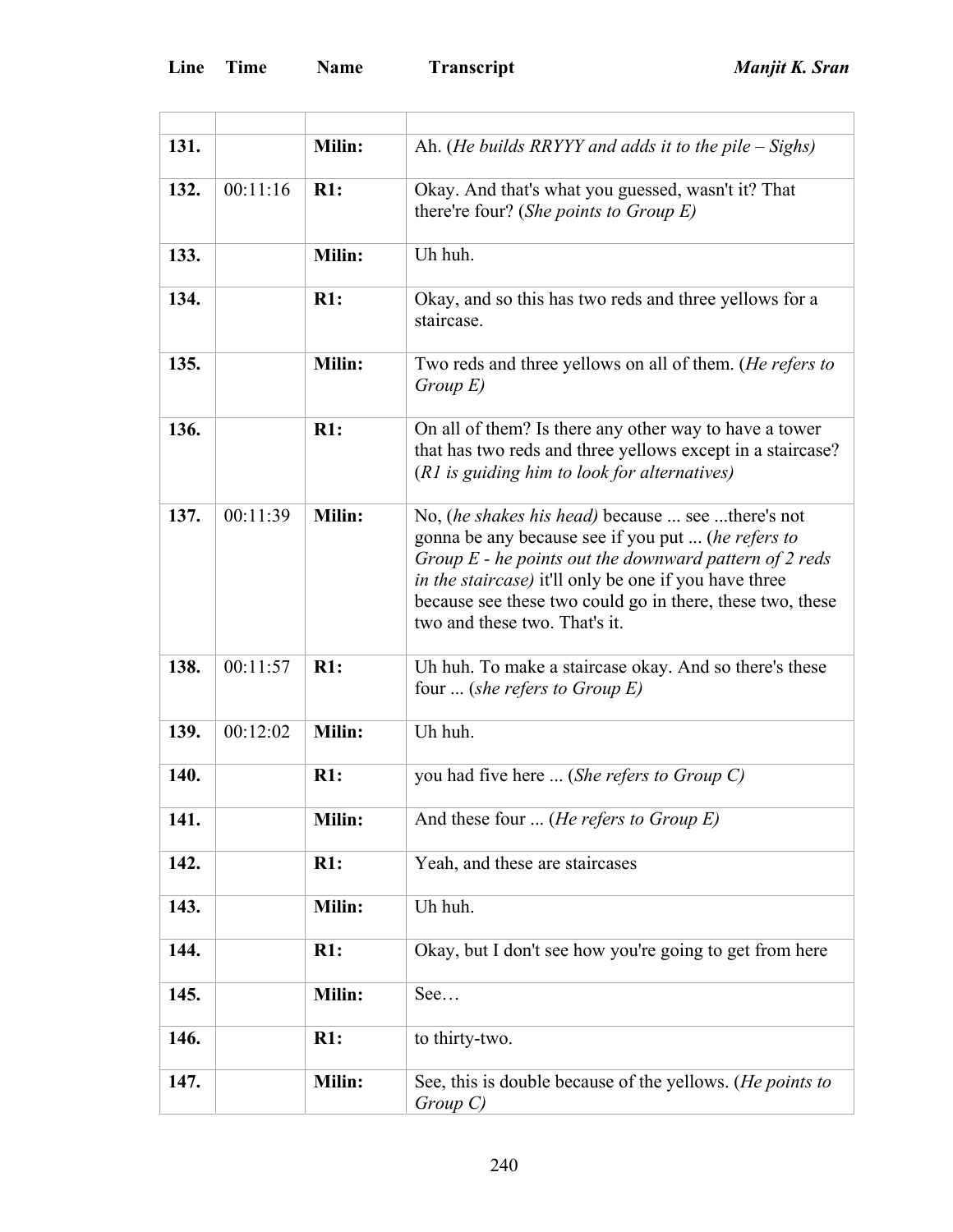'n

| 148. |          | R1:           | Uh huh.                                                                                                                               |
|------|----------|---------------|---------------------------------------------------------------------------------------------------------------------------------------|
| 149. |          | Milin:        | So this would be ten (he points to Group C) and this<br>would be eight (he points to Group $E$ ) so that would be<br>eighteen so far. |
| 150. |          | R1:           | Okay.                                                                                                                                 |
| 151. |          | Milin:        | And then on the three's there would be probably three on<br>each.                                                                     |
| 152. |          | R1:           | Show me.                                                                                                                              |
| 153. | 00:12:34 | <b>Milin:</b> | Because                                                                                                                               |
| 154. |          | R1:           | Okay, perhaps you  it would help me  what's the<br>double of this going to look like? (She points to RRYYY)                           |
| 155. |          | Milin:        | This is gonna look like three reds and two yellows. (He<br>points to RRYYY to describe its double).                                   |
| 156. | 00:12:46 | R1:           | Could you build it? It's not this one, is it? (She points to<br><b>RRRYY</b> )                                                        |
| 157. | 00:12:50 | Milin:        | This one is for this. (He places RRRYY next to YYYRR)                                                                                 |
| 158. |          | R1:           | Oh I see. Okay                                                                                                                        |
| 159. |          | Milin:        | See the doubles                                                                                                                       |
| 160. |          | R1:           | Okay can you build the doubles because I'm having a<br>hard time imagining?                                                           |
| 161. |          | Milin:        | And this and this are doubles. (He places YRRYY next to<br>RRRYY, and points to YYRRY as it's double by mistake)<br>Um                |
| 162. |          | R1:           | That one is the double for this? (She points to RYYRR $\&$<br><i>YRRYY</i> )                                                          |
| 163. |          | Mrs. O        | No, that one goes to this one. (Mrs. O'Brien points to<br><i>YYRRY</i> )                                                              |
| 164. |          | Milin:        | No, for this. (He points to YYRRY)                                                                                                    |
|      |          |               |                                                                                                                                       |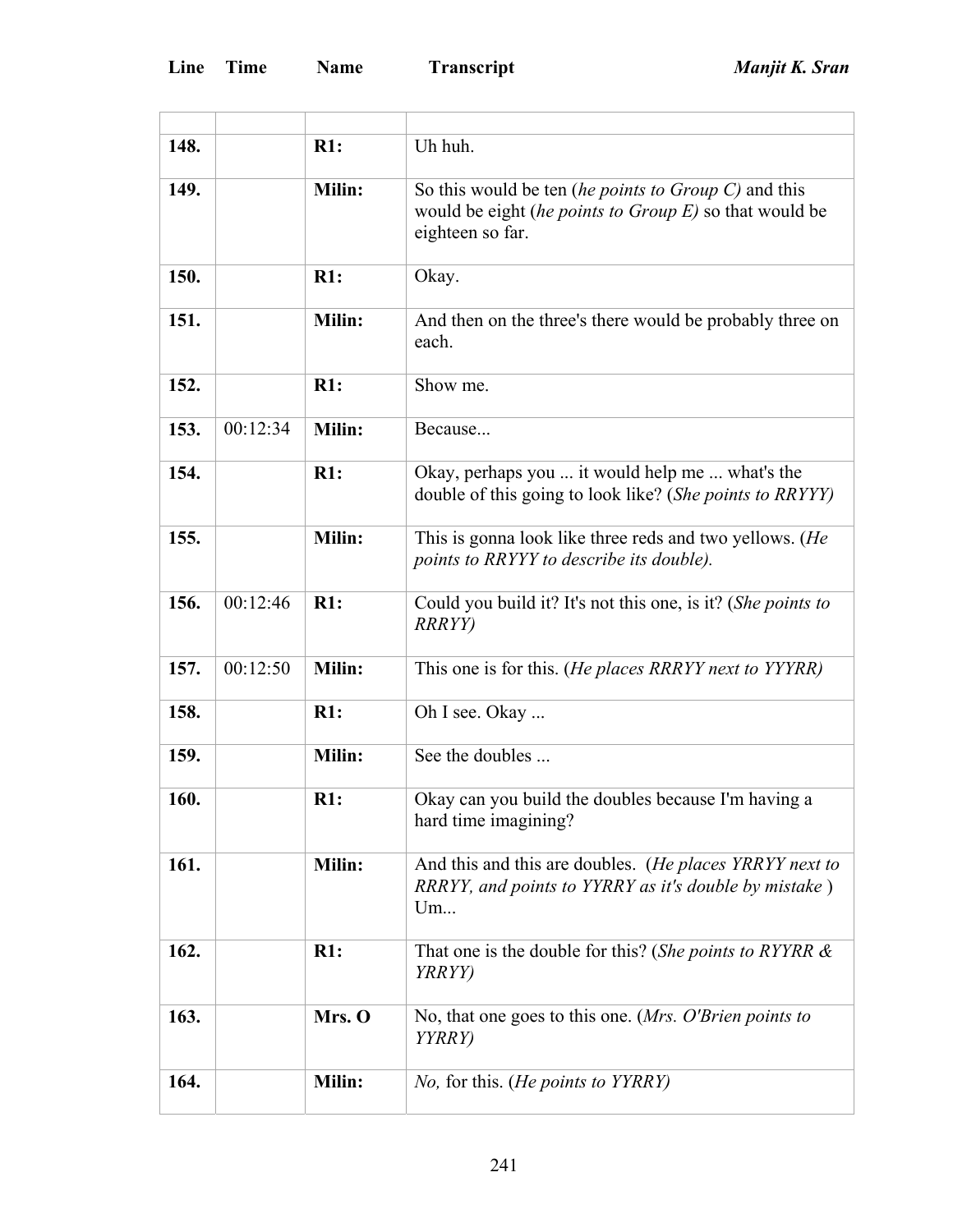| 165. | 00:13:12 | R1:           | Show me                                                                                                                                                               |
|------|----------|---------------|-----------------------------------------------------------------------------------------------------------------------------------------------------------------------|
| 166. |          | Mrs. O        | I don't understand.                                                                                                                                                   |
| 167. |          | R1:           | I don't understand why this is the double for this one?<br>(She points to RYYRR and YYRRY)                                                                            |
| 168. |          | Milin:        | No, no  This is the double for this. Because, nah, oh I<br>didn't see that. (He figures out his mistake and puts<br>RYYRR and RRRYY aside) These don't go over there. |
| 169. |          | R1:           | Okay. Just make me the doubles, that'll help.                                                                                                                         |
| 170. |          | Milin:        | This is the double for this. (He builds another RRRYY<br>and puts it next to YYYRR)                                                                                   |
| 171. |          | R1:           | Hum, yeah, that is the same as this one. (She points out<br>the original RRRYY)                                                                                       |
| 172. |          | Mrs. O        | That's okay.                                                                                                                                                          |
| 173. |          | <b>Milin:</b> | I'll just put it underneath. (Meta-analysis - RRRYY<br>underneath YYYRR)                                                                                              |
| 174. | 00:13:44 | R1:           | Oh, maybe that would be easier.                                                                                                                                       |
| 175. | 00:13:54 | Milin:        | (Thinking aloud) I need two yellows (he builds another<br><i>RYYRR</i> ) and the one on the top and that'll match  (he<br>sigh)s oh yeah, this one                    |
| 176. |          | R1:           | Uh huh                                                                                                                                                                |
| 177. |          | Milin:        | This will match with this (he puts it underneath YRRYY)                                                                                                               |
| 178. |          | R1:           | Uh huh.                                                                                                                                                               |
| 179. |          | <b>Milin:</b> | and (he sighs and builds RRYYR), this will match with<br>this  (he puts it underneath YYRRY)                                                                          |
| 180. |          | R1:           | Uh huh.                                                                                                                                                               |
| 181. |          | Milin:        | And (he builds YYRRR), this will match with this. (He<br>puts it underneath RRYYY)                                                                                    |
| 182. |          | R1:           | Oh, oh, yeah. You told me there was going to be eight.<br>That's right.                                                                                               |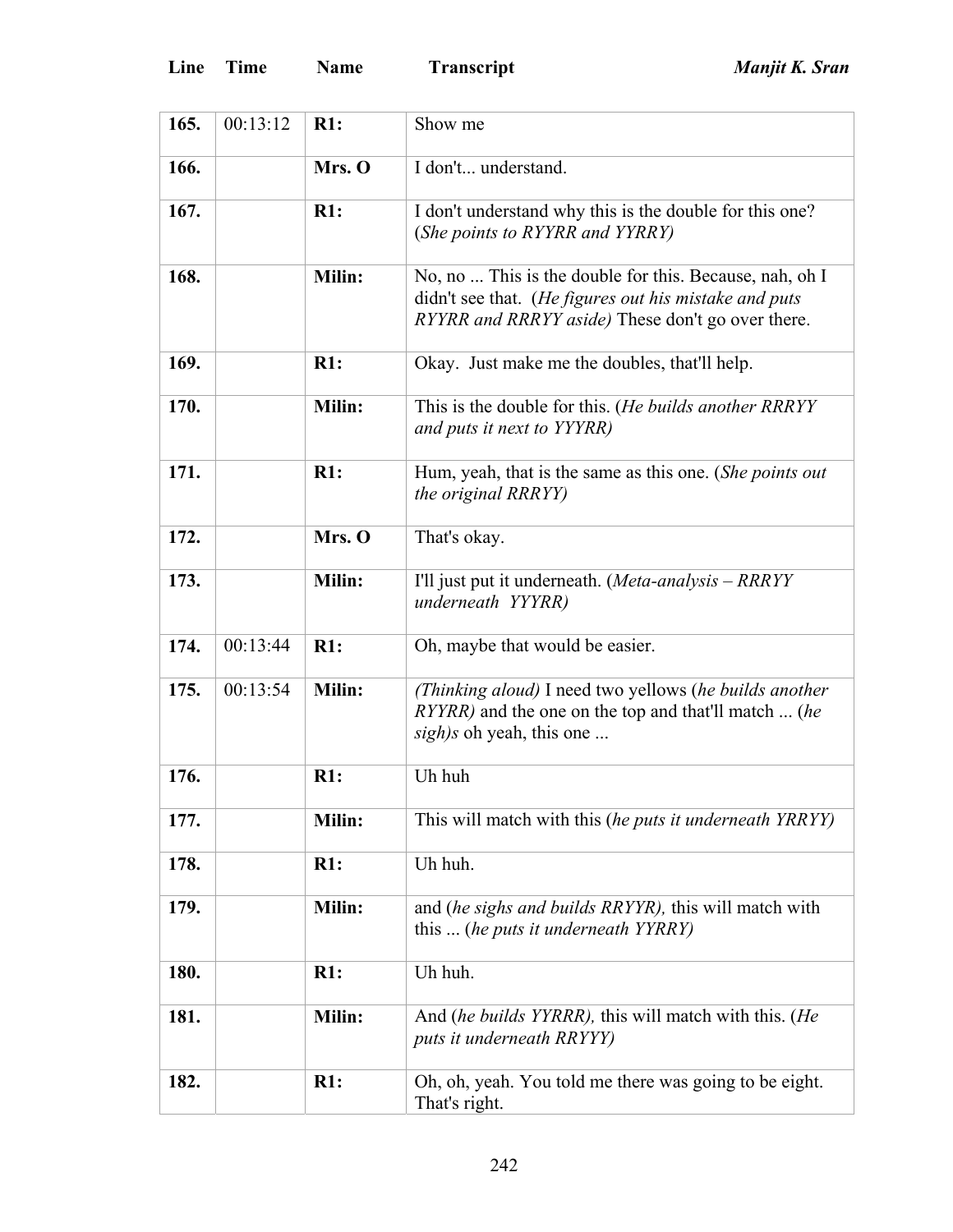| 183. |          | <b>Milin:</b> | That matches. See all of these (he points to Group $F$ )<br>look exactly like all of these. (He points to Group E)                                                                  |
|------|----------|---------------|-------------------------------------------------------------------------------------------------------------------------------------------------------------------------------------|
| 184. |          | R1:           | Yeah they're the doubles. Yeah, I understand that. Okay,<br>and so you have ten of these (she points to Group $C$ ) and<br>you have eight of these. (She points to Group $E \& F$ ) |
| 185. |          | Milin:        | And on the three's they'll probably be um                                                                                                                                           |
| 186. | 00:14:53 | R1:           | <i>(Interrupting)</i> Show me what a three would look like.                                                                                                                         |
| 187. |          | Milin:        | On the yellows, I'll do it right now (he builds another<br>YYYRR)  like this.                                                                                                       |
| 188. |          | R1:           | But don't you already have that?                                                                                                                                                    |
| 189. |          | Milin:        | (He thinks )Yeah  see right here. (He puts the new<br>YYYRR on top of the old YYYRR)                                                                                                |
| 190. |          | Mrs. O        | So are you gonna count that?                                                                                                                                                        |
| 191. | 00:15:14 | Milin:        | No. (He pulls YYYRR apart)                                                                                                                                                          |
| 192. | 00:15:15 | R1:           | So can you count it again? Okay, are there any other<br>towers? We've got you said this was all the towers that<br>had one red and four yellows                                     |
| 193. |          | Milin:        | Uh huh.                                                                                                                                                                             |
| 194. |          | R1:           | Okay, is this all the towers that have two reds and three<br>yellows? (She refers to Group $E$ )                                                                                    |
| 195. |          | Milin:        | Uh huh. (He rearranges the duplicate YYYRR he built<br>earlier)                                                                                                                     |
| 196. |          | R1:           | And so we just have eighteen?                                                                                                                                                       |
| 197. | 00:15:40 | Milin:        | But then what about the three's?                                                                                                                                                    |
| 198. |          | Mrs. O        | Show us some three's.                                                                                                                                                               |
| 199. |          | R1:           | Show us some three's.                                                                                                                                                               |
| 200. |          | Mrs. O        | You showed us one and this was                                                                                                                                                      |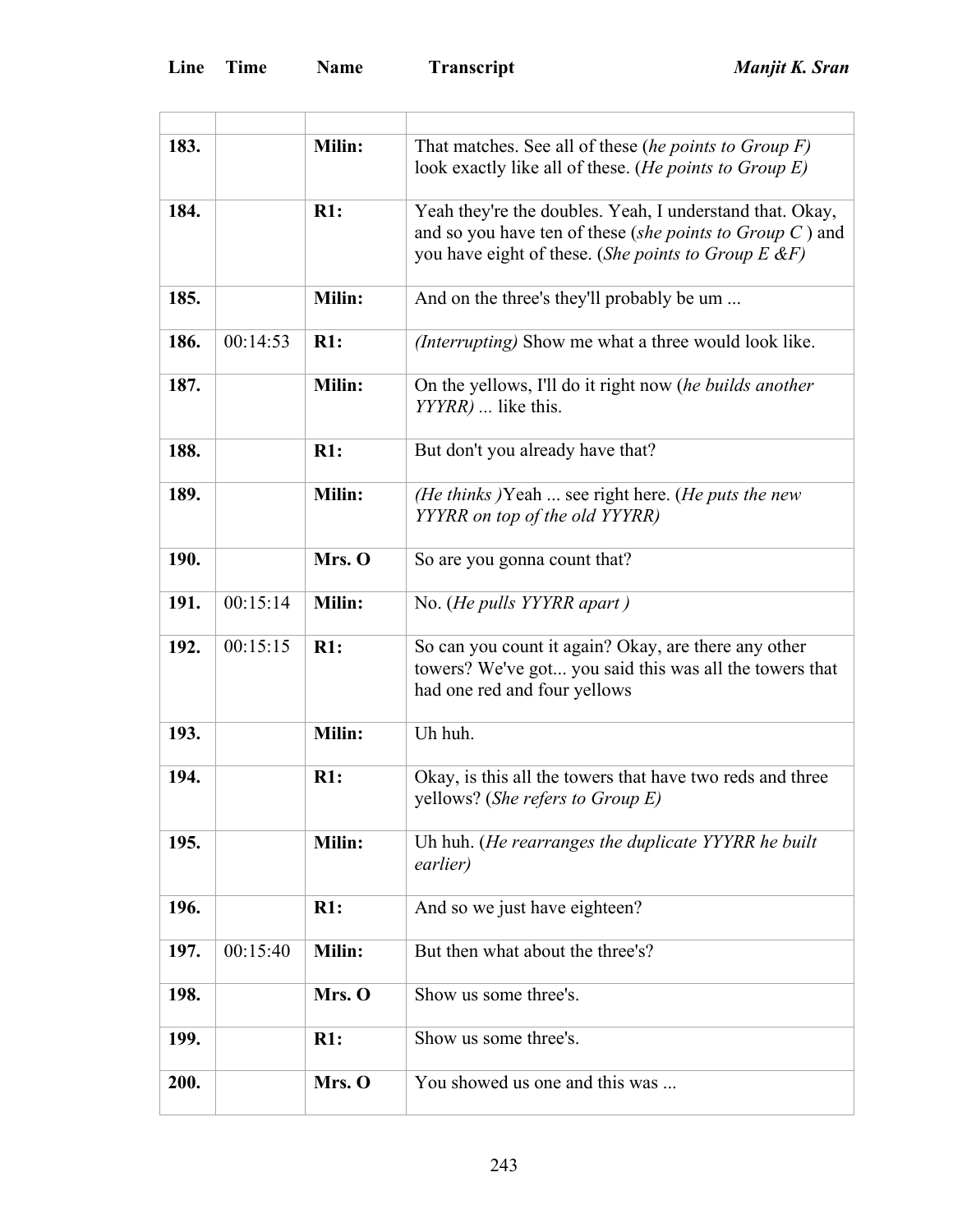| 201. |          | Milin: | Oh yeah.                                                                                                                                                                                                                                                                       |
|------|----------|--------|--------------------------------------------------------------------------------------------------------------------------------------------------------------------------------------------------------------------------------------------------------------------------------|
| 202. |          | Mrs. O | You said was the same as this one. Are there any other,<br>maybe any other three's you could make?                                                                                                                                                                             |
| 203. |          | Milin: | Probably not. (He chuckles)                                                                                                                                                                                                                                                    |
| 204. |          | Mrs. O | Do you want to try something?                                                                                                                                                                                                                                                  |
| 205. |          | R1:    | Try something out.                                                                                                                                                                                                                                                             |
| 206. |          | Milin: | (He builds another YYRRY) There's this (he realizes it's a<br>duplicate and points it out) yeah, because see all these<br>yellows have three so you can't make any others with<br>three.                                                                                       |
| 207. |          | R1:    | Does it have to be a staircase?                                                                                                                                                                                                                                                |
| 208. | 00:16:17 | Milin: | Um, yeah. Because then you would have to have<br>something like this (he puts the duplicated YYRRY on top<br>of the old YYYRY) and then you have to have another one.                                                                                                          |
| 209. | 00:16:29 | R1:    | Uh huh. Yesterday you had thirty-two                                                                                                                                                                                                                                           |
| 210. |          | Milin: | YeahMaybe we had doubles of something? (he pulls<br>duplicate YYYRY apart. He is getting fidgety, nervous<br>and seems unsure of himself)                                                                                                                                      |
| 211. |          | R1:    | Oh I don't know!                                                                                                                                                                                                                                                               |
| 212. |          | Milin: | We got two's. we've got four of these (points to towers<br>with 2 reds and three yellows)                                                                                                                                                                                      |
| 213. |          | R1:    | Uh huh                                                                                                                                                                                                                                                                         |
| 214. |          | Milin: | Ones all of them like(has a tower of all reds in his<br>hand)                                                                                                                                                                                                                  |
| 215. |          | R1:    | You did your ones (points to the group of towers with<br>four yellows and one red)                                                                                                                                                                                             |
| 216. |          | Milin: | Thisuh you have to go to fours (he smiles and puts $#I$<br><i>aside.</i> ) That's where I messed up. Yeah. See if you<br>have um four yellows it will look like this so (he puts<br>four yellows together and waves it over group E. he<br>adds one more yellow to make YYYYY) |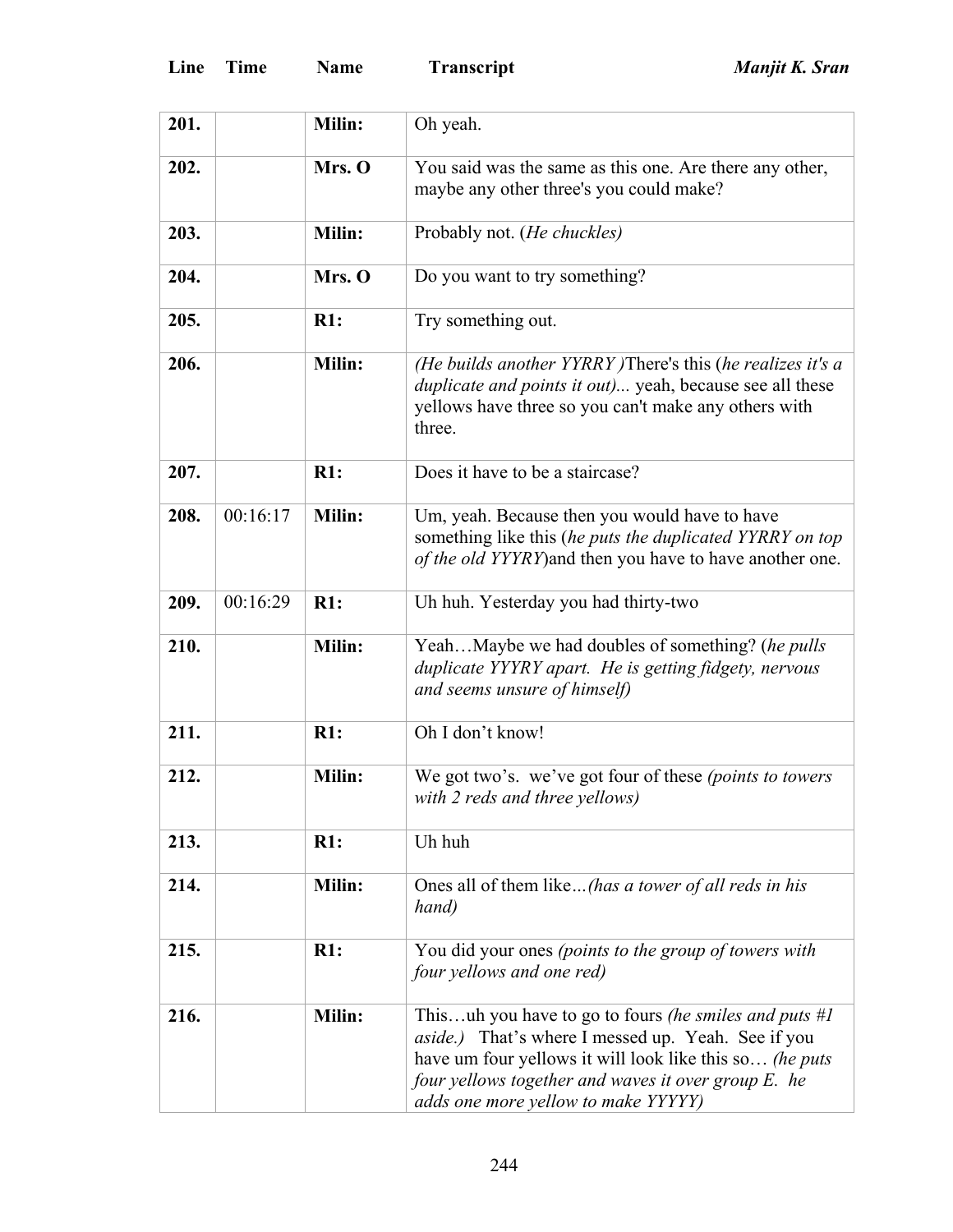| 217. |          | R1:           | It's right here. But you already have one (she points to<br>the set of towers with four yellows and one red)                                                                                                                                                                                      |
|------|----------|---------------|---------------------------------------------------------------------------------------------------------------------------------------------------------------------------------------------------------------------------------------------------------------------------------------------------|
| 218. |          | <b>Milin:</b> | Guess there probably would be 22                                                                                                                                                                                                                                                                  |
| 219. |          | R1:           | Oh no! Uh what I am really wondering is were there<br>any other patterns you had yesterday? Except for<br>staircases.                                                                                                                                                                             |
| 220. |          | <b>Milin:</b> | Umm                                                                                                                                                                                                                                                                                               |
| 221. |          | R1:           | In terms of your towers can you remember any other<br>patterns that you might have had? The way you put your<br>blocks together to make towers that were                                                                                                                                          |
| 222. |          | <b>Milin:</b> | This (holds up a tower of all yellows)                                                                                                                                                                                                                                                            |
| 223. |          | R1:           | There's some. How many of them were there?                                                                                                                                                                                                                                                        |
| 224. |          | Milin:        | Two.                                                                                                                                                                                                                                                                                              |
| 225. | 00:17:48 | R1:           | Yeah okay.                                                                                                                                                                                                                                                                                        |
| 226. |          | Mrs. O        | Put those here if you want. (He puts them next to Group<br>$\mathcal{C}$                                                                                                                                                                                                                          |
| 227. |          | R1:           | Uh huh.                                                                                                                                                                                                                                                                                           |
| 228. |          | Milin:        | Four's. There should  probably be like  three.                                                                                                                                                                                                                                                    |
| 229. |          | Mrs. O        | What do you mean?                                                                                                                                                                                                                                                                                 |
| 230. |          | Milin:        | On four's, there should be three maybe ( <i>He guessing</i> )<br>I don't know, but that would go with this. (He points to<br>$Group\ C)$                                                                                                                                                          |
| 231. |          | R1:           | Uh huh.                                                                                                                                                                                                                                                                                           |
| 232. |          | Milin:        | So maybe we made doubles on the staircase?                                                                                                                                                                                                                                                        |
| 233. |          | R1:           | I wonder  I wonder if you could take this tower right<br>here? (She give him YRRYY and then pulls it back)<br>Actually, I'm going to give you this one (she stands up<br><i>RYYRR</i> ) because we have a double of it. Is there a way<br>you could rearrange those blocks in some way so that it |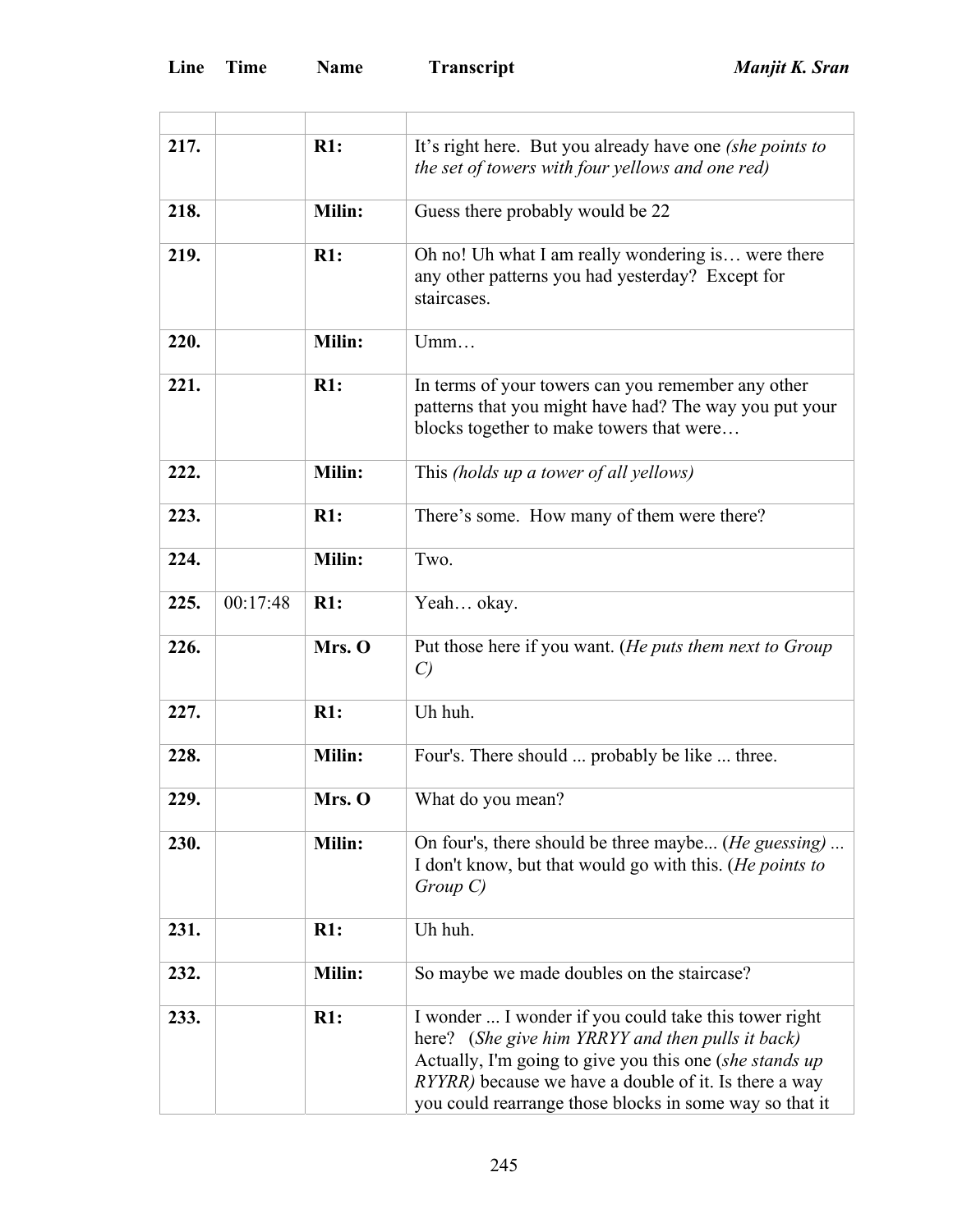|      |               | looks different from all these other towers?                                                                                                                                                                                                                                                                                  |
|------|---------------|-------------------------------------------------------------------------------------------------------------------------------------------------------------------------------------------------------------------------------------------------------------------------------------------------------------------------------|
| 234. | Milin:        | (He builds YRRRY) This? Yeah, this                                                                                                                                                                                                                                                                                            |
| 235. | R1:           | (Pause) Yeah, so that's one other one.                                                                                                                                                                                                                                                                                        |
| 236. | Milin:        | So I guess there might be thirty-two still.                                                                                                                                                                                                                                                                                   |
| 237. | R1:           | Okay. I don't know. I'm just trying to say now. Hey now,<br>let's keep that one there and then let's see is there another<br>way you could rearrange (he attempts to pick up YYYYY)<br>let's don't mess up  is there another way you could<br>rearrange these (she hands him YRRRY) so that it would<br>look different still? |
| 238. | Milin:        | ( <i>He builds RYRYR</i> ) This                                                                                                                                                                                                                                                                                               |
| 239. | R1:           | Gosh! Look!                                                                                                                                                                                                                                                                                                                   |
| 240. | Mrs. O        | You don't have that anywhere yet do you?                                                                                                                                                                                                                                                                                      |
| 241. | R1:           | I wonder?                                                                                                                                                                                                                                                                                                                     |
| 242. | Milin:        | Because all of these are together. (He points to Groups<br>$C, E$ and $F$ )                                                                                                                                                                                                                                                   |
| 243. | Mrs. O        | Um  oh, they're sep                                                                                                                                                                                                                                                                                                           |
| 244. | R1:           | Oh.                                                                                                                                                                                                                                                                                                                           |
| 245. | Mrs. O        | Oh  oh, is that what you mean?                                                                                                                                                                                                                                                                                                |
| 246. | Milin:        | Yeah.                                                                                                                                                                                                                                                                                                                         |
| 247. | R1:           | These were your staircase groups.                                                                                                                                                                                                                                                                                             |
| 248. | <b>Milin:</b> | So on this <i>(he points to RYRYR)</i> I could still make<br>another one  like                                                                                                                                                                                                                                                |
| 249. | R1:           | This, this has how many? How many yellows and how<br>many reds? (She points to RYRYR)                                                                                                                                                                                                                                         |
| 250. | <b>Milin:</b> | Um two yellows and three reds                                                                                                                                                                                                                                                                                                 |
| 251. | R1:           | Uh  so it really goes with this group down here<br>doesn't it? (She points to Group $E$ )                                                                                                                                                                                                                                     |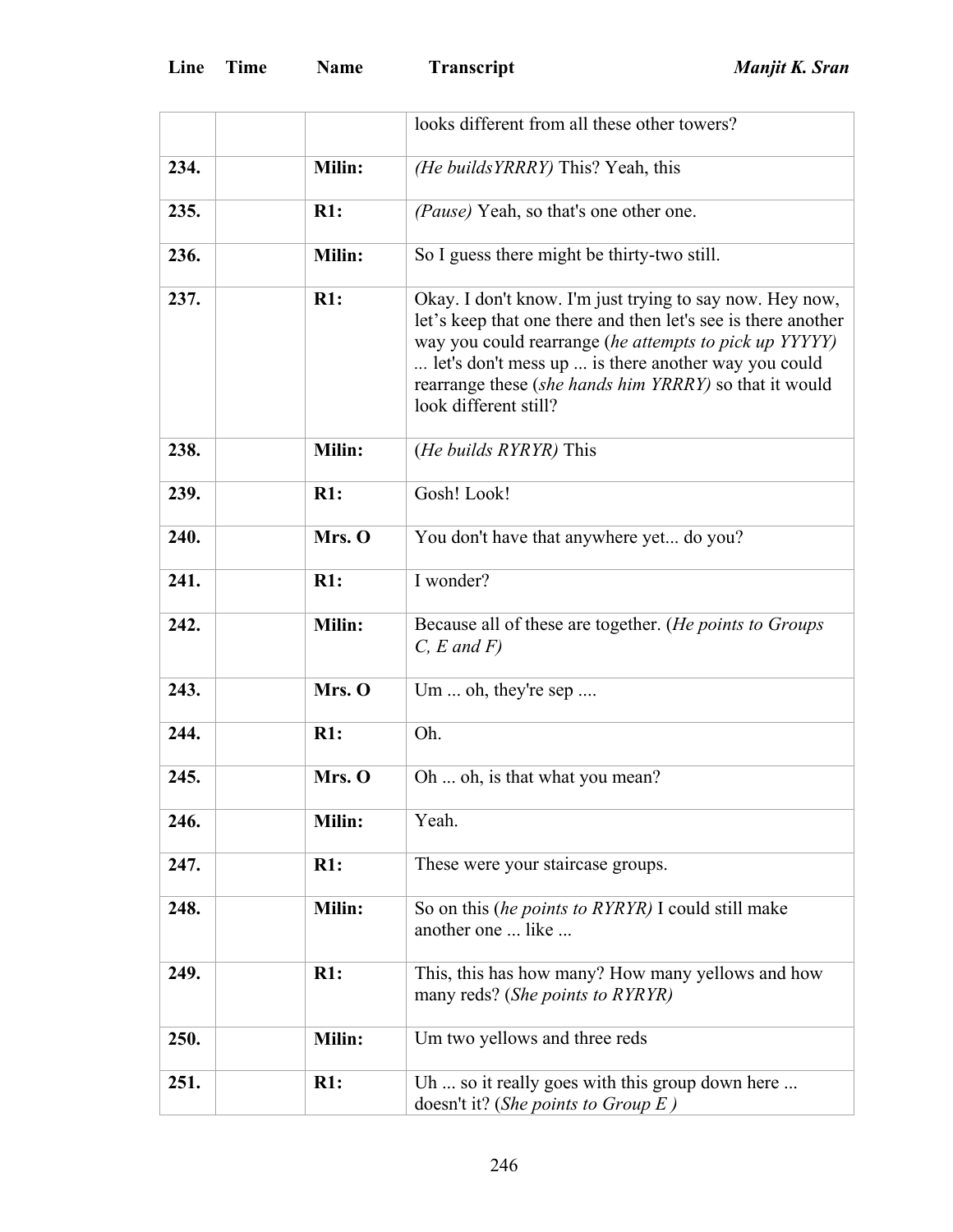| 252. | <b>Milin:</b> | Yeah.                                                                                                                                         |
|------|---------------|-----------------------------------------------------------------------------------------------------------------------------------------------|
| 253. | R1:           | Of two yellows and three reds.                                                                                                                |
| 254. | Milin:        | This is another one that goes with this. (He builds YRYRY<br>and puts it next to RYRYR)                                                       |
| 255. | R1:           | You mean that's its partner?                                                                                                                  |
| 256. | Milin:        | Yeah.                                                                                                                                         |
| 257. | R1:           | Okay, does it have two yellows and three reds?                                                                                                |
| 258. | Milin:        | No, but it has  see the yellows turn to reds and the reds<br>turn to yellows. (He points to YRYRY and RYRYR)                                  |
| 259. | R1:           | Oh, oh, okay. So if  alright. And what about this one?<br>(She points to YRRRY)                                                               |
| 260. | Milin:        | (He builds RYYYR) Has this as a partner.                                                                                                      |
| 261. | R1:           | Uh huh.                                                                                                                                       |
| 262. | Milin:        | So there's so far on this, there will be eighteen and<br>twenty, twenty-two and twenty-four (He sighs as he<br>counts towers of staircases)   |
| 263. | R1:           | Uh huh.                                                                                                                                       |
| 264. | Milin:        | And now we have to get er  eight um (He sighs and<br><i>tries out new towers of five)</i>                                                     |
| 265. | R1:           | I'm thinking  if this has got two yellows and three reds<br>and this ones got two yellows and three reds  (She<br>starts Groups $G$ and $H$ ) |
| 266. | <b>Milin:</b> | This could work. (He builds YRRYR)                                                                                                            |
| 267. | R1:           | Let me see  has it got two yellows and three reds also?                                                                                       |
| 268. | Milin:        | No  yeah. So now I'll get two reds and three yellows.<br>(Meta-analysis)                                                                      |
| 269. | R1:           | Oh, to go over here? (She refers to Group $G$ )                                                                                               |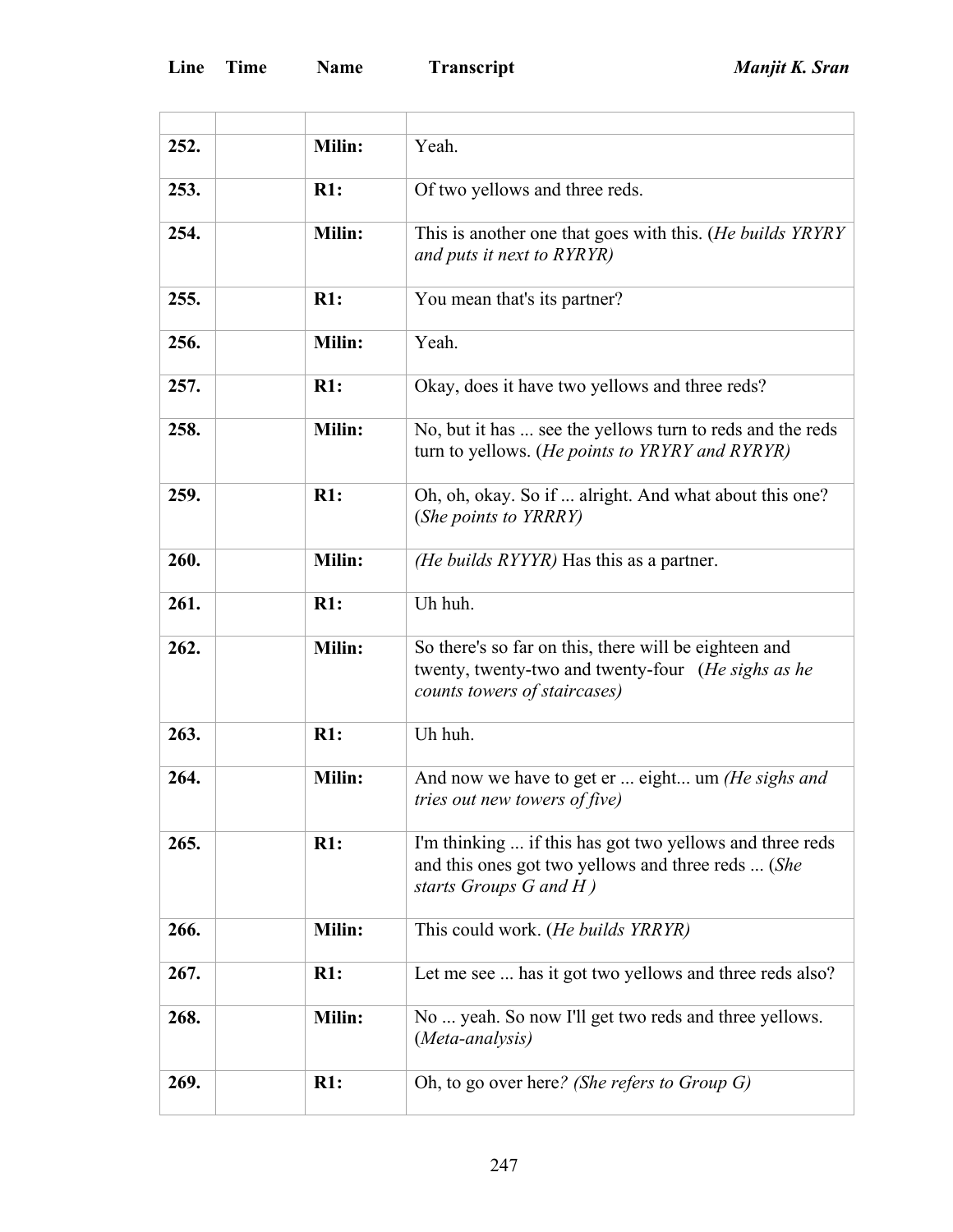| 270. |          | Milin:        | (He sighs and builds RYYRY) This is because one of<br>them is separated, so you can't make it like this. (He                                                                                    |
|------|----------|---------------|-------------------------------------------------------------------------------------------------------------------------------------------------------------------------------------------------|
|      |          |               | points to Group F)                                                                                                                                                                              |
| 271. |          | R1:           | Oh, explain what you mean, what you mean by that?                                                                                                                                               |
| 272. | 00:22:06 | Milin:        | So  if one separated  (he points to RYYRY) See on this<br>the red separated  um  but  I mean the yellow's<br>separated by the red  so this and these two                                        |
| 273. |          | R1:           | Oh, I see.                                                                                                                                                                                      |
| 274. |          | <b>Milin:</b> | And this, they're just putting it like three. ( <i>He points to</i><br>$Group\ F)$                                                                                                              |
| 275. |          | R1:           | Oh, I see. So that's the difference.                                                                                                                                                            |
| 276. | 00:22:27 | Milin:        | Together  uh huh.                                                                                                                                                                               |
| 277. |          | R1:           | Yeah, and so for these are the ones that are separated.<br>(She points to the yellows on RYYRY)                                                                                                 |
| 278. |          | Milin:        | Uh huh.                                                                                                                                                                                         |
| 279. |          | R1:           | But now this one (she points to RYYRY) is a partner to<br>one of these, isn't it? (She points to YRRYR and RYRYR)                                                                               |
| 280. | 00:22:38 | Milin:        | It's a partner to                                                                                                                                                                               |
| 281. | 00:22:40 | R1:           | This is the opposite.                                                                                                                                                                           |
| 282. |          | Milin:        | This. (He holds up YRRYR)                                                                                                                                                                       |
| 283. |          | R1:           | To that one, yeah. Okay, so if these  these                                                                                                                                                     |
| 284. |          | Milin:        | And these two are partners to these two. (He groups<br>together partners RYYYR and YRRRY, YRYRY and<br>RYRYR basically reorganizing R1's Groups G and H into<br>his own type group of partners) |
| 285. |          | R1:           | Yeah, yeah, yeah, okay. Which ones are the ones with<br>two yellows and three red because that's what we were<br>working on?                                                                    |
| 286. |          | <b>Milin:</b> | Um, the two yellows and three reds are this one, this                                                                                                                                           |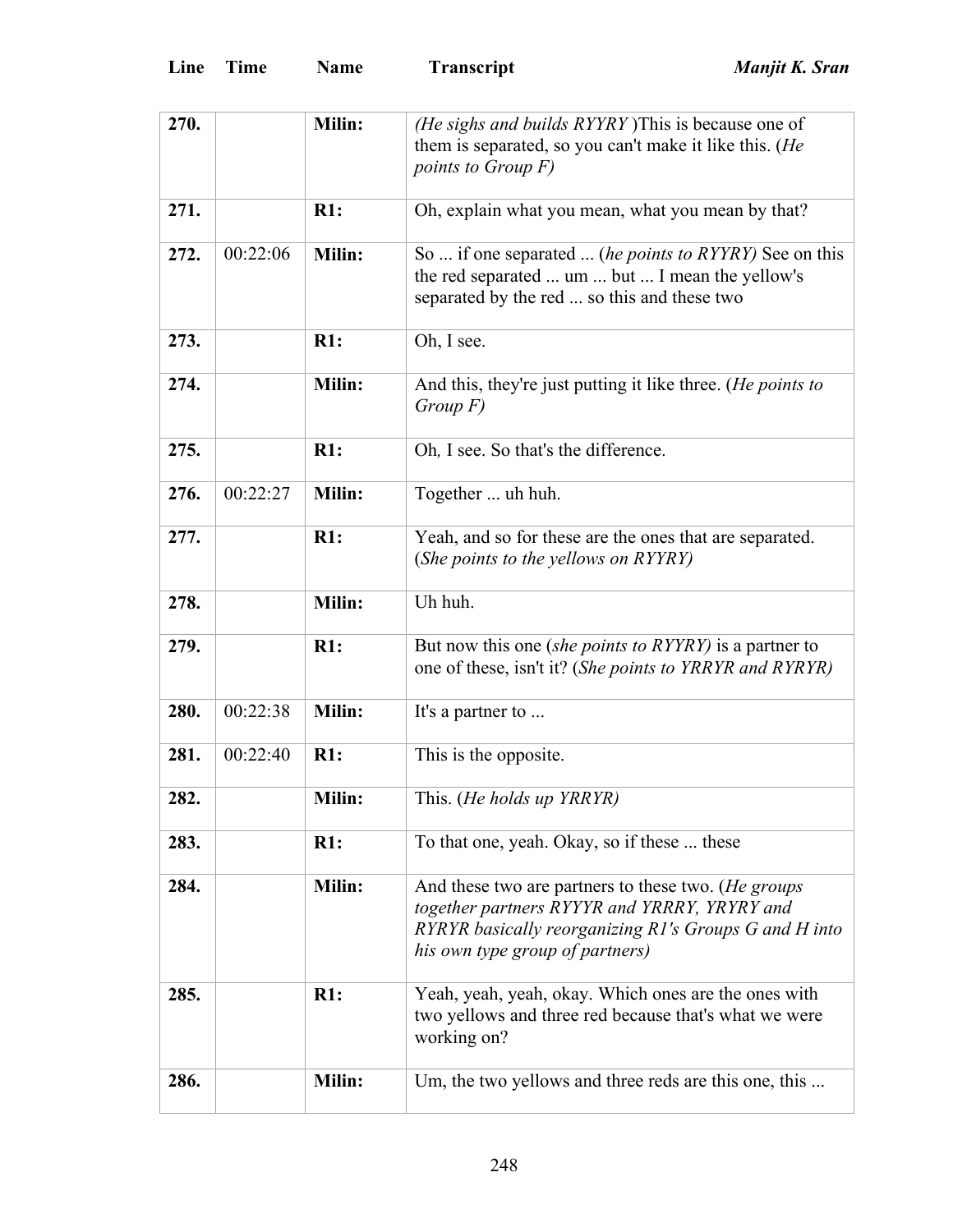| 287. | R1:           | This one, okay. (She picks up YRYRY)                                                                                                                    |
|------|---------------|---------------------------------------------------------------------------------------------------------------------------------------------------------|
| 288. | Milin:        | No, two yellows and three reds is this one. (He picks up<br><i>RYRYR</i> )                                                                              |
| 289. | R1:           | Yeah, okay. So we'll put it here, and this partner right<br>over here  (She rearranges his patterns into Groups G<br>and $H$ )                          |
| 290. | Milin:        | This goes like this  (He moves RYYRY and YRRYR into<br>the group)                                                                                       |
| 291. | R1:           | Uh huh.                                                                                                                                                 |
| 292. | Milin:        | And this goes like this. (He moves RYYYR and YRRRY<br><i>into the group)</i>                                                                            |
| 293. | R1:           | Okay, are there any others that can fall into that<br>category?                                                                                         |
| 294. | Milin:        | Well, yeah.                                                                                                                                             |
| 295. | R1:           | What do you know? (She pauses while Milin plays<br><i>around with the towers</i> ) You were saying  what were<br>you saying about them being separated? |
| 296. | Milin:        | They have to be separated otherwise they'll be exactly<br>like this, this and this. ( <i>He points to Groups C, E and F</i> )                           |
| 297. | R1:           | Oh.                                                                                                                                                     |
| 298. | Milin:        | (He builds YRYYR) Do we have this?                                                                                                                      |
| 299. | R1:           | I don't know  that's three yellows and two reds  that<br>means it goes up here. (She points to Group G) Do you<br>have it?                              |
| 300. | Milin:        | No, I don't get, think so because this is separated by this<br>and this. These two are separated by that. ( <i>He points to</i><br>the cubes on YRYYR)  |
| 301. | R1:           | How's it different from this one? (She points to RYYRY)                                                                                                 |
| 302. | <b>Milin:</b> | Because see  ( <i>He puts RYYRY next to YRYYR</i> )                                                                                                     |
| 303. | R1:           | Oh                                                                                                                                                      |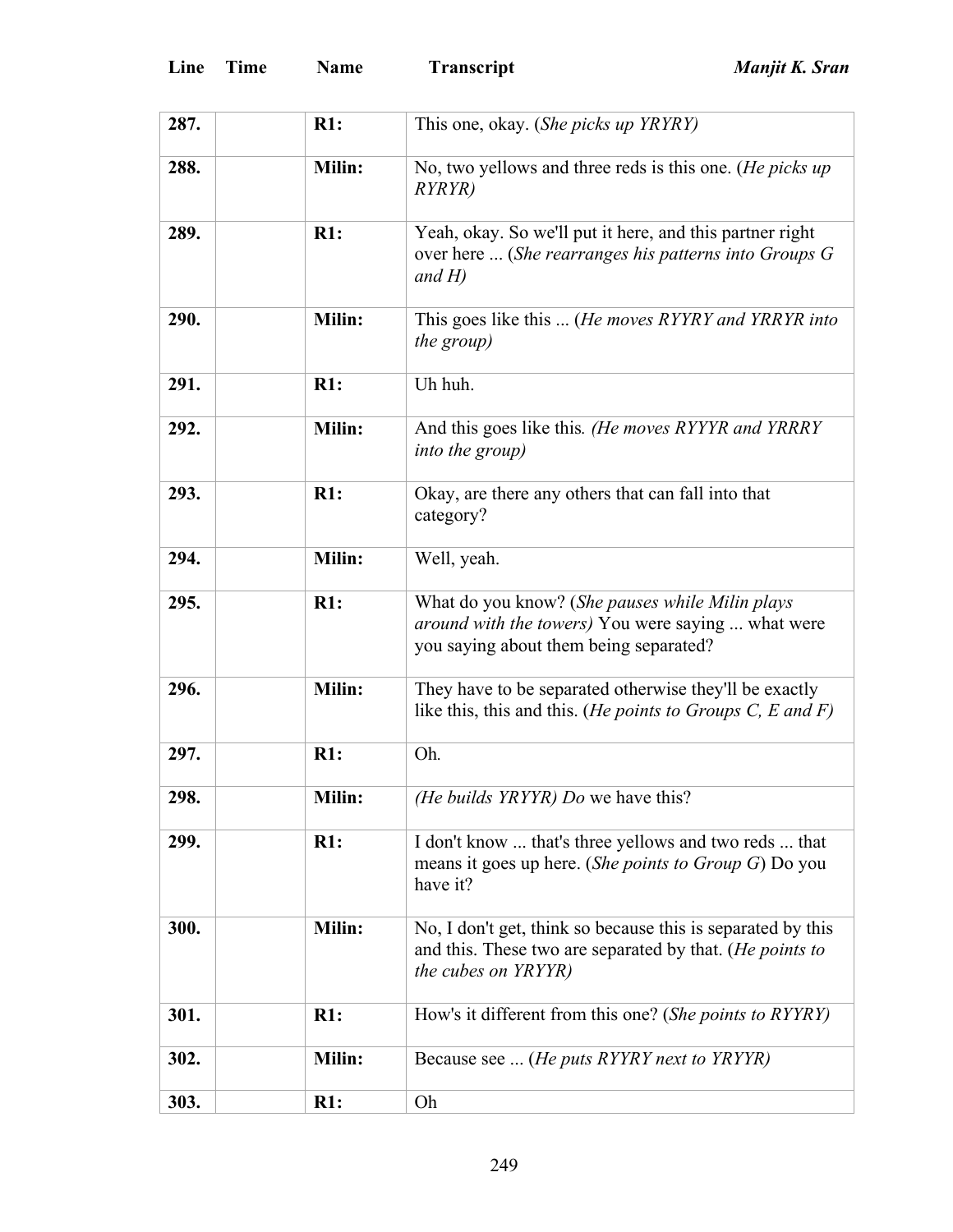| 304. |          | Milin:        | these two are down here  (He points to the yellow cubes<br>on YRYYR)                         |
|------|----------|---------------|----------------------------------------------------------------------------------------------|
| 305. |          | R1:           | I see  that's kind of a double staircase. Does it have a<br>partner?                         |
| 306. |          | Milin:        | Yeah  (he builds RYRRY) this  see                                                            |
| 307. |          | R1:           | Uh huh. Yeah. Which group does it go with? Two<br>yellows and three reds? Or yeah            |
| 308. |          | Milin:        | See  this. (He puts RYRRY with Group H)                                                      |
| 309. |          | R1:           | Okay.                                                                                        |
| 310. |          | Milin:        | That would be eighteen, twenty  (Counting to himself)                                        |
| 311. | 00:24:47 | R1:           | Okay. Can is there any others that you could see, that<br>would follow those kinds of        |
| 312. |          | Milin:        | Um, there's probably another pair.                                                           |
| 313. |          | R1:           | Uh huh.                                                                                      |
| 314. |          | Milin:        | I'll try this, this, and this  (he builds a duplicate<br><i>RYYRR</i> ) Do we have this yet? |
| 315. |          | R1:           | Beats me. Which is that? Two reds and three yellows or<br>two  which  which                  |
| 316. |          | <b>Milin:</b> | Three reds and two yellows                                                                   |
| 317. |          | R1:           | So which group does it go in?                                                                |
| 318. |          | Milin:        | This  ( <i>He refers to Group H</i> )                                                        |
| 319. |          | R1:           | This down here. Oh I see. What did you do that time?                                         |
| 320. | 00:25:24 | <b>Milin:</b> | This time I separated by two yellows, then over here.                                        |
| 321. |          | Mrs. O        | Did we have two yellows anywhere else?                                                       |
| 322. |          | Milin:        | No. Not together. Up here. (He points to the top of<br>duplicate RYYRR)                      |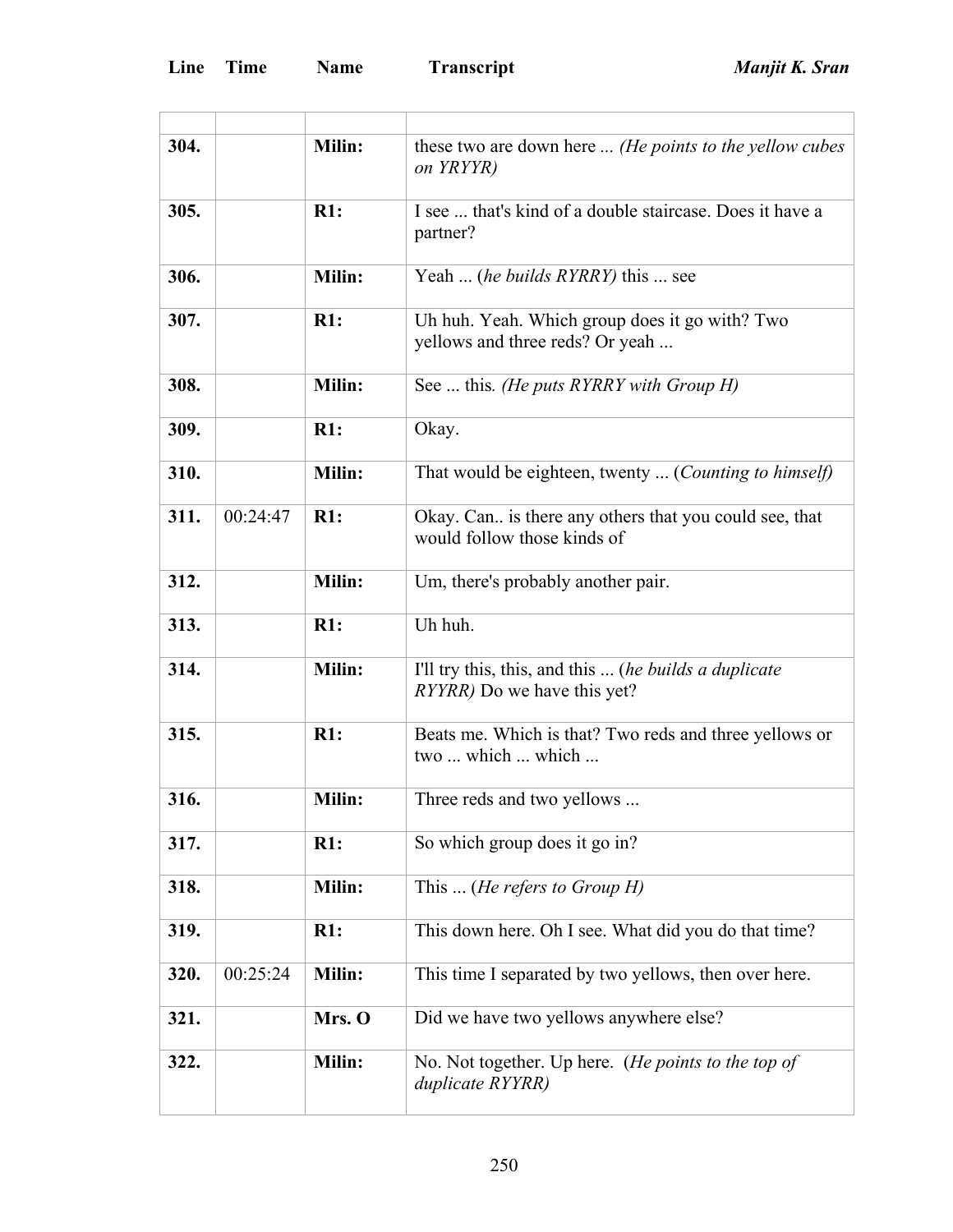| 323. |          | R1:    | Uh huh.                                                                                                                                                                                                                                                                                               |
|------|----------|--------|-------------------------------------------------------------------------------------------------------------------------------------------------------------------------------------------------------------------------------------------------------------------------------------------------------|
| 324. |          | Milin: | And see if you had a red here (he points to the bottom<br><i>yellow cube of RYYRY</i> ) then it would be the same as this.<br>(He points to RYYRR)                                                                                                                                                    |
| 325. |          | R1:    | Uh huh. Looks good to me.                                                                                                                                                                                                                                                                             |
| 326. | 00:25:44 | Mrs. O | We don't so you're just now checking in here cause you<br>know that you've already used all those?                                                                                                                                                                                                    |
| 327. |          | R1:    | You don't need to check over here? (She points to Group<br>$\left F\right\rangle$                                                                                                                                                                                                                     |
| 328. |          | Milin: | Because these (he points to Groups C, E and F) are all<br>together, so right now I'm splitting these apart so they                                                                                                                                                                                    |
| 329. |          | Mrs. O | What are you splitting apart here? (She points to<br>duplicate RYYRR)                                                                                                                                                                                                                                 |
| 330. |          | Milin: | Here I'm splitting apart these so  all of these reds  so<br>they won't go                                                                                                                                                                                                                             |
| 331. |          | R1:    | Oh. And you don't think there's anything over here (she<br><i>points to Group F)</i> that's the same way?                                                                                                                                                                                             |
| 332. |          | Milin: | There can't be because on these (he points to Group $F$ )<br>they're all together.                                                                                                                                                                                                                    |
| 333. |          | Mrs. O | What's together over here? (She points to Group $F$ )                                                                                                                                                                                                                                                 |
| 334. |          | Milin: | On this, see they're all three together and these two are<br>together. (He points to Group $F$ )                                                                                                                                                                                                      |
| 335. |          | Mrs. O | But not here (she points to RYYRR) and not here. (She<br>points to RRYYR)                                                                                                                                                                                                                             |
| 336. | 00:26:22 | Milin: | Oh yeah, you're right. (He realizes he has a duplicate<br>RYYRR) This goes with this  um  (he compares<br>duplicate RYYRR to original RYYRR -sighs - builds<br><i>YRRYR and compares it to Group H)</i> we have this  (he<br>builds RRYRR) this  yeah I think (He is trying to<br>create a new tower) |
| 337. |          | R1:    | Yeah, that's what                                                                                                                                                                                                                                                                                     |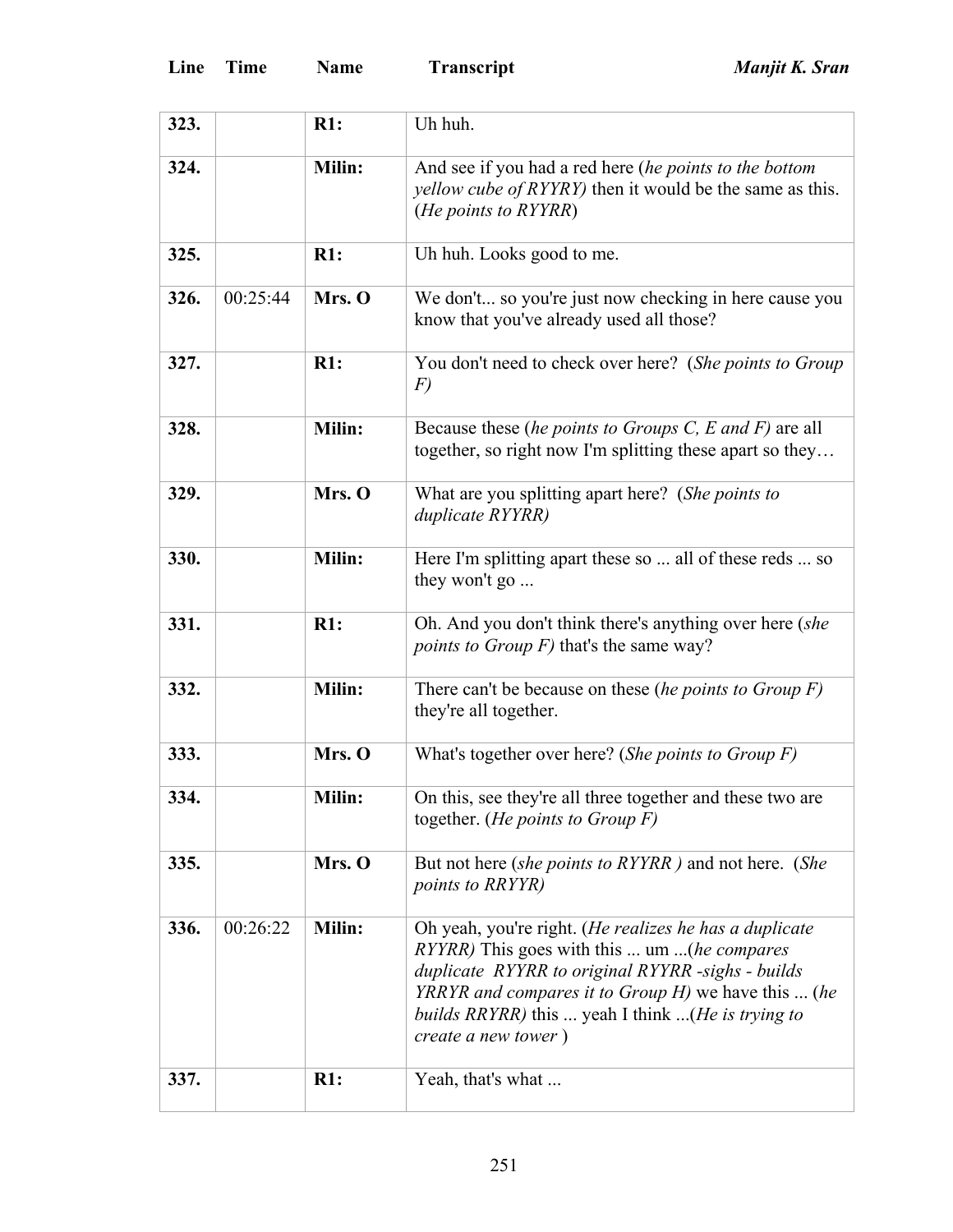| 338. |          | Milin: | That's (he points to rryrr the double to this. (He points to<br>$y y r y y$ )                                                                                                                                  |
|------|----------|--------|----------------------------------------------------------------------------------------------------------------------------------------------------------------------------------------------------------------|
| 339. |          | R1:    | Yeah, yeah  we said  you said you really thought<br>there were only ten of these. (She points to Group C)                                                                                                      |
| 340. |          | Milin: | Uh huh. There has to be because there's doubles.                                                                                                                                                               |
| 341. |          | R1:    | Yeah, yeah. So we have to be playing with two of one<br>color and three of another and you have these. (She<br>points to Groups A and B)                                                                       |
| 342. |          | Milin: | (He builds YRYRR and compares it to all the other<br><i>towers</i> ) This                                                                                                                                      |
| 343. |          | R1:    | What, you have two yellows there?                                                                                                                                                                              |
| 344. |          | Milin: | Here                                                                                                                                                                                                           |
| 345. |          | R1:    | Yeah.                                                                                                                                                                                                          |
| 346. |          | Milin: | (He refers to YRYRR) This works so probably  (He<br>sighs -he's getting nervous - he builds RYRYY - he sighs<br>again) This would work, see  because it's the double of<br>this. ( <i>He points to YRYRR</i> ) |
| 347. |          | R1:    | Uh huh. And which group does it go with?                                                                                                                                                                       |
| 348. | 00:28:26 | Milin: | Goes with this. (He puts YRYRR with Group G)                                                                                                                                                                   |
| 349. |          | R1:    | Uhhuh. Yeah.                                                                                                                                                                                                   |
| 350. |          | Milin: | (He counts all the towers that are completed) That'll be<br>ten, twenty, thirty, I think                                                                                                                       |
| 351. |          | R1:    | Uhhuh.                                                                                                                                                                                                         |
| 352. |          | Milin: | Yeah thirty, so I need another pair.                                                                                                                                                                           |
| 353. |          | R1:    | You need one more pair. Hey, we're getting close, aren't<br>we? How are you keeping track? How did you know you<br>had thirty?                                                                                 |
| 354. |          | Milin: | Um, because this (he points to Group $C$ ) is um twenty<br>and these two  ( <i>He points to Groups G and H</i> )                                                                                               |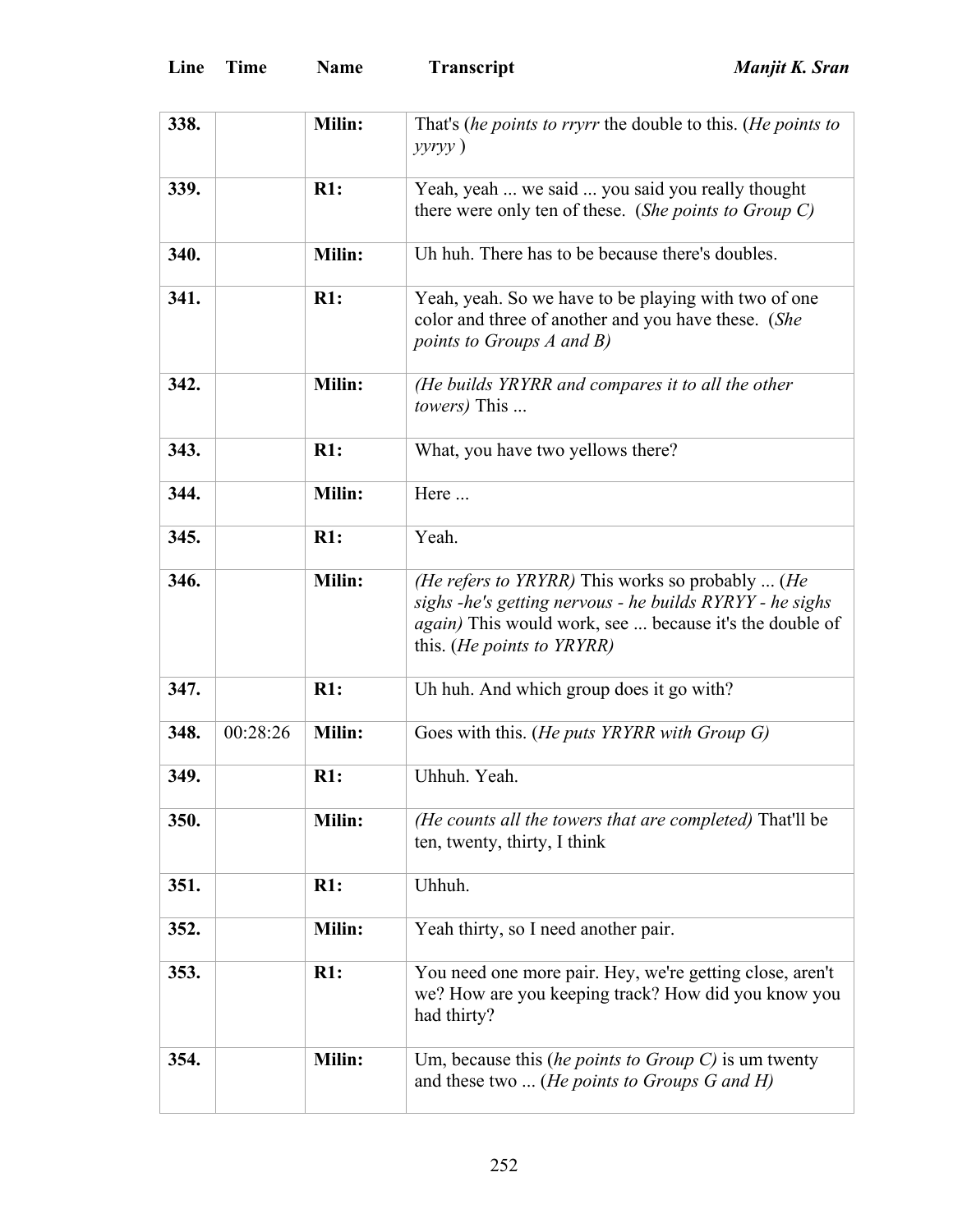| 355. |          | R1:           | What do you mean "this is twenty"?                                                                                                                                                                       |
|------|----------|---------------|----------------------------------------------------------------------------------------------------------------------------------------------------------------------------------------------------------|
| 356. |          | Milin:        | Twenty, I mean ten.                                                                                                                                                                                      |
| 357. |          | R1:           | Oh, okay.                                                                                                                                                                                                |
| 358. |          | <b>Milin:</b> | Because of this and  this and this are twenty altogether<br>with this and then these two have another ten. That'll be<br>thirty. (He points to Groups C, E, F, G and H)                                  |
| 359. | 00:29:11 | R1:           | We're getting close. Mrs. O'Brien, I'm getting excited.<br>( <i>They both laugh</i> ) And you think it has to have two<br>yellows and three reds? (Milin: is concentrating on<br>building the last pair) |
| 360. |          | Milin:        | Could have four  um  yellows and one red, I mean no<br>it can't be. ( <i>He laughs</i> )                                                                                                                 |
| 361. |          | R1:           | Really, no.                                                                                                                                                                                              |
| 362. |          | Mrs. O        | (She laughs) He saw that. I think I saw his eye go up.                                                                                                                                                   |
| 363. |          | R1:           | Yeah and he said "uh-oh", so it has to, doesn't it. Gosh<br>( <i>she whispers</i> ) I bet we can find it.                                                                                                |
| 364. |          | Milin:        | Um  (He builds RRYRY) This has to be with one of<br>these <i>(he points to Group H)</i> or it's not in, because see,<br>on these (he points to Groups C, E and F) you didn't split<br>them.              |
| 365. |          | R1:           | Okay, say that one again. How are you checking? Is that<br>are you explaining how you got to check it?                                                                                                   |
| 366. |          | Milin:        | Yeah, see if I don't see them in these  (He compares to<br>Groups G and H) I don't  there can't be any of these in<br>here. ( <i>He points to Group E</i> )                                              |
| 367. |          | R1:           | Uh huh.                                                                                                                                                                                                  |
| 368. |          | Milin:        | Because there's three of these  (He points to the yellows<br>on Group $E$ )                                                                                                                              |
| 369. |          | R1:           | Uh huh                                                                                                                                                                                                   |
| 370. |          | Milin:        | and only  see  it's split                                                                                                                                                                                |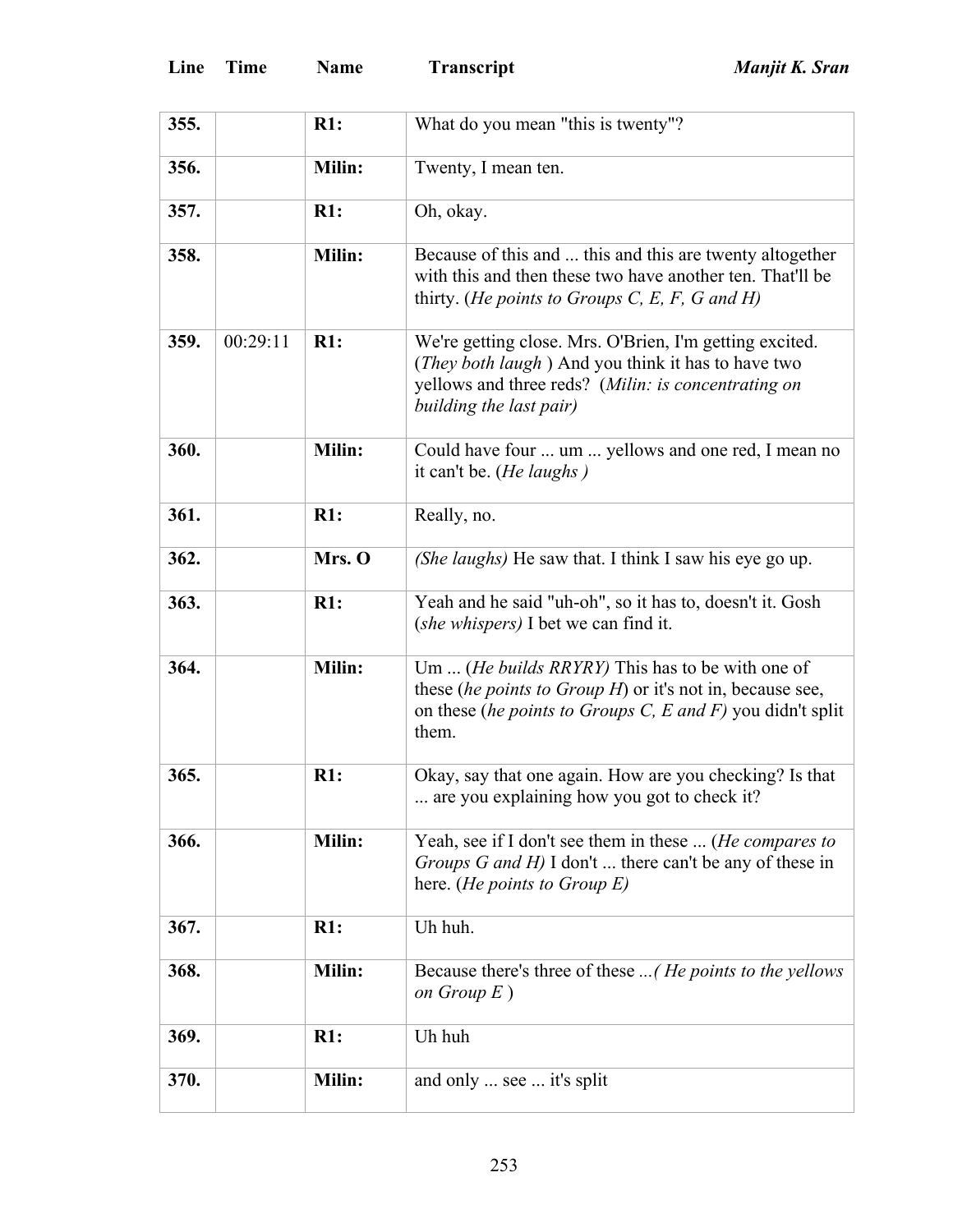| 371. |          | Mrs. O        | It's split                                                                                                           |
|------|----------|---------------|----------------------------------------------------------------------------------------------------------------------|
| 372. |          | Milin:        | and see                                                                                                              |
| 373. |          | R1:           | You mean  what's split?                                                                                              |
| 374. |          | <b>Milin:</b> | So it's split.                                                                                                       |
| 375. | 00:30:43 | R1:           | The yellows.                                                                                                         |
| 376. |          | <b>Milin:</b> | So we don't have this and these two.                                                                                 |
| 377. |          | R1:           | Yeah  over here they're not split.                                                                                   |
| 378. |          | Milin:        | Yeah.                                                                                                                |
| 379. |          | R1:           | Okay.                                                                                                                |
| 380. |          | <b>Milin:</b> | This would probably work. (He points to RRYRY)                                                                       |
| 381. |          | R1:           | Probably.                                                                                                            |
| 382. |          | Milin:        | Cause there's not two reds on top of anywhere.                                                                       |
| 383. | 00:30:57 | R1:           | Oh I see. Here's the  show me the two reds on the<br>bottom.                                                         |
| 384. |          | Milin:        | This. (He points to the two reds on YRYRR)                                                                           |
| 385. |          | R1:           | Okay.                                                                                                                |
| 386. |          | Milin:        | And there'll be  (he builds YYRYR)  this. (He puts<br>YYRYR with Group G)                                            |
| 387. |          | R1:           | So now we've  have we found 32?                                                                                      |
| 388. |          | Milin:        | Uh huh.                                                                                                              |
| 389. |          | R1:           | Do you think you're done?                                                                                            |
| 390. |          | Milin:        | Yeah.                                                                                                                |
| 391. |          | R1:           | Why?                                                                                                                 |
| 392. |          | Milin:        | Because  see if you could still make a staircase out of<br>this probably  see  this  this could go here. ( <i>He</i> |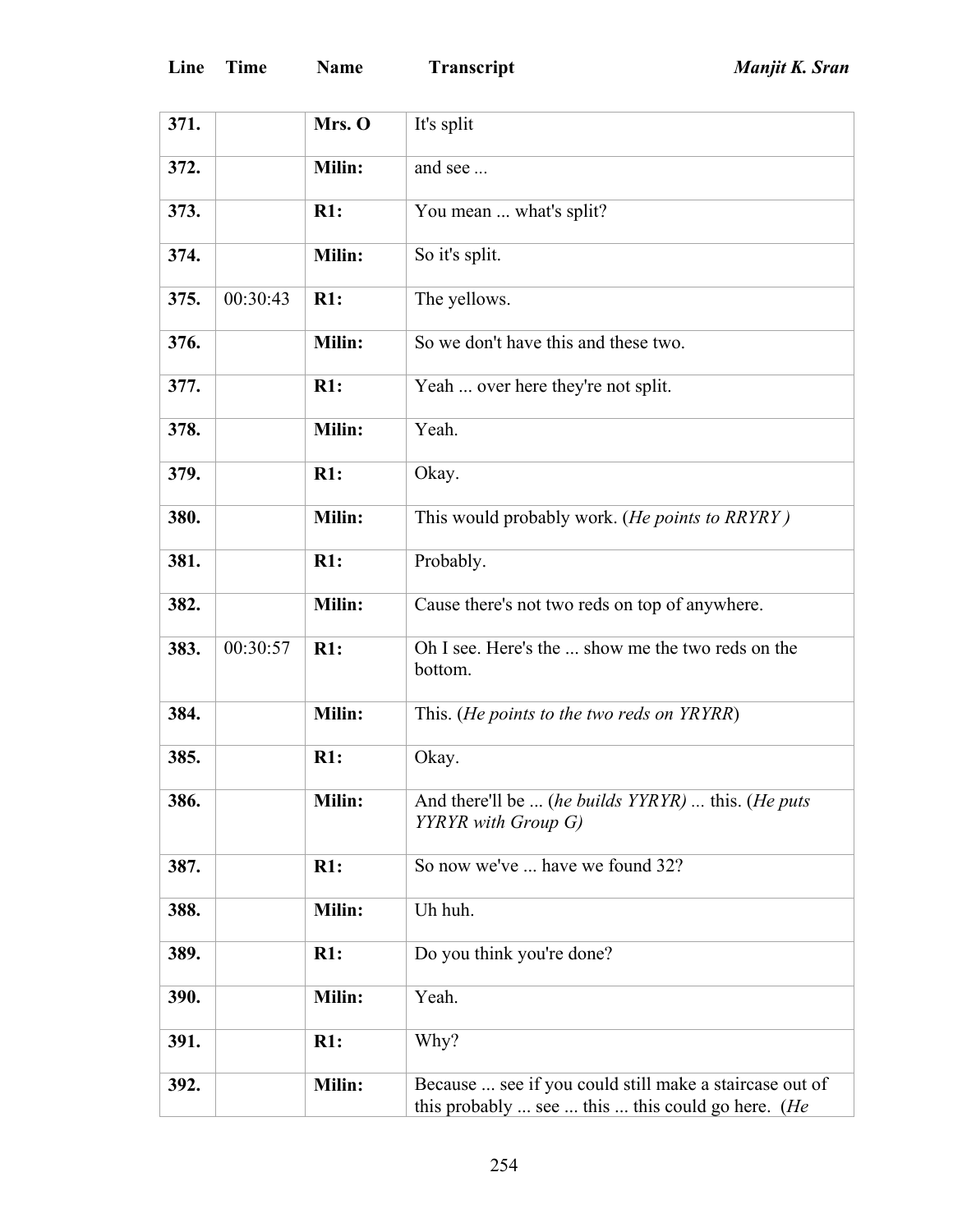|      |          |               | arranges Group G into a staircase pattern)                                                                                                                                                                                                                                 |
|------|----------|---------------|----------------------------------------------------------------------------------------------------------------------------------------------------------------------------------------------------------------------------------------------------------------------------|
| 393. |          | R1:           | Is that one of these?                                                                                                                                                                                                                                                      |
| 394. |          | Milin:        | This could go here  goes to this, this  whew really. I<br>don't know, but, see we can't  if you're going on<br>yellows  then two  this. (Meta-analysis)                                                                                                                    |
| 395. |          | R1:           | Uh huh. ah                                                                                                                                                                                                                                                                 |
| 396. | 00:32:13 | Milin:        | Here.                                                                                                                                                                                                                                                                      |
| 397. |          | R1:           | Uh huh, that's one.                                                                                                                                                                                                                                                        |
| 398. |          | Milin:        | This one cause see it goes all the way up here and then<br>it's going down.                                                                                                                                                                                                |
| 399. |          | R1:           | That's a pretty pattern  yeah.                                                                                                                                                                                                                                             |
| 400. |          | Mrs. O        | Where's the pattern? I'm not sure I see it Milin:.                                                                                                                                                                                                                         |
| 401. |          | <b>Milin:</b> | See  goes from here to here  here  ( <i>He points to the</i><br>yellow in the staircase pattern of Group $G$ )                                                                                                                                                             |
| 402. |          | Mrs. O        | Oh, I see                                                                                                                                                                                                                                                                  |
| 403. |          | Milin:        | Here  here and then it's going  then it's going down.                                                                                                                                                                                                                      |
| 404. |          | Mrs. O        | Oh.                                                                                                                                                                                                                                                                        |
| 405. |          | Milin:        | (Thinking aloud) Um  two  two  two  (he takes<br>towers from Group H and continues them in a staircase<br><i>pattern with Group G</i> ) you could put that here  let's get<br>four  and two. (He sighs) But I can't find a three but I<br>could go from here to  from this |
| 406. |          | R1:           | Yeah.                                                                                                                                                                                                                                                                      |
| 407. |          | Mrs. O        | Oh                                                                                                                                                                                                                                                                         |
| 408. |          | Milin:        | And this                                                                                                                                                                                                                                                                   |
| 409. |          | R1:           | That's really nice. Yeah, there's lots of ways to fit those<br>together. But you really think you have them all?                                                                                                                                                           |
| 410. | 00:33:18 | Milin:        | Uh huh.                                                                                                                                                                                                                                                                    |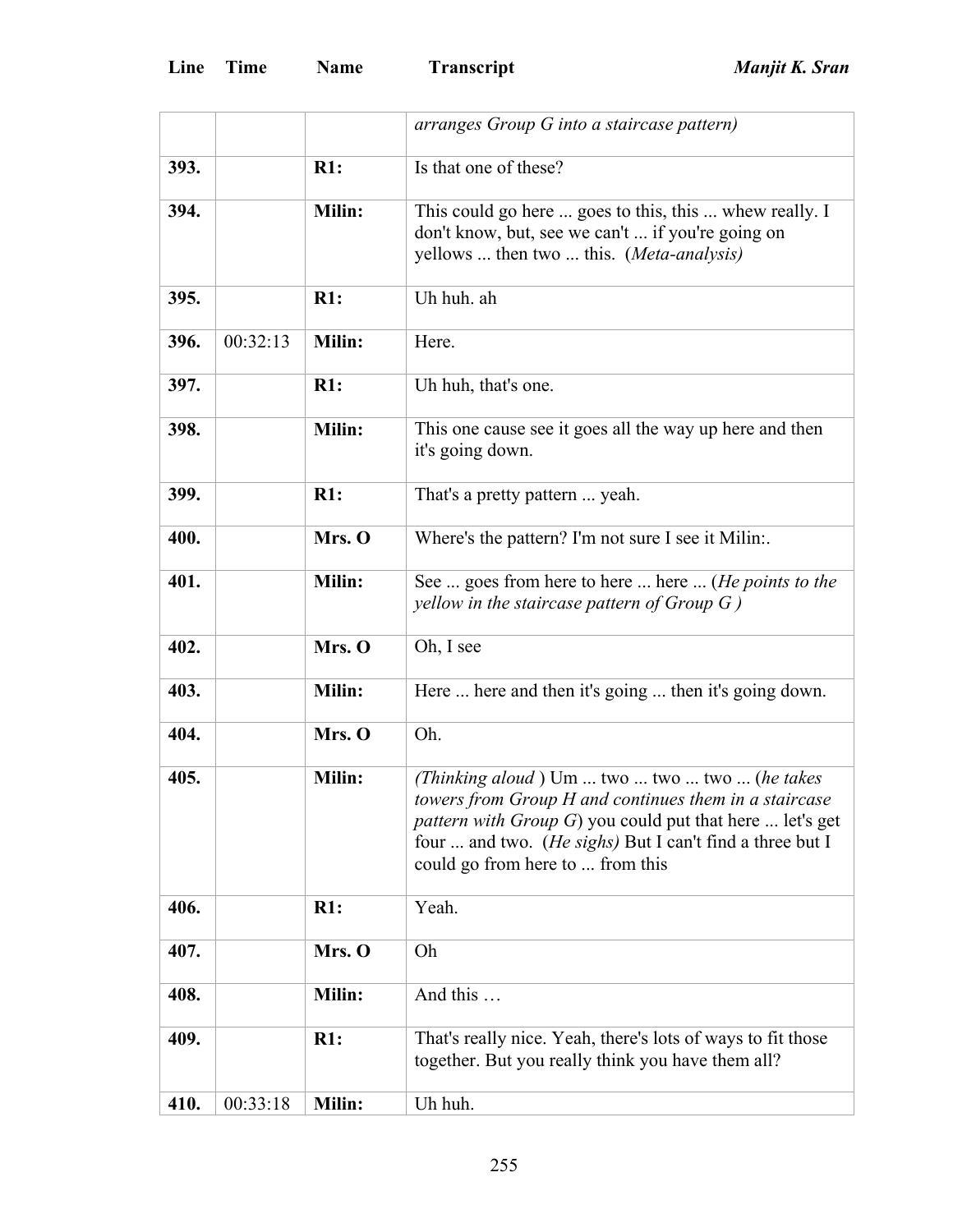| 411. |          | R1:           | You know you have all of these. (She points to Groups E                                     |
|------|----------|---------------|---------------------------------------------------------------------------------------------|
|      |          |               | and $F$ )                                                                                   |
| 412. |          | Milin:        | Uh huh.                                                                                     |
| 413. |          | R1:           | You know you have all of these. (She points to Group C)                                     |
| 414. |          | <b>Milin:</b> | But when we came to the separating spot we kept on<br>checking them                         |
| 415. |          | R1:           | Uh huh.                                                                                     |
| 416. |          | Milin:        | And we took about 10 minutes and still didn't find any.                                     |
| 417. | 00:33:39 | R1:           | Yeah, yeah, yeah, yeah.                                                                     |
| 418. |          | Milin:        | Then we got a couple of duplicates.                                                         |
| 419. |          | R1:           | Yeah, yeah                                                                                  |
| 420. |          | Milin:        | And we checked them.                                                                        |
| 421. |          | R1:           | And so, how many of these (she points to Groups G and<br>H) with two and three did we find? |
| 422. | 00:33:52 | Milin:        | Um, I think twelve.                                                                         |
| 423. |          | R1:           | How many do you have in front of you? Twelve? Yeah I<br>think twelve too.                   |
| 424. |          | Milin:        | Twelve.                                                                                     |
| 425. |          | R1:           | Yeah. Okay, those had                                                                       |
| 426. | 00:34:03 | <b>Milin:</b> | Um.                                                                                         |
| 427. |          | R1:           | Those had two and three. (She points to Groups G and<br>H                                   |
| 428. |          | Milin:        | Yeah                                                                                        |
| 429. |          | R1:           | Did these have two and three also? (She points to groups<br>$E$ and $F$ )                   |
| 430. | 00:34:08 | Milin:        | Yeah.                                                                                       |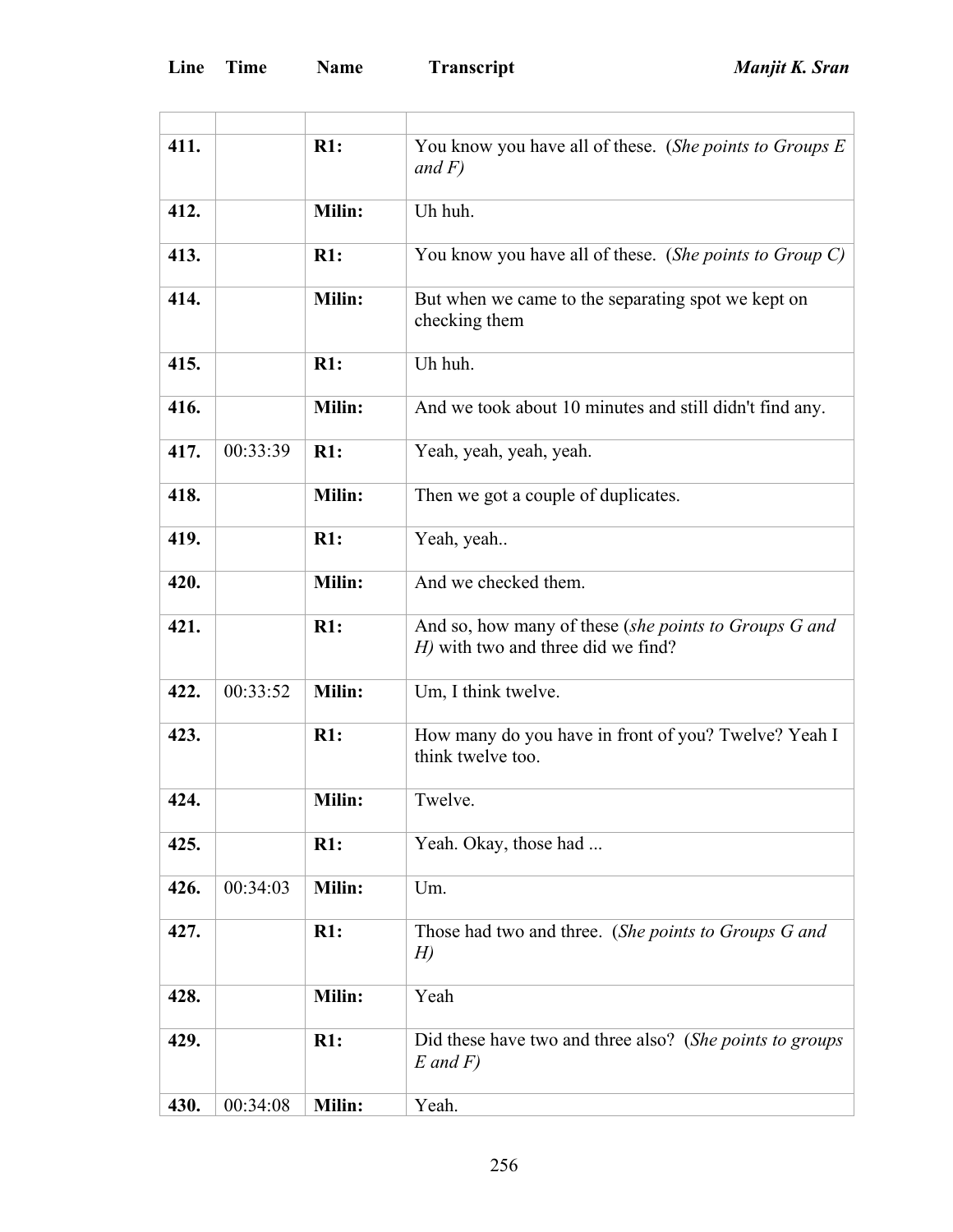'n

| 431. |          | R1:    | So how many with two and three altogether?                                                                                                                                                                                                                             |
|------|----------|--------|------------------------------------------------------------------------------------------------------------------------------------------------------------------------------------------------------------------------------------------------------------------------|
| 432. |          | Milin: | Um (he counts to himself) two  twenty.                                                                                                                                                                                                                                 |
| 433. |          | R1:    | Yeah, and then how many with four and one?                                                                                                                                                                                                                             |
| 434. |          | Milin: | Um, ten.                                                                                                                                                                                                                                                               |
| 435. |          | R1:    | And how many  What are these things? (She points to<br><b>RRRRR</b> and YYYYY)                                                                                                                                                                                         |
| 436. |          | Milin: | These are all <i>(he picks up RRRRR and YYYYY)</i> all of<br>these are red and all of these are yellow.                                                                                                                                                                |
| 437. |          | R1:    | And we think we've got them.                                                                                                                                                                                                                                           |
| 438. |          | Milin: | Uh huh.                                                                                                                                                                                                                                                                |
| 439. |          | R1:    | Okay, can you  let's just to keep our notes complete. Ah<br>(she reads what he has written so far)  we said two<br>yellows and four reds are five. Two reds and four<br>yellows are five. I mean one red and four yellows. Then<br>you said two reds and four yellows. |
| 440. |          | Milin: | See I didn't get up to these. (He refers to all the groups<br>which have 2 and 3 of each color)                                                                                                                                                                        |
| 441. |          | R1:    | Well, oh sure. Well we can wait. We can come back and<br>do that. I'd like to ask you another question.                                                                                                                                                                |
| 442. |          | Milin: | What?                                                                                                                                                                                                                                                                  |
| 443. |          | R1:    | Um, you said you'd done activities like this before.                                                                                                                                                                                                                   |
| 444. |          | Milin: | Uh huh.                                                                                                                                                                                                                                                                |
| 445. |          | R1:    | Last year                                                                                                                                                                                                                                                              |
| 446. | 00:35:08 | Milin: | Yeah.                                                                                                                                                                                                                                                                  |
| 447. |          | R1:    | Or sometime                                                                                                                                                                                                                                                            |
| 448. |          | Milin: | Yeah.                                                                                                                                                                                                                                                                  |
| 449. |          | R1:    | Yeah. If I was going to say, "Gosh, we really worked so                                                                                                                                                                                                                |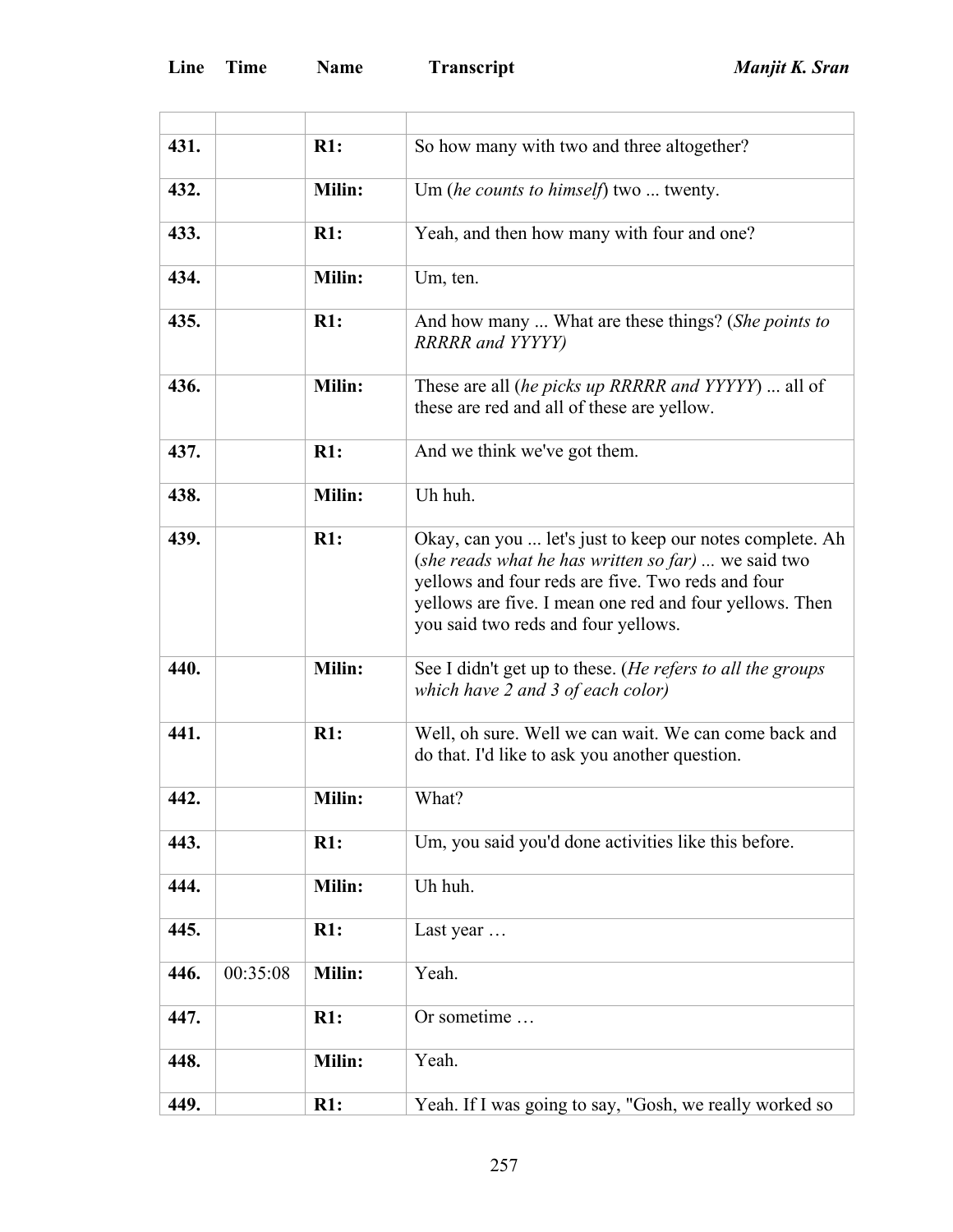|      |          |               | hard to figure out towers of five", and Mrs. O'Brien and I<br>sort of left and said, "Golly". Could you have made<br>towers of four instead of five?                                                                                 |
|------|----------|---------------|--------------------------------------------------------------------------------------------------------------------------------------------------------------------------------------------------------------------------------------|
| 450. |          | Milin:        | Yes.                                                                                                                                                                                                                                 |
| 451. |          | R1:           | If you made towers of four, how many do you think there<br>would have been?                                                                                                                                                          |
| 452. |          | <b>Milin:</b> | Um (thinks)  Can I do this on a math problem?                                                                                                                                                                                        |
| 453. | 00:35:41 | R1:           | You can do it any way you want to.                                                                                                                                                                                                   |
| 454. |          | Milin:        | He writes a column of $"8 + 6 + 4 + 2"$ (and then adds<br>them together and writes "20" )About twenty.                                                                                                                               |
| 455. | 00:36:03 | R1:           | How did you figure that out?                                                                                                                                                                                                         |
| 456. |          | <b>Milin:</b> | Um, because it's like this. On this (he points to Group $C$ )<br>twenty, about twenty because of these. (He points to<br>Groups $C$ , $E$ and $F$ )                                                                                  |
| 457. |          | R1:           | Okay, what do you mean by these? What is this? (She<br>refers to Group C)                                                                                                                                                            |
| 458. |          | Milin:        | This would be about ten (he refers to Group C,<br><i>specifically RYYYY)</i> but if you take one away because of<br>the four's  (He uses a planning ahead strategy to<br>describe the reduction of towers of five to towers of four) |
| 459. |          | R1:           | Uh huh.                                                                                                                                                                                                                              |
| 460. |          | <b>Milin:</b> | then that will be four and that will be eight                                                                                                                                                                                        |
| 461. |          | R1:           | Okay.                                                                                                                                                                                                                                |
| 462. |          | <b>Milin:</b> | and on the three's take this (he refers to Group E,<br>specifically YYYYRR and RRRYY) and this away and<br>that'll be six.                                                                                                           |
| 463. |          | R1:           | Uh huh.                                                                                                                                                                                                                              |
| 464. |          | <b>Milin:</b> | But then when it comes to the two's then that. (He refers<br>to Group I) But then I don't know how many of these so,<br>it's gonna be around twenty somewhat. (He<br><i>approximates</i> )                                           |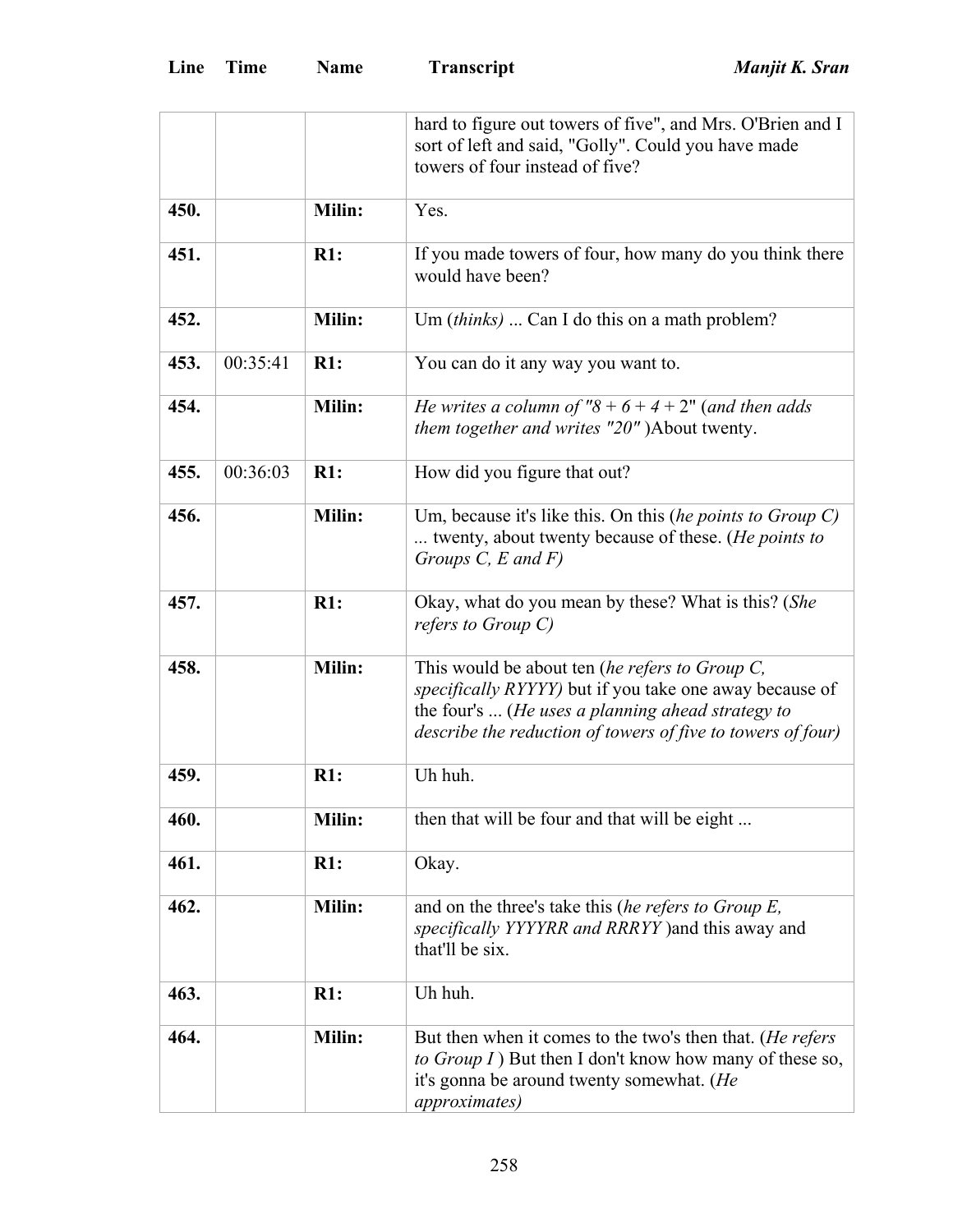ł.

| 465. | R1:           | Okay. So you know, you know there's eight of these and<br>you know there's six of these and you know there's two<br>of these. (She refers to all the groups)                                                                                                                                                                      |
|------|---------------|-----------------------------------------------------------------------------------------------------------------------------------------------------------------------------------------------------------------------------------------------------------------------------------------------------------------------------------|
| 466. | <b>Milin:</b> | But to be exact then there's twelve of these (he points to<br><i>Group I</i> ) and then they'll probably be  makes this<br>twenty-eight. (He crosses off the total "20" on his paper<br>and writes "28")                                                                                                                          |
| 467. | R1:           | I'm confused.                                                                                                                                                                                                                                                                                                                     |
| 468. | Milin:        | See, cause on this, right ( <i>He refers to Group I</i> )                                                                                                                                                                                                                                                                         |
| 469. | R1:           | Yeah.                                                                                                                                                                                                                                                                                                                             |
| 470. | Milin:        | It'll take about four off of this because                                                                                                                                                                                                                                                                                         |
| 471. | R1:           | So you take maybe. How many of these were there,<br>twelve? (She refers to Group $I$ )                                                                                                                                                                                                                                            |
| 472. | Milin:        | Uh huh. So take four off of that and that'll be eight.                                                                                                                                                                                                                                                                            |
| 473. | R1:           | Okay, and so then there were six of these (she points to<br>Group E, means six of four cubes high), and eight of<br>these (she points to Group $C$ , means eight of four cubes<br>high), and two of these (she points to YYYYY and<br>RRRRR), and eight of these. (She separates a random<br>eight of twelve towers from Group I) |
| 474. | <b>Milin:</b> | Uh huh.                                                                                                                                                                                                                                                                                                                           |
| 475. | R1:           | How many of that was that all together?                                                                                                                                                                                                                                                                                           |
| 476. | Milin:        | I think twenty eight and um  eight and um                                                                                                                                                                                                                                                                                         |
| 477. | R1:           | Eight of these and six of these and two of these                                                                                                                                                                                                                                                                                  |
| 478. | Milin:        | and $\ldots$                                                                                                                                                                                                                                                                                                                      |
| 479. | R1:           | (RI restates the new amounts there would be in towers of<br>four high. He rechecks the numbers in the column on his<br><i>paper</i> )  and eight of these.                                                                                                                                                                        |
| 480. | Milin:        | Okay, eight plus six plus two plus eight                                                                                                                                                                                                                                                                                          |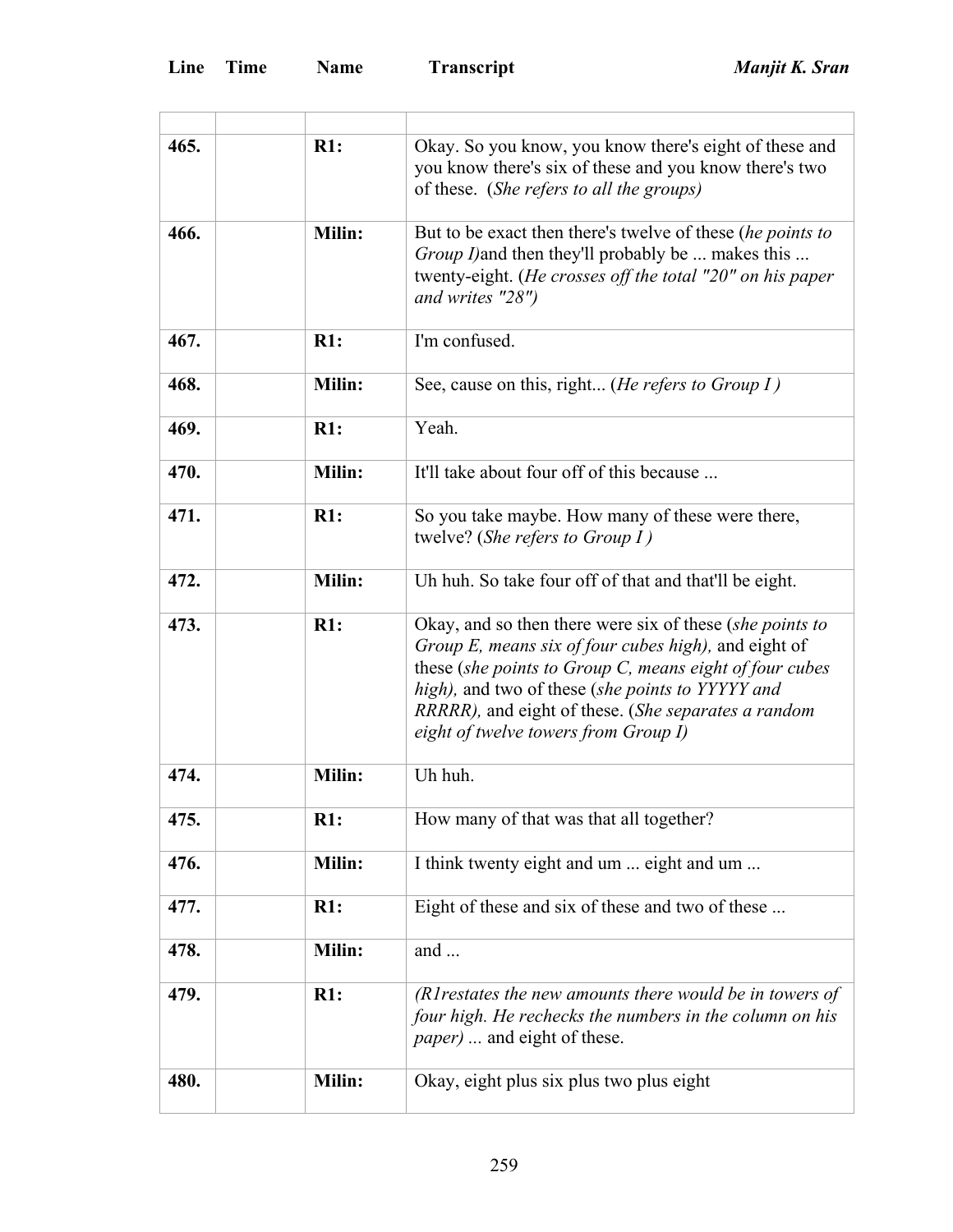| 481. | R1:    | Yeah. How did you decide about the eight of these? (She<br><i>points to Group I)</i>                                                                                                                                 |
|------|--------|----------------------------------------------------------------------------------------------------------------------------------------------------------------------------------------------------------------------|
| 482. | Milin: | Um I was thinking that there would be eight because<br>see, these four (he refers to the four from Group I that R1<br>put aside) would probably get out because um there's<br>only four, so take these things off so |
| 483. | R1:    | Okay, can I divide  can, you know what would help me<br>a lot Milin: (he doesn't listen, he rechecks his $\#$ 's on the<br>paper and writes "24"), is if we split these. (She points to<br>RYRRY in Group I)         |
| 484. | Milin: | I got twenty-four.                                                                                                                                                                                                   |
| 485. | R1:    | Can we split these back into  (she points to Group I)<br>these are two yellows and three reds (she puts YRRRY<br>next to RYRRY), two yellow and three reds. (Milin is not<br><i>listening</i> )                      |
| 486. | Milin: | It has to be less than five's because um five is a higher<br>number and                                                                                                                                              |
| 487. | R1:    | Yeah.                                                                                                                                                                                                                |
| 488. | Milin: | It'll probably be more                                                                                                                                                                                               |
| 489. | R1:    | It would be less than  If there were thirty-two for the<br>other, it would be less.                                                                                                                                  |
| 490. | Milin: | That's about it.                                                                                                                                                                                                     |
| 491. | R1:    | Yeah. What about if you only had towers of three?                                                                                                                                                                    |
| 492. | Milin: | Then take another one off of these  (He points to,<br>YYRRY and RRYYR)                                                                                                                                               |
| 493. | R1:    | Yeah.                                                                                                                                                                                                                |
| 494. | Milin: | That'll be                                                                                                                                                                                                           |
| 495. | R1:    | Show me what a tower of three would look like.                                                                                                                                                                       |
| 496. | Milin: | This. (He has a tower of two red and one yellow in his<br>hand from a tower of five he pulled apart).                                                                                                                |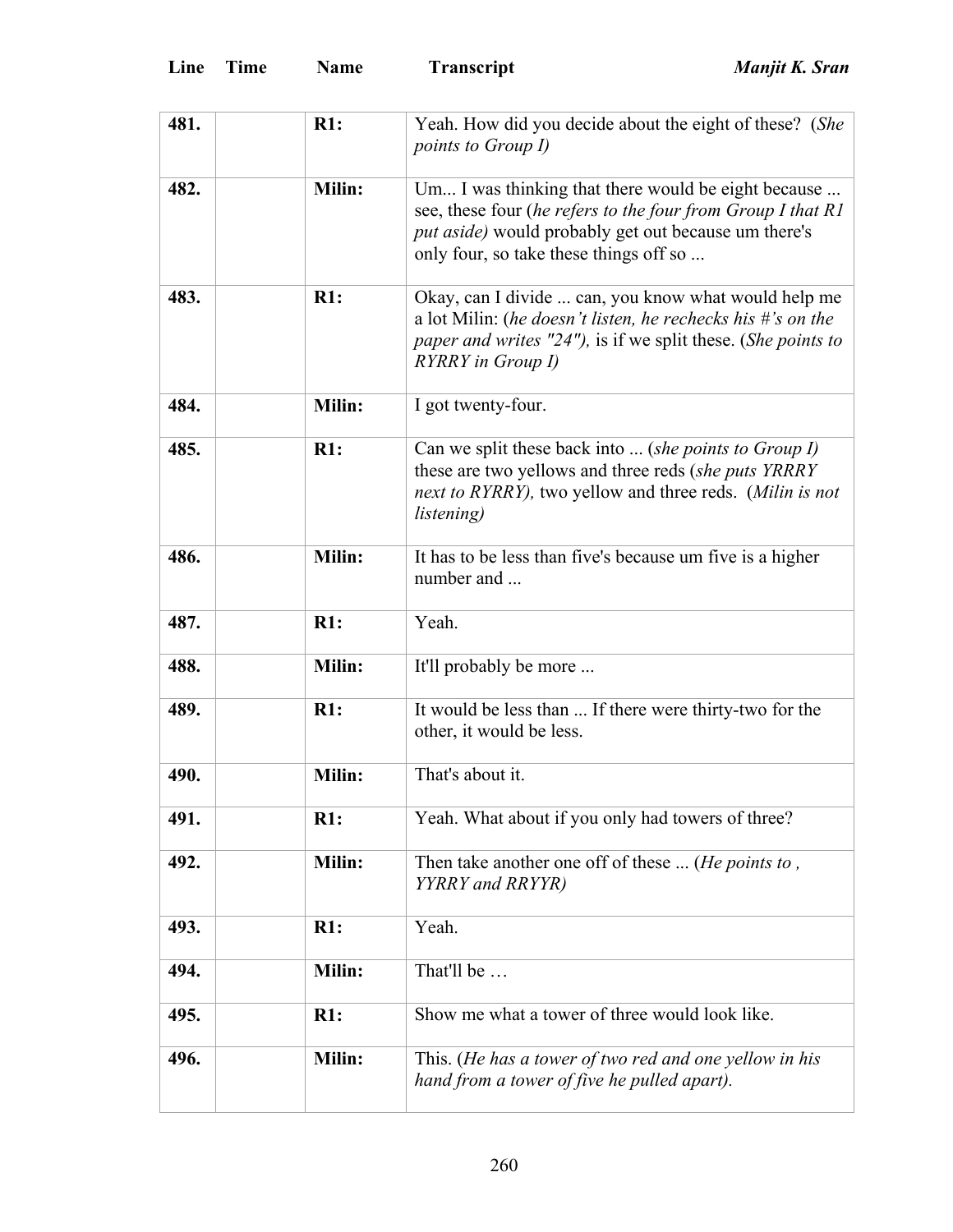| 497. |          | R1:           | Yeah, hah hah, yeah. How many do you think there'd be<br>for towers of three?                                                       |  |
|------|----------|---------------|-------------------------------------------------------------------------------------------------------------------------------------|--|
| 498. |          | <b>Milin:</b> | It's probably going to be less than towers of four.                                                                                 |  |
| 499. |          | R1:           | If you had to guess, what do you think?                                                                                             |  |
| 500. | 00:39:34 | Milin:        | Um                                                                                                                                  |  |
| 501. |          | R1:           | Can you imagine?                                                                                                                    |  |
| 502. |          | Milin:        | Eighteen.                                                                                                                           |  |
| 503. |          | R1:           | You think there'd be eighteen of those?                                                                                             |  |
| 504. |          | Milin:        | Uh huh.                                                                                                                             |  |
| 505. |          | R1:           | Yeah, yeah, yeah. What about towers of two?                                                                                         |  |
| 506. | 00:39:50 | Milin:        | Um                                                                                                                                  |  |
| 507. |          | R1:           | Can you tell me what in your mind? Can you imagine<br>what they would look like and how many there would<br>be? Can you build them? |  |
| 508. |          | Milin:        | It would be like this. (He shows her 2 red cubes<br>together (RR) which he has in his hand.)                                        |  |
| 509. |          | R1:           | Yup. Okay. What would they look like then? Tell me.                                                                                 |  |
| 510. |          | Milin:        | Um                                                                                                                                  |  |
| 511. |          | R1:           | And how many would there be?                                                                                                        |  |
| 512. |          | Milin:        | I could do this right now.                                                                                                          |  |
| 513. |          | R1:           | Well sure.                                                                                                                          |  |
| 514. |          | Milin:        | (Thinking aloud) One of these, switch that around. (He<br>builds RY)                                                                |  |
| 515. |          | R1:           | Uh huh.                                                                                                                             |  |
| 516. |          | Milin:        | (He builds YR) Like this.                                                                                                           |  |
| 517. |          | R1:           | Uh huh.                                                                                                                             |  |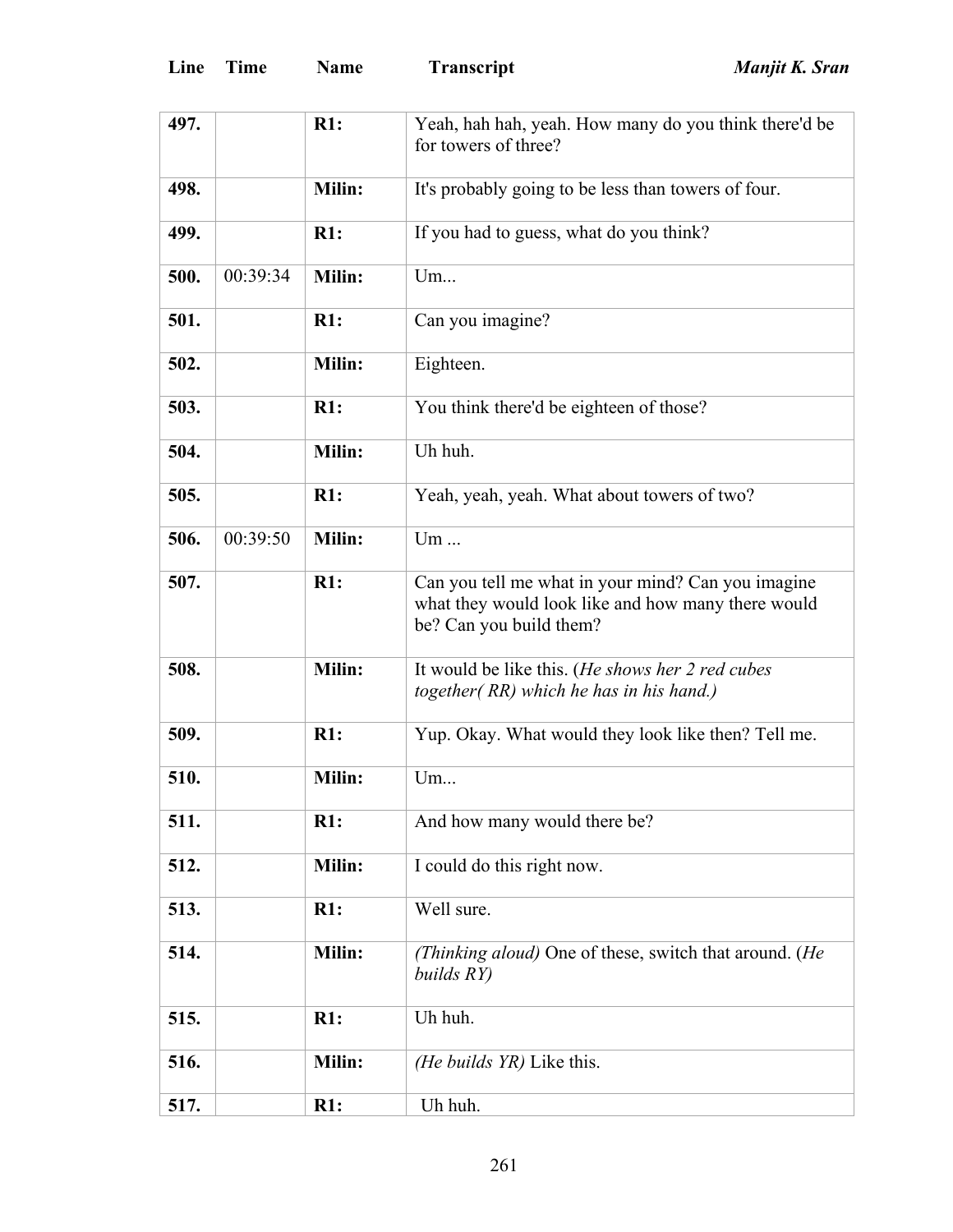| 518. |          | <b>Milin:</b> | (He builds YY) About four. (He laughs)                                                                                                                                                                                         |
|------|----------|---------------|--------------------------------------------------------------------------------------------------------------------------------------------------------------------------------------------------------------------------------|
| 519. |          | R1:           | You think?                                                                                                                                                                                                                     |
| 520. |          | Milin:        | On one's there would only be two.                                                                                                                                                                                              |
| 521. |          | R1:           | That's right. Could you write that down so we can<br>remember? So towers of one  Here's one. (She puts one<br>red cube aside) What's the other one?                                                                            |
| 522. |          | <b>Milin:</b> | One yellow. (He chuckles)                                                                                                                                                                                                      |
| 523. |          | R1:           | (She chuckles) Okay, and towers of two? (Milin writes<br>"I towers of 2 are $4$ ")                                                                                                                                             |
| 524. |          | Milin:        | Um, four                                                                                                                                                                                                                       |
| 525. | 00:40:54 | R1:           | What about towers of three?                                                                                                                                                                                                    |
| 526. |          | Milin:        | Towers of three? (He writes "Towers" and puts down the<br>pen.) Okay                                                                                                                                                           |
| 527. |          | R1:           | Can you think about it and imagine them now that you've<br>built the towers of two, or would you have to start all<br>over? What do you think?                                                                                 |
| 528. |          | Milin:        | You could put another one of these on this. (He adds a<br>red to RR to make RRR) There's gonna be about<br>seventeen or some, I mean sixteen (approximates) or<br>something like that. (He adds a yellow to YY to make<br>YYY) |
| 529. |          | R1:           | I don't know. Okay.                                                                                                                                                                                                            |
| 530. |          | <b>Milin:</b> | Towers of one would be  (next to "Towers" he writes<br>"of 1 are $2"$ )                                                                                                                                                        |
| 531. |          | R1:           | You said there would be two  uh, huh.                                                                                                                                                                                          |
| 532. |          | Milin:        | Cause then only one tower                                                                                                                                                                                                      |
| 533. |          | R1:           | (Interrupting) And towers of two would be four and<br>towers of three  (she stands up RRR and YYY) I see two<br>of them.                                                                                                       |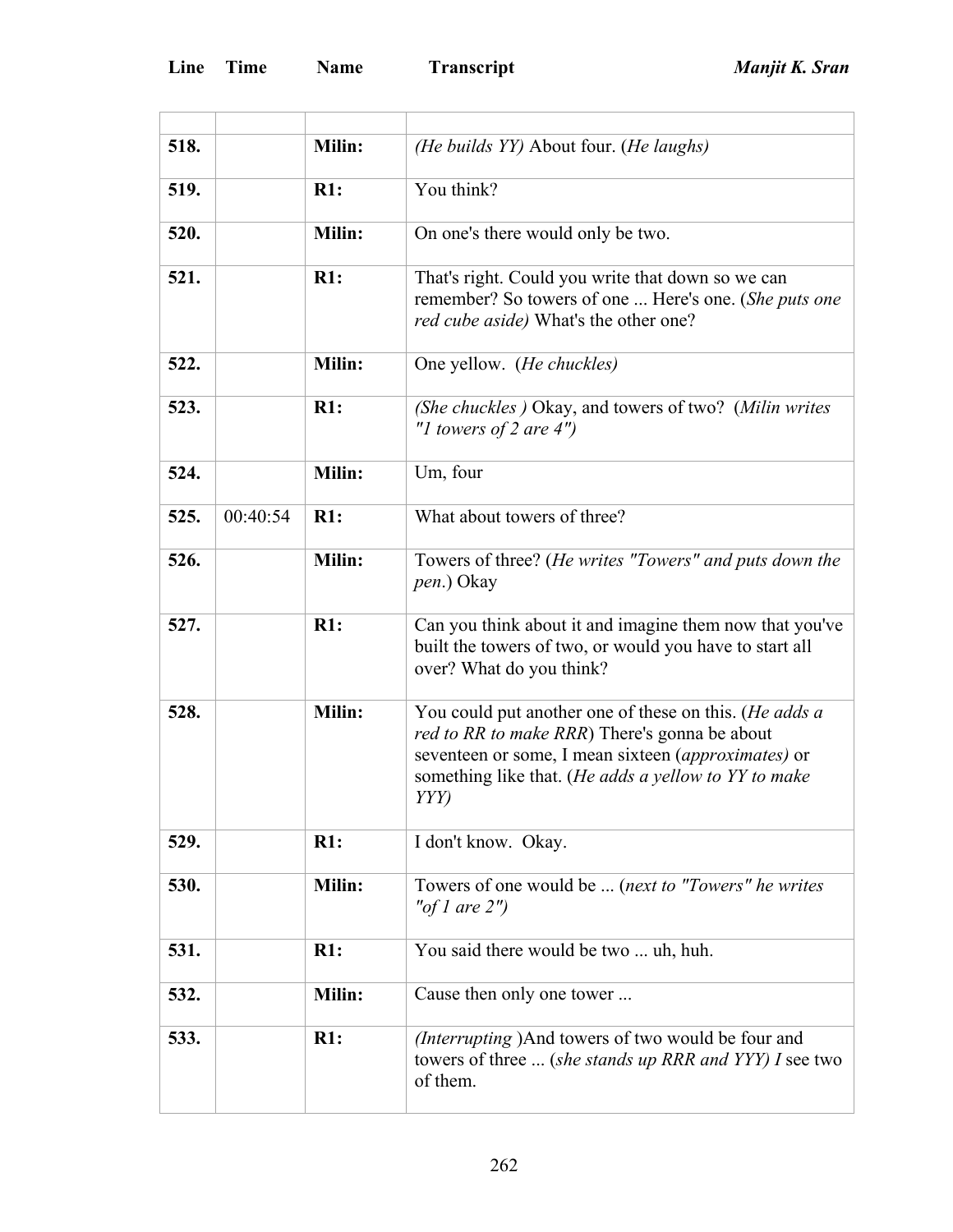| Line | Time | <b>Name</b> |
|------|------|-------------|
|------|------|-------------|

| 534. | 00:41:46 | Milin:        | Probably be six.                                                                                                                                   |
|------|----------|---------------|----------------------------------------------------------------------------------------------------------------------------------------------------|
| 535. |          | R1:           | I wonder. Why, because of  Why did you say six?                                                                                                    |
| 536. |          | Milin:        | Because um  it could be because if we had towers of<br>two. ( <i>He stands up RY and YR</i> ) One would be two, four I<br>mean. Two would be four. |
| 537. |          | R1:           | Uh huh.                                                                                                                                            |
| 538. |          | <b>Milin:</b> | Three could be six.                                                                                                                                |
| 539. |          | R1:           | Could be? But awhile ago you said it might be eighteen.<br>Ah, I'm curious; do you think it will take a long time to<br>do towers of three?        |
| 540. |          | <b>Milin:</b> | Ah yeah.                                                                                                                                           |
| 541. |          | R1:           | Let's think a minute. You got these. (She refers to RRR<br><i>and YYY</i> ) What would be the next ones you'd put in there?                        |
| 542. |          | Milin:        | (He builds RYY) This.                                                                                                                              |
| 543. |          | R1:           | Uh huh.                                                                                                                                            |
| 544. |          | <b>Milin:</b> | (He builds YRR) This. See that would be another pair of<br>three                                                                                   |
| 545. |          | R1:           | Uh huh, okay.                                                                                                                                      |
| 546. | 00:42:43 | Milin:        | There's two yellows and one red on the bottom. (He builds<br>YYR)                                                                                  |
| 547. |          | R1:           | Okay.                                                                                                                                              |
| 548. |          | <b>Milin:</b> | (Thinking aloud) And two  two reds and one on the<br>bottom (he builds RRY) so that's already six, but I know<br>that you can make more than that. |
| 549. | 00:43:01 | R1:           | What do you think? What else could you make? You have<br>um with the one on the top  you have um                                                   |
| 550. |          | Milin:        | <i>(He builds RYR)</i> See, another. See if you have  um                                                                                           |
| 551. |          | R1:           | Okay, is there anymore?                                                                                                                            |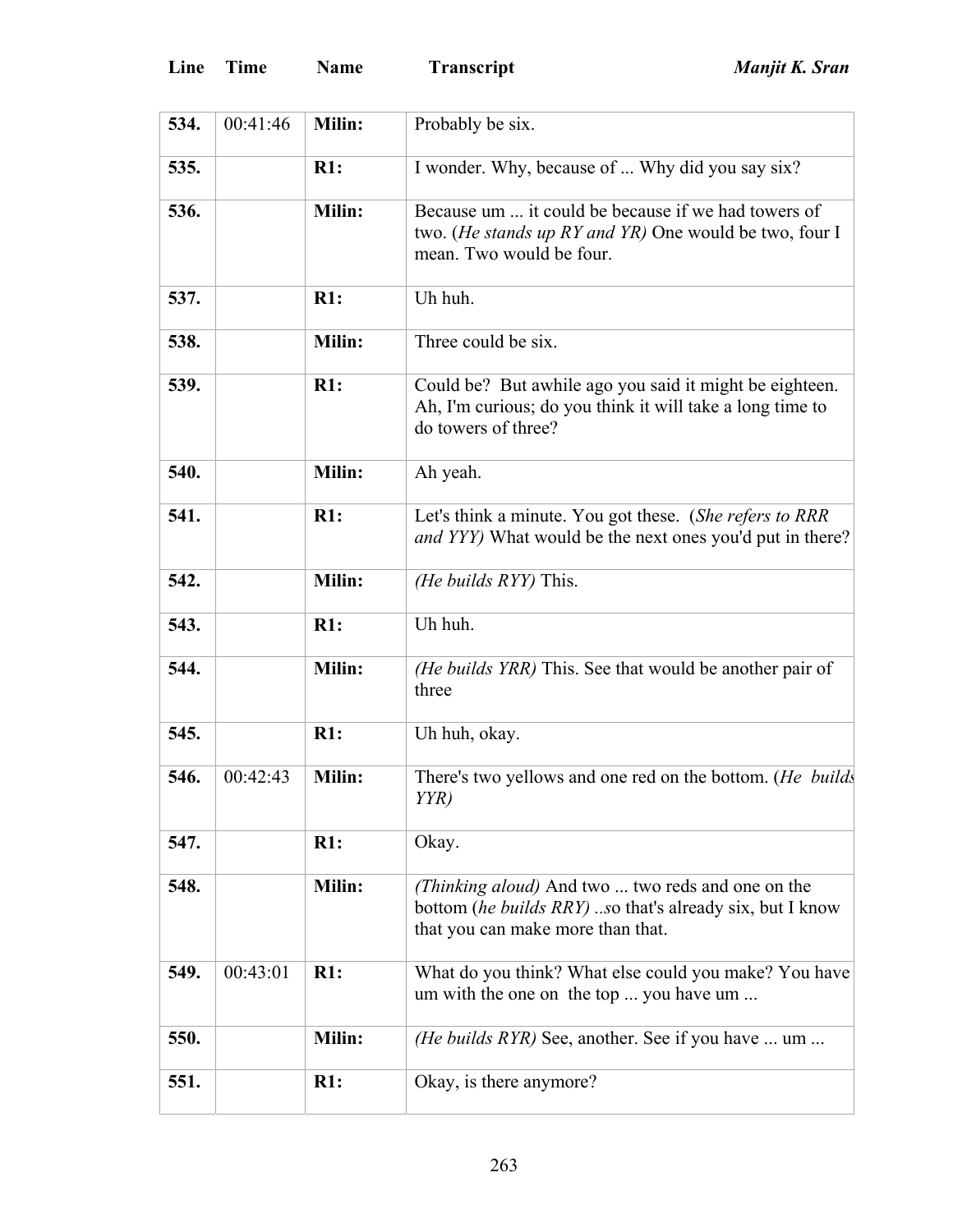| 552. |          | Milin: | Uh huh. But see if you have three right,                                                                                                                                                          |
|------|----------|--------|---------------------------------------------------------------------------------------------------------------------------------------------------------------------------------------------------|
| 553. |          | R1:    | Yup.                                                                                                                                                                                              |
| 554. |          | Milin: | I would think about eighteen (R1 puts her arms out and<br>has a puzzled look on her face) because there could be<br>about six pairs.                                                              |
| 555. |          | R1:    | Well let's see. Okay, does that one have                                                                                                                                                          |
| 556. | 00:43:33 | Milin: | Uh huh.                                                                                                                                                                                           |
| 557. |          | R1:    | A pair? (She refers to RYR)                                                                                                                                                                       |
| 558. |          | Milin: | See, <i>(he builds YRY)</i> like this.                                                                                                                                                            |
| 559. |          | R1:    | Okay, now here is this. Is  what else could you do?                                                                                                                                               |
| 560. |          | Milin: | (There's so far eight). He plays around with the cubes,<br>looking for missing towers                                                                                                             |
| 561. |          | R1:    | Here were the ones that were just one color  (she refers $t_0$<br><i>rrr and yyy)</i> isn't that right?                                                                                           |
| 562. |          | Milin: | I think about (he realizes he can't make any more) only<br>eight                                                                                                                                  |
| 563. | 00:44:16 | R1:    | Boy, that's a big change. You told me eighteen just a minut<br>ago. You think about only eight. Why?                                                                                              |
| 564. |          | Milin: | Because now I will get another duplicate of this on that.<br>(He points to the whole group of eight) See if you had<br>about four it would be about twelve. (He's referring to<br>towers of four) |
| 565. |          | R1:    | You're really changing your mind. Okay, but you're<br>saying there's only eight  (She brings him back to towers<br>of three)                                                                      |
| 566. | 00:44:41 | Milin: | Yeah, because see if you did this  (He refers to RYR<br>and YRY)                                                                                                                                  |
| 567. | 00:44:43 | R1:    | Uh huh.                                                                                                                                                                                           |
| 568. |          | Milin: | and these four could probably go together (he groups RYY<br>with RRY, and YYR with YRR) because urn this  see. (He                                                                                |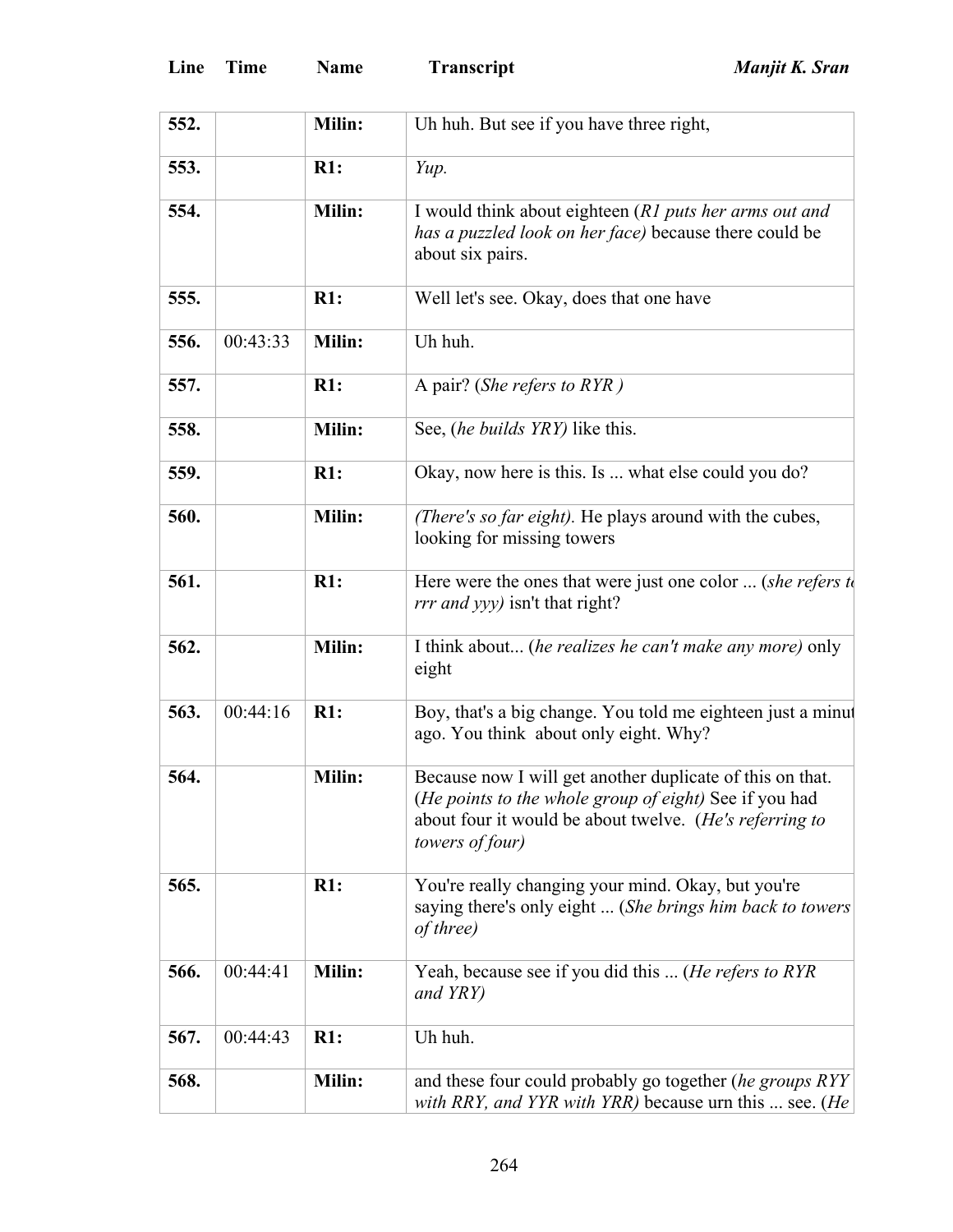|      |          |        | points out a pattern - Meta-analysis)                                                                                                                 |
|------|----------|--------|-------------------------------------------------------------------------------------------------------------------------------------------------------|
| 569. |          | R1:    | The same as over here? (She points to the towers of five)<br>Is that what you're thinking?                                                            |
| 570. |          | Milin: | Yeah.                                                                                                                                                 |
| 571. |          | R1:    | Yeah.                                                                                                                                                 |
| 572. |          | Milin: | This would be a pair of four. (He refers to this last group of<br><i>four</i> )This is only a pair of two. ( <i>He refers to RYR and YRY</i>          |
| 573. | 00:45:02 | R1:    | Uh huh.                                                                                                                                               |
| 574. |          | Milin: | With this. (He puts RYR and YRY with RRR and YYY)                                                                                                     |
| 575. |          | R1:    | And there's no more?                                                                                                                                  |
| 576. |          | Milin: | Yeah. (He sighs)                                                                                                                                      |
| 577. |          | R1:    | My goodness! So you really changed your mind. Okay,<br>so towers of three have how many                                                               |
| 578. | 00:45:18 | Milin: | Um eight.                                                                                                                                             |
| 579. |          | R1:    | Can you write that down? (He puts one hand on his head<br>while he writes "Towers of 3 are $8$ ") What was the first<br>kind of towers we did, five?  |
| 580. |          | Milin: | No, yellows and reds are five.                                                                                                                        |
| 581. |          | R1:    | Yeah, no, yeah. But these?                                                                                                                            |
| 582. |          | Milin: | One yellow and four red.                                                                                                                              |
| 583. |          | R1:    | No, no, no. But the  the problem you did yesterday<br>were towers of five. (Milin nods in agreement) And how<br>many did you say there were for that? |
| 584. | 00:45:48 | Milin: | Thirty-two. Should I write it down? (He anticipates her<br>request)                                                                                   |
| 585. |          | R1:    | If you don't mind.                                                                                                                                    |
| 586. |          | Milin: | (He writes "Towers of 5 are $32$ ") Okay.                                                                                                             |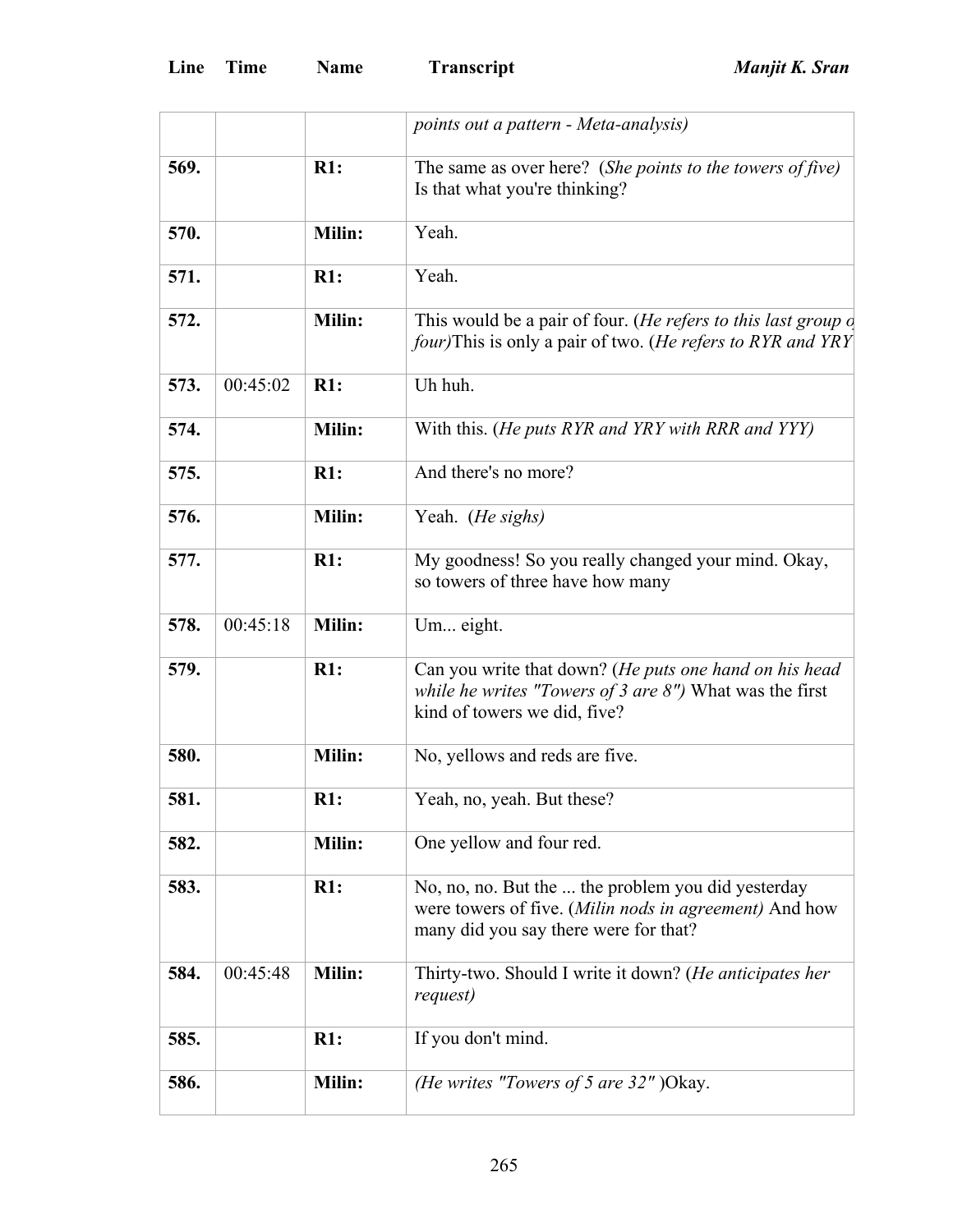| 587. |          | R1:    | Okay, and so how many do we have (she refers to what                                                  |
|------|----------|--------|-------------------------------------------------------------------------------------------------------|
|      |          |        | he wrote down)  towers of one?                                                                        |
|      |          |        |                                                                                                       |
| 588. |          | Milin: | One, two, three and five.                                                                             |
| 589. |          | R1:    | Okay, the only one we missed writing down is towers of                                                |
|      |          |        | four.                                                                                                 |
| 590. |          | Milin: | That's gonna be more than three, I know that.                                                         |
| 591. |          | R1:    | It's going to be more than three                                                                      |
| 592. | 00:46:23 | Milin: | Because see                                                                                           |
| 593. |          | R1:    | Do you want to change your                                                                            |
| 594. |          | Milin: | Towers of four could be like this (he adds a red to RYR                                               |
|      |          |        | to make RRYR ) or there could be another staircase  (he<br>takes two yellows off of YYYYY by mistake) |
|      |          |        |                                                                                                       |
| 595. |          | R1:    | Um, Your guess awhile ago was twenty-four. (He puts                                                   |
|      |          |        | YYYYY back together) Do you want to change your                                                       |
|      |          |        | guess?                                                                                                |
| 596. | 00:46:44 | Milin: | Um                                                                                                    |
|      |          |        |                                                                                                       |
| 597. |          | R1:    | Or do you want to stay with that? What do you think?                                                  |
| 598. |          | Milin: | About  (he pulls YYYYY apart again) sixteen.                                                          |
|      |          |        | Why in the world would you say sixteen?                                                               |
| 599. |          | R1:    |                                                                                                       |
| 600. |          | Milin: | Hah, hah. It's just a guess.                                                                          |
| 601. |          | R1:    | What made you guess sixteen?                                                                          |
| 602. |          | Milin: | Nothing. (He adds a yellow to YRY to make YYRY)I just<br>guessed that.                                |
|      |          |        |                                                                                                       |
| 603. |          | R1:    | Yeah?                                                                                                 |
| 604. |          | Milin: | Guessed numbers                                                                                       |
| 605. |          | R1:    | You guessed twenty-four first and then you guessed 16                                                 |
|      |          |        |                                                                                                       |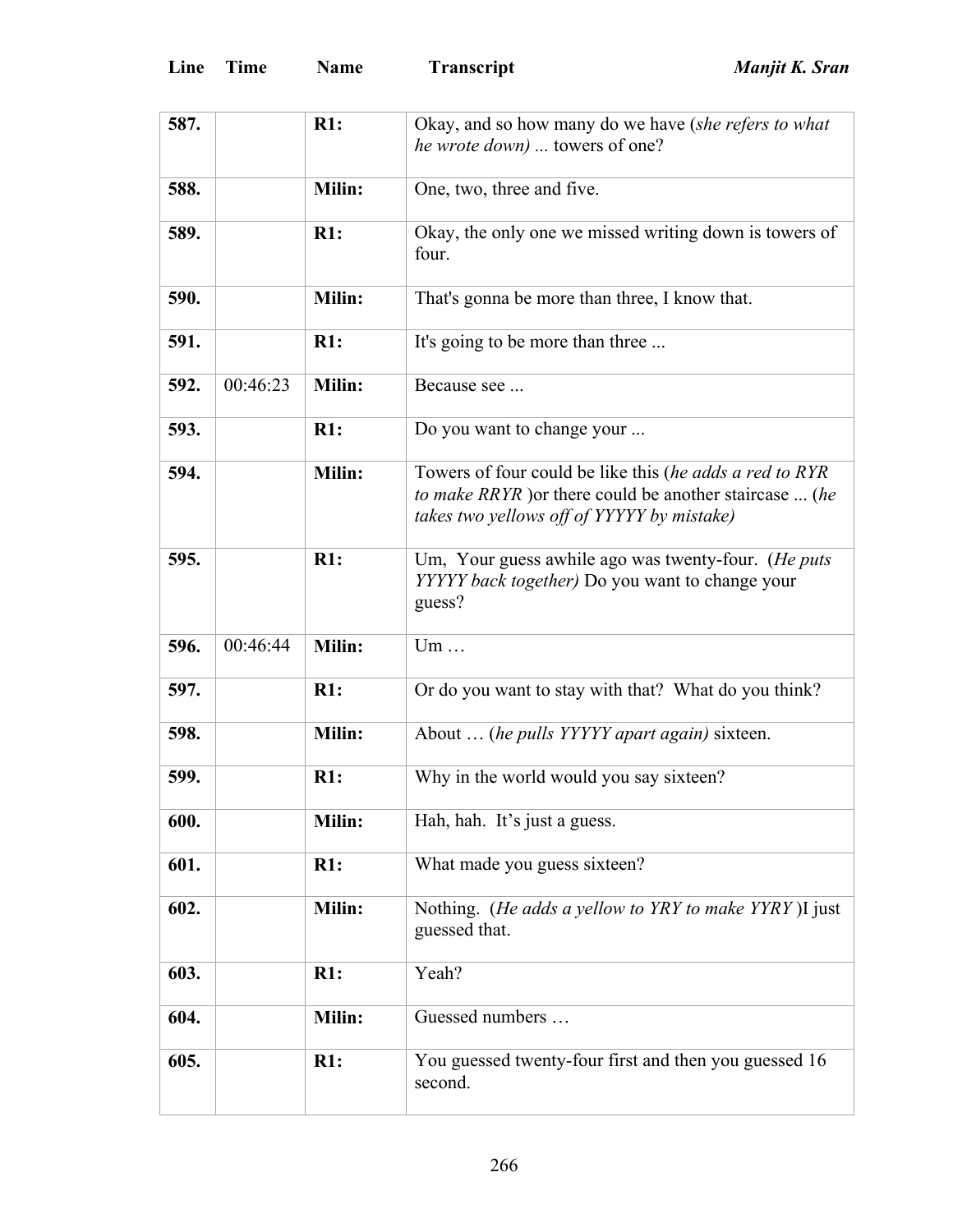| 606. |          | Milin:        | (Thinking aloud) Two (he builds YYRR and RRYY)<br>another. (He sighs) Then there's also this, (he .builds                |
|------|----------|---------------|--------------------------------------------------------------------------------------------------------------------------|
|      |          |               | <i>RYRY</i> ) the most popular.                                                                                          |
| 607. |          | R1:           | Uh huh                                                                                                                   |
| 608. |          | Milin:        | Exactly like this (he compares RYRY to RYRYR) but only<br>some                                                           |
| 609. |          | R1:           | Oh but shorter yeah.                                                                                                     |
| 610. | 00:47:49 | Milin:        | Starts like this.                                                                                                        |
| 611. |          | R1:           | Yeah. What kind of start  (Milin builds YRYR) What are<br>you thinking when you're going at these? You just build<br>it? |
| 612. |          | Milin:        | No, I try something out and then I make the um duplicate<br>but um a different way. (Meta-analysis)                      |
| 613. |          | R1:           | Yeah. Okay, all of these are towers of four that have                                                                    |
| 614. |          | Milin:        | So far, I got um six. (He puts all six towers of four<br>together)                                                       |
| 615. |          | R1:           | Yeah and you think  if you had to guess, how many do<br>you think there're gonna be?                                     |
| 616. |          | Milin:        | <i>(Quickly replies)</i> sixteen                                                                                         |
| 617. |          | R1:           | You think there are gonna be sixteen. Yeah, yeah. You<br>know why?                                                       |
| 618. |          | Milin:        | What?                                                                                                                    |
| 619. |          | R1:           | $Um \dots um$                                                                                                            |
| 620. |          | <b>Milin:</b> | (He's getting restless and looking around) Because um I<br>took a lousy guess, because um four times four                |
| 621. |          | R1:           | Is sixteen. That's one way to think about it.                                                                            |
| 622. | 00:48:51 | Milin:        | Um, like I guessed um three times three, it would be<br>eight. That would be very near.                                  |
| 623. |          | R1:           | Three times three?                                                                                                       |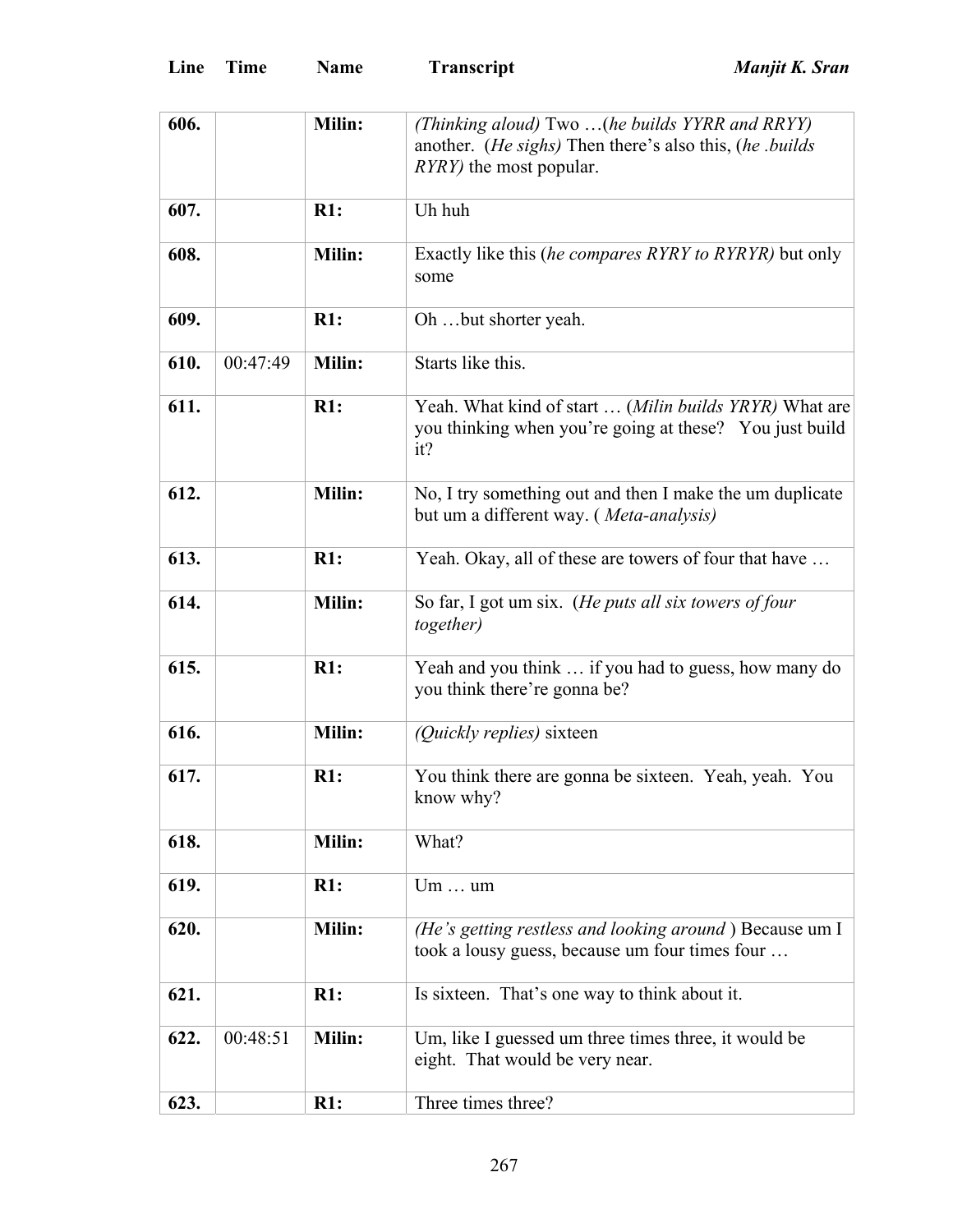| 624. |          | <b>Milin:</b> | Yeah, that would be nine and um eight is near so                                                                                   |
|------|----------|---------------|------------------------------------------------------------------------------------------------------------------------------------|
| 625. |          | R1:           | Yeah, oh, yeah.                                                                                                                    |
| 626. |          | Milin:        | So now I think there will be about                                                                                                 |
| 627. |          | R1:           | But five times five?                                                                                                               |
| 628. |          | Milin:        | Huh?                                                                                                                               |
| 629. |          | R1:           | So that was a guess. So anyway, but your real guess is<br>sixteen. Is that right? Yeah.                                            |
| 630. |          | Milin:        | Because see, (he refers to his written sheet tower) of three<br>are eight, so and towers of five  I only had twenty-five<br>so see |
| 631. | 00:49:33 | R1:           | What were towers of one?                                                                                                           |
| 632. |          | Milin:        | Towers of one?                                                                                                                     |
| 633. |          | R1:           | Uh huh.                                                                                                                            |
| 634. |          | Milin:        | Two                                                                                                                                |
| 635. |          | R1:           | Uh huh                                                                                                                             |
| 636. |          | <b>Milin:</b> | Because you can't make any more.                                                                                                   |
| 637. |          | R1:           | (Laughs) Yeah, that's pretty smart. And you said towers<br>of two?                                                                 |
| 638. |          | Milin:        | Um four.                                                                                                                           |
| 639. |          | R1:           | Uh huh.                                                                                                                            |
| 640. |          | Milin:        | Towers of three  eight, hah, hah. And towers of four<br>I don't know cause I didn't get through that yet.                          |
| 641. | 00:49:57 | R1:           | Yeah. But you guessed that was probably sixteen.                                                                                   |
| 642. |          | Milin:        | Yeah. Around sixteen.                                                                                                              |
| 643. |          | R1:           | Yeah. Something around sixteen                                                                                                     |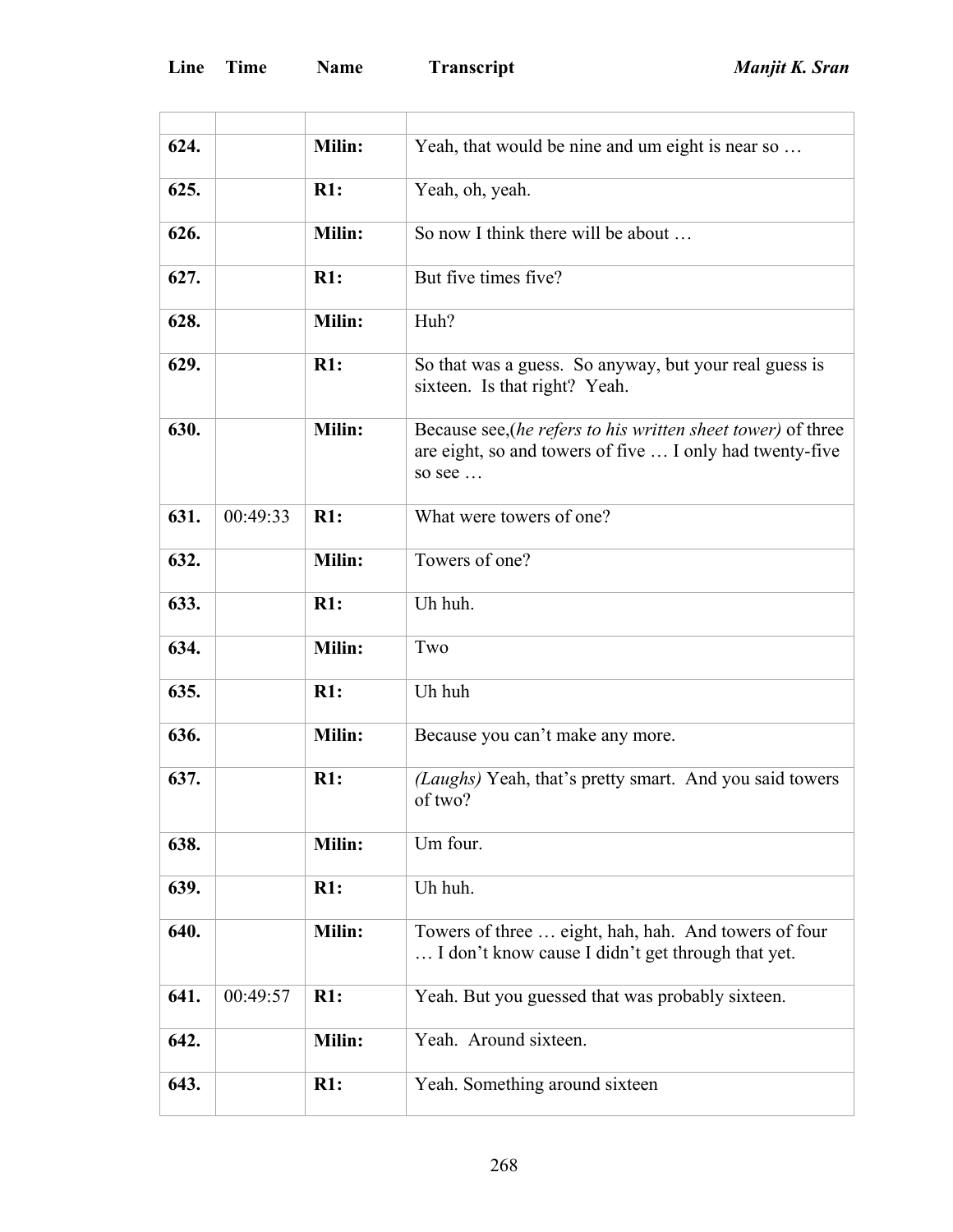| 644. |          | Milin: | Eighteen I guess or                                                                                                                                                                            |
|------|----------|--------|------------------------------------------------------------------------------------------------------------------------------------------------------------------------------------------------|
| 645. |          | R1:    | Yeah. As I remember, when you were thinking about it<br>before (she pulls his paper closer to him) you came up<br>with another way of thinking about it. You said that<br>there were gonna be- |
| 646. |          | Milin: | Take one out of this $\dots$ (he refers to group $C$ – he stands<br><i>up with a burst of energy</i> )                                                                                         |
| 647. |          | R1:    | This Group here? (She refers to Group C also) What do<br>you mean?                                                                                                                             |
| 648. |          | Milin: | And that                                                                                                                                                                                       |
| 649. |          | R1:    | Take one out? You take                                                                                                                                                                         |
| 650. |          | Milin: | No, from the fives so that'll be four and then there'll be<br>this will be eight all together. This would be six.                                                                              |
| 651. |          | R1:    | (Interrupting) yeah. How  if you were going to make<br>that into a tower of  she stands up group B that's still a<br>tower of five. How could you make it into a tower of<br>four?             |
| 652. | 00:50:34 | Milin: | Take these off. (He refers to the tops of Group $C$ )                                                                                                                                          |
| 653. |          | R1:    | Do it. ( <i>He takes the tops off of Group B</i> ) oh, I see.                                                                                                                                  |
| 654. |          | Milin: | See.                                                                                                                                                                                           |
| 655. |          | R1:    | So is that what you were thinking about?                                                                                                                                                       |
| 656. |          |        |                                                                                                                                                                                                |
|      |          | Milin: | Yeah, see  (he sits down)                                                                                                                                                                      |
| 657. |          | R1:    | Uh huh                                                                                                                                                                                         |
| 658. |          | Milin: | Um and they'll do the same thing                                                                                                                                                               |
| 659. |          | R1:    | With the other color.                                                                                                                                                                          |
| 660. |          | Milin: | But it's gonna use up only less.                                                                                                                                                               |
| 661. |          | R1:    | Yeah.                                                                                                                                                                                          |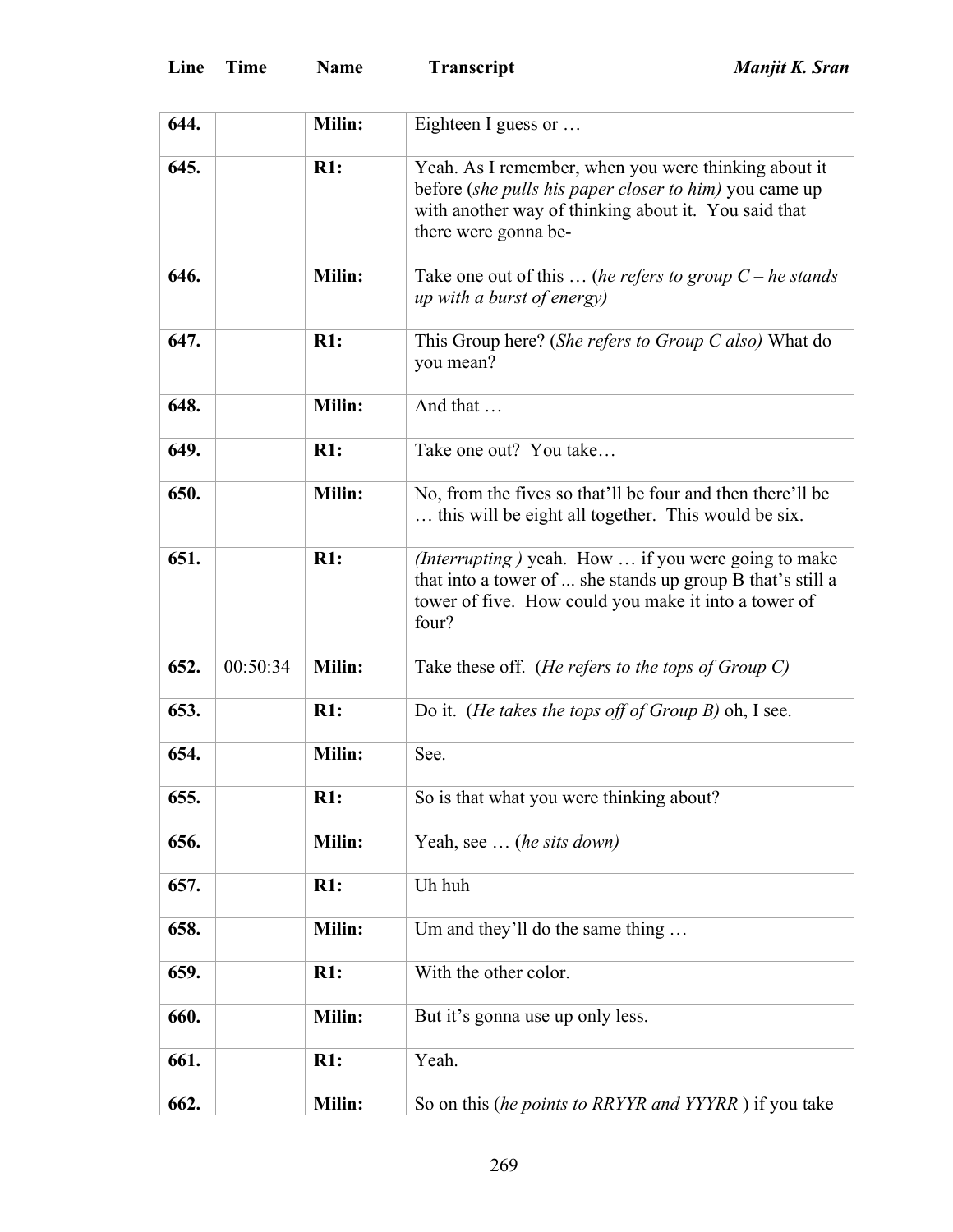|      |          |        | the top off it'll do the same thing and  everything, it'll<br>do the same thing.                                                                                                                                                                                                                                                               |
|------|----------|--------|------------------------------------------------------------------------------------------------------------------------------------------------------------------------------------------------------------------------------------------------------------------------------------------------------------------------------------------------|
|      |          |        |                                                                                                                                                                                                                                                                                                                                                |
| 663. |          | R1:    | I see yeah, I see. So that was when you took the top<br>off                                                                                                                                                                                                                                                                                    |
| 664. | 00:51:10 | Milin: | Yeah.                                                                                                                                                                                                                                                                                                                                          |
| 665. |          | R1:    | Or actually you could take the bottom off, couldn't you?<br>Where was the other one that went with this? (She refers<br>to Group $E$ )Here it is. Okay, and you said that was<br>gonna shrink into being                                                                                                                                       |
| 666. |          | Milin: | <i>(He stands up)</i> Yeah. See take <i>)</i> this one <i>(he points to</i><br><i>RRYYY</i> you take the bottom off I guess  hah  and all<br>nah                                                                                                                                                                                               |
| 667. |          | R1:    | But anyway, you were saying there would just be three<br>(she refers to Group $E$ ) that had the staircase going up.                                                                                                                                                                                                                           |
| 668. |          | Milin: | Yes, so take this one  (he picks up YYYRR)                                                                                                                                                                                                                                                                                                     |
| 669. |          | R1:    | Away yeah.                                                                                                                                                                                                                                                                                                                                     |
| 670. |          | Milin: | No, one of them is away.                                                                                                                                                                                                                                                                                                                       |
| 671. |          | R1:    | Yeah.                                                                                                                                                                                                                                                                                                                                          |
| 672. |          | Milin: | Take this one away  (he puts RRYYY aside)                                                                                                                                                                                                                                                                                                      |
| 673. |          | R1:    | Uh huh, yeah.                                                                                                                                                                                                                                                                                                                                  |
| 674. |          | Milin: | And take these off $\ldots$ (he takes the yellow tops off of<br>YRRYY, YYRRY and YYYRR)                                                                                                                                                                                                                                                        |
| 675. |          | R1:    | Uh huh, yeah.                                                                                                                                                                                                                                                                                                                                  |
| 676. |          | Milin: | And then do the duplicates of that but put the other away.<br>So that would be six plus eight. Right here, six plus<br>eight. This I guess would be about um eight, (he refers<br>to what is left of Group I) that's my guess because you<br>take all of these off. And this our two. (He picks up two<br>solid towers and takes the tops off) |
| 677. |          | R1:    | (R1 nods and says "uh huh" throughout his explanation)<br>That's easy. Yeah.                                                                                                                                                                                                                                                                   |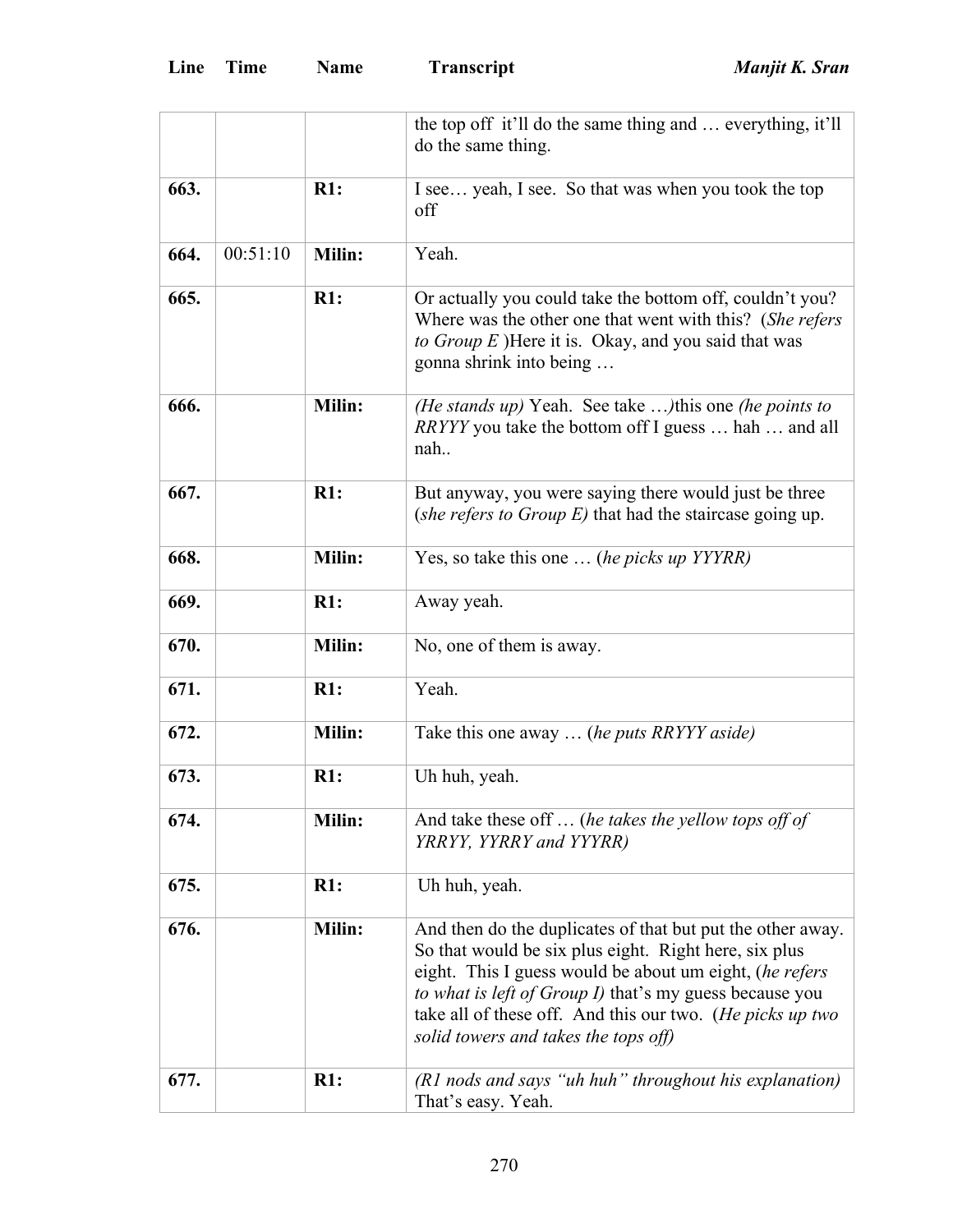L,

| 678. |          | Milin:        | And I got twenty-four. (He refers to his column of<br><i>numbers on his paper</i> ) eight plus two                                                                                                                                                                                                             |
|------|----------|---------------|----------------------------------------------------------------------------------------------------------------------------------------------------------------------------------------------------------------------------------------------------------------------------------------------------------------|
| 679. | 00:52:20 | R1:           | Yeah. I think we're gonna  I want you to really keep<br>on thinking about that and maybe if we come back again<br>you could have proved whether  cause you've got two<br>guesses. You had a guess it was sixteen (she points to<br>his paper) and a guess it was twenty-four and so how<br>would you prove it? |
| 680. | 00:52:42 | <b>Milin:</b> | By keep on building them.                                                                                                                                                                                                                                                                                      |
| 681. |          | R1:           | By keeping on building them. Okay let me ask you one<br>more thing cause it's almost time for you to go, you got<br>to eat lunch. Uh, do you remember any other activities<br>that you've done, other than the towers one that we've<br>done together?                                                         |
| 682. |          | Milin:        | Um  the dishes and cups. I forget what else, um                                                                                                                                                                                                                                                                |
| 683. |          | R1:           | Yeah.                                                                                                                                                                                                                                                                                                          |
| 684. |          | Milin:        | Was on that one but                                                                                                                                                                                                                                                                                            |
| 685. | 00:53:06 | R1:           | Does this remind you of any of those others? (He sits<br>down)                                                                                                                                                                                                                                                 |
| 686. |          | Milin:        | The ones that we did with the Unifix Cubes but then we<br>had that um thing with candy hearts                                                                                                                                                                                                                  |
| 687. | 00:53:16 | R1:           | Yeah, yeah.                                                                                                                                                                                                                                                                                                    |
| 688. |          | Milin:        | A couple of times, um                                                                                                                                                                                                                                                                                          |
| 689. |          | R1:           | Yeah, yeah. But this partic these Unifix Cube ones?<br>Are they like any other or are they different?                                                                                                                                                                                                          |
| 690. |          | Milin:        | Just one.                                                                                                                                                                                                                                                                                                      |
| 691. |          | R1:           | Just on other Unifix Cube one. Yeah I agree with you on<br>that.                                                                                                                                                                                                                                               |
| 692. |          | Milin:        | That's it.                                                                                                                                                                                                                                                                                                     |
| 693. |          | R1:           | Yeah, that's it. Well it's time for you to go to have                                                                                                                                                                                                                                                          |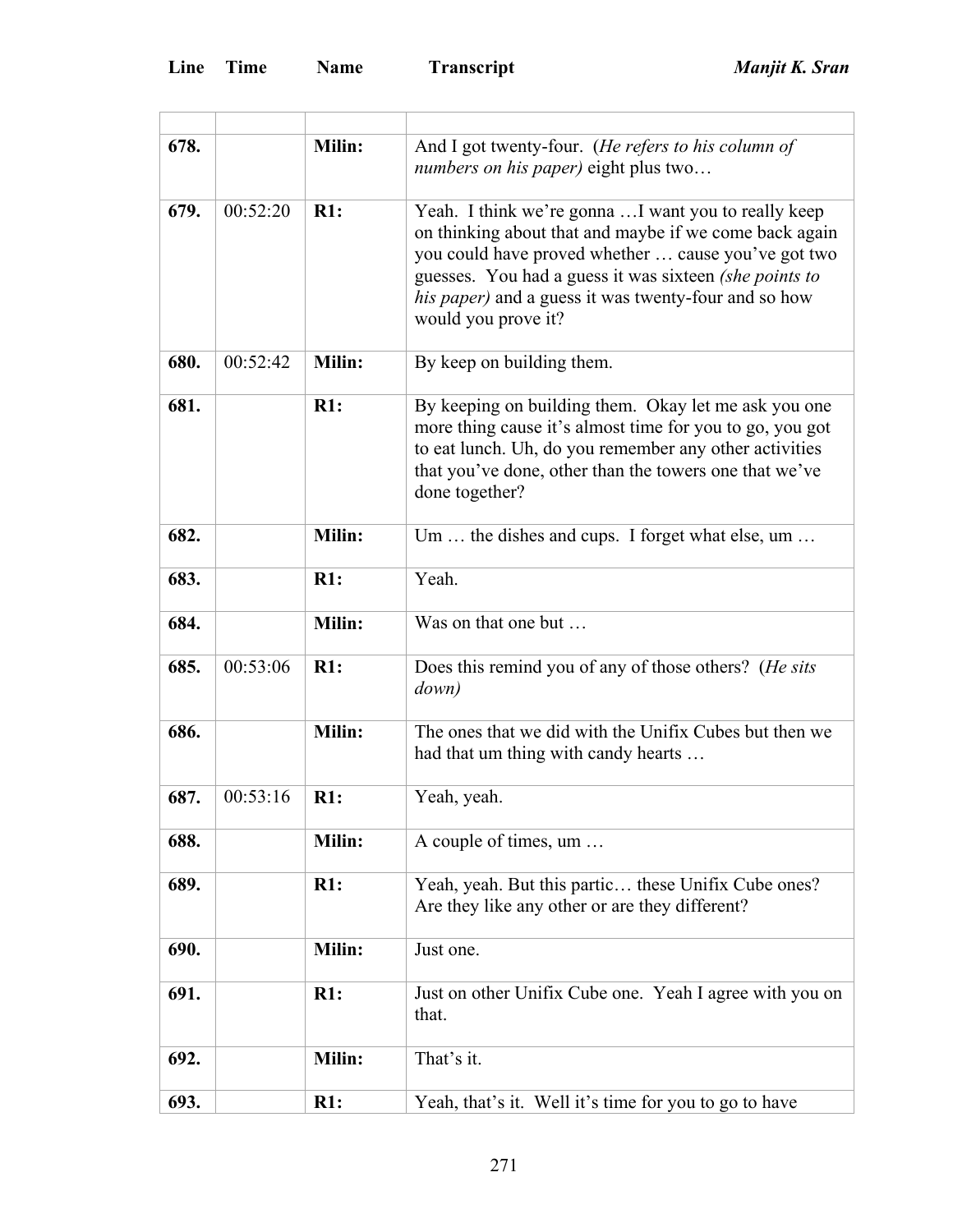|      |        | lunch. Will you promise me that you'll try to figure out<br>$\ddotsc$    |
|------|--------|--------------------------------------------------------------------------|
| 694. | Milin: | Okay.                                                                    |
| 695. | R1:    | Which the towers of four are so that we can solve that<br>mystery. Okay? |
| 696. | Milin: | Uh huh.                                                                  |
| 697. | R1:    | Thank you so much Milin.                                                 |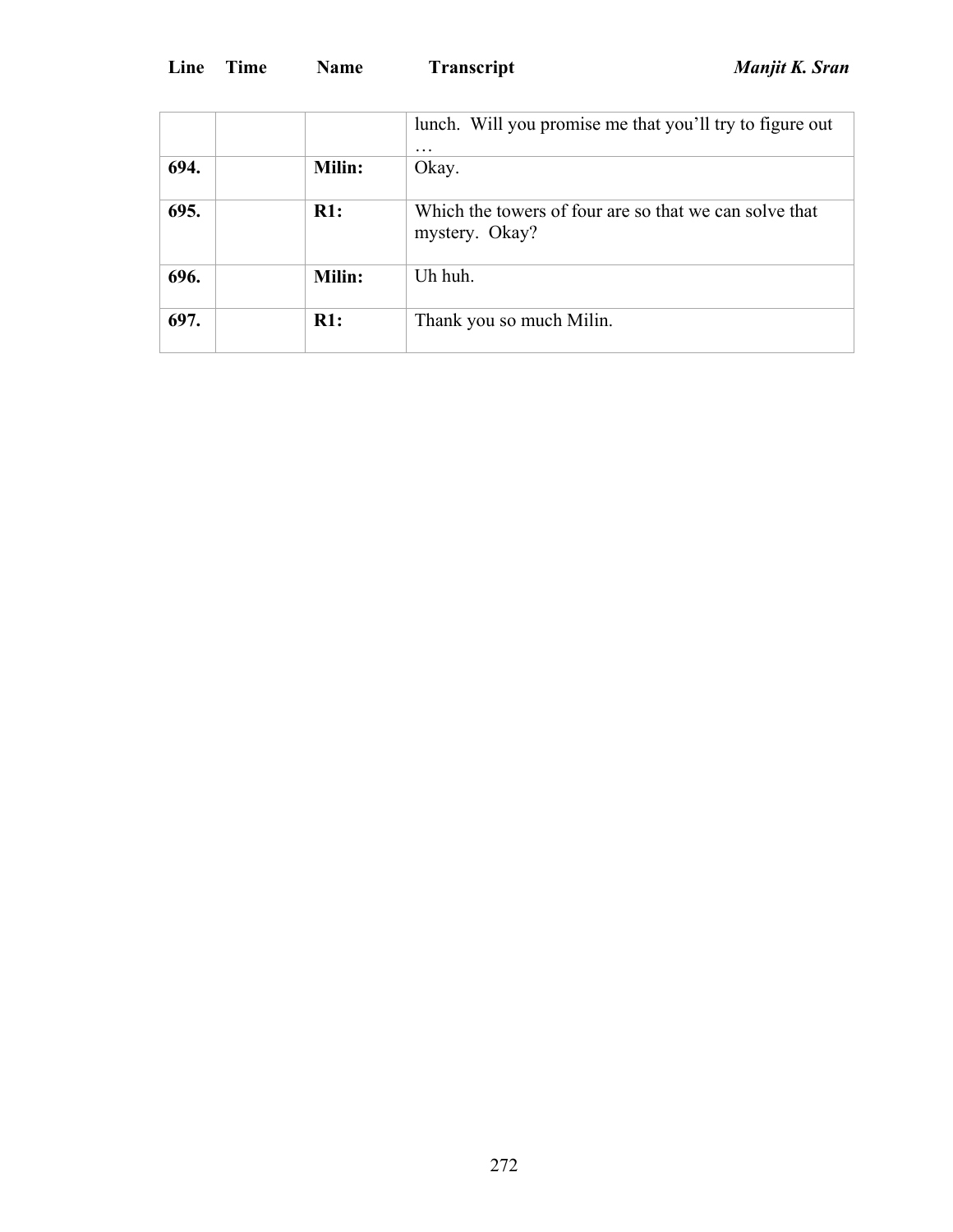## *10.6 TRANSCRIPT – MILIN'S SECOND INDIVIDUAL TASK-BASED*

*INTERVIEW ON 2/21/92*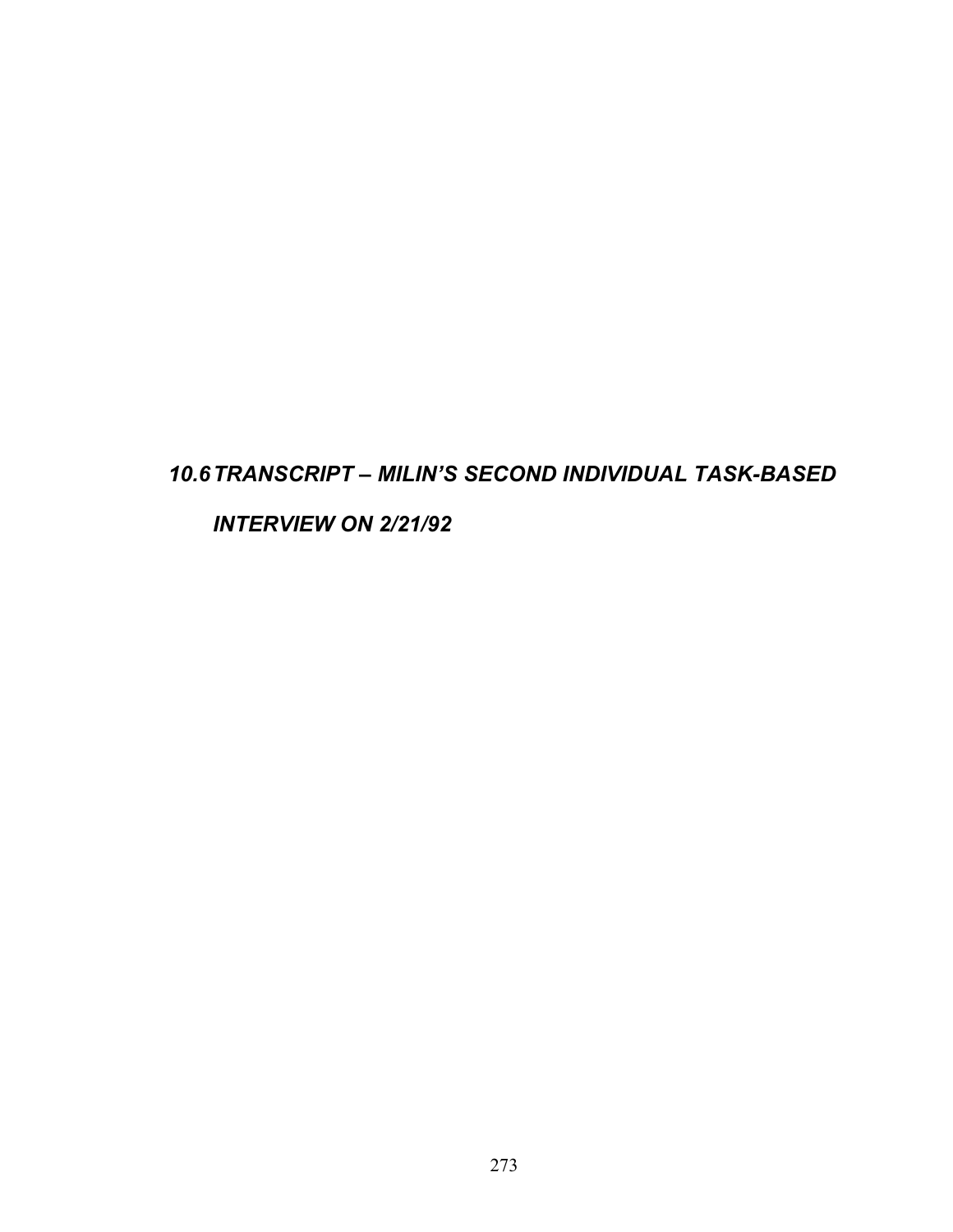| 1.  |          | R1:           | Are we ready? Um-Had you thought anything about what<br>we had talked about? Tell me what you think.                                                                                           |
|-----|----------|---------------|------------------------------------------------------------------------------------------------------------------------------------------------------------------------------------------------|
| 2.  |          | Milin:        | <i>(taking blocks in his hands)</i> The umthe towers of four<br>are 16.                                                                                                                        |
| 3.  |          | R1:           | Oh real—That is what the question that —we hadn't<br>answered yet? Wasn t it—are you sure?                                                                                                     |
| 4.  |          | Milin:        | Ah huh.                                                                                                                                                                                        |
| 5.  |          | R1:           | How can we be sure?                                                                                                                                                                            |
| 6.  | 00:00:47 | Milin:        | Um. I tried it.                                                                                                                                                                                |
| 7.  |          | R1:           | OhCan we, can we get them out? Can you figure how<br>they're supposed to be so you can show me what you did?                                                                                   |
| 8.  |          | <b>Milin:</b> | (Milin is taking out cubes from the large bag and making<br>towers of 4, looking at what he has to check he has the<br>blocks he needs)                                                        |
| 9.  |          | R1:           | How are we gonna know if whether we have the right ones<br>or not? You have more than 16 already  (pointing to the<br>blocks Milin is taking out of the package and counting<br><i>them</i> )  |
| 10. |          | Milin:        | Huh?                                                                                                                                                                                           |
| 11. |          | R1:           | How many do we have out here nowOh( <i>pointing to the</i><br>group of cube towers on the table that are out of the bag)                                                                       |
| 12. |          | Milin:        | 2,4,6,8,10 <i>(counts softly)</i> 15and the $16^{th}$ one.                                                                                                                                     |
| 13. |          | R1:           | Okay—now how am I gonna know that, that we have every<br>one and that they're all different?                                                                                                   |
| 14. | 00:01:51 | <b>Milin:</b> | Ah—one thing is, right now I want to check if there's<br>any                                                                                                                                   |
| 15. | 00:01:56 | R1:           | Yeah, would you check for me? And sorta let's organize<br>them in any way that is good for you—I'm gonna move<br>these <i>(the large bag of cubes)</i> over here a little bit so we can<br>see |
| 16. |          | Milin:        | (positioning the cube towers of 4 he has made on the table<br>in some sort of order)                                                                                                           |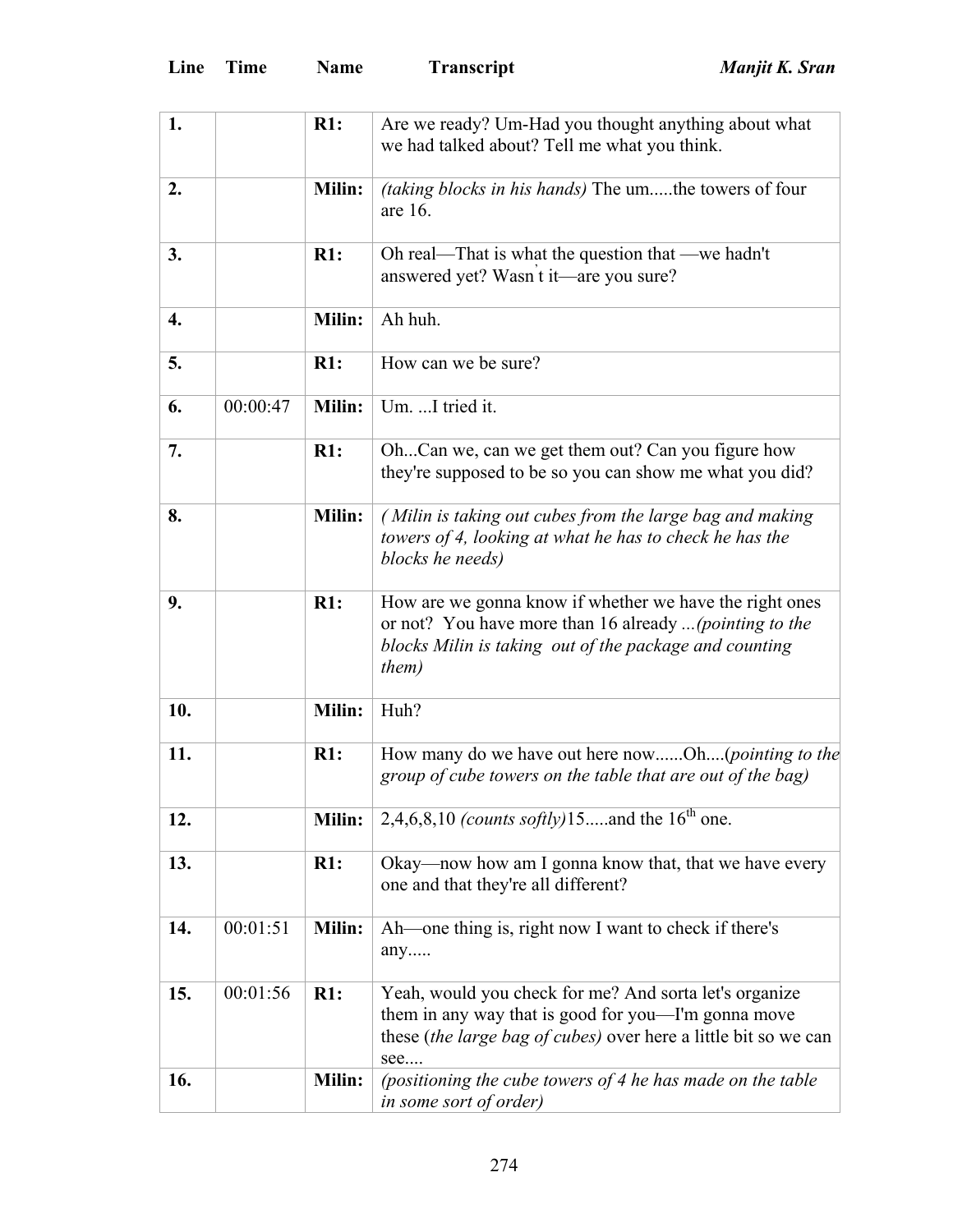| 17. | 00:02:39 | R1:           | What are you—urn—what strategy are you doing right<br>now?                                                                                                                                                                                                                                                                                                                                       |
|-----|----------|---------------|--------------------------------------------------------------------------------------------------------------------------------------------------------------------------------------------------------------------------------------------------------------------------------------------------------------------------------------------------------------------------------------------------|
| 18. |          | Milin:        | Um—how to find everything by—urn—see—all the<br>yellows turn reds and the reds turn to yellows <i>(pointing to 2)</i><br>towers-3 yellow/ 1 red; 3 red/ 1 yellow) One thing is that<br>these 2 are together because all of them are different<br>(holding up 2 towers of every other color) but which every<br>way they are the same. (raising up 2 towers of all red and all<br><i>yellow</i> ) |
| 19. |          | R1:           | How do you mean?                                                                                                                                                                                                                                                                                                                                                                                 |
| 20. |          | <b>Milin:</b> | By see—this and this go together <i>(comparing 2 towers of</i> )<br>opposites) this and this go together (2 more opposites-<br>different pattern), this and this go together (2 more<br>Opposites-another pattern), and these 2 go together (another<br>different pattern).                                                                                                                      |
| 21. |          | R1:           | Yeah—they're opposites of each other is that what you<br>mean?                                                                                                                                                                                                                                                                                                                                   |
| 22. |          | Milin:        | Uh huh.                                                                                                                                                                                                                                                                                                                                                                                          |
| 23. |          | R1:           | And is that the way you have decided each of these two up?<br>So that means you have                                                                                                                                                                                                                                                                                                             |
| 24. |          | <b>Milin:</b> | (counting his paired towers softly) six eight 16                                                                                                                                                                                                                                                                                                                                                 |
| 25. |          | R1:           | If you have eight pairs of them                                                                                                                                                                                                                                                                                                                                                                  |
| 26. | 00:03:36 | Milin:        | Uh huh                                                                                                                                                                                                                                                                                                                                                                                           |
| 27. |          | R1:           | Uh—how are, how are we gonna be for sure that we don't<br>have any that are the same and that we have them all?                                                                                                                                                                                                                                                                                  |
| 28. |          | <b>Milin:</b> | Umone thing is there's only a couple with ones(<br>pointing to 2 towers-3 yellow/1 red; 3 red/1 yellow)                                                                                                                                                                                                                                                                                          |
| 29. |          | R1:           | How do you mean with "ones"?                                                                                                                                                                                                                                                                                                                                                                     |
| 30. | 00:03:52 | Milin:        | Like you could build a staircase up to four like that                                                                                                                                                                                                                                                                                                                                            |
| 31. |          | R1:           | Show me what you mean                                                                                                                                                                                                                                                                                                                                                                            |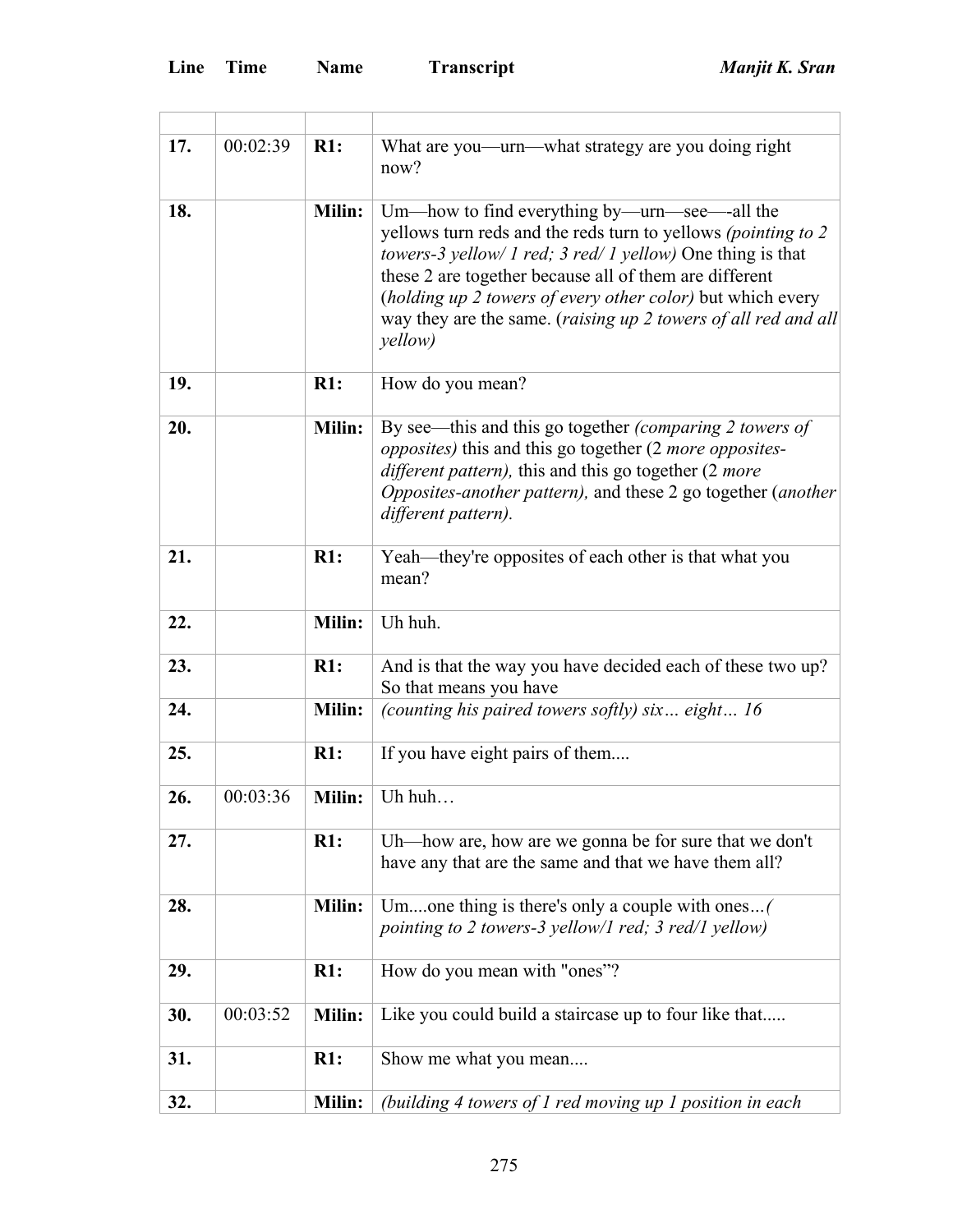|     |          |               | tower of 4 from bottom to top-left to right)                                                                                                                                                       |
|-----|----------|---------------|----------------------------------------------------------------------------------------------------------------------------------------------------------------------------------------------------|
| 33. | 00:04:10 | R1:           | Ohokay, so these are the ones with—Oh, I remember<br>that's a part of what this stuff over here was —wasn't it?<br>Ahand so there's 4                                                              |
| 34. |          | Milin:        | And then remember when I changed my Mind to 16?                                                                                                                                                    |
| 35. |          | R1:           | $from 24$                                                                                                                                                                                          |
| 36. |          | Milin:        | Yeah                                                                                                                                                                                               |
| 37. |          | R1:           | from 24—I sort of remember that—urn—why did you<br>change your mind?                                                                                                                               |
| 38. |          | Milin:        | Because—um—see you know when they were on the 5's?<br>There would be about 5 or 6 about of 'em that on the reds<br>that would be made up as a staircase so I took that and I did<br>that with that |
| 39. | 00:04:52 | R1:           | Uh huh                                                                                                                                                                                             |
| 40. |          | Milin:        | So                                                                                                                                                                                                 |
| 41. |          | R1:           | You did that with five of them?                                                                                                                                                                    |
| 42. |          | <b>Milin:</b> | Yeahuh huhand I got, I got 16.                                                                                                                                                                     |
| 43. | 00:05:01 | R1:           | For the fives or the fours?                                                                                                                                                                        |
| 44. |          | Milin:        | fours.                                                                                                                                                                                             |
| 45. |          | R1:           | For the fours? But before you had said 24                                                                                                                                                          |
| 46. | 00:05:10 | Milin:        | Yeah                                                                                                                                                                                               |
| 47. |          | R1:           | And you changed your mind?                                                                                                                                                                         |
| 48. |          | Milin:        | Uh huh                                                                                                                                                                                             |
| 49. |          | R1:           | Because of these staircases?                                                                                                                                                                       |
| 50. |          | <b>Milin:</b> | Yeah.                                                                                                                                                                                              |
| 51. |          | R1:           | Okay-so here was 4 and then—but somehow you said there<br>was eight-why?                                                                                                                           |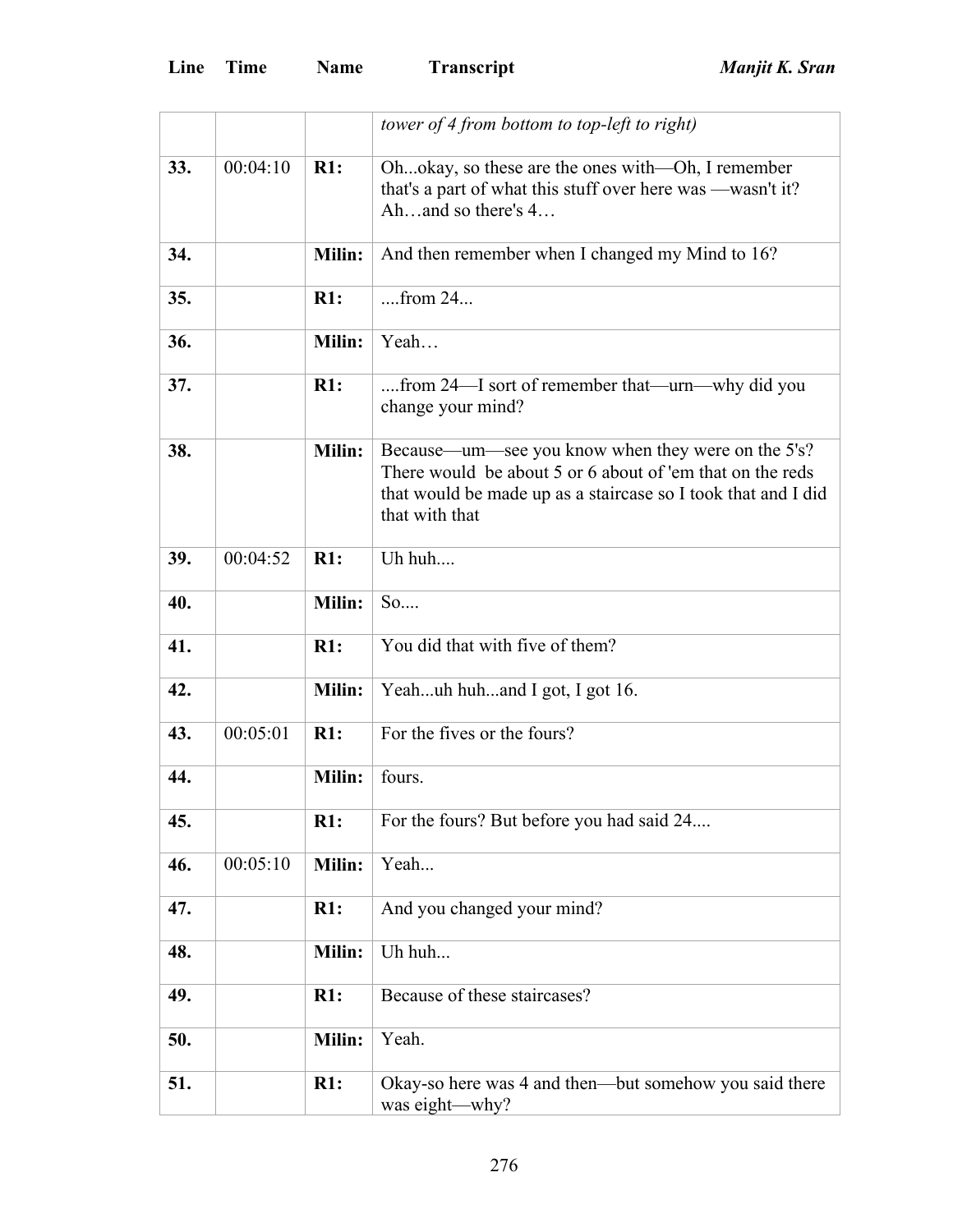$\overline{a}$ 

 $\overline{a}$ 

| 52. |          | Milin:        | Because you can make this way a staircase (3 yellows/1 red<br><i>towers group</i> ) and you can make this way a staircase (3)<br><i>red/1 yellow towers group</i> ) with yellows and reds.                                                         |
|-----|----------|---------------|----------------------------------------------------------------------------------------------------------------------------------------------------------------------------------------------------------------------------------------------------|
| 53. | 00:05:32 | R1:           | Do you have that too? Can you show me?                                                                                                                                                                                                             |
| 54. |          | Milin:        | I'll do it backwards here                                                                                                                                                                                                                          |
| 55. |          | R1:           | Okay.                                                                                                                                                                                                                                              |
| 56. |          | Milin:        | (Making staircase towers with 1 yellow/3 red, yellow cube<br>changing position. He is placing these towers next to those<br>with 1 red /3 yellow)                                                                                                  |
| 57. |          | R1:           | (Pointing to Milin's towers) and you skipped<br>one(skipped a stair level in the group of towers)                                                                                                                                                  |
| 58. | 00:05:48 | Milin:        | Oh yeah—this goes on the bottom—right here (moving<br>towers)                                                                                                                                                                                      |
| 59. |          | $R1$ :        | Oh—I see—so this is going to be a go down staircase.                                                                                                                                                                                               |
| 60. |          | Milin:        | And after that there are all of them the same( <i>adding 2</i><br>towers; 1 all yellow, 1 all red at the end of his staircase<br><i>arrangement</i> )                                                                                              |
| 61. |          | $R1$ :        | And how many of them were these—there were two of<br>those-                                                                                                                                                                                        |
| 62. |          | Milin:        | of these (holding the 2 solid towers)                                                                                                                                                                                                              |
| 63. |          | R1:           | Okay, and so that was what this 2 was( <i>pointing to Milin's</i><br>worksheet paper laying on the table)                                                                                                                                          |
| 64. |          | Milin:        | Yeah                                                                                                                                                                                                                                               |
| 65. |          | R1:           | Okay—and so that was the eight and the two and then—<br>what else could you have? This is with one color, one of<br>one color and three of the other and this was all of one<br>color (reviewing the staircase towers arrangement on the<br>table) |
| 66. | 00:06:32 | <b>Milin:</b> | and three of the other and then I put these two on the<br>sides (referring to his all red tower and all yellow tower)                                                                                                                              |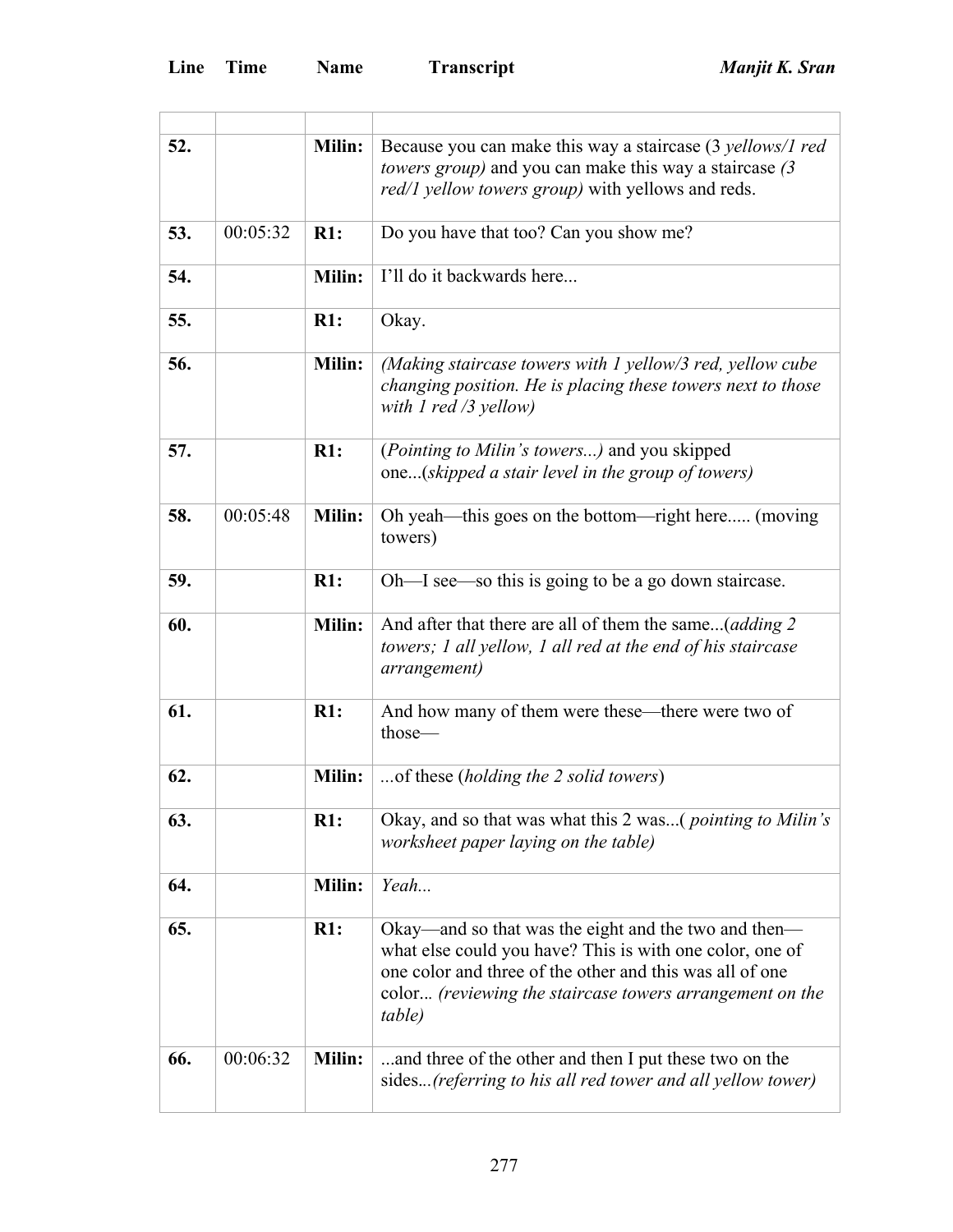| 67. |          | R1:           | Sure                                                                                                                                                                                        |
|-----|----------|---------------|---------------------------------------------------------------------------------------------------------------------------------------------------------------------------------------------|
| 68. |          | Milin:        | Because—see—this, after this (pointing to second staircase<br>of predominant red) there's gonna be another staircase but<br>since there's not                                               |
| 69. |          | R1:           | Uh huh                                                                                                                                                                                      |
| 70. |          | <b>Milin:</b> | These should really go in the Middle(moving the 2 solid<br>towers in between the 2 different staircases)                                                                                    |
| 71. |          | R1:           | Well-yeah-whicheverit depends on the sort of-what<br>you are thinking your pattern is —don't you think?                                                                                     |
| 72. | 00:06:50 | Milin:        | Uh huh.                                                                                                                                                                                     |
| 73. |          | R1:           | However, How many of these are there all together?<br>(pointing to all the towers)                                                                                                          |
| 74. |          | Milin:        | Um two, fourten.                                                                                                                                                                            |
| 75. | 00:07:00 | R1:           | ten. So its ten of thoseand two of them were                                                                                                                                                |
| 76. |          | Milin:        | were almost the same.                                                                                                                                                                       |
| 77. |          | R1:           | and two of them are                                                                                                                                                                         |
| 78. |          | Milin:        | are almost the same                                                                                                                                                                         |
| 79. |          | R1:           | are all of the one color.                                                                                                                                                                   |
| 80. |          | Milin:        | You see all of these are the same as these <i>(arranging the 2)</i><br>sets of staircase towers} but, but they are switched by the<br>colors.                                               |
| 81. |          | R1:           | Uh huh—well—what about this—the group over here—<br>what do they have in common? (pointing to 4 towers: 2<br>yellow/2 red; 2 red/2 yellow; 1 red/2yellow/1 red; 1<br>yellow/2 red/1 yellow) |
| 82. |          | <b>Milin:</b> | These have in common is that they have some of, most of<br>them have two yellows                                                                                                            |
| 83. | 00:07:33 | R1:           | And                                                                                                                                                                                         |
| 84. |          | Milin:        | and two reds.                                                                                                                                                                               |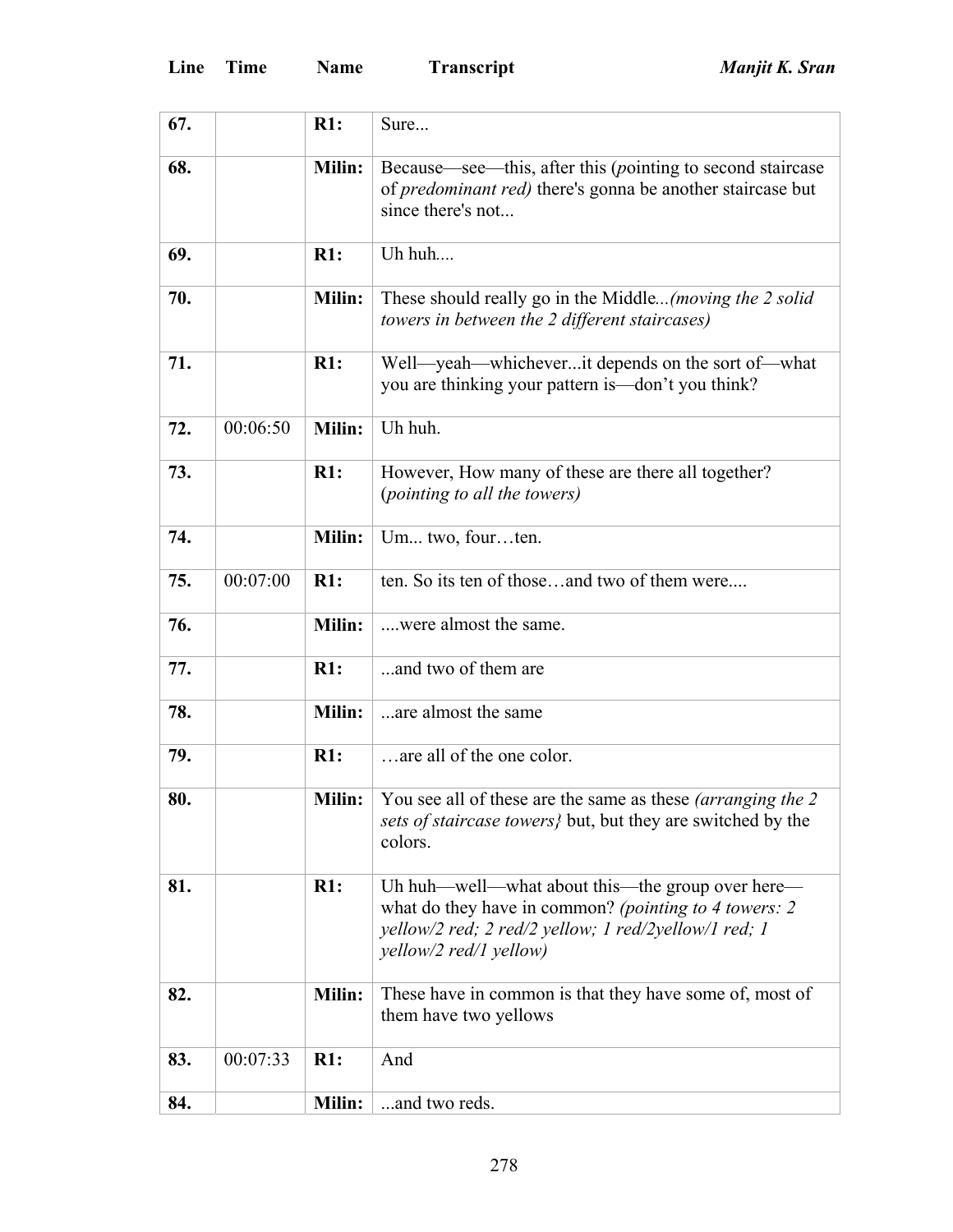|      |          | R1:           | Most of them?                                                                                                                                                                                                                                                                    |
|------|----------|---------------|----------------------------------------------------------------------------------------------------------------------------------------------------------------------------------------------------------------------------------------------------------------------------------|
| 85.  |          |               |                                                                                                                                                                                                                                                                                  |
| 86.  |          | Milin:        | Umall of them, actually.                                                                                                                                                                                                                                                         |
| 87.  |          | R1:           | Do they?                                                                                                                                                                                                                                                                         |
| 88.  |          | Milin:        | Uh huh                                                                                                                                                                                                                                                                           |
| 89.  |          | R1:           | Are you sure?                                                                                                                                                                                                                                                                    |
| 90.  |          | Milin:        | Uhhuh. (Grouping in order of opposites)                                                                                                                                                                                                                                          |
| 91.  |          | R1:           | Okay, so all of those have two yellows and two reds. What<br>about all these? All of these have                                                                                                                                                                                  |
| 92.  |          | <b>Milin:</b> | They have three yellows and onered on this side (right side)                                                                                                                                                                                                                     |
| 93.  |          | R1:           | Uh huh                                                                                                                                                                                                                                                                           |
| 94.  |          | <b>Milin:</b> | -and three reds and one yellow on this side. (left side)                                                                                                                                                                                                                         |
| 95.  |          | R1:           | Uh huhand then in the Middle?                                                                                                                                                                                                                                                    |
| 96.  |          | Milin:        | In the Middle are the two ones that—um—are all one color.                                                                                                                                                                                                                        |
| 97.  |          | R1:           | Okay, and so you have three of one color and one of the<br>other and then you have four of one color  and you have<br>two and two is there anything else you can add?                                                                                                            |
| 98.  | 00:08:20 | Milin:        | Ah huhbecause if you want four of one color it would be<br>these two be coming into these two-if you want three of<br>this color it would come into these two columns (pointing<br>to the specific applicable staircase towers) but then on the<br>twos you could only make six. |
| 99.  |          | R1:           | Uh huh. Why can't you add three of one color and two of<br>another?                                                                                                                                                                                                              |
| 100. |          | Milin:        | See, if you go together right? (Arranging the 3 towers of 2<br>red/2 yellow combinations) it will go like this and this<br>(2 red/2 yellow; 1 yellow/2 red/1 yellow; 2 reds/2 yellows;<br>lyellow/2 reds/1 yellow; 2 yellow/2 red)                                               |
| 101. |          | R1:           | Oh, I seeso that(pointing to the 2 reds together towers)                                                                                                                                                                                                                         |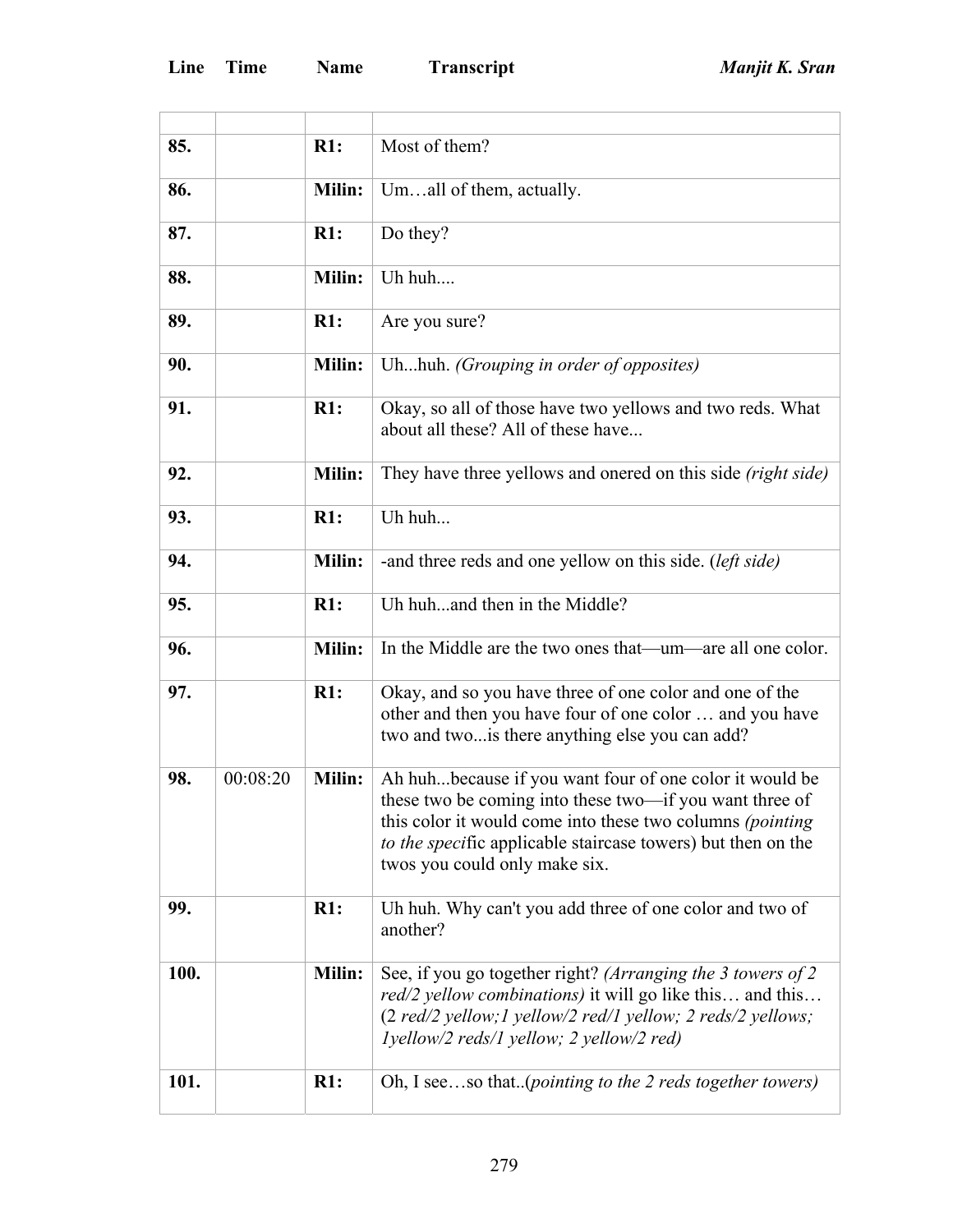| Line<br>Time<br><b>Name</b> | T |
|-----------------------------|---|
|-----------------------------|---|

| 102. |          | Milin:        | So that it'll be three. (pointing to the 3 possible 2 red                                                                                                                                                                                                          |
|------|----------|---------------|--------------------------------------------------------------------------------------------------------------------------------------------------------------------------------------------------------------------------------------------------------------------|
|      |          |               | <i>towers</i> )                                                                                                                                                                                                                                                    |
| 103. |          | R1:           | Uh, that means if the reds are together—okay                                                                                                                                                                                                                       |
| 104. |          | Milin:        | but—um—for yellows together it won't work.                                                                                                                                                                                                                         |
| 105. | 00:09:00 | R1:           | It won't work? You can't do that?                                                                                                                                                                                                                                  |
| 106. |          | Milin:        | Because you see—this goes with this and goes up—See?<br>(showing that the 4th tower of 2 yellow won't allow them to<br>touch each other— a yellow on top and yellow on bottom;<br>placing it at the right of his 2 yellow/2 red)                                   |
| 107. |          | R1:           | Oh, it doesn't do quite the same as this group over here?<br>(pointing to the 3 red staircase group)                                                                                                                                                               |
| 108. |          | <b>Milin:</b> | and this here—(moving the $2/2$ combination towers to the<br>right of the yellow/2 red/yellow tower) See? So                                                                                                                                                       |
| 109. |          | R1:           | Uh huh                                                                                                                                                                                                                                                             |
| 110. |          | <b>Milin:</b> | This has to go like this (from top to bottom—2 yellow/2 red;<br>lyellow/2 red/I yellow; 2 red/2 yellow; 1 red/'2 yellow/1<br>red; from left to right)                                                                                                              |
| 111. | 00:09:14 | R1:           | So you have to choose either yellow or red for each<br>staircase                                                                                                                                                                                                   |
| 112. |          | <b>Milin:</b> | Yes.                                                                                                                                                                                                                                                               |
| 113. |          | R1:           | And then what about those over there  So how many of<br>these are there that had the staircase thing?                                                                                                                                                              |
| 114. |          | Milin:        | Only three of them that can make a staircase but then if you<br>want to start all over—you need one more but that'll be this<br>(still handling the 2 each color combination towers)                                                                               |
| 115. |          | R1:           | Yeah  you could keep going—goodness! Yeah—                                                                                                                                                                                                                         |
| 116. | 00:09:37 | Milin:        | And—um—these are here because when you do this (red/<br><i>yellow/red/ yellow tower)</i> it'll be a coming into these two<br>(placing it next to the all red tower) but see (yellow /red/<br>yellow /red tower) you want 2 of each-but you are<br>separating them. |
| 117. |          | R1:           | Uh huh                                                                                                                                                                                                                                                             |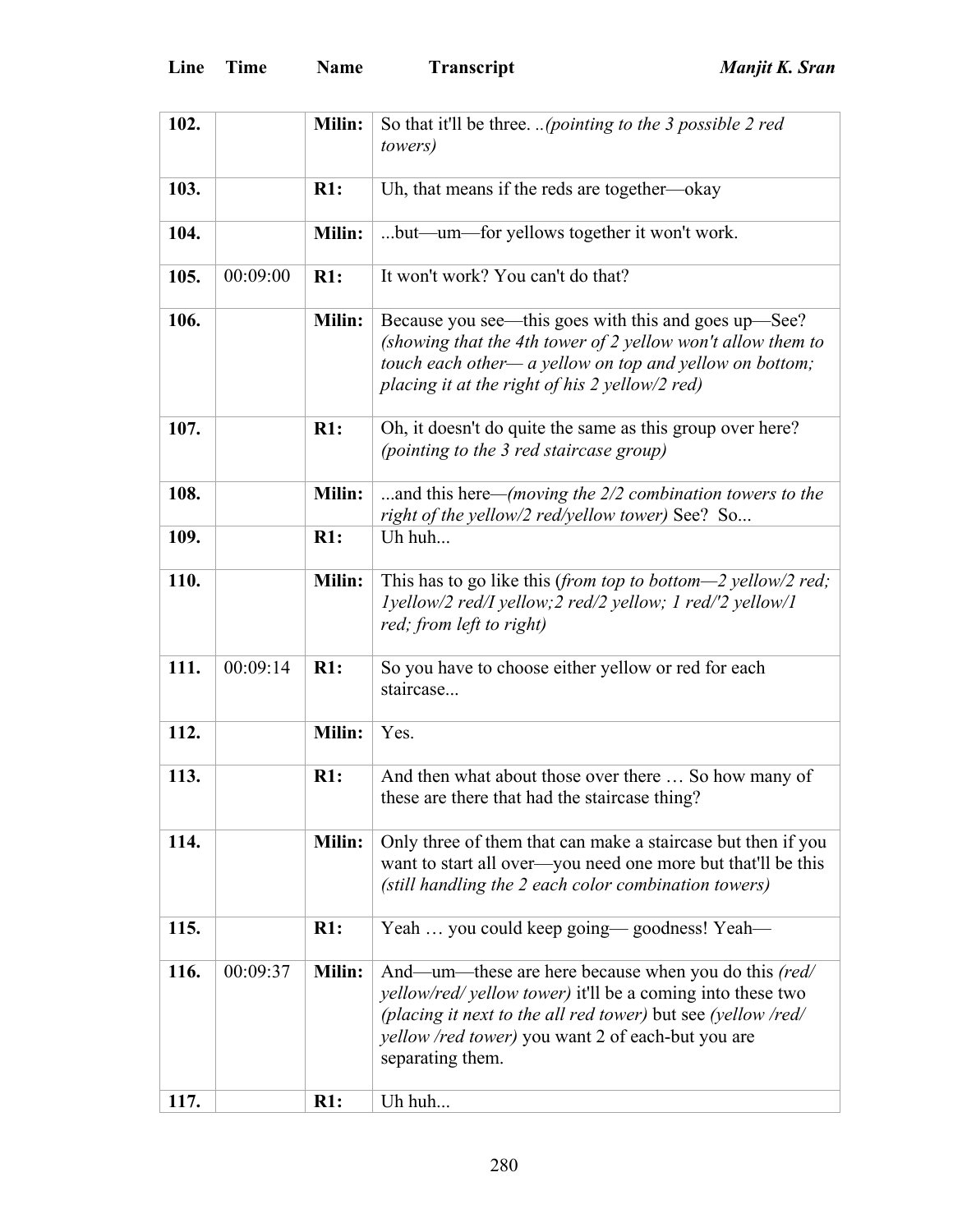| 118. |          | <b>Milin:</b> | See—you could put these here <i>(red separated)</i> if you want<br>and it'll be the same thing as this( <i>yellow/red/yellow/red</i><br>tower)                                                                                                                                                                                                                                                  |
|------|----------|---------------|-------------------------------------------------------------------------------------------------------------------------------------------------------------------------------------------------------------------------------------------------------------------------------------------------------------------------------------------------------------------------------------------------|
| 119. |          | R1:           | Uh, so there's only two—so is that what you are saying?<br>And so altogether?                                                                                                                                                                                                                                                                                                                   |
| 120. | 00:10:01 | <b>Milin:</b> | They became 16.                                                                                                                                                                                                                                                                                                                                                                                 |
| 121. |          | R1:           | And there are not any others?                                                                                                                                                                                                                                                                                                                                                                   |
| 122. |          | Milin:        | Uh huh.                                                                                                                                                                                                                                                                                                                                                                                         |
| 123. |          | $R1$ :        | Is that the way you figured it out?                                                                                                                                                                                                                                                                                                                                                             |
| 124. | 00:10:07 | <b>Milin:</b> | Uh huh.                                                                                                                                                                                                                                                                                                                                                                                         |
| 125. |          | R1:           | And so you said there are 16—Now help me to remember<br>what all this, this this this (pointing to Milin's paper<br><i>worksheet again</i> ) was about                                                                                                                                                                                                                                          |
| 126. |          | <b>Milin:</b> | This is for one yellow and four reds-there were five.                                                                                                                                                                                                                                                                                                                                           |
| 127. | 00:10:19 | R1:           | This was for the towers of five wasn't it?                                                                                                                                                                                                                                                                                                                                                      |
| 128. |          | <b>Milin:</b> | Yeah.                                                                                                                                                                                                                                                                                                                                                                                           |
| 129. |          | R1:           | But it was this stuff down here; you said one towers of two?<br>Towers of two?                                                                                                                                                                                                                                                                                                                  |
| 130. |          | Milin:        | are four.                                                                                                                                                                                                                                                                                                                                                                                       |
| 131. |          | R1:           | What does that mean? (She pulls the bag of blocks over to<br>him)                                                                                                                                                                                                                                                                                                                               |
| 132. |          | <b>Milin:</b> | That meansum( <i>handling his towers of 4 hesitantly</i> )                                                                                                                                                                                                                                                                                                                                      |
| 133. | 00:10:37 | R1:           | Here are towers of four right hereThat is what you added<br>to your paper I just want to remember what, it's been<br>awhile, I was saying to Amy awhile ago that I really had to<br>get out my copy of your paper to remember what we were, I<br>knew we were talking about so that you had so much that I<br>had to remember what we had been saying(Milin has four<br>towers: $YY,RR,RY, YR)$ |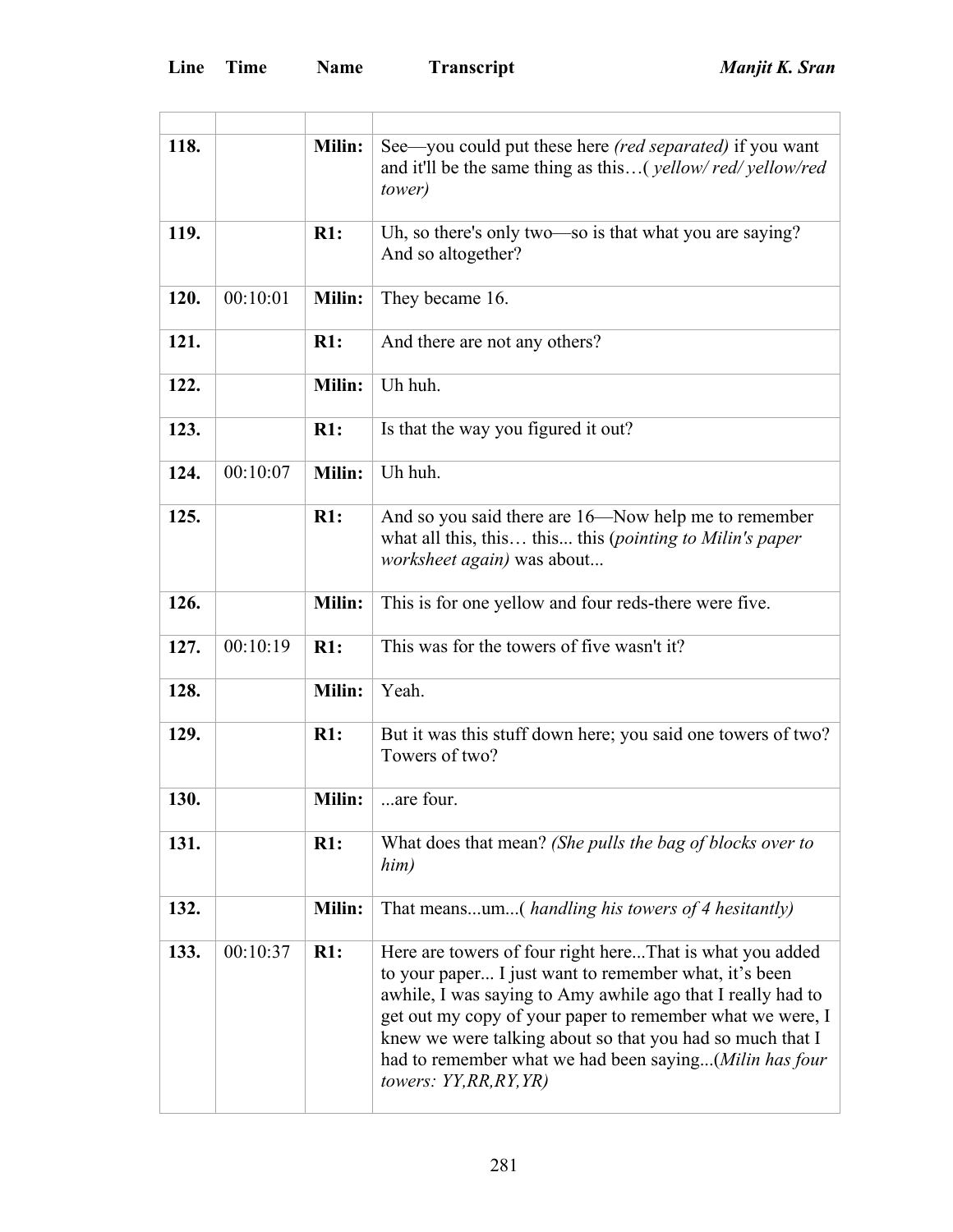| Line<br>Transcri<br><b>Time</b><br><b>Name</b> |
|------------------------------------------------|
|------------------------------------------------|

| 134. | 00:10:56 | <b>Milin:</b> | This is supposed to be like this( <i>arranges 4 towers of 2</i> )                                                                                                                                                                                                                       |
|------|----------|---------------|-----------------------------------------------------------------------------------------------------------------------------------------------------------------------------------------------------------------------------------------------------------------------------------------|
| 135. |          | R1:           | Uh huh                                                                                                                                                                                                                                                                                  |
| 136. |          | Milin:        | See? (holding the towers of 2)                                                                                                                                                                                                                                                          |
| 137. | 00:11:00 | R1:           | Oh, I see—so these are the towers of four and there's not<br>any more?                                                                                                                                                                                                                  |
| 138. |          | Milin:        | Uh-huh. Because, I mean, these are the towers of two.                                                                                                                                                                                                                                   |
| 139. |          | R1:           | And there are four?                                                                                                                                                                                                                                                                     |
| 140. |          | Milin:        | Because see, you can't make any more because see, these<br>two. (points to the paired YR and $RY$ )                                                                                                                                                                                     |
| 141. | 00:11:16 | R1:           | Yeah—so it's like those two ones over there so                                                                                                                                                                                                                                          |
| 142. |          | <b>Milin:</b> | And these two are like exactly like these (comparing 2 red<br>solid towers of 2 and 2 solid towers of 4)                                                                                                                                                                                |
| 143. |          | R1:           | Yeah— uh— okay, and so there is only four and then what,<br>what's this next line you said?                                                                                                                                                                                             |
| 144. | 00:11:30 | <b>Milin:</b> | Of one's are                                                                                                                                                                                                                                                                            |
| 145. |          | R1:           | You said towers of ones are two—what does that mean?<br>(His towers of 2 now lay in YR, RR, YY, RY order)                                                                                                                                                                               |
| 146. |          | Milin:        | Exactly (holding up 2 towers of $I-1$ yellow; 1 red)                                                                                                                                                                                                                                    |
| 147. |          | R1:           | Ohokay, so you had towers of one were these guys?<br>(separating these towers of $1$ )                                                                                                                                                                                                  |
| 148. |          | <b>Milin:</b> | Yeah— because— see— you can't make any other design<br>like this <i>(holding up a patterned tower of 2)</i>                                                                                                                                                                             |
| 149. | 00:11:48 | R1:           | Uh huh—and then you had towers of two and there were<br>four of them (pointing to the different groups of towers) and<br>then over here you had towers of four and how many did<br>we have? Then over here you had towers of fourand how<br>many did we have? (showing the towers of 4) |
| 150. | 00:12:08 | <b>Milin:</b> | 16                                                                                                                                                                                                                                                                                      |
| 151. |          | R1:           | We had 16 of them and we had them lined up in all sorts of                                                                                                                                                                                                                              |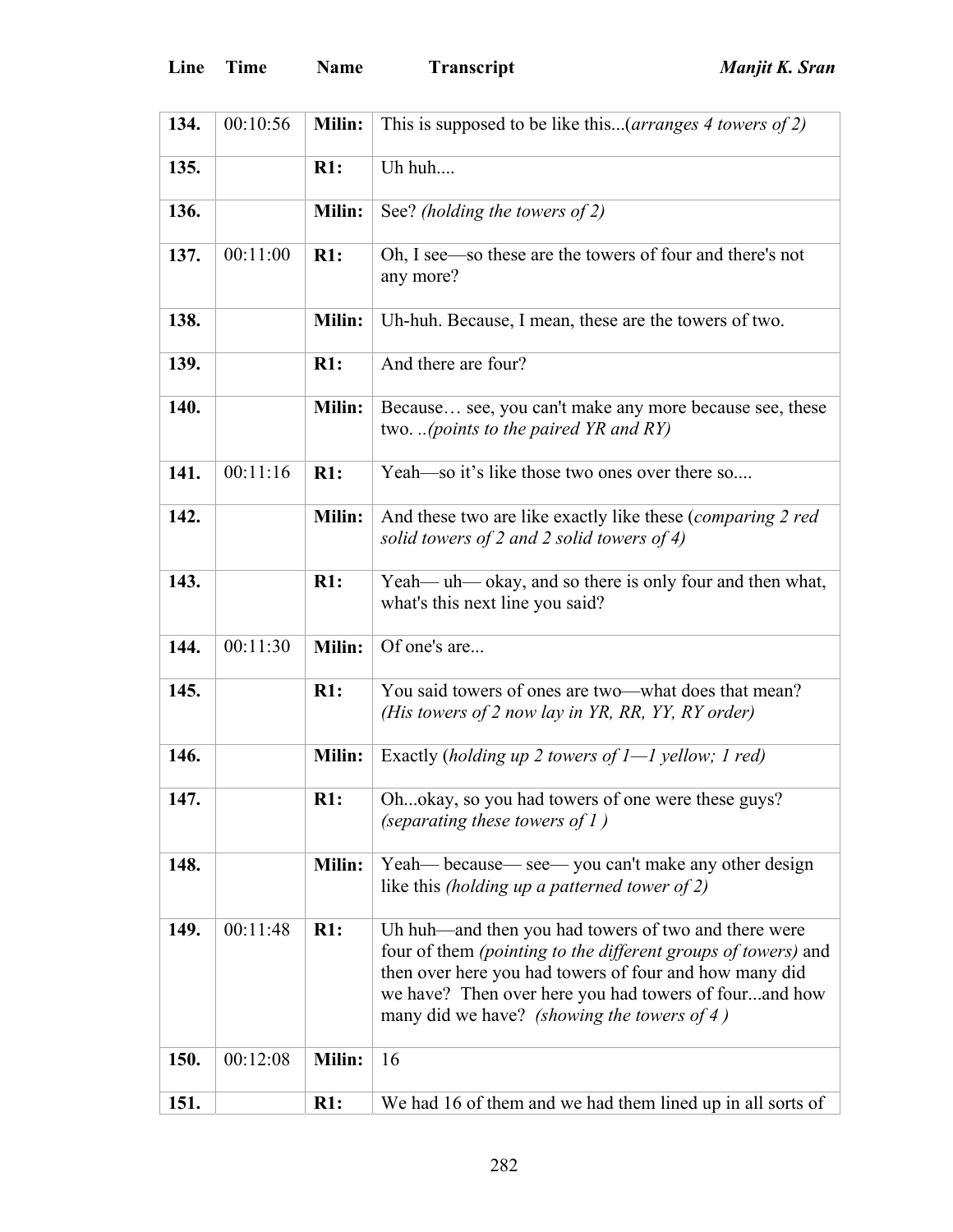|      |          |               | different ways ( <i>towers arranged</i> ) but I'm going to put                                                                                                                                                                                                                                                         |
|------|----------|---------------|------------------------------------------------------------------------------------------------------------------------------------------------------------------------------------------------------------------------------------------------------------------------------------------------------------------------|
|      |          |               | them right here -for right nowwhat was the otherdid<br>wewhat was in between?                                                                                                                                                                                                                                          |
|      |          |               |                                                                                                                                                                                                                                                                                                                        |
| 152. |          | Milin:        | Umthe two um all reds and all yellows.                                                                                                                                                                                                                                                                                 |
| 153. | 00:12:24 | R1:           | Yeahwellyeah, I know that. But here's towers of two,<br>towers of one, towers of two, and towers of four( <i>pointing</i><br>to his constructed towers respectively)                                                                                                                                                   |
| 154. | 00:12:32 | Milin:        | Towers of three are eight.                                                                                                                                                                                                                                                                                             |
| 155. |          | R1:           | Really?                                                                                                                                                                                                                                                                                                                |
| 156. |          | Milin:        | Uh huh.                                                                                                                                                                                                                                                                                                                |
| 157. |          | R1:           | Did that really work?                                                                                                                                                                                                                                                                                                  |
| 158. |          | Milin:        | Ah huhwe tried it out in here.                                                                                                                                                                                                                                                                                         |
| 159. |          | R1:           | And there were eight?                                                                                                                                                                                                                                                                                                  |
| 160. | 00:12:41 | <b>Milin:</b> | Ah huh(deep sigh) (Milin reaches -for the bag and begins<br>to pull more blocks deliberately to create the towers)                                                                                                                                                                                                     |
| 161. | 00:12:53 | R1:           | I see you're using the same ideasmmmmm.                                                                                                                                                                                                                                                                                |
| 162. |          | Milin:        | Milin has already placed 2 towers of 3 with all red and<br>yellows in each)                                                                                                                                                                                                                                            |
| 163. |          | R1:           | Well, there's four of them.                                                                                                                                                                                                                                                                                            |
| 164. |          | Milin:        | (Referring to 2 all red and all yellow, red-yellow-red and<br><i>yellow-red-yellow)</i>                                                                                                                                                                                                                                |
| 165. |          | R1:           | (Milin continues to builds 2 red-1 yellow, 2 yellow-1 red)                                                                                                                                                                                                                                                             |
| 166. | 00:13:24 | <b>Milin:</b> | Then there's <i>(Continues building)</i> oops.                                                                                                                                                                                                                                                                         |
| 167. | 00:13:33 | R1:           | Oops. (a couple blocks shift)                                                                                                                                                                                                                                                                                          |
| 168. | 00:13:36 | <b>Milin:</b> | Bottom. <i>(places 1 red on the bottom of 2 yellow)</i> that<br>goes on the bottom (whispering to himself)Here are all<br>eight <i>(displaying his towers)</i> See, these two -fall into the<br>same hands because <i>(stands up the towers of 2 red-1)</i><br>yellow, 2 yellow-1 red, 1 red-2 yellow, 1 yellow-2 red) |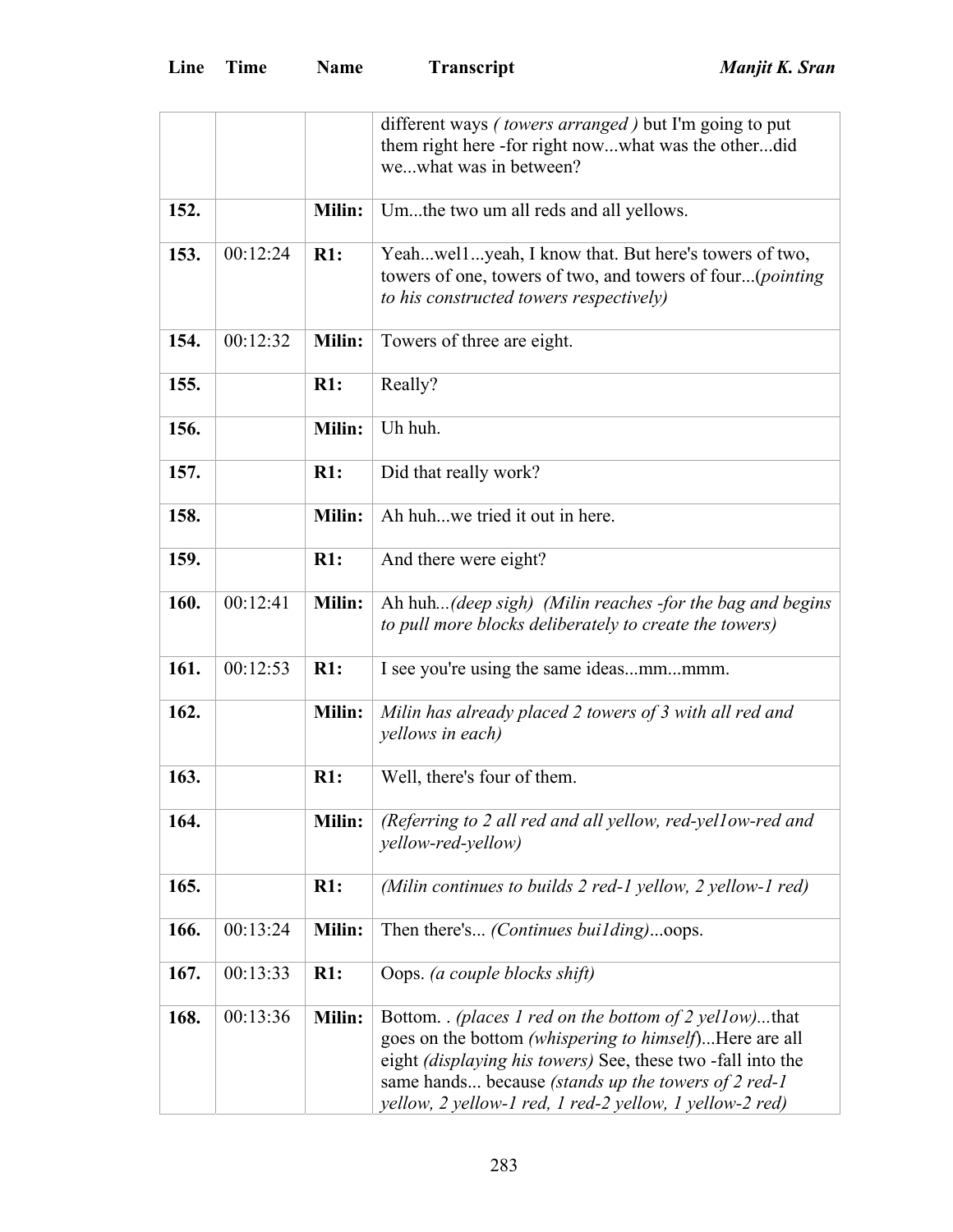ł.

| 169. | 00:13:54 | R1:           | Tell me what you mean.                                                                                                                                                                                                                          |
|------|----------|---------------|-------------------------------------------------------------------------------------------------------------------------------------------------------------------------------------------------------------------------------------------------|
| 170. |          | Milin:        | These two groupsbecausesee if you go like<br>this(turns one paired group over to match up the colors)                                                                                                                                           |
| 171. |          | R1:           | ( <i>chuckles</i> ) Oh, they're Just standing on the heads, yeah.                                                                                                                                                                               |
| 172. | 00:14:04 | <b>Milin:</b> | They'll be the samethese two would be the same( <i>points</i><br>to the top of one yellow-two red and two red-one yellow)                                                                                                                       |
| 173. |          | R1:           | So, they remind you of each other.                                                                                                                                                                                                              |
| 174. |          | <b>Milin:</b> | Yeah.                                                                                                                                                                                                                                           |
| 175. |          | R1:           | Yeah.                                                                                                                                                                                                                                           |
| 176. |          | <b>Milin:</b> | But, if you flip it over, they'll both be different. So                                                                                                                                                                                         |
| 177. |          | R1:           | Yeah Yeah.                                                                                                                                                                                                                                      |
| 178. | 00:14:12 | <b>Milin:</b> | that's what I always work on <i>(mumbling)</i>                                                                                                                                                                                                  |
| 179. |          | R1:           | Yeahyeah, in that kind of wayoh really, didthat was<br>no?                                                                                                                                                                                      |
| 180. |          | Milin:        | Uh huh, but then there's also these two. (Shows yellow-red-<br><i>yellow and red-yellow-red</i> )                                                                                                                                               |
| 181. |          | R1:           | Uh huh.<br>$\cdots$                                                                                                                                                                                                                             |
| 182. |          | <b>Milin:</b> | but they don't fall into hands but these and these two. (all<br><i>yellow and all red</i> ) These fall into the same hands as these,<br>(picks up 2 towers of all red and all yellow to compare with<br>the all red and all yellow towers of 4) |
| 183. |          | R1:           | Yeahthose are in every group, aren't they?                                                                                                                                                                                                      |
| 184. |          | Milin:        | Uh huh.                                                                                                                                                                                                                                         |
| 185. |          | R1:           | Yeah                                                                                                                                                                                                                                            |
| 186. | 00:14:34 | Milin:        | Except for zeros!                                                                                                                                                                                                                               |
| 187. |          | R1:           | Except for zeros. What could we do with zeros? Okay, and<br>you when in your classroom, when you did towers of five,<br>you said there were 32. (Pointing to his paperwork)                                                                     |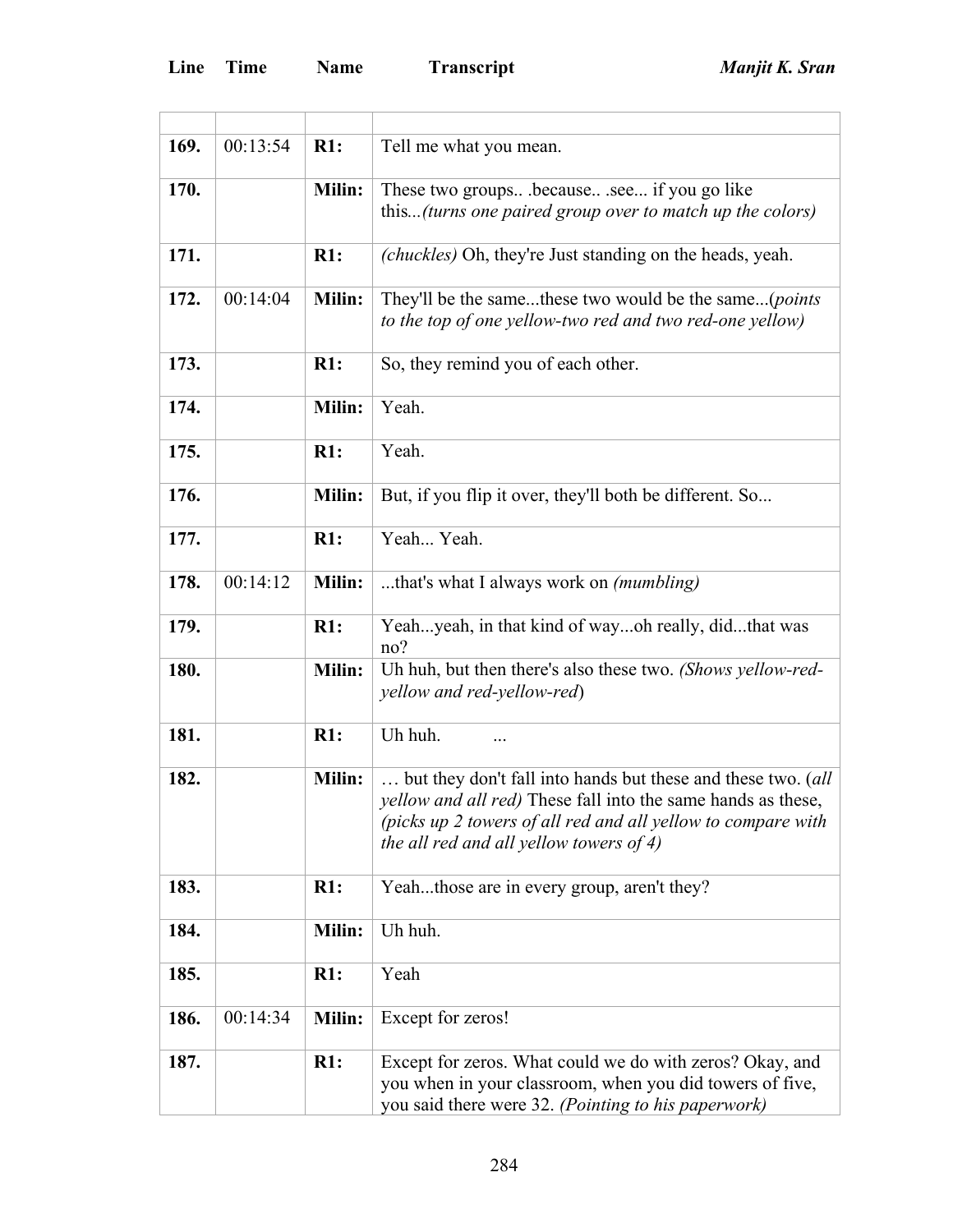| 188. | 00:14:44 | Milin:        | Uh                                                                                                                                                                                                                                    |
|------|----------|---------------|---------------------------------------------------------------------------------------------------------------------------------------------------------------------------------------------------------------------------------------|
| 189. |          | R1:           | Suppose I ask you to guess about towers of six.                                                                                                                                                                                       |
| 190. |          | Milin:        | (Thinks -for about 8 seconds) Around forty -something.                                                                                                                                                                                |
| 191. | 00:14:55 | R1:           | You think forty-something.                                                                                                                                                                                                            |
| 192. |          | Milin:        | Uh hum.                                                                                                                                                                                                                               |
| 193. |          | R1:           | Yeah, yeahLet's                                                                                                                                                                                                                       |
| 194. |          | <b>Milin:</b> | (Reaches for his already built towers) My guess would be<br>thirty or forty something because                                                                                                                                         |
| 195. | 00:15:04 | R1:           | You got 32 -for five (she is lining up his towers of 3) um<br>have you that's interesting, how many of them were here?<br>(points to towers of 1 with 2 colors)                                                                       |
| 196. |          | Milin:        | twoand then here are four (points to towers of 2 with 2)<br>colors)and here are eight (has his hand over towers of 3)                                                                                                                 |
| 197. |          | R1:           | Uh huh.                                                                                                                                                                                                                               |
| 198. |          | <b>Milin:</b> | (Reaches over to the towers of 4 with 2 colors) And here is<br>a big group of 16and then there's even a bigger group of<br>fives. (points to his paper work)                                                                          |
| 199. |          | R1:           | Which is how much?                                                                                                                                                                                                                    |
| 200. | 00:15:30 | <b>Milin:</b> | 32. and six, whew, that's even a bigger group<br>becauseseeurneveryone is smaller becausesee if I<br>had a seven one <i>(takes a large stack of all reds from the</i><br>side and counts to make sure it has 7) a seven one like this |
| 201. |          | R1:           | Uh huh.                                                                                                                                                                                                                               |
| 202. |          | Milin:        | It would be, um, more than sixes                                                                                                                                                                                                      |
| 203. | 00:15:57 | R1:           | Uh hum.                                                                                                                                                                                                                               |
| 204. |          | Milin:        | in all of these because it has more and you could change<br>more stuff on it. (reaches for a yellow to demonstrate)                                                                                                                   |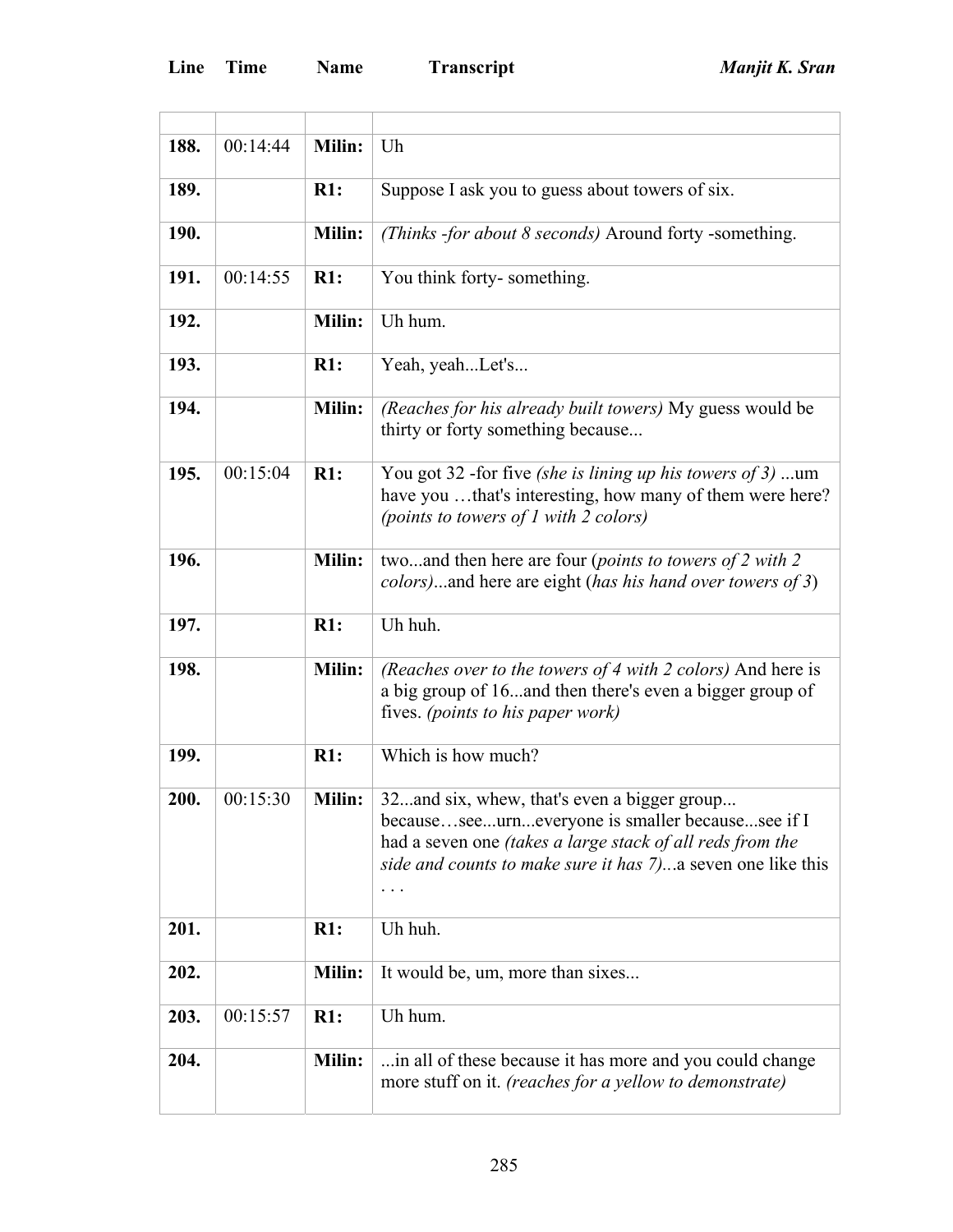| 205. |          | R1:           | Mm hum ah hum $\dots$ uh $\dots$                                                                                                                                                                                                                                                                                                      |
|------|----------|---------------|---------------------------------------------------------------------------------------------------------------------------------------------------------------------------------------------------------------------------------------------------------------------------------------------------------------------------------------|
| 206. |          | Milin:        | You could build, you could build a bigger staircase                                                                                                                                                                                                                                                                                   |
| 207. |          | R1:           | Sure, you could build bigger staircases and all kinds of<br>things. Umthat's really interesting  um, if you were<br>going to go from towers of, well from, towers of one and<br>make them into towers of two? (points to towers of 1) How<br>would you do that?                                                                       |
| 208. | 00:16:33 | Milin:        | Simple.                                                                                                                                                                                                                                                                                                                               |
| 209. |          | R1:           | Yeah, what?                                                                                                                                                                                                                                                                                                                           |
| 210. |          | <b>Milin:</b> | You put one tower on top of the other. (Smiling)                                                                                                                                                                                                                                                                                      |
| 211. |          | R1:           | Is that the only way you could've gone from a tower of one<br>to a tower of two?                                                                                                                                                                                                                                                      |
| 212. |          | Milin:        | Yup!                                                                                                                                                                                                                                                                                                                                  |
| 213. |          | R1:           | Okay, which one are you going to choose for the bottom                                                                                                                                                                                                                                                                                |
| 214. |          | Milin:        | (Chooses the yellow as he builds a tower of 2) Here it is!<br>(Places it next to the same patterned tower of 2 in the<br>already built group)                                                                                                                                                                                         |
| 215. | 00:16:50 | R1:           | Oh yeah! Well, that's Just one though! That's, that's, that's<br>wrong though! (picking up his tower) That means that if<br>you went from a tower of one to a tower of two, you'd only<br>have one. You told me there were fourI wonder about<br>thatsee? Does this remind you of any of the other<br>problems that you've ever done? |
| 216. |          | <b>Milin:</b> | Urnmaybe the one where in second grade you were using<br>Unifix cubes.                                                                                                                                                                                                                                                                |
| 217. |          | R1:           | Yeahyeahsecond grade or third gradeyeah, mmmor<br>something like yeahwhen you were using Unifix cubes<br>and you were building the same kinds of towers. If you<br>would going to                                                                                                                                                     |
| 218. |          | Milin:        | Yeah, but we had three colors, but                                                                                                                                                                                                                                                                                                    |
| 219. |          | R1:           | Oh really. So you could do it with three colors couldn't<br>you?                                                                                                                                                                                                                                                                      |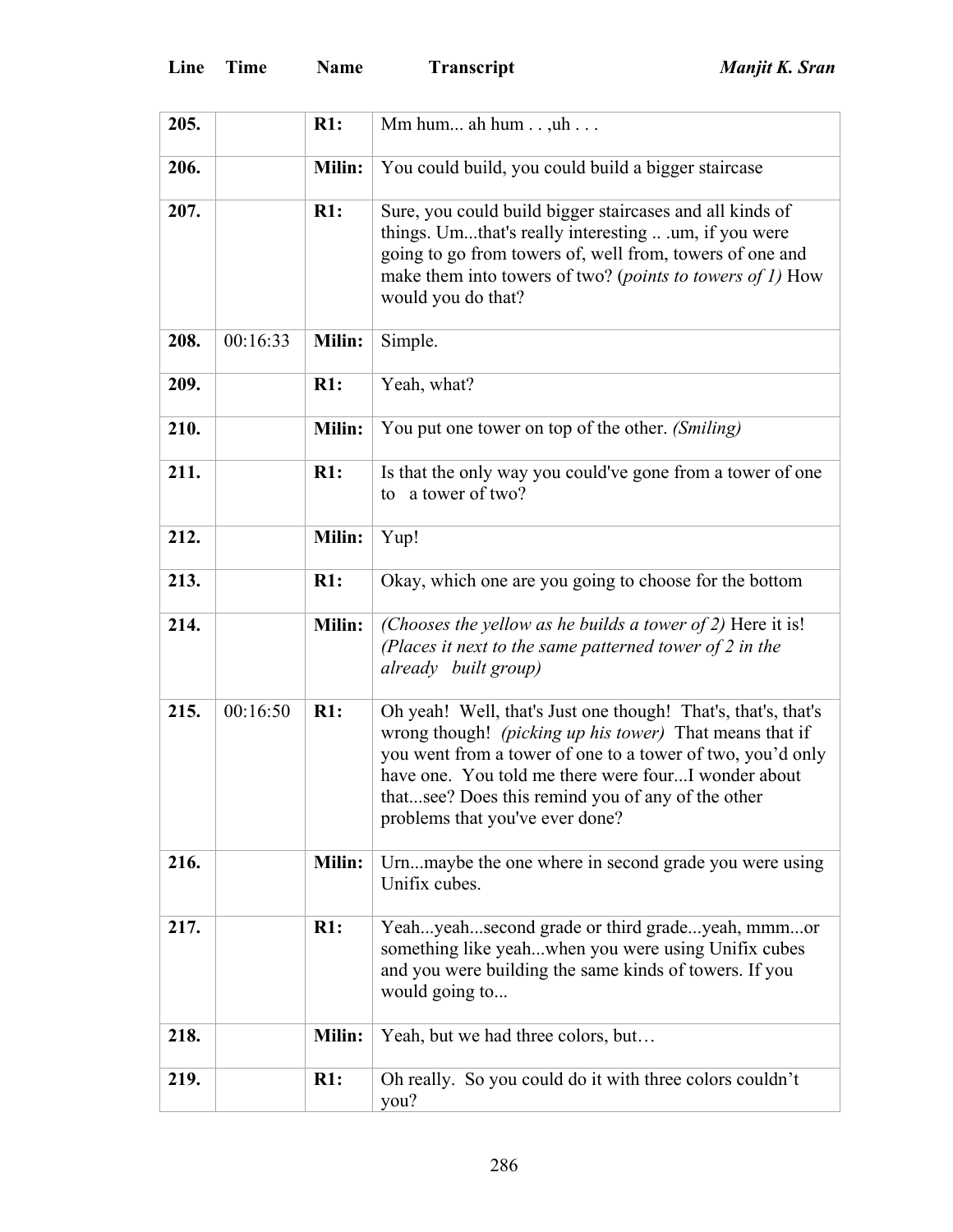| 220. |          | Milin:        | Uh huh.                                                                                                                                                                                                                                                                                       |
|------|----------|---------------|-----------------------------------------------------------------------------------------------------------------------------------------------------------------------------------------------------------------------------------------------------------------------------------------------|
| 221. |          | R1:           | Instead of with two. Would that make it different?                                                                                                                                                                                                                                            |
| 222. |          | Milin:        | Uh huh if there's three colors then you could make, um<br>three of these <i>(holds up a tower of one color)</i> , three of<br>these there would probably be eight more for the fours.                                                                                                         |
| 223. | 00:17:43 | R1:           | You think?                                                                                                                                                                                                                                                                                    |
| 224. |          | Milin:        | Uh huh.                                                                                                                                                                                                                                                                                       |
| 225. |          | R1:           | There Might be eight more, why?                                                                                                                                                                                                                                                               |
| 226. |          | Milin:        | Hmmjust a lucky guess.                                                                                                                                                                                                                                                                        |
| 227. |          | R1:           | How many more would there be forthe ones?                                                                                                                                                                                                                                                     |
| 228. | 00:17:54 | Milin:        | One more. (chuckles)                                                                                                                                                                                                                                                                          |
| 229. |          | R1:           | Why?                                                                                                                                                                                                                                                                                          |
| 230. |          | Milin:        | Give me one more color?                                                                                                                                                                                                                                                                       |
| 231. |          | R1:           | (She hands him white unifix cubes. He immediately pulls<br>one cube and places it next to the towers of 1 yellow and 1<br>red)                                                                                                                                                                |
| 232. | 00:18:02 | Milin:        | one more tower. <i>(chuckles)</i>                                                                                                                                                                                                                                                             |
| 233. |          | R1:           | Uh hmm. What about for the twos?                                                                                                                                                                                                                                                              |
| 234. |          | <b>Milin:</b> | Twos (he continues to pull more white Unifix cubes to<br>build a tower of 2 of all whites) There would be this falling<br>into the same hands. (places his white tower of 2 next to the<br>towers of 2 of all yellow and all red) There's going to be a<br>lot more twos, I'll tell you that. |
| 235. | 00:18:20 | R1:           | You think?                                                                                                                                                                                                                                                                                    |
| 236. |          | Milin:        | <i>(He continues to build) (Speaking to himself)</i> put a red on<br>top of that(being a white. He places it next to a tower of 2<br>with white on the bottom and yellow on the top, as well as a<br><i>tower of yellow-red</i> )by this there'll be pairs of three.<br>(chuckles)            |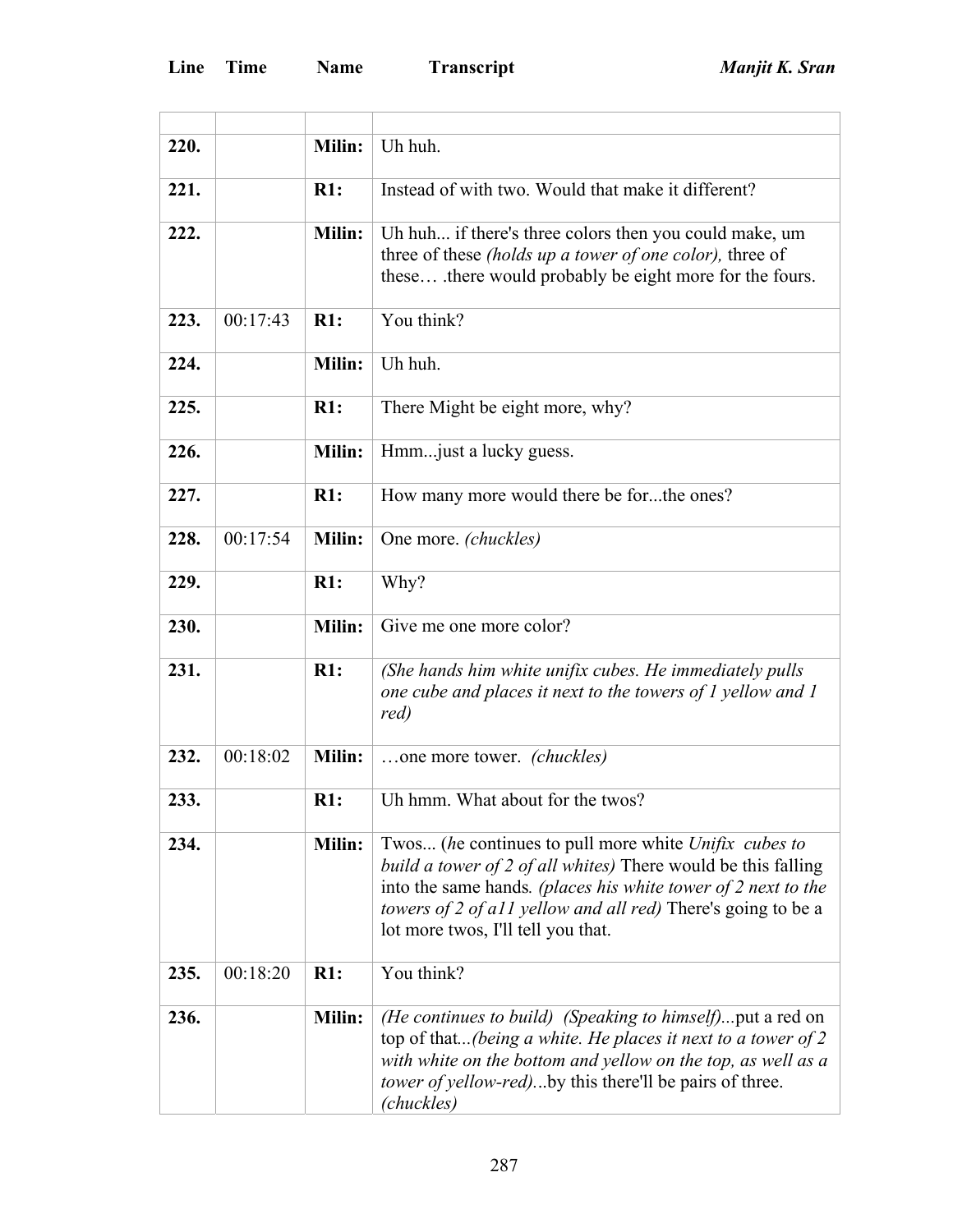| 237. | 00:18:41 | R1:           | What do you mean?                                                                                                                                                                                                                                                |
|------|----------|---------------|------------------------------------------------------------------------------------------------------------------------------------------------------------------------------------------------------------------------------------------------------------------|
| 238. |          | <b>Milin:</b> | See.because  .see  (pulls his towers of 2 with white-<br><i>yellow and white-red</i> ) on this there'd have to be a pair of<br>three somehow, (he pulls over a tower of $2$ with yellow-red<br>and places it next to the white-red)                              |
| 239. |          | R1:           | Hmmm.                                                                                                                                                                                                                                                            |
| 240. | 00:18:50 | Milin:        | This would -fall into the same kind of hands, at least, pairs<br>of three                                                                                                                                                                                        |
| 241. |          | R1:           | Hmmhmm.                                                                                                                                                                                                                                                          |
| 242. |          | Milin:        | Then this <i>(a tower of red-yellow)</i> , there's going to be<br>morelike this (a yellow-white), and (continues building<br>a red-yellow)                                                                                                                       |
| 243. | 00:19:07 | R1:           | How many do you think they're gonna be?                                                                                                                                                                                                                          |
| 244. |          | Milin:        | Phewhmmaround ten.                                                                                                                                                                                                                                               |
| 245. |          | R1:           | You thinkyeah.                                                                                                                                                                                                                                                   |
| 246. | 00:19:16 | <b>Milin:</b> | That's a lot more than four                                                                                                                                                                                                                                      |
| 247. |          | R1:           | Uh huh.                                                                                                                                                                                                                                                          |
| 248. |          | Milin:        | (While pointing to his towers of 2, whispers his count) two,<br>four, six, eight, t nine. Well, this would be an even or odd<br>number. These two would -fall into the same exact hands.<br>(pulls the pair of yellow-red and red-yellow away from the<br>group) |
| 249. |          | R1:           | Uh hmm. Yeah, you had them already. Yeah.                                                                                                                                                                                                                        |
| 250. | 00:19:39 | <b>Milin:</b> | These two(he continues to group towers together<br>according to their patterns. Looks at the white—yellow and<br>red-yellow, then leaves them)oh                                                                                                                 |
| 251. |          | R1:           | Do you have them all or not?                                                                                                                                                                                                                                     |
| 252. |          | Milin:        | These two( <i>pulls the yellow-white and white-yellow</i> ), these<br>(pulls the white-red and red-white)                                                                                                                                                        |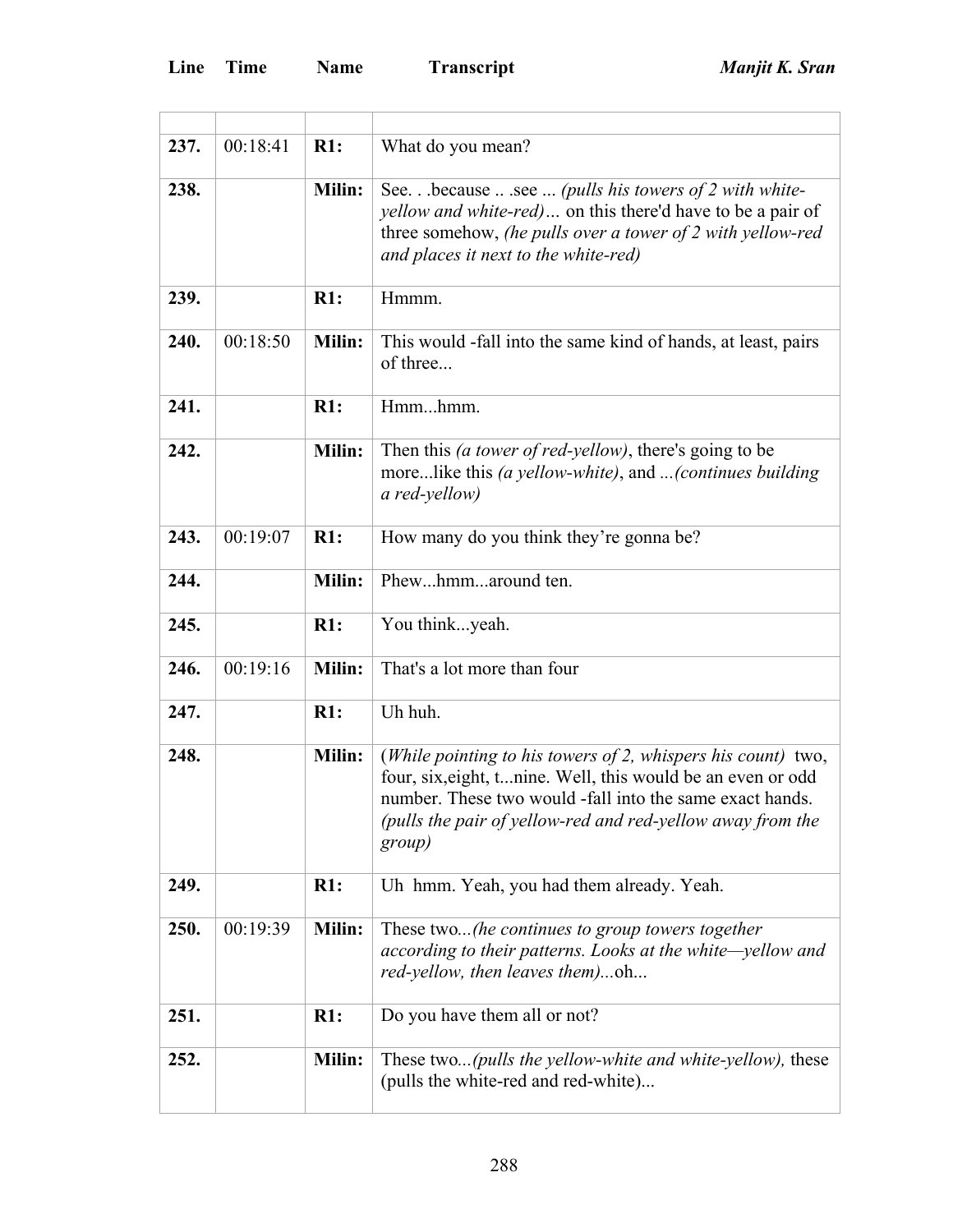| 253. |          | R1:    | How are you going to tell whether you have them all or<br>not?                                                                                                                                     |
|------|----------|--------|----------------------------------------------------------------------------------------------------------------------------------------------------------------------------------------------------|
| 254. | 00:19:50 | Milin: | Sum, one thing is (goes -for more cubes as he looks<br>back at his already built towers)I could keep on building.                                                                                  |
| 255. |          | R1:    | Yeah, and make 'em work, yeah.                                                                                                                                                                     |
| 256. |          | Milin: | (He continues to build)                                                                                                                                                                            |
| 257. |          | R1:    | (reaching for Milin's towers) Is there were three that were<br>in towers of one                                                                                                                    |
| 258. | 00:20:02 | Milin: | (looks at his towers of 1 with 3 colors) If they had this<br>(gestures towards his group of towers of 2 with 3 colors)<br>there'll be two, four, six eight,nine for this, and I'm sure<br>of that! |
| 259. |          | R1:    | You're sure of that. You're sure you have them all?                                                                                                                                                |
| 260. |          | Milin: | Uh hmmbecause                                                                                                                                                                                      |
| 261. | 00:20:14 | R1:    | Why?                                                                                                                                                                                               |
| 262. |          | Milin: | See, you know when we had two? we times it if you<br>times it by two, you'd have four just like on this. (refers<br>to the towers of 2 near him)                                                   |
| 263. |          | R1:    | Uh huh.                                                                                                                                                                                            |
| 264. |          | Milin: | But if you had three you could times it by two and you<br>have(counts his towers of 2 with 3 colors)two, four,<br>six (stops)                                                                      |
| 265. |          | R1:    | You times it by two?                                                                                                                                                                               |
| 266. |          | Milin: | But, I mean by three, because see, there's three of these<br>(holds up his towers of 1 of 3 colors) two, four, six<br>eight,nine. (counts his towers of 2 of 3 colors again)                       |
| 267. | 00:20:37 | R1:    | Oh! That's really interesting. So what's you're saying is<br>that for the twos(takes a paper and pen to write)                                                                                     |
| 268. |          | Milin: | Uh huh.                                                                                                                                                                                            |
| 269. |          | R1:    | You times it by twocan you write that down so I can                                                                                                                                                |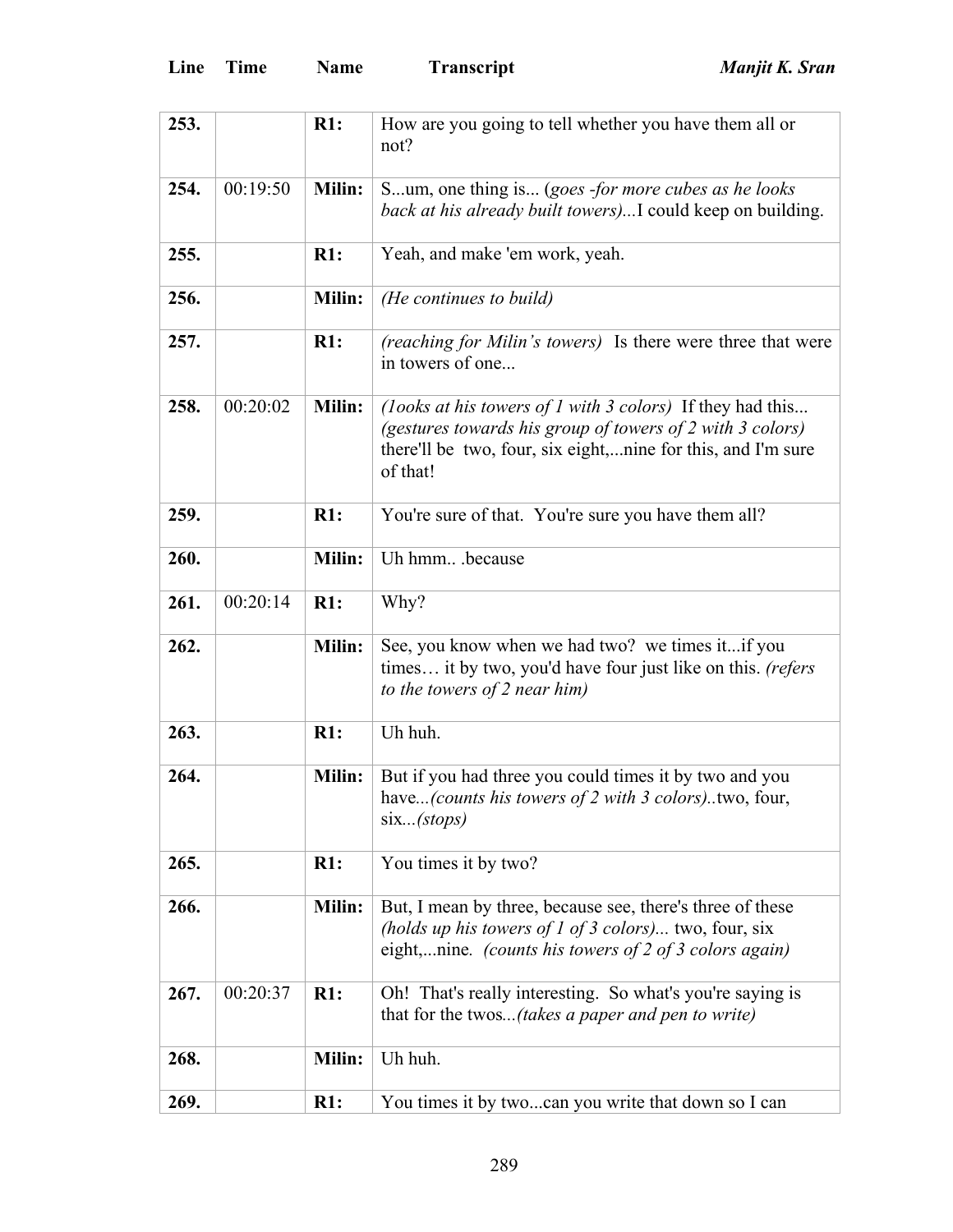|      |          |               | remember it?                                                                                                                       |
|------|----------|---------------|------------------------------------------------------------------------------------------------------------------------------------|
| 270. |          | <b>Milin:</b> | (Milin takes the pen and begins writing down his<br>explanation)                                                                   |
| 271. | 00:20:54 | R1:           | Actually, why don't you use this one so we could see it<br>better on the camera? (Milin switches to a felt pen)                    |
| 272. |          | Milin:        | I'll write right over it?                                                                                                          |
| 273. |          | R1:           | Yeah. With so many towers it hard to find room to write.                                                                           |
| 274. | 00:21:06 | Milin:        | Here <i>(hands her the paper)</i>                                                                                                  |
| 275. |          | R1:           | Okay, and then what?                                                                                                               |
| 276. |          | Milin:        | (pulls back the paper) And then there's three times three<br>nine, because                                                         |
| 277. |          | R1:           | Okay, okay, now these were for the towers that were how<br>high, two high?                                                         |
| 278. |          | Milin:        | Uh huh. And so are these, but that's with this third. (holds<br>up the towers of $I$ with 3 colors)                                |
| 279. |          | R1:           | Oh, with the third one. Okay. So it was two times two was<br>four. <i>(points to his paper work)</i>                               |
| 280. | 00:21:28 | Milin:        | Uh huh. See you know on sixes I'm going to do what I did<br>with the fours and moreumI'll try to do six times<br>sixand that'll be |
| 281. |          | R1:           | And that would be how much?                                                                                                        |
| 282. | 00:21:42 | Milin:        | Three-sixbut it's going to be more than that.                                                                                      |
| 283. |          | R1:           | Yeah because you already had 32.                                                                                                   |
| 284. |          | Milin:        | Yeah, see. I just keep on doing that and <i>(they speak</i> )<br>simultaneously) make sure they'll be more than that.              |
| 285. |          | R1:           | Okay, yeah I think so Now for the towers of<br>threewith two colorswas how many? (She pulls over<br>sample towers)                 |
| 286. | 00:22:06 | Milin:        | umI think about eight.                                                                                                             |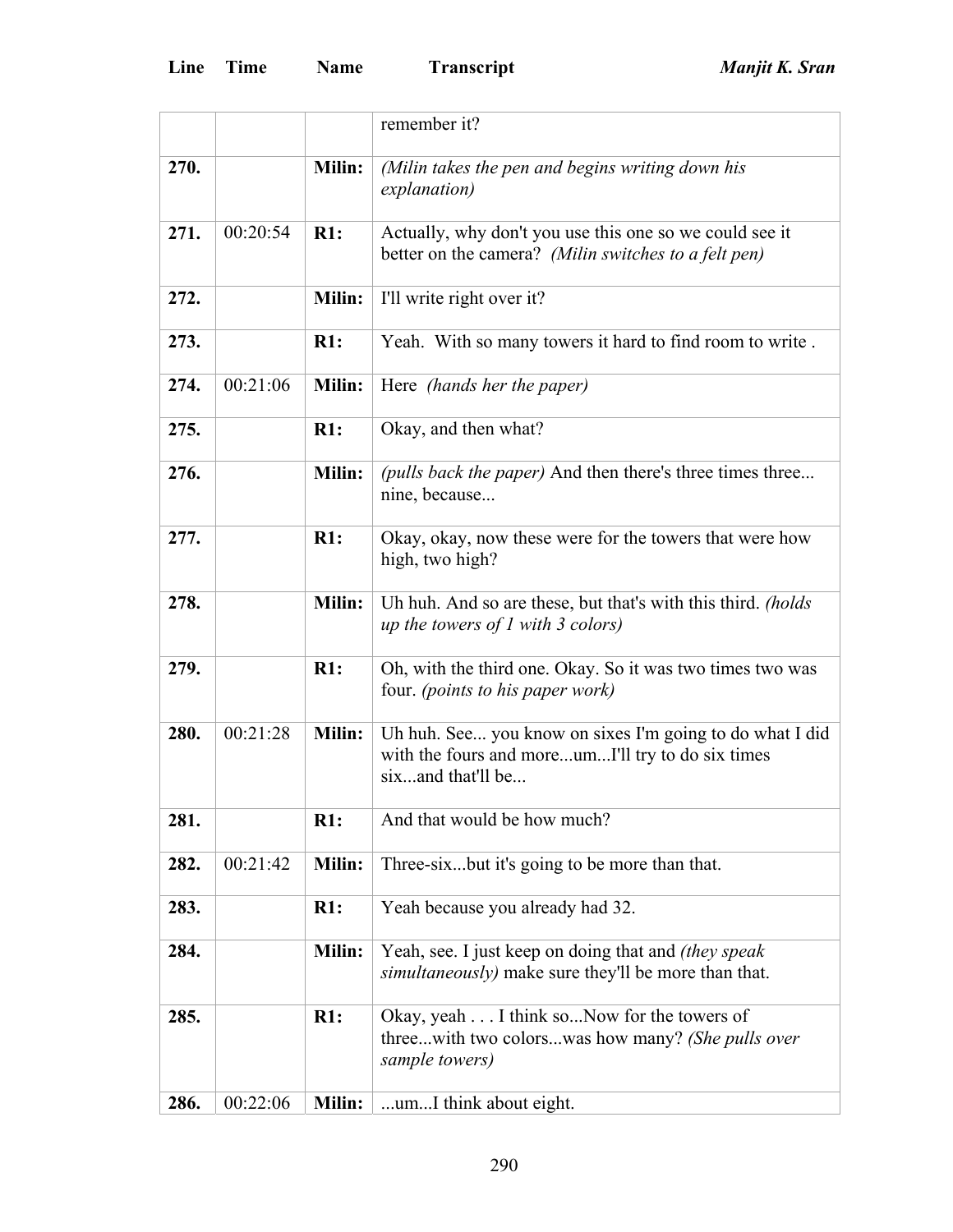| 287. |          | R1:           | (has the towers grouped) I think exactly eight. We've seem<br>to have gotten an extra. Which one's extra?                                                |
|------|----------|---------------|----------------------------------------------------------------------------------------------------------------------------------------------------------|
| 288. |          | <b>Milin:</b> | Let me see. (Removes the tower of 3 with all red)                                                                                                        |
| 289. |          | R1:           | Oh, that red oneyeahokay.                                                                                                                                |
| 290. |          | Milin:        | Oh yeah, this was that I was using for all of 'em.                                                                                                       |
| 291. |          | R1:           | Ohusing it to build them. Okay, and so -for towers of<br>two it was four.                                                                                |
| 292. |          | <b>Milin:</b> | Uh huh.                                                                                                                                                  |
| 293. |          | R1:           | And for towers of two that were three colors it was nine.<br>(she refers to his paper and pen work as she speaks)                                        |
| 294. |          | <b>Milin:</b> | Uh huh.                                                                                                                                                  |
| 295. |          | R1:           | And for towers of three with two colors                                                                                                                  |
| 296. | 00:22:38 | <b>Milin:</b> | um, it was eight. It would've been near nine so                                                                                                          |
| 297. |          | R1:           | had to be near nine.                                                                                                                                     |
| 298. |          | Milin:        | but, it was eight.                                                                                                                                       |
| 299. |          | R1:           | Yeah, it was eight. If you had to guess if you were gonna<br>make towers of three that were three color?                                                 |
| 300. | 00:23:07 |               | <b>Milin:</b> Uh huhI'd guess around( <i>thinks for 9 seconds</i> ).<br>.seventeen.                                                                      |
| 301. |          | R1:           | You think sevenWhere'd you get that?                                                                                                                     |
| 302. |          | Milin:        | Out of the air!                                                                                                                                          |
| 303. |          | R1:           | Oh, I know it, but if you had to, wellI bet you didn't get it<br>out of the air. I bet you were thinking somehow. Where did<br>that seventeen come from? |
| 304. | 00:23:20 | <b>Milin:</b> | Well, it would be an odd number because of this. (shows his<br>tower of 2 with 3 colors) I thought it would be an odd<br>number.                         |
| 305. |          | R1:           | It's gonna, it's gonna be an odd number because of what?                                                                                                 |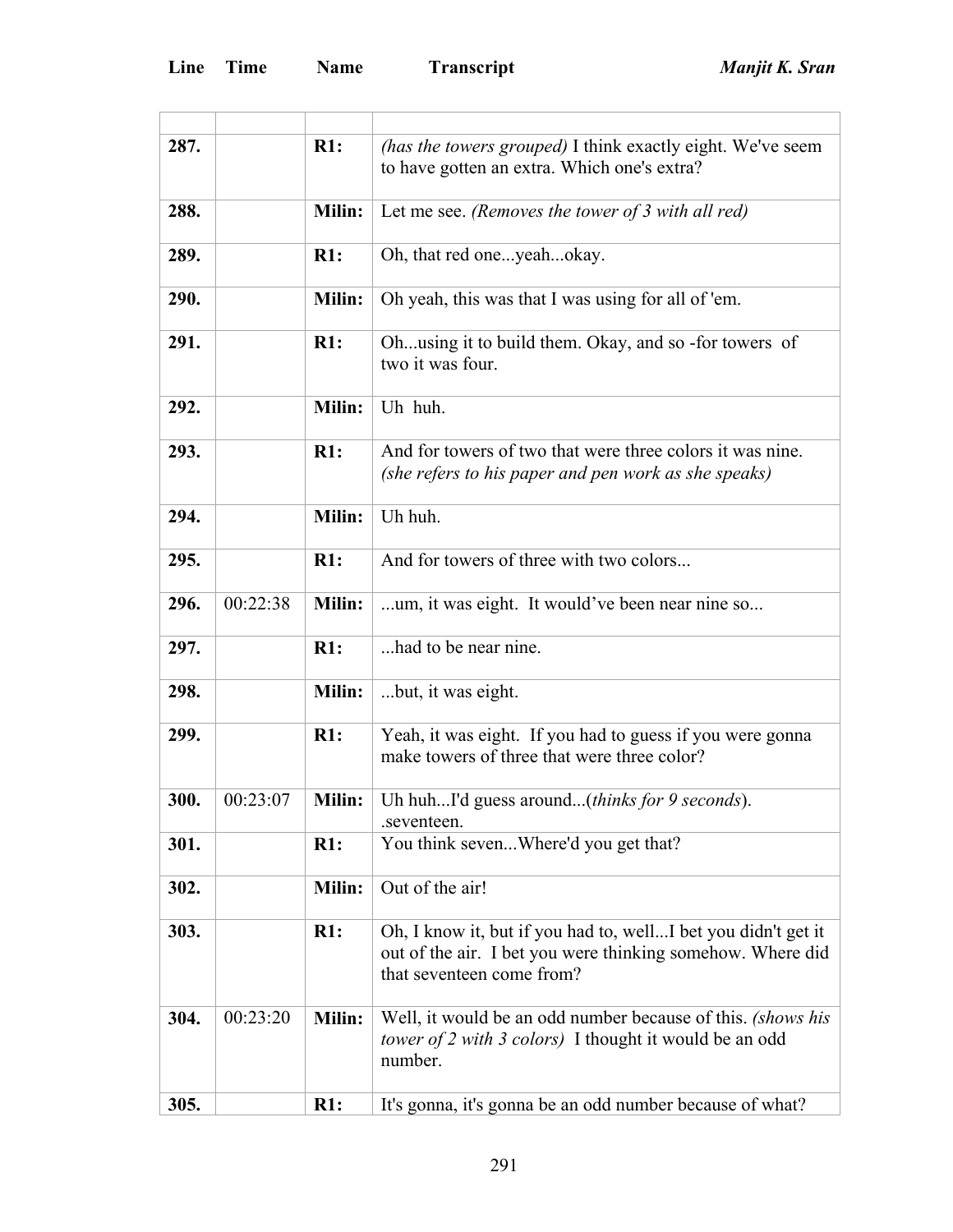| 306. |          | <b>Milin:</b> | Because of this and this. (groups his towers of 2 more<br>$\mathit{closely})$                                                                                                                                                                                                                    |
|------|----------|---------------|--------------------------------------------------------------------------------------------------------------------------------------------------------------------------------------------------------------------------------------------------------------------------------------------------|
| 307. |          | R1:           | Okay, because this was three and then nine.                                                                                                                                                                                                                                                      |
| 308. |          | Milin:        | If this was a city, it's all made up of twos, but there's three<br>colors.                                                                                                                                                                                                                       |
| 309. |          | R1:           | Uh huh.                                                                                                                                                                                                                                                                                          |
| 310. |          | Milin:        | And you were asking me of three colors of threesee.<br>(refers to the towers)                                                                                                                                                                                                                    |
| 311. | 00:23:47 | $R1$ :        | Uh huh.                                                                                                                                                                                                                                                                                          |
| 312. |          | <b>Milin:</b> | But then I got this. (towers of 2 with 3 colors) Instead I<br>took this <i>(towers of 3 with 2 colors)</i> and I times it by two<br>and added one more because of this. (picks up a few white)<br>I actually just pulled it out of the air.                                                      |
| 313. |          | R1:           | Oh, is that how you got it?                                                                                                                                                                                                                                                                      |
| 314. |          | Milin:        | Yeah!                                                                                                                                                                                                                                                                                            |
| 315. |          | R1:           | Well, that's not out of the air, that's a pretty good guess.<br>You times this by two and added one.                                                                                                                                                                                             |
| 316. | 00:24:11 | Milin:        | I could've subtracted one but                                                                                                                                                                                                                                                                    |
| 317. |          | R1:           | UmSo that's how you got your 17. It was kind of a guess                                                                                                                                                                                                                                          |
| 318. |          | Milin:        | Which one should I do? Which one should I do?So, I just<br>pulled it out of the air that number 17 or 15.                                                                                                                                                                                        |
| 319. |          | R1:           | Okay, so why don't we write down 17 or 15; that would be<br>towers of three with three colors (writes down number by<br>multiplication} Maybe you better put a name there because<br>you know how hard it is for me to remember. I just know<br>with towers of 3. Okay (writes down his answers) |
| 320. |          | <b>Milin:</b> | Tower of two and this is towers of three. (Refers to paper<br>work)                                                                                                                                                                                                                              |
| 321. | 00:24:49 | R1:           | Umum and towers of three for two colors was eught? Is<br>that right?                                                                                                                                                                                                                             |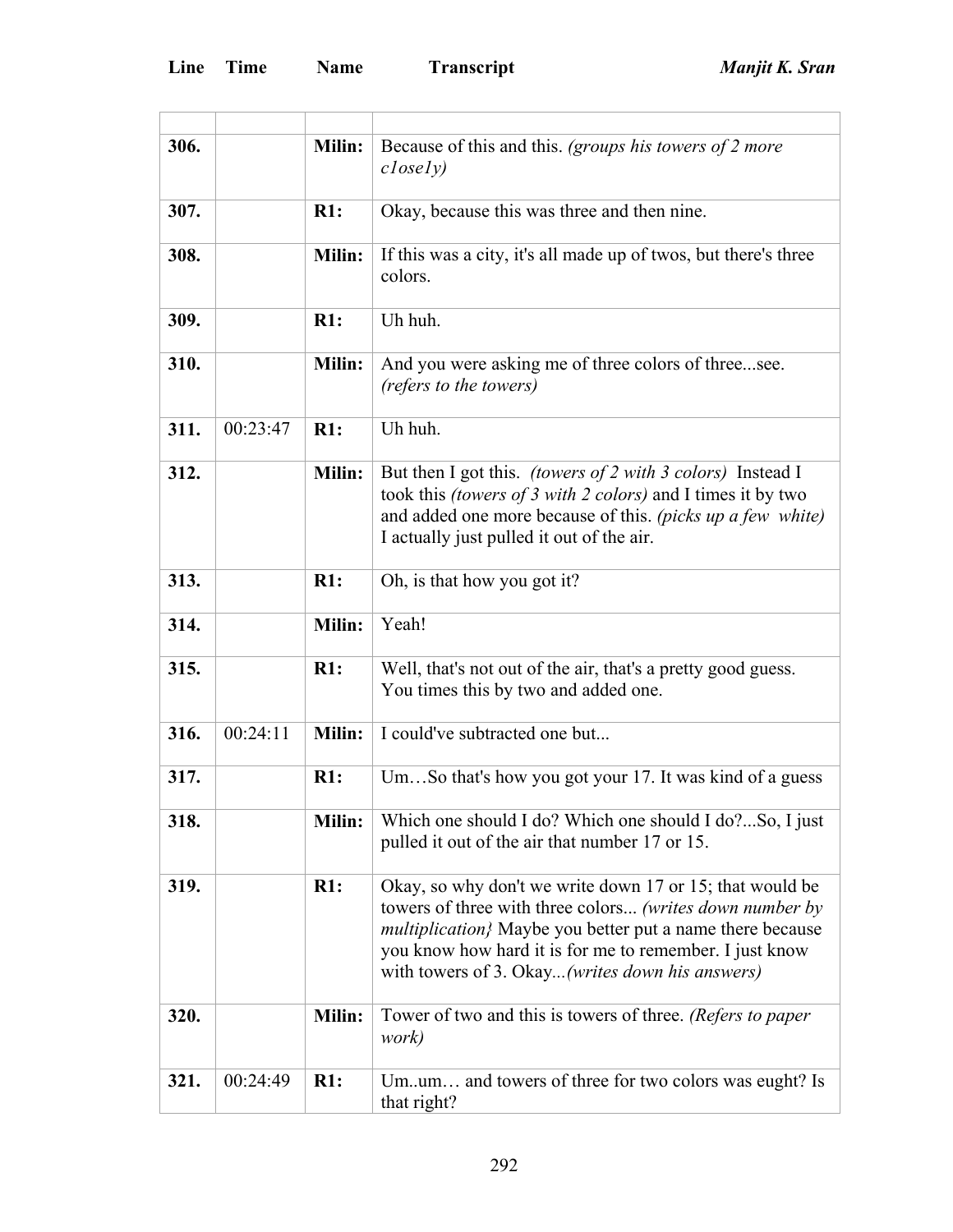| 322. |          | Milin:        | Yeah.                                                                                                                                                                                                                     |
|------|----------|---------------|---------------------------------------------------------------------------------------------------------------------------------------------------------------------------------------------------------------------------|
| 323. |          | R1:           | Yeah.                                                                                                                                                                                                                     |
| 324. | 00:25:00 | Milin:        | eightput a little box around it and a bigger one in case<br>you need it. <i>(diagrams on paper)</i>                                                                                                                       |
| 325. |          | R1:           | YeahumThis is sort ofdon't you think these are sort<br>of interesting to try to figure out? Do you thinkdo you<br>think there's a way to figure it out?                                                                   |
| 326. |          | <b>Milin:</b> | Uh-huh if you take ten hours of your time of course.<br>(estimates time and chuckles)                                                                                                                                     |
| 327. |          | R1:           | If you take ten hours of your timeAh—okay, okay—<br>and so towers of two                                                                                                                                                  |
| 328. | 00:25:29 | Milin:        | I found the towers of four in aboutthree Minutes.                                                                                                                                                                         |
| 329. |          | R1:           | That was quick wasn't it? And it was 16                                                                                                                                                                                   |
| 330. |          | Milin:        | $My$ guess                                                                                                                                                                                                                |
| 331. | 00:25:39 | R1:           | It was 16, yeah. And so the towers of five were 32. Which<br>would be the interesting problem to work on next in terms<br>of what you're thinking about? Would you rather try to find<br>towers of three in three colors? |
| 332. |          | Milin:        | Uh uhtowers of three in ten colors.                                                                                                                                                                                       |
| 333. |          | R1:           | Oh!" (gasping)                                                                                                                                                                                                            |
| 334. |          | Milin:        | Notowers of ten in three colors.                                                                                                                                                                                          |
| 335. |          | R1:           | Towers of ten in three colors                                                                                                                                                                                             |
| 336. |          | Milin:        | Well, that would be about the same.                                                                                                                                                                                       |
| 337. | 00:26:08 | R1:           | As towers of three in ten                                                                                                                                                                                                 |
| 338. |          | Milin:        | Umm                                                                                                                                                                                                                       |
| 339. |          | R1:           | But you're saying you'd think there'd be 17 towers of three<br>$in-$                                                                                                                                                      |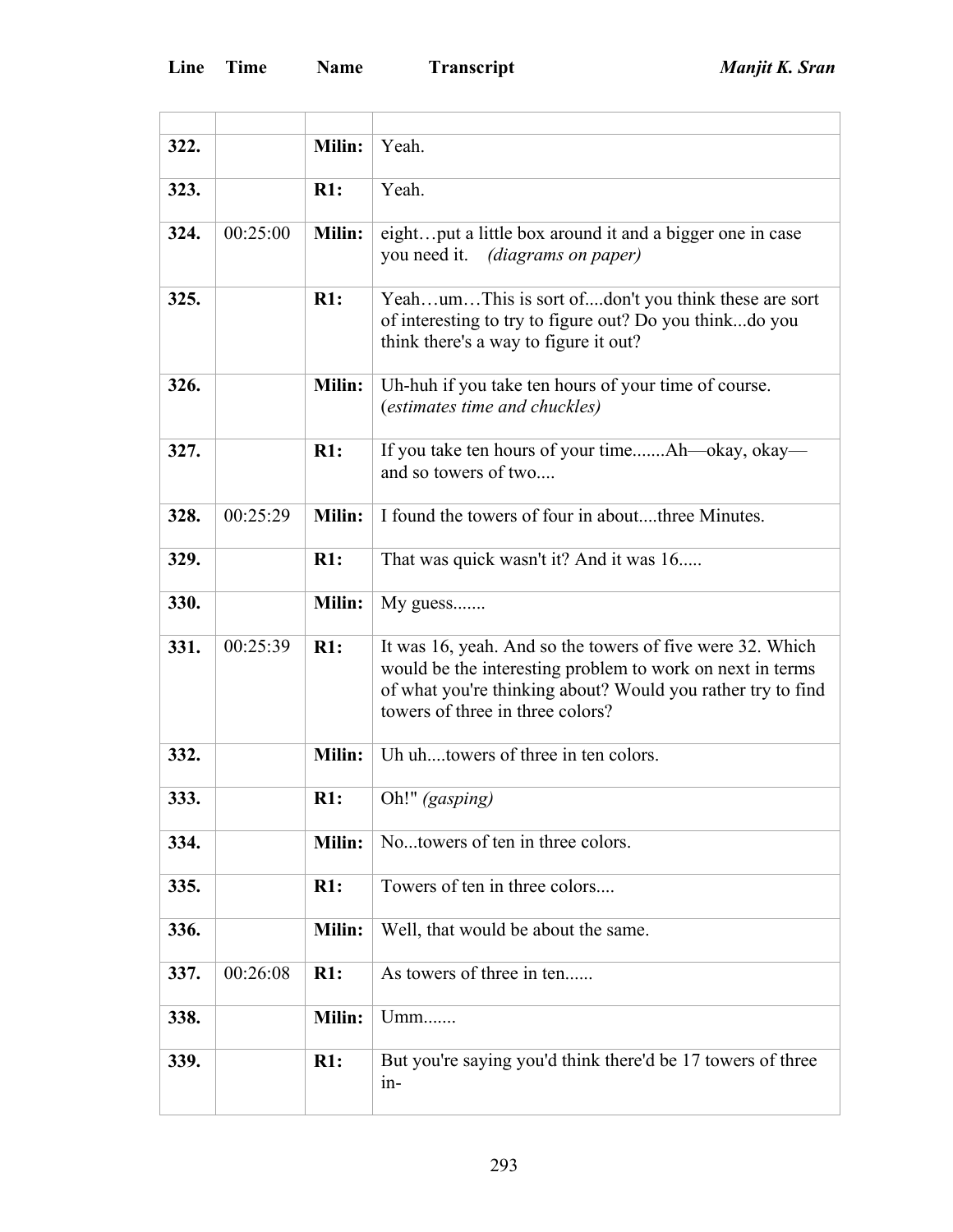| 340. |          | Milin:        | three colors                                                                                          |
|------|----------|---------------|-------------------------------------------------------------------------------------------------------|
| 341. |          | R1:           | three colors and you think there would be how many towers<br>of six in two colors?                    |
| 342. | 00:26:28 | Milin:        | six in two colors? Umm                                                                                |
| 343. |          | R1:           | How many were there for five in two colors?                                                           |
| 344. |          | Milin:        | 32. (thinks for awhile)45 (referring to the question of 6<br>of 2 colors)                             |
| 345. | 00:26:46 | R1:           | You think 45, were did you get that one?                                                              |
| 346. |          | Milin:        | Out of the air.                                                                                       |
| 347. |          | R1:           | You don't get things out of the air. Where did you get the<br>45?                                     |
| 348. |          | Milin:        | One thing is                                                                                          |
| 349. |          | R1:           | (writing on a paper while Milin watches on) one, two, three,<br>four                                  |
| 350. |          | Milin:        | Fives.                                                                                                |
| 351. |          | R1:           | Is this going to be an odd number or an even number?                                                  |
| 352. |          | Milin:        | Odd. (Whispers) 45.                                                                                   |
| 353. |          | R1:           | For towers of, towers of two colors?                                                                  |
| 354. |          | Milin:        | No, not um, I mean, um, 46. (Holding his hand up towards<br>his head—shaking his head back and forth) |
| 355. |          | R1:           | Why did you change your Mind? Why did it havedo you<br>think is has to be even?                       |
| 356. |          | Milin:        | (Shaking his head) I mean 44.                                                                         |
| 357. |          | R1:           | Do you think it has to be even?                                                                       |
| 358. | 00:27:24 | <b>Milin:</b> | Yeah!                                                                                                 |
| 359. |          | R1:           | Why?                                                                                                  |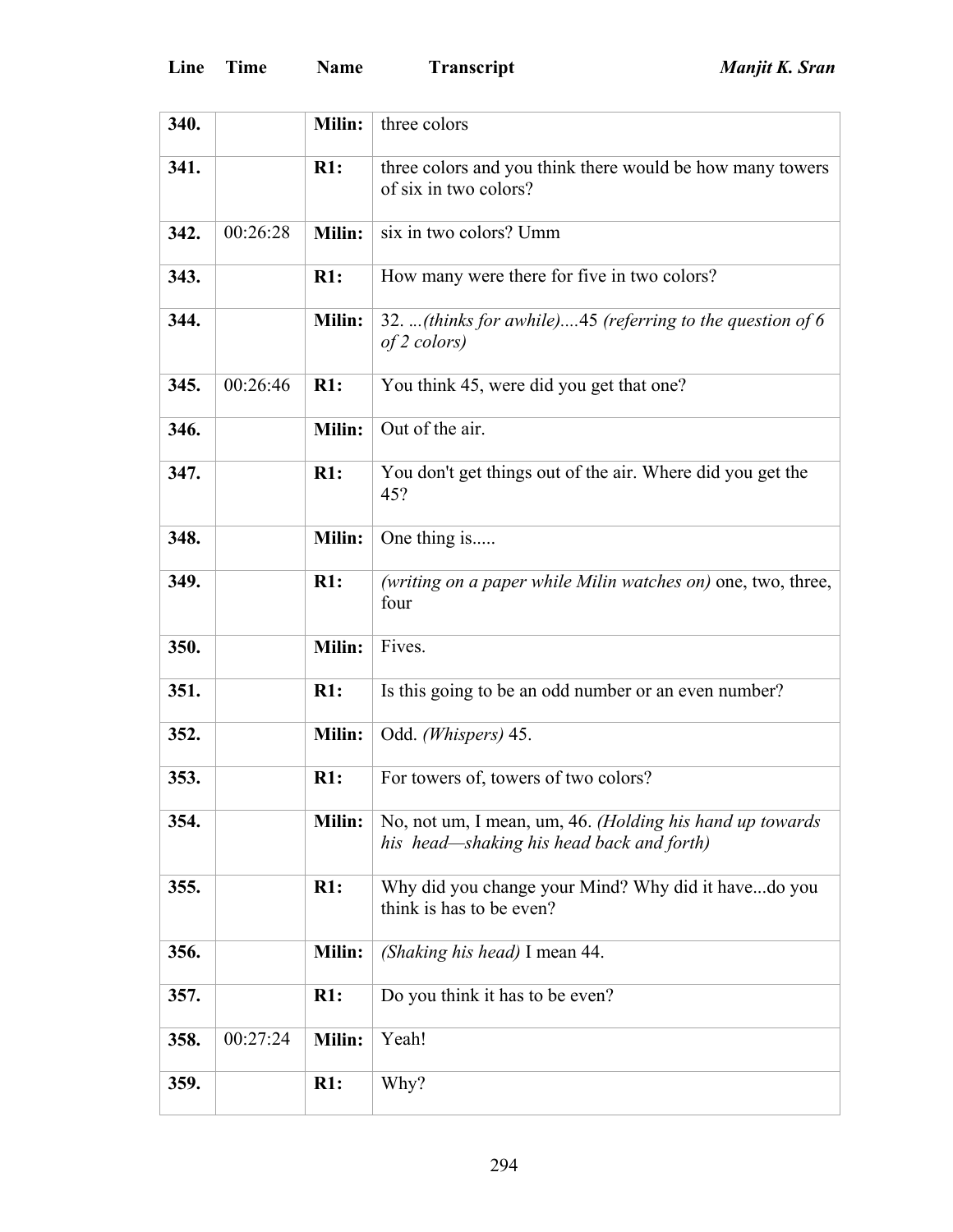| 360. |          | Milin:        | Because two is an even number and, um, it's got to be even<br>because you can make pairs of them-but, it you had three<br>you can't make pairs of them because of this. (Holds up a 3<br>cubes of different colors) If you make pairs of them there'll<br>be in twos maybe. But these three would make a difference!<br>(points to cubes) |
|------|----------|---------------|-------------------------------------------------------------------------------------------------------------------------------------------------------------------------------------------------------------------------------------------------------------------------------------------------------------------------------------------|
| 361. | 00:27:44 | $R1$ :        | Uh, the three originals will always make a difference. Yeah,<br>okay, do you know what? I think we're going to come back<br>again. Can I leave you with two problems?                                                                                                                                                                     |
| 362. |          | Milin:        | Okay.                                                                                                                                                                                                                                                                                                                                     |
| 363. |          | R1:           | Okayand it'll probably be awhile. Don't you think a<br>couple of weeks or so before we come back <i>(talking to Amy</i><br>in background) What are the two problems that I want to<br>know? What do you think?                                                                                                                            |
| 364. | 00:28:05 | Milin:        | How many of threes with three colors and                                                                                                                                                                                                                                                                                                  |
| 365. |          | R1:           | Okay, can I write that down for you.                                                                                                                                                                                                                                                                                                      |
| 366. |          | Milin:        | and six with two colors.                                                                                                                                                                                                                                                                                                                  |
| 367. |          | R1:           | Umum                                                                                                                                                                                                                                                                                                                                      |
| 368. | 00:28:16 | <b>Milin:</b> | That's the thing that we didn't figure out. So                                                                                                                                                                                                                                                                                            |
| 369. |          | R1:           | Yeah, those are the next ones <i>(writing)</i> . How many towers<br>of three high isn't that right? using                                                                                                                                                                                                                                 |
| 370. |          | Milin:        | umthree colors.                                                                                                                                                                                                                                                                                                                           |
| 371. |          | R1:           | three colors, and you guessed?                                                                                                                                                                                                                                                                                                            |
| 372. |          | Milin:        | ( <i>yawns</i> ) Um, I guess that                                                                                                                                                                                                                                                                                                         |
| 373. | 00:28:42 | R1:           | Either 15 or 17.                                                                                                                                                                                                                                                                                                                          |
| 374. |          | Milin:        | 15 or 17.                                                                                                                                                                                                                                                                                                                                 |
| 375. |          | R1:           | If you had to go with one of those?                                                                                                                                                                                                                                                                                                       |
| 376. |          | Milin:        | 15 (chuckling)                                                                                                                                                                                                                                                                                                                            |
| 377. |          | R1:           | Okay  and I wanna say or 17. Okay, now that's question                                                                                                                                                                                                                                                                                    |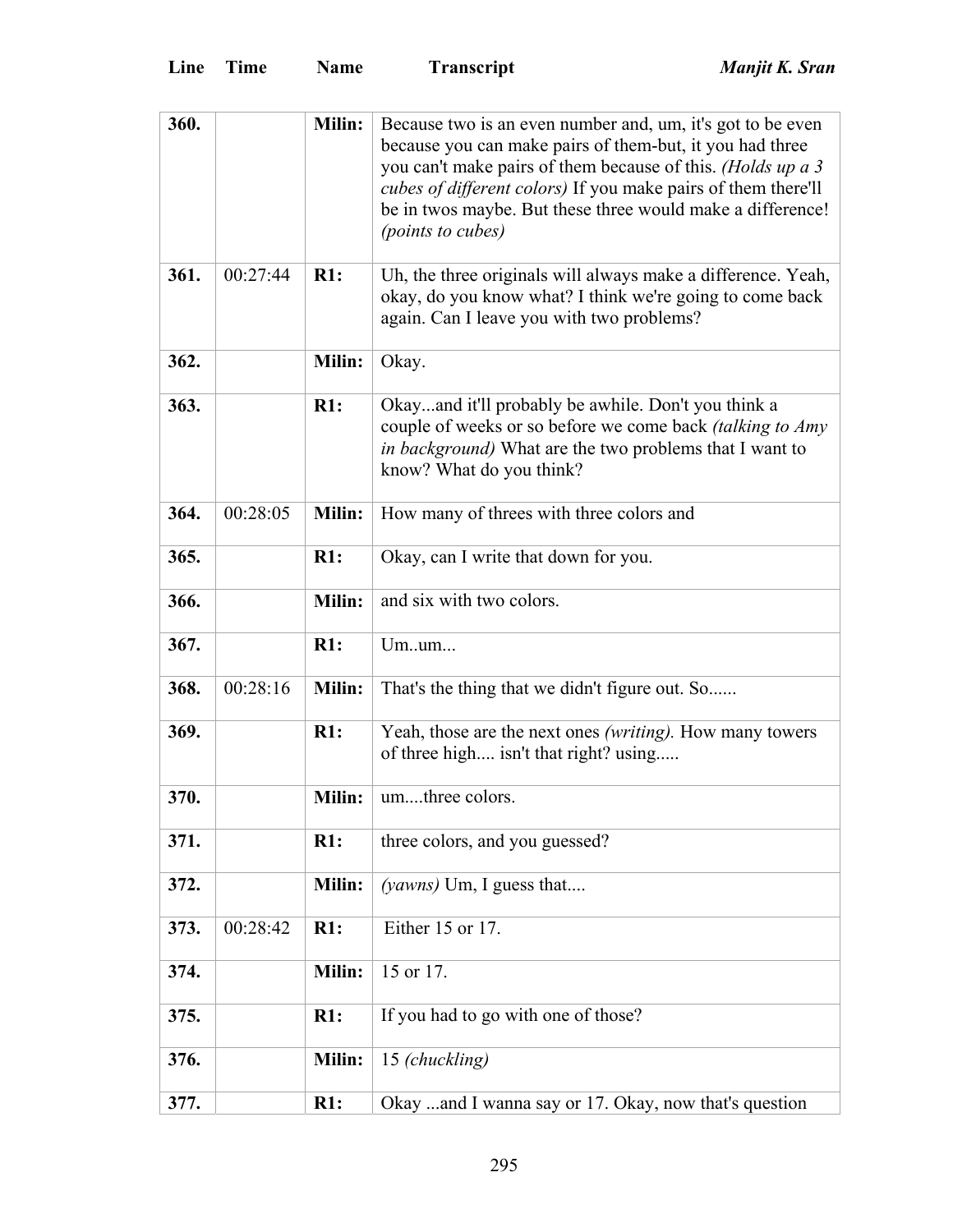|      |          |        | number one. What is question number two?                                                                                                                                                                                                                                                                                                                                                                                                                               |
|------|----------|--------|------------------------------------------------------------------------------------------------------------------------------------------------------------------------------------------------------------------------------------------------------------------------------------------------------------------------------------------------------------------------------------------------------------------------------------------------------------------------|
| 378. |          | Milin: | Umabout two—two colors for ixbut if it was one color<br>of six that would be easy, just two.                                                                                                                                                                                                                                                                                                                                                                           |
| 379. | 00:29:12 | R1:    | You're right is that always going to be true?                                                                                                                                                                                                                                                                                                                                                                                                                          |
| 380. |          | Milin: | Well, if there's one color for anything it'll just be one.                                                                                                                                                                                                                                                                                                                                                                                                             |
| 381. |          | R1:    | Yeah how many towers of 6 high using                                                                                                                                                                                                                                                                                                                                                                                                                                   |
| 382. | 00:29:30 | Milin: | two colors.                                                                                                                                                                                                                                                                                                                                                                                                                                                            |
| 383. |          | R1:    | two colors and what was your last guess?                                                                                                                                                                                                                                                                                                                                                                                                                               |
| 384. |          | Milin: | That was45.                                                                                                                                                                                                                                                                                                                                                                                                                                                            |
| 385. | 00:29:38 | R1:    | Really? Okay, you guessed 45. That was towers with two<br>colors that was six high. Okay, now I'm going to let you<br>take (she looks over the papers as Amy Martino lets her<br>know what cubes he can take) Okay, um, maybe I'll give<br>him—that one. Then this is my picture of what you did last<br>time, remember?                                                                                                                                               |
| 386. |          | Milin: | Ah huh.                                                                                                                                                                                                                                                                                                                                                                                                                                                                |
| 387. | 00:30:15 | R1:    | Okay, it says Milin 2/7/92. What did you add to it before<br>you came back in?                                                                                                                                                                                                                                                                                                                                                                                         |
| 388. |          | Milin: | Umafter that?                                                                                                                                                                                                                                                                                                                                                                                                                                                          |
| 389. |          | R1:    | Yeah, what's the one thing that you put on there-what's the<br>difference between my paper and your paper?                                                                                                                                                                                                                                                                                                                                                             |
| 390. |          | Milin: | UmI put towers of four, are 16                                                                                                                                                                                                                                                                                                                                                                                                                                         |
| 391. |          | R1:    | Okay, can you add that to Mine so I can keep record of what<br>we've done? (Milin adds to the paper) Okay, so that ones for<br>me and I'm going to let you keep this one and this one. Now,<br>what did, what did we learn? What did we do today? We<br>said that what was this four and nine stuff up here? (She<br>holds up his work paper to question him as he begins to<br>explain. He is handling a piece of folded paper as she talks,<br>leaning on the table} |
| 392. | 00:31:12 | Milin: | That I put three times three for three colors of two, and that                                                                                                                                                                                                                                                                                                                                                                                                         |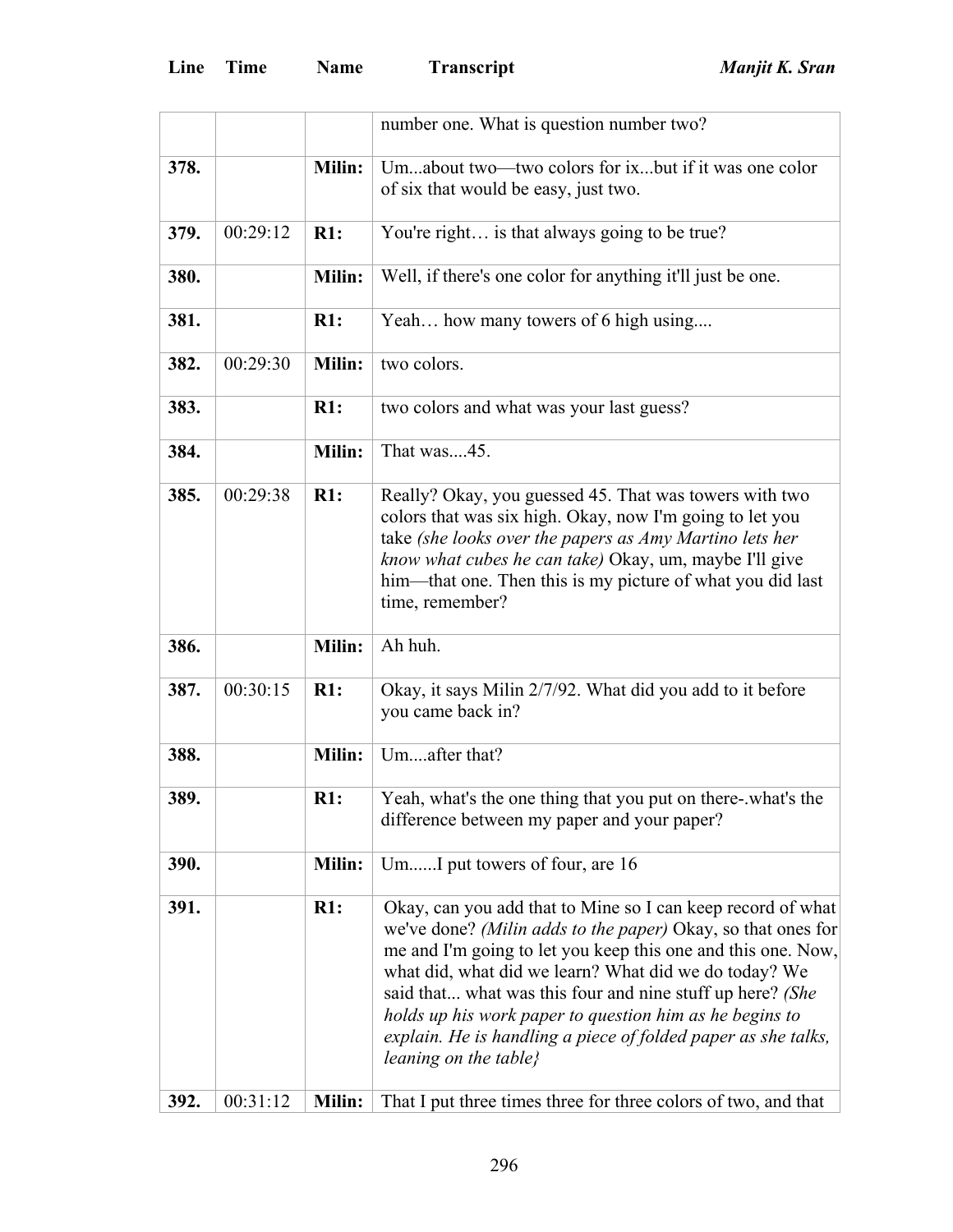|      |          |               | would be nine, and two times tow for the one before that;<br>and it would still come up with four.                                                                                                                                        |
|------|----------|---------------|-------------------------------------------------------------------------------------------------------------------------------------------------------------------------------------------------------------------------------------------|
| 393. |          | R1:           | Okay, that was the towers of two with two colors and<br>towers of two with three colors (gesturing towards his built<br>towers); and this was your guess (pointing towards his<br><i>written work</i> ). Can I keep this? Ok, that's mine |
| 394. |          | Milin:        | Yeah.                                                                                                                                                                                                                                     |
| 395. | 00:31:39 | R1:           | Now I'm going to just write down on the bottom, uh, this<br>one, so I can remember our two questions of two with three<br>colors, is that right? and how many towersDo you<br>ever write?                                                 |
| 396. |          | Milin:        | Huh?                                                                                                                                                                                                                                      |
| 397. |          | R1:           | How many towers of                                                                                                                                                                                                                        |
| 398. |          | Milin:        | six                                                                                                                                                                                                                                       |
| 399. |          | R1:           | What six? six with two colors-Do you ever keep records<br>when you do these?                                                                                                                                                              |
| 400. |          | Milin:        | Uh huh                                                                                                                                                                                                                                    |
| 401. |          | R1:           | Sometimes use a pencil and do with itWhat are you<br>going to need?                                                                                                                                                                       |
| 402. | 00:32:21 | Milin:        | Well, I usually put it on the computer I have.                                                                                                                                                                                            |
| 403. |          | R1:           | Do you really? I did not know you could do that. What are<br>you going to need to take some of this stuff home?                                                                                                                           |
| 404. |          | <b>Milin:</b> | I am going to need another color.                                                                                                                                                                                                         |
| 405. |          | R1:           | You're going to need another color.                                                                                                                                                                                                       |
| 406. | 00:32:31 | Milin:        | And I'm going to need a lot more cubes                                                                                                                                                                                                    |
| 407. |          | R1:           | You think? Okay, well what I'm going to do because I<br>didn't give you very many ofokay, you can use the red<br>and the yellow to do this one (the towers of $6$ with 2)                                                                 |
| 408. |          | Milin:        | Yeah.                                                                                                                                                                                                                                     |
| 409. |          | R1:           | Okay.                                                                                                                                                                                                                                     |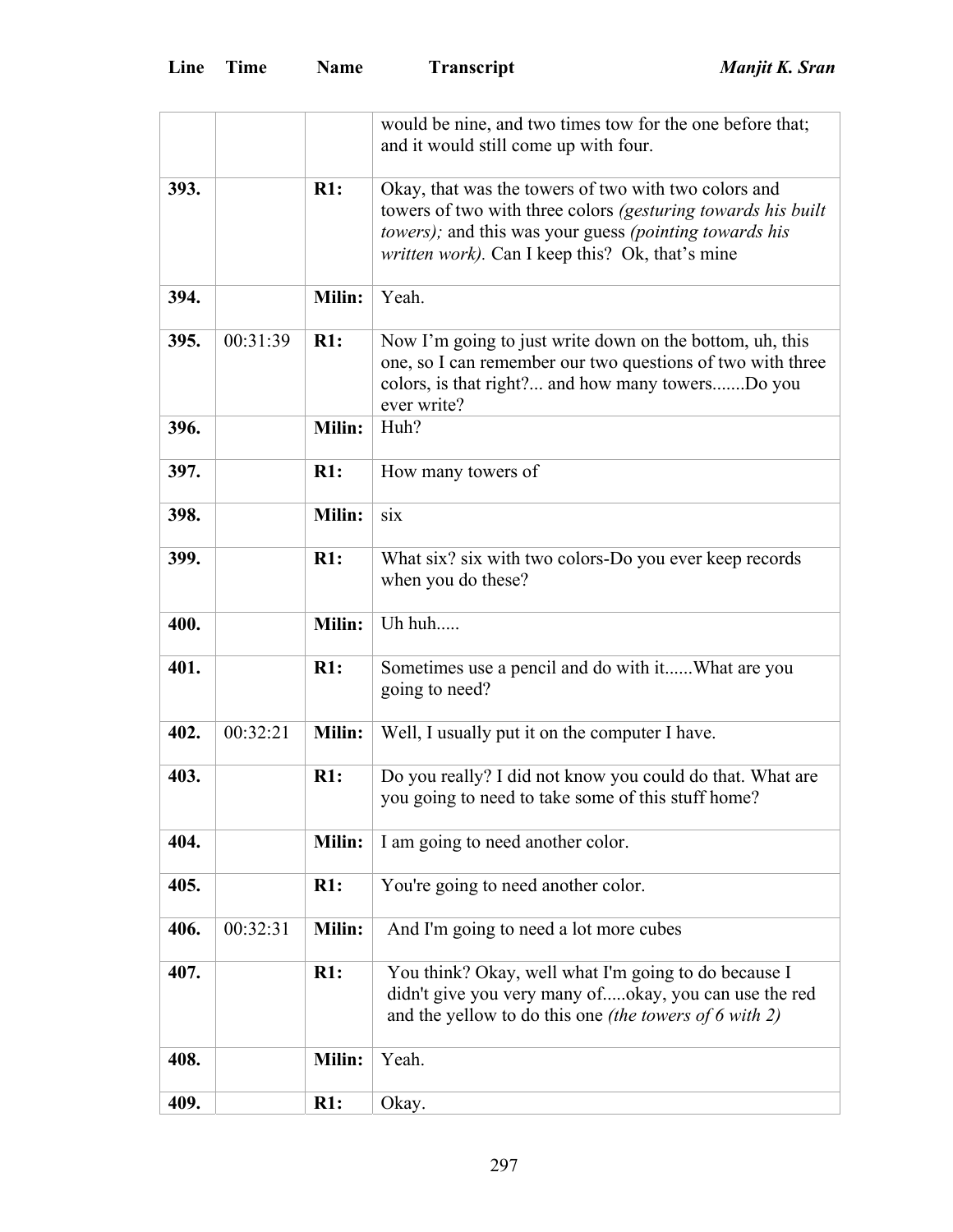$\overline{a}$ 

÷,

| 410. |          | Milin:        | But, then I am going to need the red and yellow to do this<br>one (pointing to the towers of white she is holding)                                                                                                    |
|------|----------|---------------|-----------------------------------------------------------------------------------------------------------------------------------------------------------------------------------------------------------------------|
| 411. | 00:32:58 | R1:           | Umhm But you may not have to keep them all. You can<br>maybeyou can draw pictures of somethingYou can<br>use them over.                                                                                               |
| 412. |          | Milin:        | Or Iactually, can I keep these with me? (holding up his<br>towers of 3 with 2 cubes, showing more enthusiasm and<br>energy)                                                                                           |
| 413. |          | R1:           | Sure.                                                                                                                                                                                                                 |
| 414. | 00:33:09 | Milin:        | So I'd have to do these.                                                                                                                                                                                              |
| 415. |          | R1:           | Those are the towers of 3, so you're not going to have to<br>start over againokay, why don't you put them back in?                                                                                                    |
| 416. |          | Amy:          | Do you need another color here? Sure, if you don't mind<br>let me get you some more                                                                                                                                   |
| 417. |          | R1:           | Is that okay Amy?                                                                                                                                                                                                     |
| 418. |          | Amy:          | Oh sure.                                                                                                                                                                                                              |
| 419. |          | R1:           | If he takes someokay, what he's decided he needs to keep<br>is his towers of 3 in 2 colors, so he doesn't have to make<br>them over again. Would you have the same ones?                                              |
| 420. |          | <b>Milin:</b> | Umyes because, and then I would, I, uhput it—these<br>with the reds and then these with the yellows <i>(pointing to</i> )<br>the towers of all white she holds in her hand) So we'll need<br>a little more than that. |
| 421. |          | R1:           | But you have some, yeah.                                                                                                                                                                                              |
| 422. |          | Milin:        | And then(begins to play with his folded paper)                                                                                                                                                                        |
| 423. |          | R1:           | And so your strategy would be to start with these and then<br>do some of                                                                                                                                              |
| 424. | 00:33:57 | <b>Milin:</b> | make towers                                                                                                                                                                                                           |
| 425. |          | R1:           | And make towers and then make some with these <i>(the</i> )<br>white)and then make some with yellowsokayalright,                                                                                                      |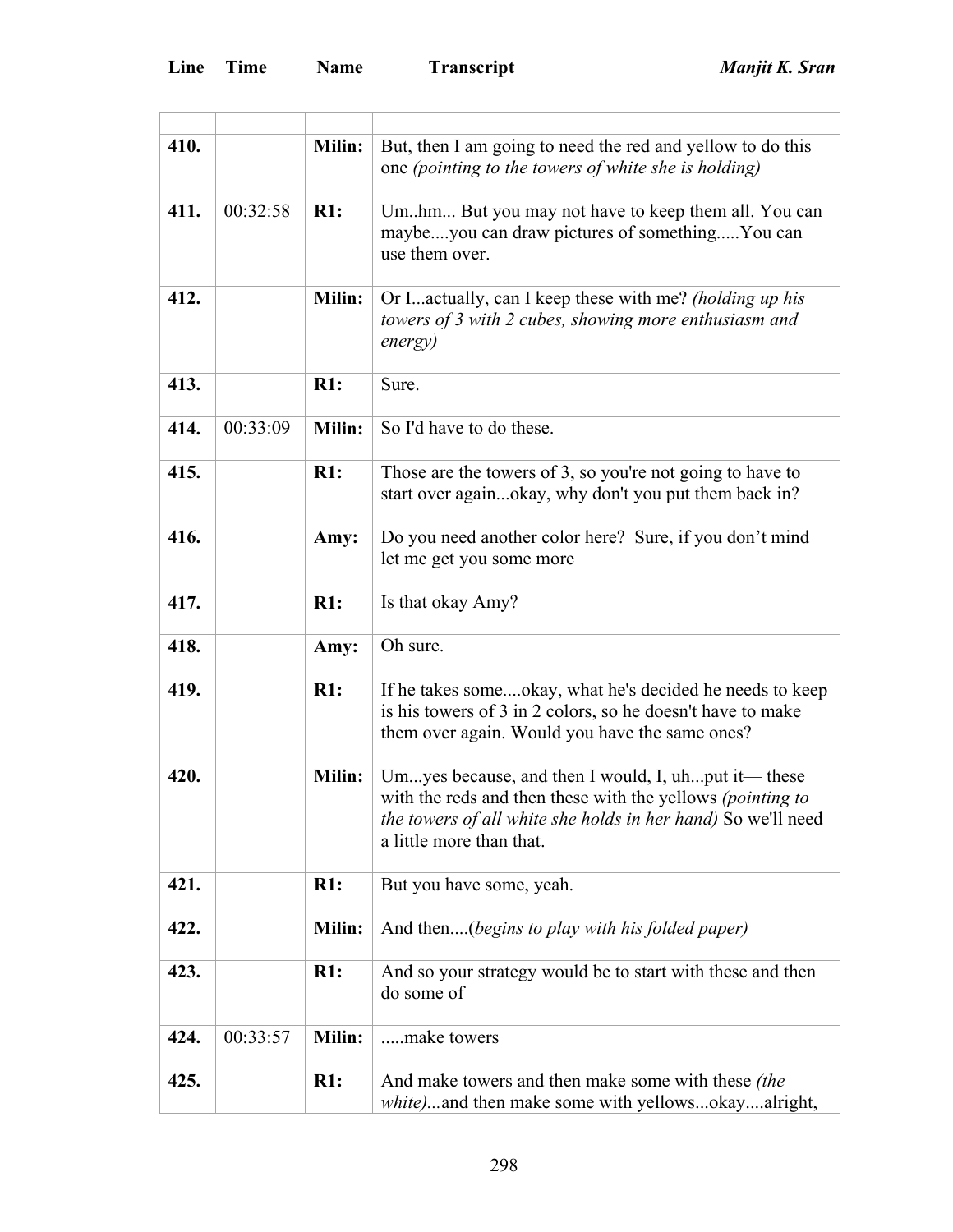|      |          |        | so when we come back                                                                                                                                 |
|------|----------|--------|------------------------------------------------------------------------------------------------------------------------------------------------------|
| 426. |          | Milin: | And these <i>(places his work papers inside)</i>                                                                                                     |
| 427. | 00:34:10 | R1:    | If you run out I'll bet Mrs. Barns could always loan you a<br>few more don't you think? Or could help you get some<br>more. I think you have enough. |
| 428. |          | Milin: | Okay.                                                                                                                                                |
| 429. | 00:34:24 | R1:    | Okay. Thank you very much Milin, I'll see you in a couple<br>of weeks.                                                                               |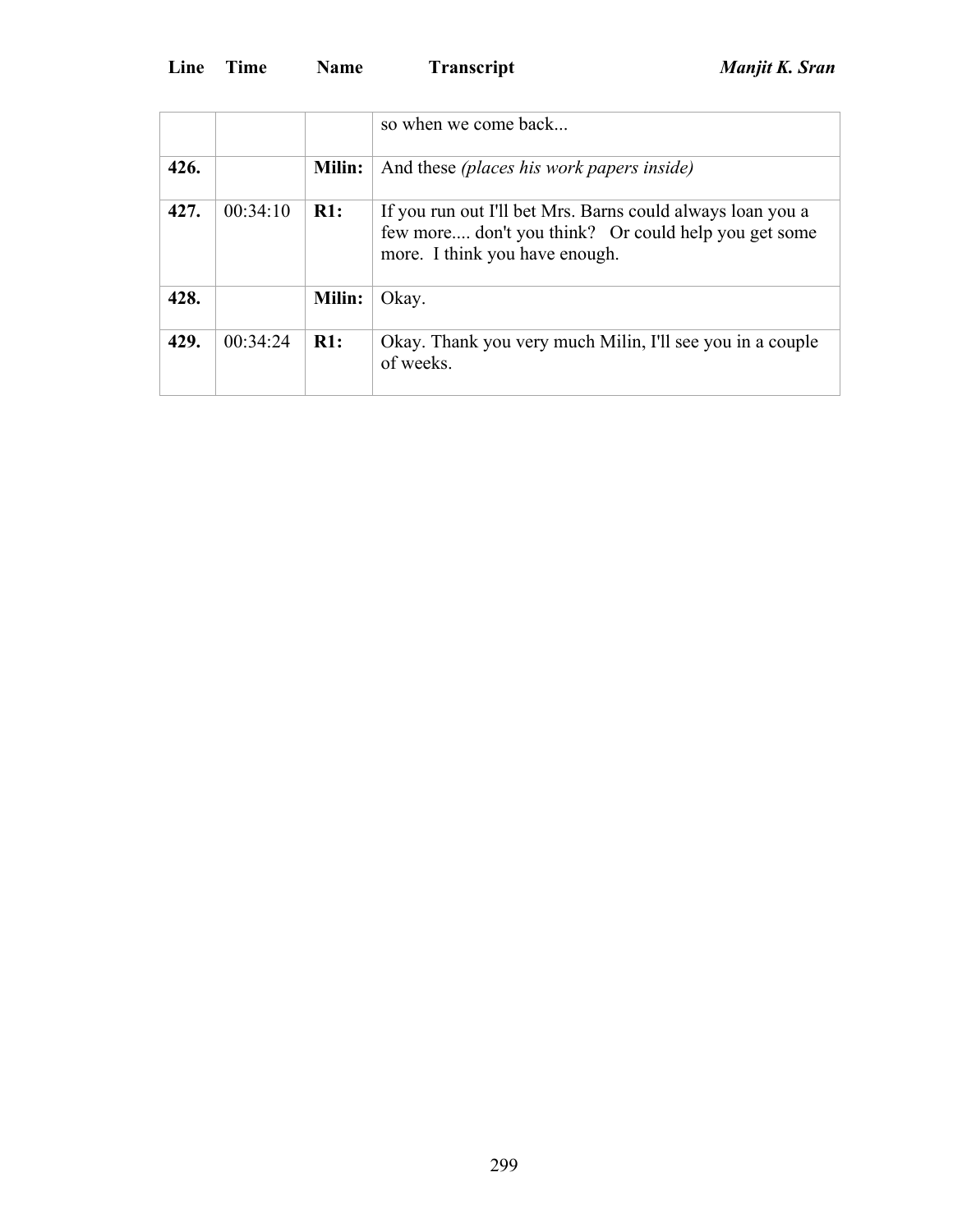## *10.7 TRANSCRIPT – MILIN'S THIRD INDIVIDUAL TASK-BASED*

*INTERVIEW ON 3/6/92*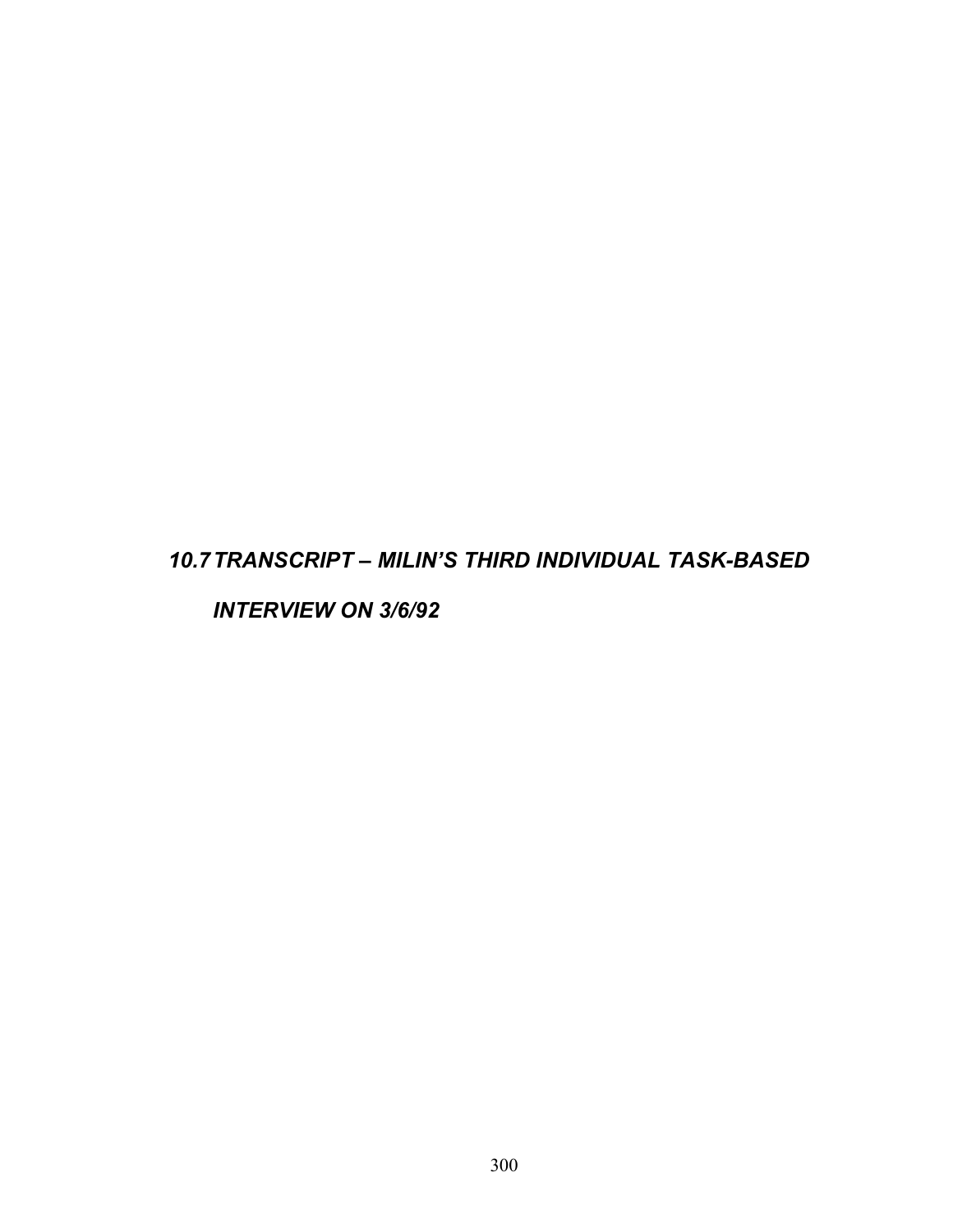| 1.  | R1:           | How many different what have we done before                                                                                                                                                                                |
|-----|---------------|----------------------------------------------------------------------------------------------------------------------------------------------------------------------------------------------------------------------------|
| 2.  | Milin:        | Um wewe did                                                                                                                                                                                                                |
| 3.  | R1:           | And maybe we can do it in some kind of order so that I can<br>remember. I have some notes from what you've done too.                                                                                                       |
| 4.  | Milin:        | First of all we did towers of five and then we also did                                                                                                                                                                    |
| 5.  | R1:           | So you did towers of five                                                                                                                                                                                                  |
| 6.  | <b>Milin:</b> | Yeah                                                                                                                                                                                                                       |
| 7.  | R1:           | How many of them were there?                                                                                                                                                                                               |
| 8.  | <b>Milin:</b> | Um32                                                                                                                                                                                                                       |
| 9.  | R1:           | Yeah                                                                                                                                                                                                                       |
| 10. | Milin:        | Towers of four were sixteen                                                                                                                                                                                                |
| 11. | R1:           | Towers of four were- maybe you could keep this (R1hands)<br>Milin the pen) Maybe I'd like to have it in some sort so that<br>I can think about it when we are doing here (Milin takes the<br><i>paper</i> ) Towers of four |
| 12. | Milin:        | Towers of three somewhere here (Milin looks at his original<br>paper) are eight (Milin makes a column with 3 and 8 on the<br><i>other paper</i> )                                                                          |
| 13. | R1:           | Um how do you know?                                                                                                                                                                                                        |
| 14. | <b>Milin:</b> | 'Cause its right here. (Milin points to the original paper)                                                                                                                                                                |
| 15. | R1:           | Yeah I know it. Um do you know Amy I really might want<br>some more blocks. Can I- can you, can you bring-                                                                                                                 |
| 16. | R3:           | Any particular color?                                                                                                                                                                                                      |
| 17. | R1:           | Uh, just towers of just two colors. Maybe not red and black<br>cause he's got red. black and uh-                                                                                                                           |
| 18. | R3:           | How about white?                                                                                                                                                                                                           |
| 19. | R1:           | Uh he's got white too                                                                                                                                                                                                      |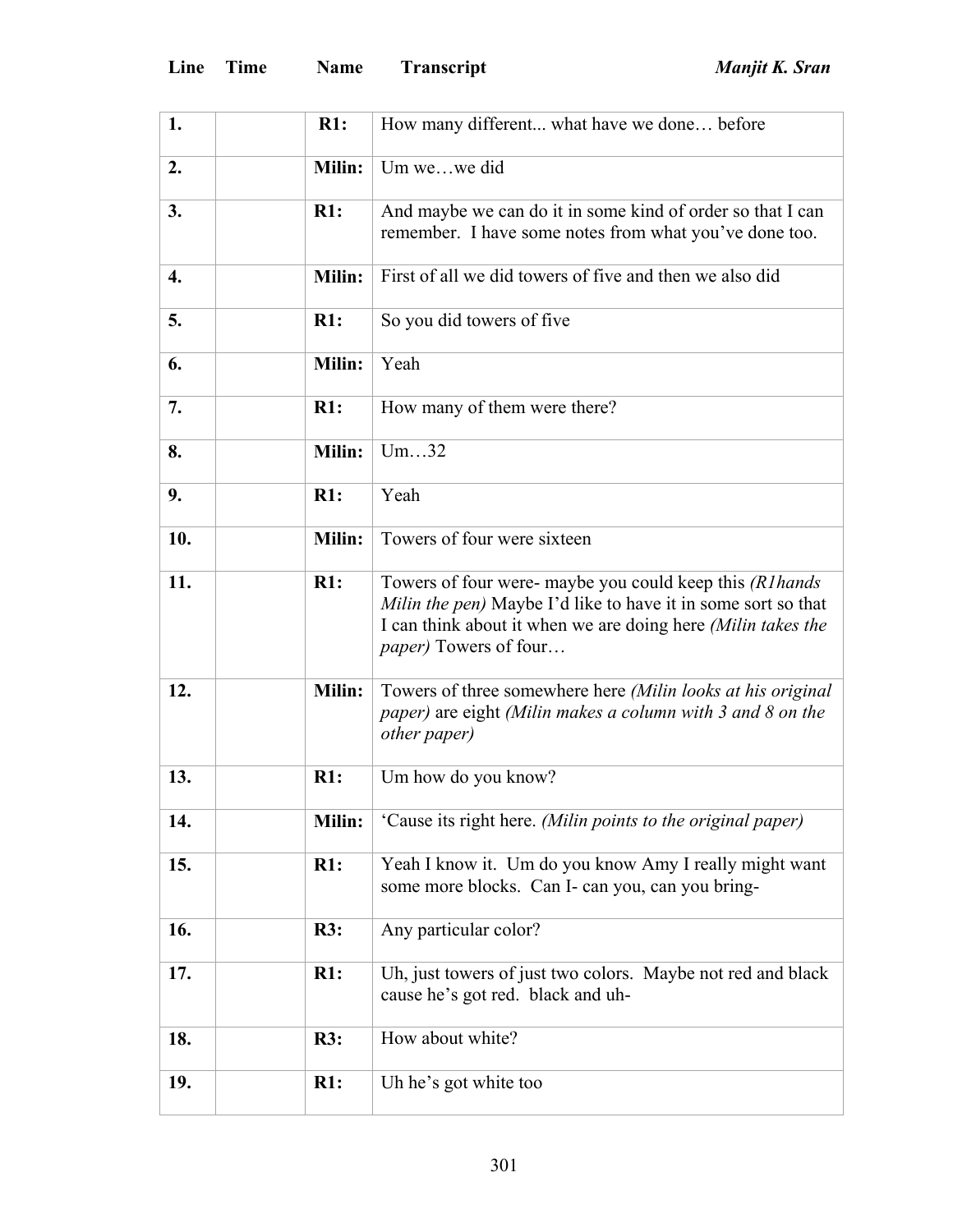| 20. | R3:           | Oh he's got white?                                                                                                                                                                                                                                                                                                                                                                                        |
|-----|---------------|-----------------------------------------------------------------------------------------------------------------------------------------------------------------------------------------------------------------------------------------------------------------------------------------------------------------------------------------------------------------------------------------------------------|
| 21. | R1:           | Uh uh Blue and-                                                                                                                                                                                                                                                                                                                                                                                           |
| 22. | Milin:        | Blue and black                                                                                                                                                                                                                                                                                                                                                                                            |
| 23. | R1:           | Blue and black would be great.                                                                                                                                                                                                                                                                                                                                                                            |
| 24. | R3:           | You'd like blue and back?                                                                                                                                                                                                                                                                                                                                                                                 |
| 25. | R1:           | It doesn't make any difference. Just something we don't<br>have. Blue and black would be great. Light blue.                                                                                                                                                                                                                                                                                               |
| 26. | R3:           | Light blue I think                                                                                                                                                                                                                                                                                                                                                                                        |
| 27. | R1:           | Uh huh                                                                                                                                                                                                                                                                                                                                                                                                    |
| 28. | Milin:        | Dark blue                                                                                                                                                                                                                                                                                                                                                                                                 |
| 29. | R1:           | Well dark blue and black are so much alike, maybe if we put<br>them on the camera we can't see them. Okay, I am<br>concerned at how you knew when you had everything.<br>Okay, but let's keep going with that with that thing. Towers<br>of three you said there were eight (R1 points to eight on<br>Milin's paper). You did towers of two sometime didn't you?<br>(R1 points to Milin's original paper) |
| 30. | Milin:        | Two must be around four.                                                                                                                                                                                                                                                                                                                                                                                  |
| 31. | R1:           | You think? Let's see (R1 picks up Milin's original paper<br>and points to it)                                                                                                                                                                                                                                                                                                                             |
| 32. | <b>Milin:</b> | Yeah                                                                                                                                                                                                                                                                                                                                                                                                      |
| 33. | R1:           | Hey, you guessed it (Milin makes a column with 2 and 4 on<br><i>paper</i> )                                                                                                                                                                                                                                                                                                                               |
| 34. | <b>Milin:</b> | Towers of one, one.                                                                                                                                                                                                                                                                                                                                                                                       |
| 35. | R1:           | Really?                                                                                                                                                                                                                                                                                                                                                                                                   |
| 36. | Milin:        | No two, actually two.                                                                                                                                                                                                                                                                                                                                                                                     |
| 37. | R1:           | What would they be?                                                                                                                                                                                                                                                                                                                                                                                       |
| 38. | Milin:        | One block of red (Milin holds up his thumb on one hand)                                                                                                                                                                                                                                                                                                                                                   |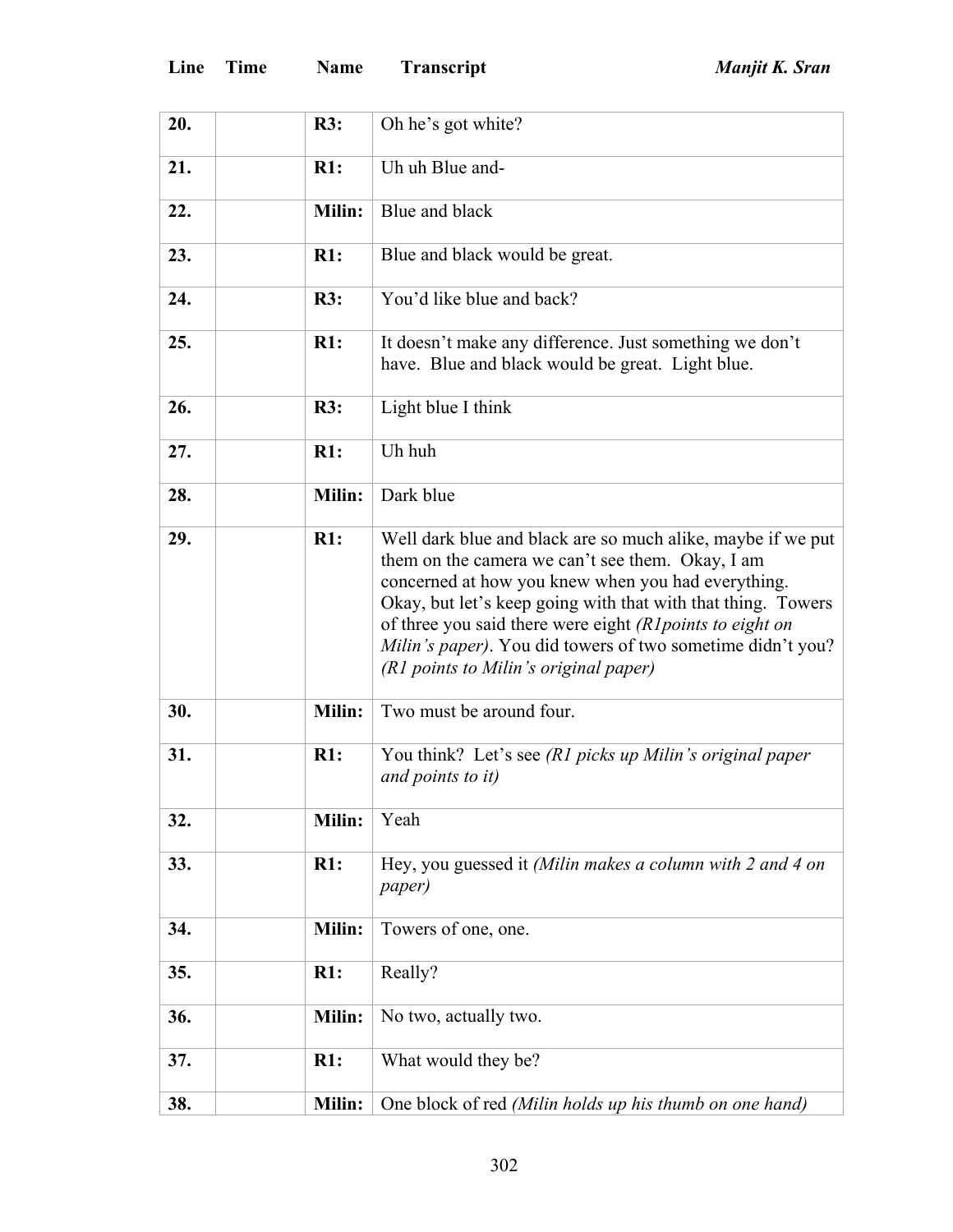H

 $\overline{\phantom{a}}$ 

| 39. | 00:01:31 | R1:           | Uh huh                                                                                                                                                                                                                                                                                                                                                                                                                                                                                                                                |
|-----|----------|---------------|---------------------------------------------------------------------------------------------------------------------------------------------------------------------------------------------------------------------------------------------------------------------------------------------------------------------------------------------------------------------------------------------------------------------------------------------------------------------------------------------------------------------------------------|
| 40. |          | Milin:        | And one block of yellow (Milin writes a one on his paper<br>with a line on his paper)                                                                                                                                                                                                                                                                                                                                                                                                                                                 |
| 41. |          | R1:           | Uh huh, except that if we were doing blue and black(Milin<br>puts a block of blue and a block of black on the table) okay,<br>so these are the towers of one.                                                                                                                                                                                                                                                                                                                                                                         |
| 42. |          | <b>Milin:</b> | Uh huh                                                                                                                                                                                                                                                                                                                                                                                                                                                                                                                                |
| 43. |          | R1:           | Okay if I had towers of one, what would the towers of two<br>look like?(Milin starts to build towers of two using towers<br>of one as the bottom block) Is that All? (Milin shakes his<br>head) Here, wait just a minute (R1 puts back the tower of<br>one) Okay. (Milin builds the remaining two towers of two<br>using the towers of one as the bottom block) Let's now keep<br>no, those are, those are my towers of one. You keep taking<br>them away. Okayokay here are the towers of one? $(RI)$<br>puts back the tower of one) |
| 44. |          | Milin:        | Uh huh                                                                                                                                                                                                                                                                                                                                                                                                                                                                                                                                |
| 45. | 00:02:18 | R1:           | Okay and here's the towers of two (R1moves towers of two<br>into a line)                                                                                                                                                                                                                                                                                                                                                                                                                                                              |
| 46. |          | Milin:        | Uh huh (Milin nods head. Then pushes on top of one of the<br>towers of two)                                                                                                                                                                                                                                                                                                                                                                                                                                                           |
| 47. |          | R1:           | Why did that happen?                                                                                                                                                                                                                                                                                                                                                                                                                                                                                                                  |
| 48. |          | <b>Milin:</b> | Um, this happened because you had to put something else<br>on top of these (Milin points to towers of one)                                                                                                                                                                                                                                                                                                                                                                                                                            |
| 49. |          | R1:           | What do you mean you had to put something else on top of<br>these?                                                                                                                                                                                                                                                                                                                                                                                                                                                                    |
| 50. |          | Milin:        | Because you have to put something else on top of these-<br>these two (Milin picks up a tower of one) to make another<br>tower of two because it's gotta be two. (Milin picks up one<br>of the towers of two)                                                                                                                                                                                                                                                                                                                          |
| 51. |          | R1:           | Oh, okay, and so you had to put $-$ it's like you had, you had,<br>one, one story (R1 points to towers of one) and you had to<br>put something else on top of it. What could you put?                                                                                                                                                                                                                                                                                                                                                 |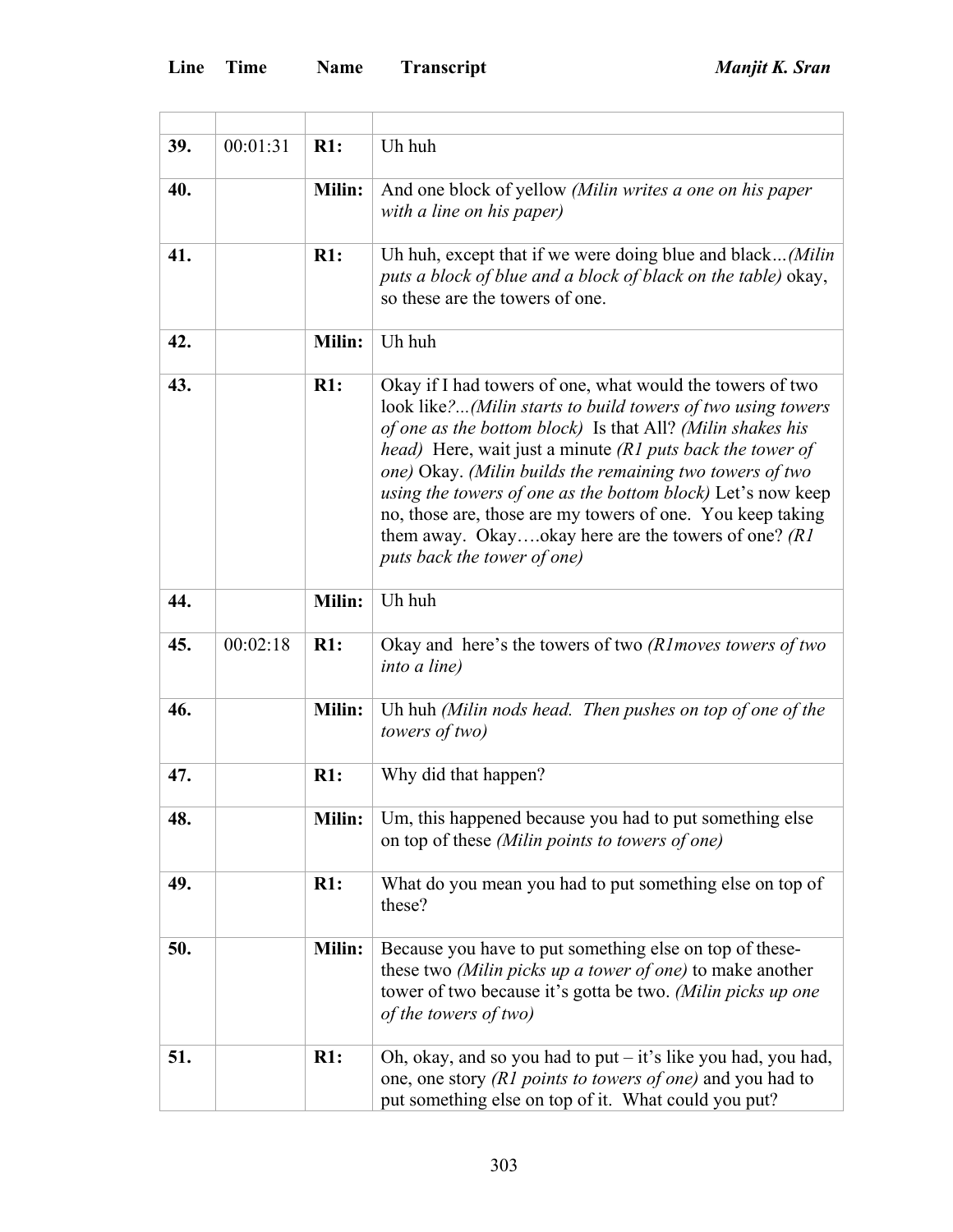| 52. | 00:02:49 | <b>Milin:</b> | Uh, if you had blue (Milin picks up blue tower of one) you<br>could put another blue                                                               |
|-----|----------|---------------|----------------------------------------------------------------------------------------------------------------------------------------------------|
| 53. |          | R1:           | Uh huh                                                                                                                                             |
| 54. |          | <b>Milin:</b> | Or a black on it (Milin moves the blue tower of one by the<br>blue black tower of two)                                                             |
| 55. |          | R1:           | Show me those                                                                                                                                      |
| 56. |          | <b>Milin:</b> | See (Milin points to the blue/black tower and moves the<br>blue/blue tower over it)                                                                |
| 57. |          | R1:           | You could put another blue                                                                                                                         |
| 58. |          | Milin:        | This and this and black you could put a blue or a black on<br>(Milin moves black tower of one and two towers of two with<br>black bottom together) |
| 59. | 00:03:05 | R1:           | Oh, and so when you had towers of one and you went to<br>towers of two (R1 points to the set of towers)                                            |
| 60. |          | Milin:        | Uh huh                                                                                                                                             |
| 61. |          | R1:           | Could you have done anything else?                                                                                                                 |
| 62. | 00:03:13 | <b>Milin:</b> | Uh huh because there's not enough unifix cubes for this<br>(Milin picks up the set of towers with a black bottom)                                  |
| 63. |          | R1:           | Well even if there were more unifix  what do you mean?                                                                                             |
| 64. | 00:03:21 | <b>Milin:</b> | Like if there were three, then three and for two they'll be<br>around six or eight or something like that.                                         |
| 65. |          | R1:           | What do you think for three?                                                                                                                       |
| 66. | 00:03:31 | <b>Milin:</b> | Let's see, you could have these (Milin puts his hand over<br>the set of towers with blue bottom)                                                   |
| 67. |          | R1:           | Okay, here you've your towers of one. (R1 moves the towers<br>of one away from the towers of two)                                                  |
| 68. |          | Milin:        | Okay you could have these four                                                                                                                     |
| 69. |          | R1:           | Um                                                                                                                                                 |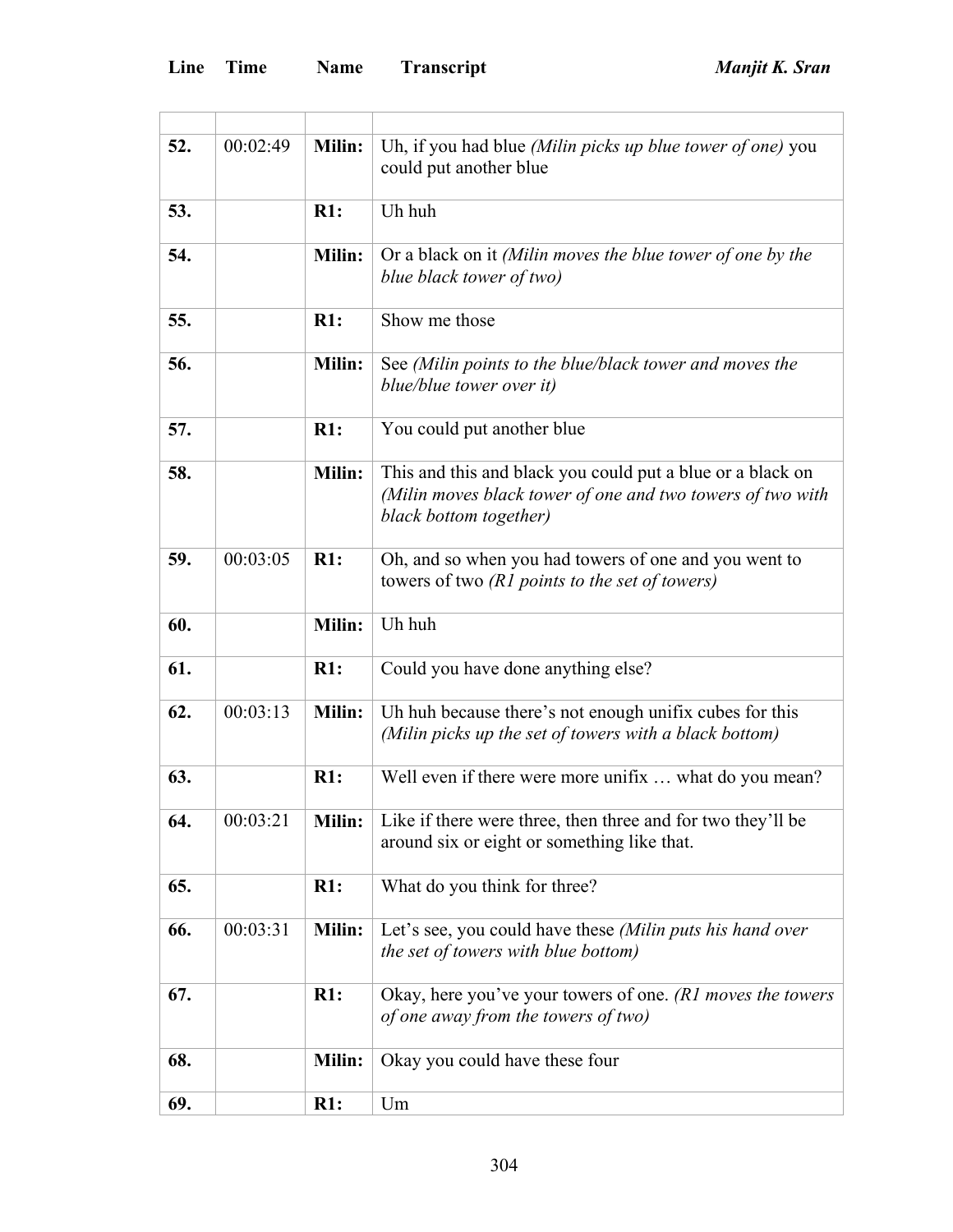| 70. |          | <b>Milin:</b> | Another four (Milin encloses the towers of two between his<br>two hands)                                                                                                                                                                                                                                                                                                                                                                     |
|-----|----------|---------------|----------------------------------------------------------------------------------------------------------------------------------------------------------------------------------------------------------------------------------------------------------------------------------------------------------------------------------------------------------------------------------------------------------------------------------------------|
| 71. |          | R1:           | I don't understand what you're saying                                                                                                                                                                                                                                                                                                                                                                                                        |
| 72. | 00:03:42 | <b>Milin:</b> | Because you could have if it was using white (Milin picks<br><i>up towers of two with blue bottom</i> ) you could have white on<br>this or                                                                                                                                                                                                                                                                                                   |
| 73. | 00:03:46 | R1:           | No, no we're not going to another color. We've still just got<br>two colors. And we've got towers. Here's the towers of<br>(R1 points to the towers of two) here's the towers of one $(R1)$<br>starts to move the towers of one) and you said that went to<br>this and this went to this. (R1 moves the towers of one<br>closer to the sets of towers of two). Is that right?                                                                |
| 74. | 00:04:00 | <b>Milin:</b> | Because this is the black here (Milin moves the black tower<br>of one to the other side of the towers of two)                                                                                                                                                                                                                                                                                                                                |
| 75. |          | R1:           | Uh huh                                                                                                                                                                                                                                                                                                                                                                                                                                       |
| 76. |          | Milin:        | For both of these and this is the blue here (Milin moves the<br>blue tower of one to the other side of the towers of two) for<br>both of these.                                                                                                                                                                                                                                                                                              |
| 77. | 00:04:07 | R1:           | Uh huh, okay, let's keep it on that side $(R \text{ } I \text{ } moves \text{ } towers \text{ } of$<br>one back where they were) because then I can think about it.<br>Now uh, that was towers of two. (Milin picks up the pen).<br>There were four $(R1$ points to the column with 2 and 4 on<br>Milin's paper) now what did you say about, oh sure. What<br>about towers of three? (R1 points to column with 3 and 8 on<br>Milin's paper). |
| 78. | 00:04:18 | Milin:        | Eight                                                                                                                                                                                                                                                                                                                                                                                                                                        |
| 79. |          | R1:           | Why?                                                                                                                                                                                                                                                                                                                                                                                                                                         |
| 80. |          | Milin:        | Eight is because you can't get any more.                                                                                                                                                                                                                                                                                                                                                                                                     |
| 81. | 00:04:24 | R1:           | Why?                                                                                                                                                                                                                                                                                                                                                                                                                                         |
| 82. |          | Milin:        | Cause, uh                                                                                                                                                                                                                                                                                                                                                                                                                                    |
| 83. |          | R1:           | If you had these for towers of two $(R1$ points to towers of<br><i>two</i> ) then you went to the towers of three.                                                                                                                                                                                                                                                                                                                           |

<u> 1980 - Johann Barbara, martxa alemaniar a</u>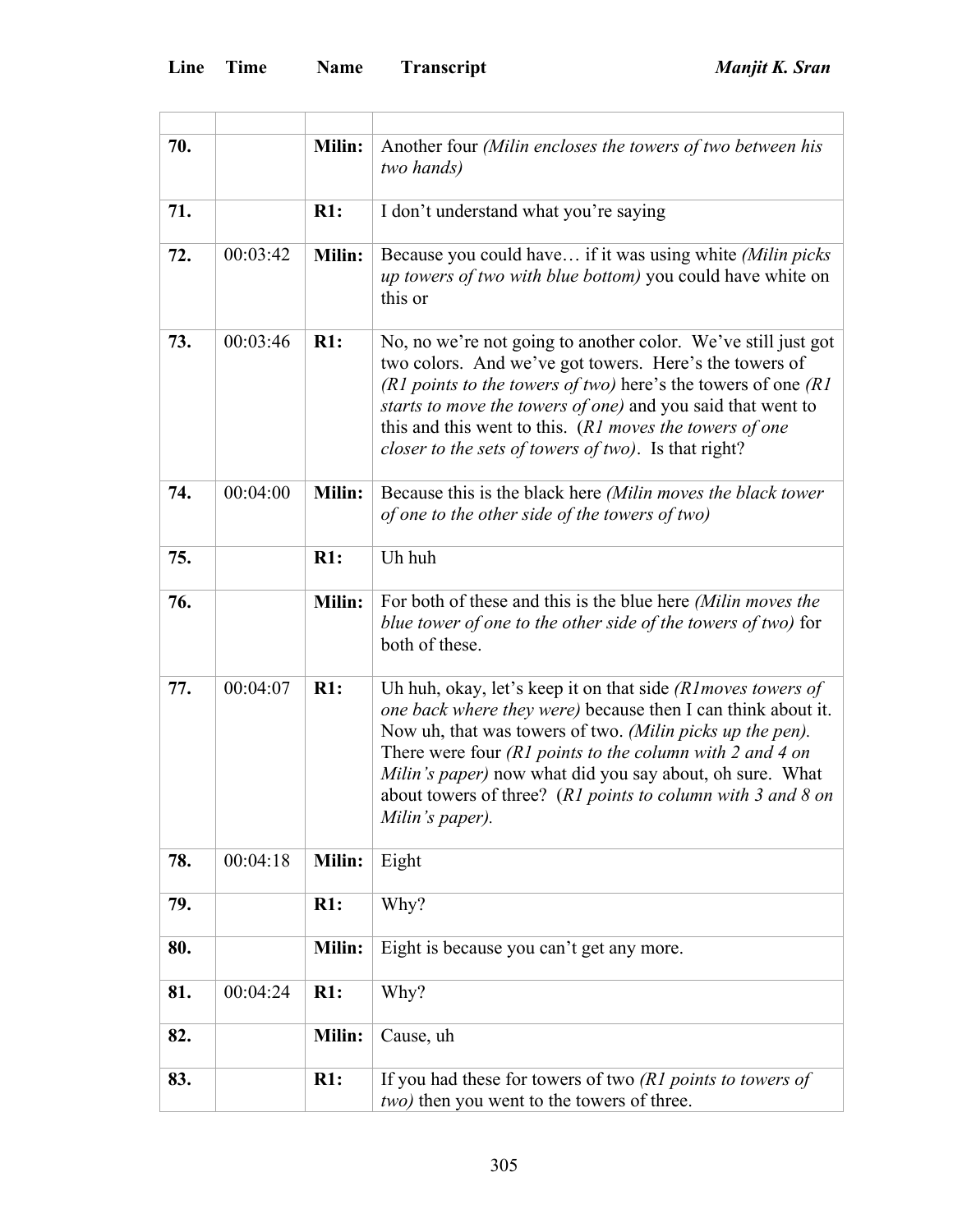| 84.  |          | <b>Milin:</b> | You could always put another one on top of that. (Milin<br>points to the towers of two)                                                                                                                                   |
|------|----------|---------------|---------------------------------------------------------------------------------------------------------------------------------------------------------------------------------------------------------------------------|
| 85.  | 00:04:40 | R1:           | Explain                                                                                                                                                                                                                   |
| 86.  |          | Milin:        | See, (Milin picks up a blue cube) just put another one on top<br>of this, this, this (Milin moves the blue block over towers of<br>two)                                                                                   |
| 87.  | 00:04:45 | R1:           | Okay, let's show me how you could do it. But, don't let's<br>tear up those. Okay, here's this one (R1 takes a new tower<br>of two blues and puts it on the table and then points to the<br>original tower with two blues) |
| 88.  |          | Milin:        | And one more (Milin puts another blue cube on top of the<br>two blues)                                                                                                                                                    |
| 89.  | 00:04:53 | R1:           | Okay                                                                                                                                                                                                                      |
| 90.  |          | Milin:        | Two blacks (Milin takes a tower of two blacks) and one<br>more (Milin puts one more black cube on top)                                                                                                                    |
| 91.  |          | R1:           | (R1 moves towers of three blue blocks towards the other<br>towers) I'm confused. You said you had uh the two blues<br>here. (R1 points to the tower of two blues)                                                         |
| 92.  |          | <b>Milin:</b> | Uh huh                                                                                                                                                                                                                    |
| 93.  |          | R1:           | And you put a                                                                                                                                                                                                             |
| 94.  |          | <b>Milin:</b> | Now three blues (both point to towers of three blues)                                                                                                                                                                     |
| 95.  |          | R1:           | And three blues                                                                                                                                                                                                           |
| 96.  |          | Milin:        | For this one <i>(he points to his paper)</i>                                                                                                                                                                              |
| 97.  |          | R1:           | Okay                                                                                                                                                                                                                      |
| 98.  |          | Milin:        | See? (Milin picks up tower of three blacks and points to the<br>tower of two blacks)                                                                                                                                      |
| 99.  |          | R1:           | Yeah                                                                                                                                                                                                                      |
| 100. |          | <b>Milin:</b> | This (he picks up black tower of one)                                                                                                                                                                                     |
|      |          |               |                                                                                                                                                                                                                           |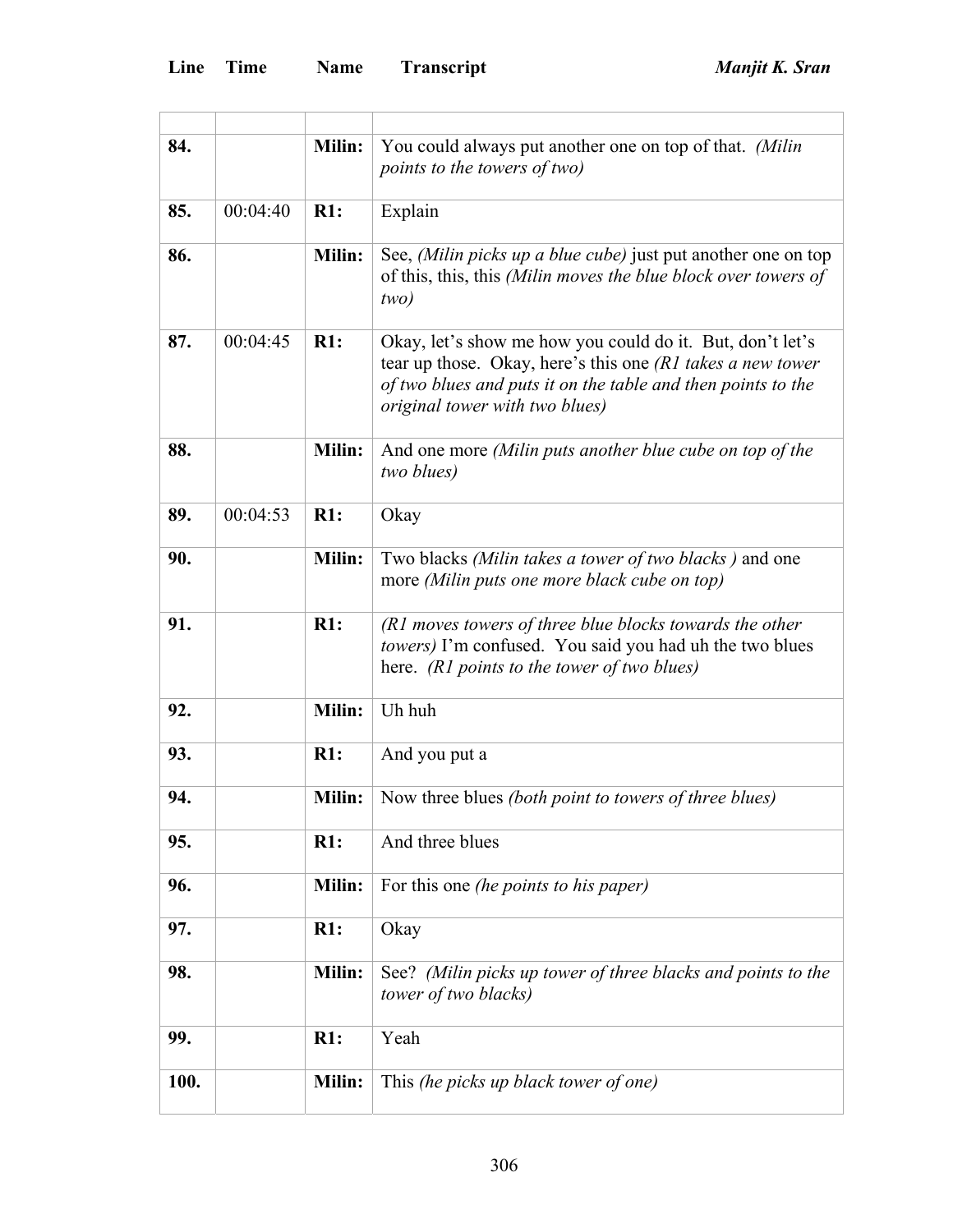| 101. | 00:05:11 | R1:           | Now don't take away that tower of one.                                                                                                                                                                                                                                                                                                                                                                                                                                                               |
|------|----------|---------------|------------------------------------------------------------------------------------------------------------------------------------------------------------------------------------------------------------------------------------------------------------------------------------------------------------------------------------------------------------------------------------------------------------------------------------------------------------------------------------------------------|
| 102. |          | Milin:        | Right (Milin shakes his head and puts back the tower of<br>one)                                                                                                                                                                                                                                                                                                                                                                                                                                      |
| 103. |          | R1:           | I don't want to forget                                                                                                                                                                                                                                                                                                                                                                                                                                                                               |
| 104. | 00:05:16 | <b>Milin:</b> | Then this (Milin makes a black /blue tower and holds it up)<br>see                                                                                                                                                                                                                                                                                                                                                                                                                                   |
| 105. |          | R1:           | Oh                                                                                                                                                                                                                                                                                                                                                                                                                                                                                                   |
| 106. |          | <b>Milin:</b> | For that (Milin points to the original black/blue tower)                                                                                                                                                                                                                                                                                                                                                                                                                                             |
| 107. |          | R1:           | Uh huh                                                                                                                                                                                                                                                                                                                                                                                                                                                                                               |
| 108. |          | Milin:        | Put another one on top of that. (Milin puts another blue<br>cube on top of his new tower and places it on the table next<br>to three blacks)                                                                                                                                                                                                                                                                                                                                                         |
| 109. | 00:05:27 | R1:           | Okay, so this one grew to be this one. This one grew to be<br>this one. This one grew to be this one. (R1 moves the<br>towers of two and three together and spreads them out)<br>Wait, we need another one for that. $(R1$ points to the tower<br>of two that is not paired with a tower of three)                                                                                                                                                                                                   |
| 110. |          | Milin:        | (Milin builds another tower with blue/black/black) see the<br>duplicate of this is that (Milin holds the tower he just built<br>next to black/blue/blue tower) so it goes here. (Milin puts<br>the blue/black/black tower into the empty space).                                                                                                                                                                                                                                                     |
| 111. | 00:05:50 | R1:           | Uh, okay (Milin knocks over the black/black/black tower of<br>three then picks it up along with the black/black tower of<br>two and reverses position with blue/black and blue/blue/<br>black towers). Okay, what we're doing (unintelligible).<br>Okay, now wait. Uh, so this one turned into this one. $(RI)$<br>points to the black/blue tower and then the black/blue/blue<br><i>tower</i> ). Could it have turned into anything else? (R1 points<br>to black/blue turning into black/blue/blue) |
| 112. |          | Milin:        | Uh huh (Milin nods his head)                                                                                                                                                                                                                                                                                                                                                                                                                                                                         |
| 113. |          | R1:           | What                                                                                                                                                                                                                                                                                                                                                                                                                                                                                                 |
| 114. | 00:06:00 | Milin:        | It could have turned into black/blue and another black.<br>(Milin builds a tower with black/blue/black)                                                                                                                                                                                                                                                                                                                                                                                              |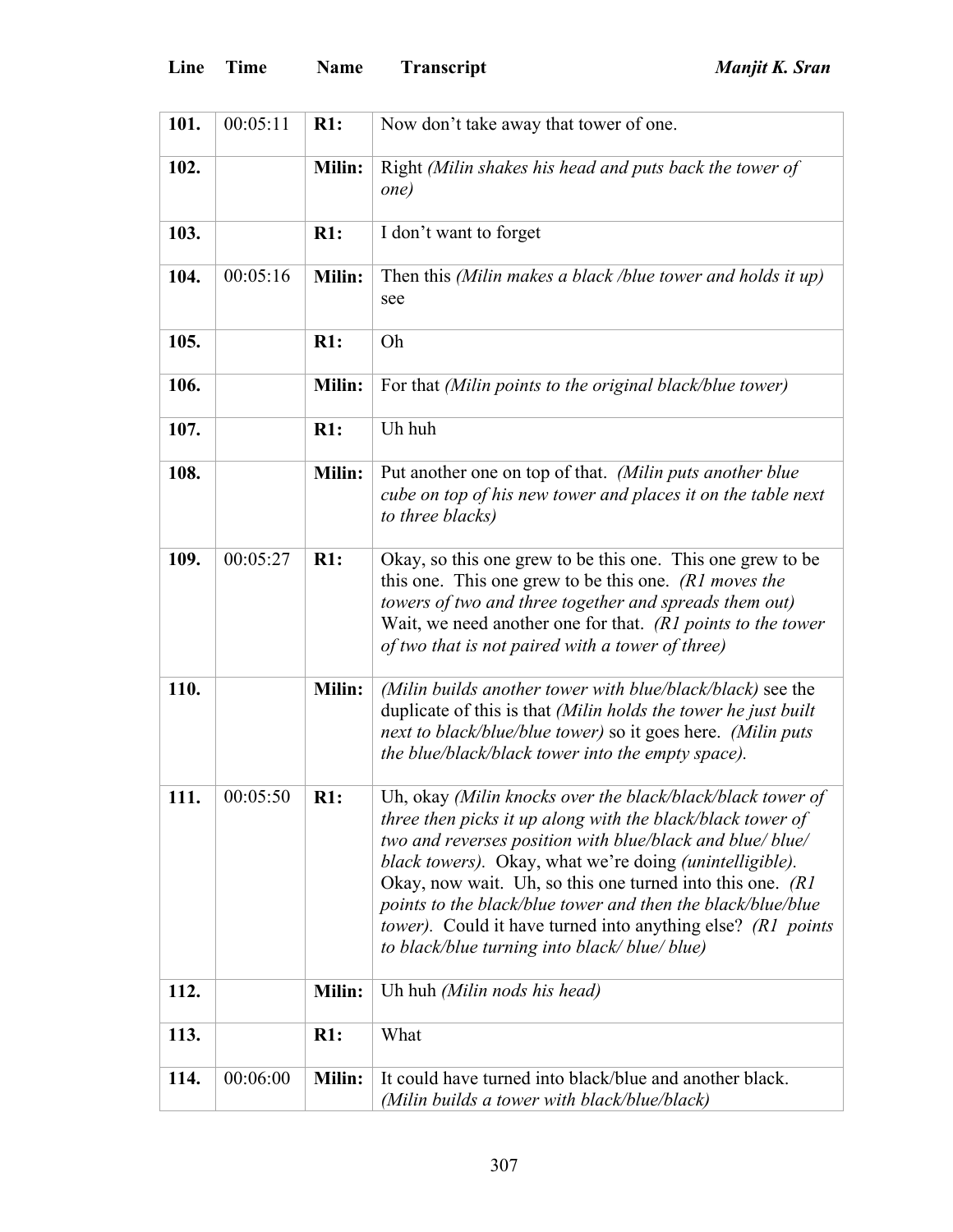| 115. |          | R1:           | Uh huh                                                                                                                                                                                                                         |
|------|----------|---------------|--------------------------------------------------------------------------------------------------------------------------------------------------------------------------------------------------------------------------------|
| 116. | 00:06:12 | Milin:        | See, cause that black is still down there (Milin points to the<br>black tower of one) and the blue is still in the middle.                                                                                                     |
| 117. |          | R1:           | Oh, what do you mean that black is still down there?                                                                                                                                                                           |
| 118. | 00:06:18 | Milin:        | This one and the blue is still in the middle. (Milin points to<br>black/blue tower of two and then puts black/blue/black<br>tower down next to black/blue/blue tower knocking over<br>some of the other towers in the process) |
| 119. |          | R1:           | Uh huh uh, oh, okay, $(R1$ touches the two towers of three<br>with the black bottoms) and so could it have turned into<br>anything else?                                                                                       |
| 120. |          | Milin:        | Um                                                                                                                                                                                                                             |
| 121. | 00:06:28 | R1:           | Could this tower (R1 points to black/blue tower of two and<br>the two corresponding towers of three) have become<br>anything different?                                                                                        |
| 122. |          | Milin:        | Uh, uh (Milin shakes his head)                                                                                                                                                                                                 |
| 123. |          | R1:           | With just two colors?                                                                                                                                                                                                          |
| 124. | 00:06:34 | <b>Milin:</b> | But, this one (Milin points to blue/black/black tower of<br>three) would be something like it, because                                                                                                                         |
| 125. |          | R1:           | Um, how do you mean?                                                                                                                                                                                                           |
| 126. | 00:06:39 | Milin:        | This - this <i>(Milin builds a blue/black/blue tower)</i> see is a<br>duplicate of this (Milin holds the tower he just built next to<br>the black/blue/black tower)                                                            |
| 127. |          | R1:           | Uh huh                                                                                                                                                                                                                         |
| 128. | 00:06:45 | Milin:        | Has to go on this one. (Milin puts the tower he just built<br>next to the blue/black/black tower)                                                                                                                              |
| 129. |          | R1:           | Uh huh, uh huh, okay, so these are the towers of three.                                                                                                                                                                        |
| 130. | 00:06:55 | Milin:        | Yeah, and still on that                                                                                                                                                                                                        |
| 131. |          | R1:           | Uh huh                                                                                                                                                                                                                         |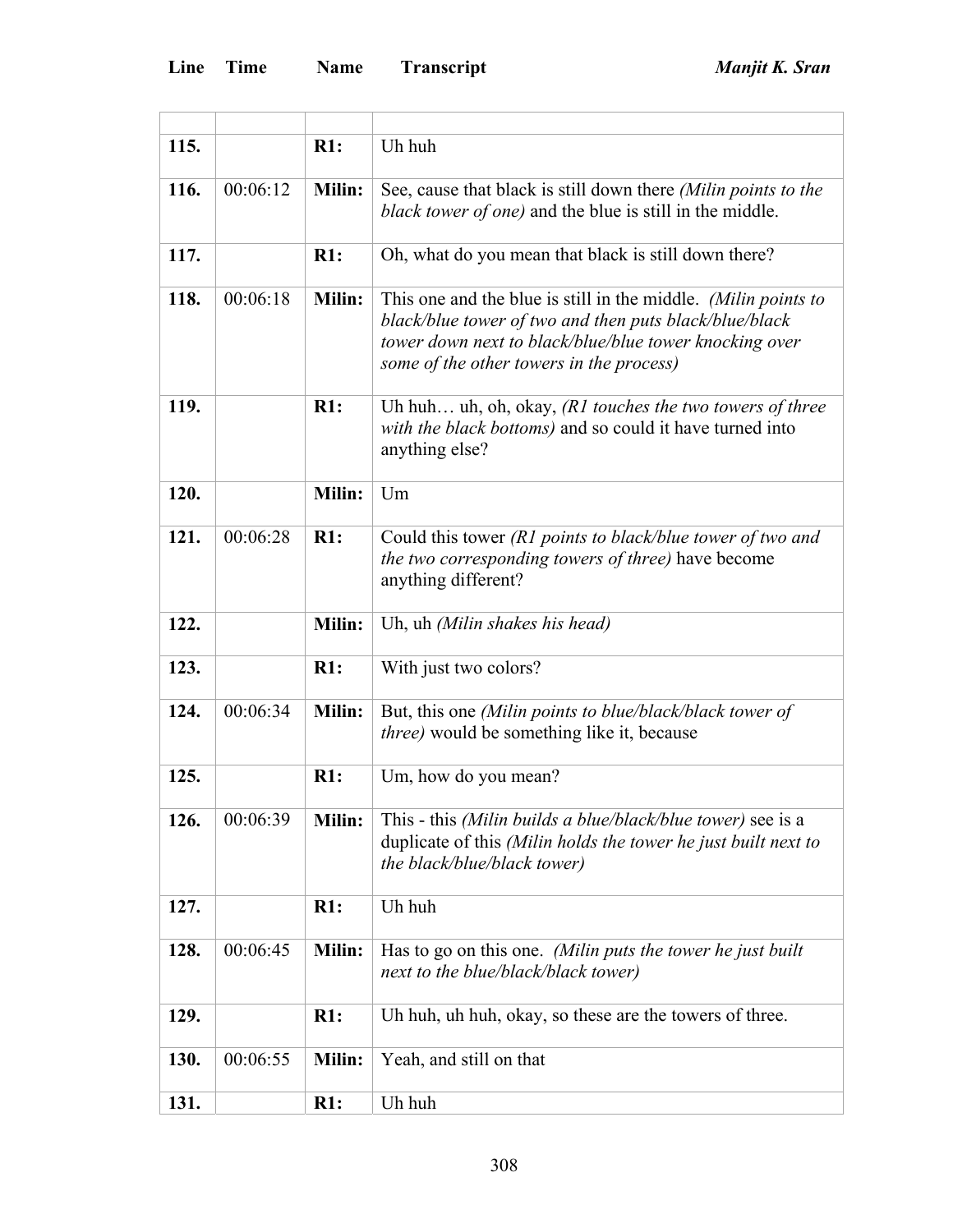| 132. |          | Milin:        | That's it, two, four, six (Milin points to the towers of three<br>as he counts) and eight would be (Milin starts to pull more<br>cubes apart)                                                                                                                                                                       |
|------|----------|---------------|---------------------------------------------------------------------------------------------------------------------------------------------------------------------------------------------------------------------------------------------------------------------------------------------------------------------|
| 133. | 00:07:04 | $R1$ :        | What about this one? (R1 points to towers with all blacks.<br>One of Milin's cubes flies over and knocks down one of the<br>towers) oops (R1 picks up the tower that was knocked down)<br>this one turned into this one. (R1 points to black/black<br>tower of two and then to black/black/black tower of three)    |
| 134. | 00:07:15 | <b>Milin:</b> | Uh huh, but, if you wanted eight. (Milin starts to build<br><i>another tower</i> )                                                                                                                                                                                                                                  |
| 135. |          | R1:           | Now we're going to get eight.                                                                                                                                                                                                                                                                                       |
| 136. | 00:07:21 | <b>Milin:</b> | Oops (Milin picks up a black cube) we want blue (Milin<br>puts down black cube and picks up a blue cube to finish<br>building black/black/blue tower)                                                                                                                                                               |
| 137. |          | R1:           | Yeah                                                                                                                                                                                                                                                                                                                |
| 138. |          | Milin:        | See that would go into this family (Milin points to<br>black/black/black tower) because of this. (Milin points to<br>black/black tower of two)                                                                                                                                                                      |
| 139. |          | R1:           | Yeah uh huh                                                                                                                                                                                                                                                                                                         |
| 140. | 00:07:29 | <b>Milin:</b> | And two blues (Milin builds blue/blue/black tower) and if<br>you wanted two of something on top, it will go with either<br>this or this. (Milin points to the two sets of towers on the<br>right). So, here (Milin puts the blue/blue/black tower in<br>place)                                                      |
| 141. |          | R1:           | Okay and so then it would turn into                                                                                                                                                                                                                                                                                 |
| 142. |          | Milin:        | Two, four, six, eight (Milin points to the four groups of<br>towers as he counts)                                                                                                                                                                                                                                   |
| 143. | 00:07:45 | $R1$ :        | Oh I see. (R1 turns two of the towers of three so that they<br>are next to each other perpendicular to the corresponding<br><i>towers of two</i> ) So now we have these eight that come from<br>(Milin turns the other two groups of towers of three). Those<br>four. (Milin waves his hand over the towers of two) |
| 144. |          | Milin:        | Uh huh                                                                                                                                                                                                                                                                                                              |

<u> 1980 - Johann Barn, mars ann an t-Amhain Aonaich an t-Aonaich an t-Aonaich ann an t-Aonaich ann an t-Aonaich</u>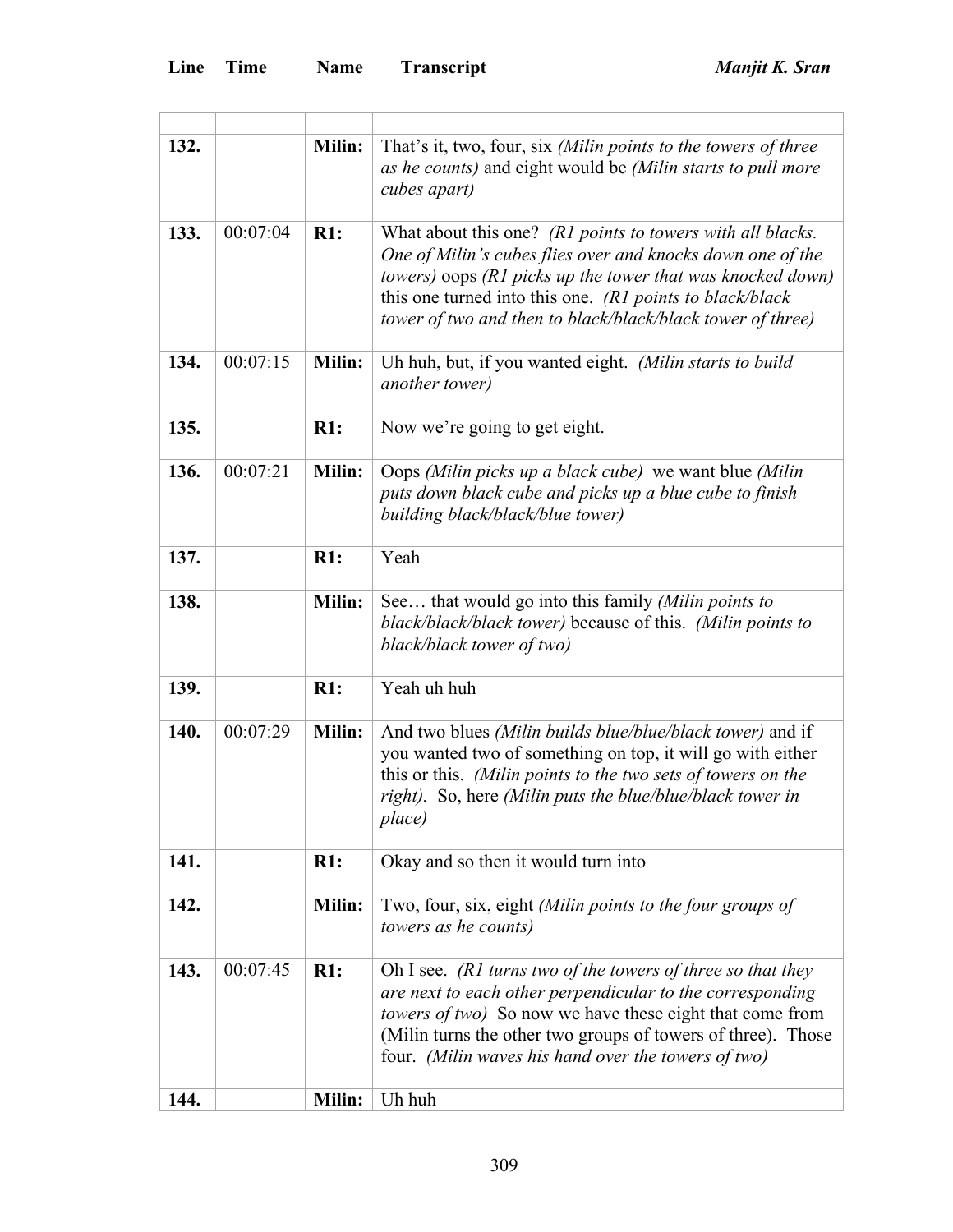| 145. | 00:07:56 | R1:           | That's really interesting. That was this one. (R1 points to<br>column on Milin's paper with $3$ and $8$ )                                                                                              |
|------|----------|---------------|--------------------------------------------------------------------------------------------------------------------------------------------------------------------------------------------------------|
| 146. |          | <b>Milin:</b> | Uh huh                                                                                                                                                                                                 |
| 147. | 00:08:04 | R1:           | What about this one? (R1 points to column on Milin's<br>paper with 4 and 16)                                                                                                                           |
| 148. | 00:08:05 | <b>Milin:</b> | Sixteen. You could put one more on top of that, but (Milin<br>points to towers on the table) but (Milin hits his head with<br>his hand)                                                                |
| 149. |          | R1:           | Would, well, would that work?                                                                                                                                                                          |
| 150. |          | Milin:        | Uh huh (Milin nods his head) we tried it out here before                                                                                                                                               |
| 151. |          | R1:           | And so you put one more on top of this. (Milin starts to<br>play with his mike) (R1 points to black/black/blue tower of<br>three) what would you put on top of  How would, how<br>would that one work? |
| 152. | 00:08:20 | Milin:        | Uh, you put anything on top of that.                                                                                                                                                                   |
| 153. |          | R1:           | Okay, you're saying then (R1 builds a black/ blue<br>/blue tower and gives it to Milin)                                                                                                                |
| 154. |          | Milin:        | You put either a black or a blue on it. (R1 builds another<br>black/blue/blue tower)                                                                                                                   |
| 155. | 00:08:34 | R1:           | Uh huh, like show me. Just for that one. (Milin takes a<br>black cube from the bottom of the tower that R1 had just<br>built and puts it on top of the other black/blue/blue tower)<br>okay?           |
| 156. |          | <b>Milin:</b> | See                                                                                                                                                                                                    |
| 157. |          | R1:           | Yup                                                                                                                                                                                                    |
| 158. |          | Milin:        | Just put something on top of it                                                                                                                                                                        |
| 159. | 00:08:46 | R1:           | I've got it. And then you do another one that had a blue on<br>top of, I don't, I don't understand. What would the other<br>one look like? (R1 points to the towers)                                   |
| 160. | 00:08:52 | Milin:        | It would be a, a black.                                                                                                                                                                                |

<u> 1980 - Johann Barbara, martxa a</u>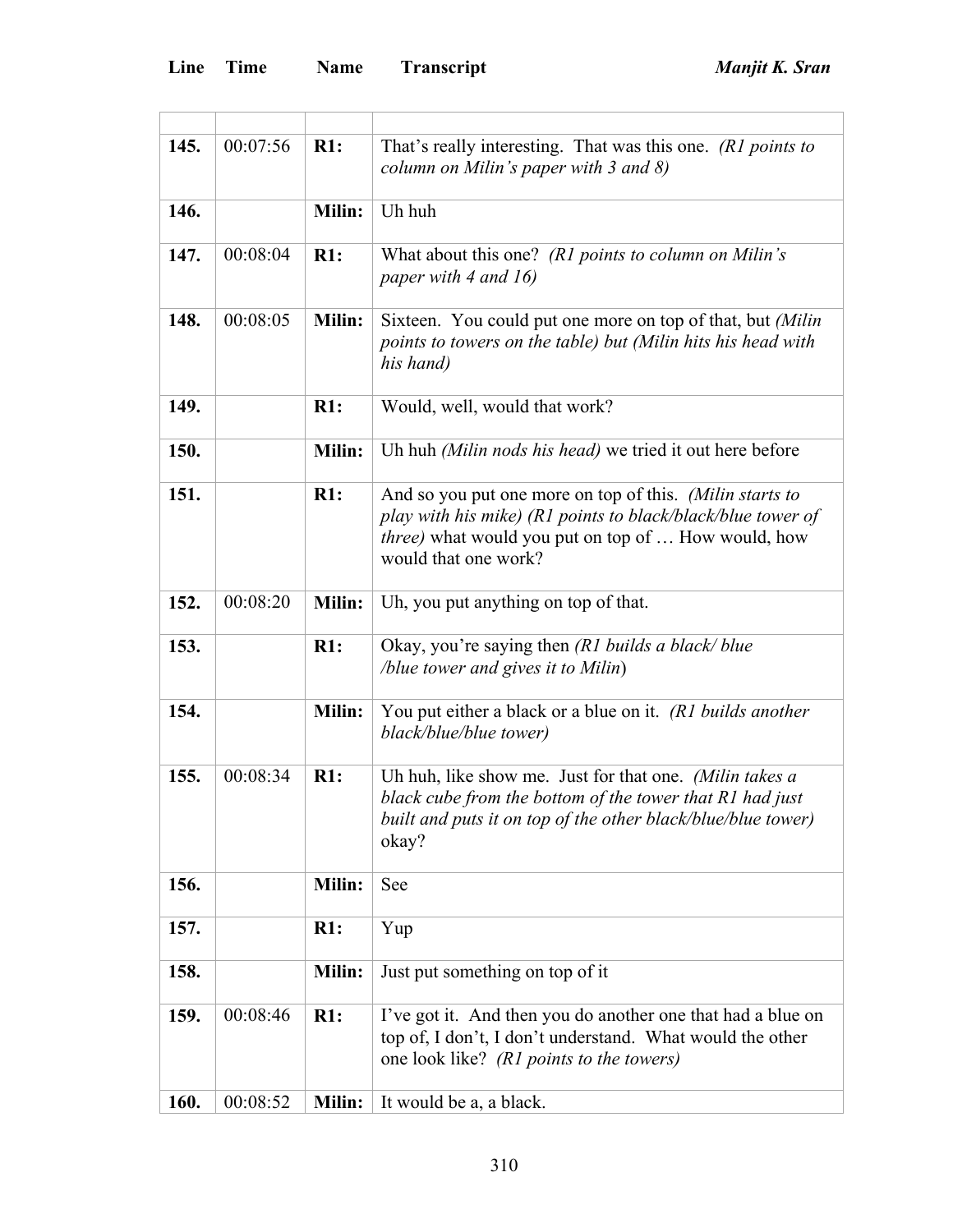| 161. |          | $R1$ :        | You need this, this underneath it? (R1 hands Milin a black<br>cube)                                                                                                         |
|------|----------|---------------|-----------------------------------------------------------------------------------------------------------------------------------------------------------------------------|
| 162. |          | Milin:        | A blue, another blue, cause it's four. (Milin builds a<br>black/blue/blue tower)                                                                                            |
| 163. | 00:09:05 | $R1$ :        | Uh huh, okay and so that means. Then from here to here<br>(R1 picks up the two towers of four that Milin just built and<br>turns them so that they are next to each other). |
| 164. |          | Milin:        | And that would work with all these too. (Milin points to<br>row of towers of three)                                                                                         |
| 165. | 00:09:11 | R1:           | Okay, so how many are there gonna be? (R1 straightens up<br>towers of three)                                                                                                |
| 166. |          | Milin:        | Sixteen                                                                                                                                                                     |
| 167. | 00:09:15 | R1:           | Okay, so there'd be sixteen of those (R1 points to towers of<br>four)                                                                                                       |
| 168. |          | Milin:        | Yeah. Two for this, two for this, two for this, two for this,<br>two for this, two for this, two for this. (Milin points to each<br>of the towers of three)                 |
| 169. |          | R1:           | Yeah                                                                                                                                                                        |
| 170. |          | <b>Milin:</b> | And once you get to sixteen (Milin points to the column<br>with 5 and 32 on his paper) you get all of them and you get<br>thirty two.                                       |
| 171. | 00:09:30 | R1:           | Oh really                                                                                                                                                                   |
| 172. |          | Milin:        | But, it doesn't work on six, towers of six. (Milin pushes<br>himself out of his chair)                                                                                      |
| 173. |          | R1:           | Why?                                                                                                                                                                        |
| 174. | 00:09:36 | Milin:        | Cause it's different                                                                                                                                                        |
| 175. |          | R1:           | Why is it different for towers of six?                                                                                                                                      |
| 176. | 00:09:39 | Milin:        | Uh (Milin shrugs)                                                                                                                                                           |
| 177. |          | R1:           | Can you show me your towers of (Milin starts to reach for                                                                                                                   |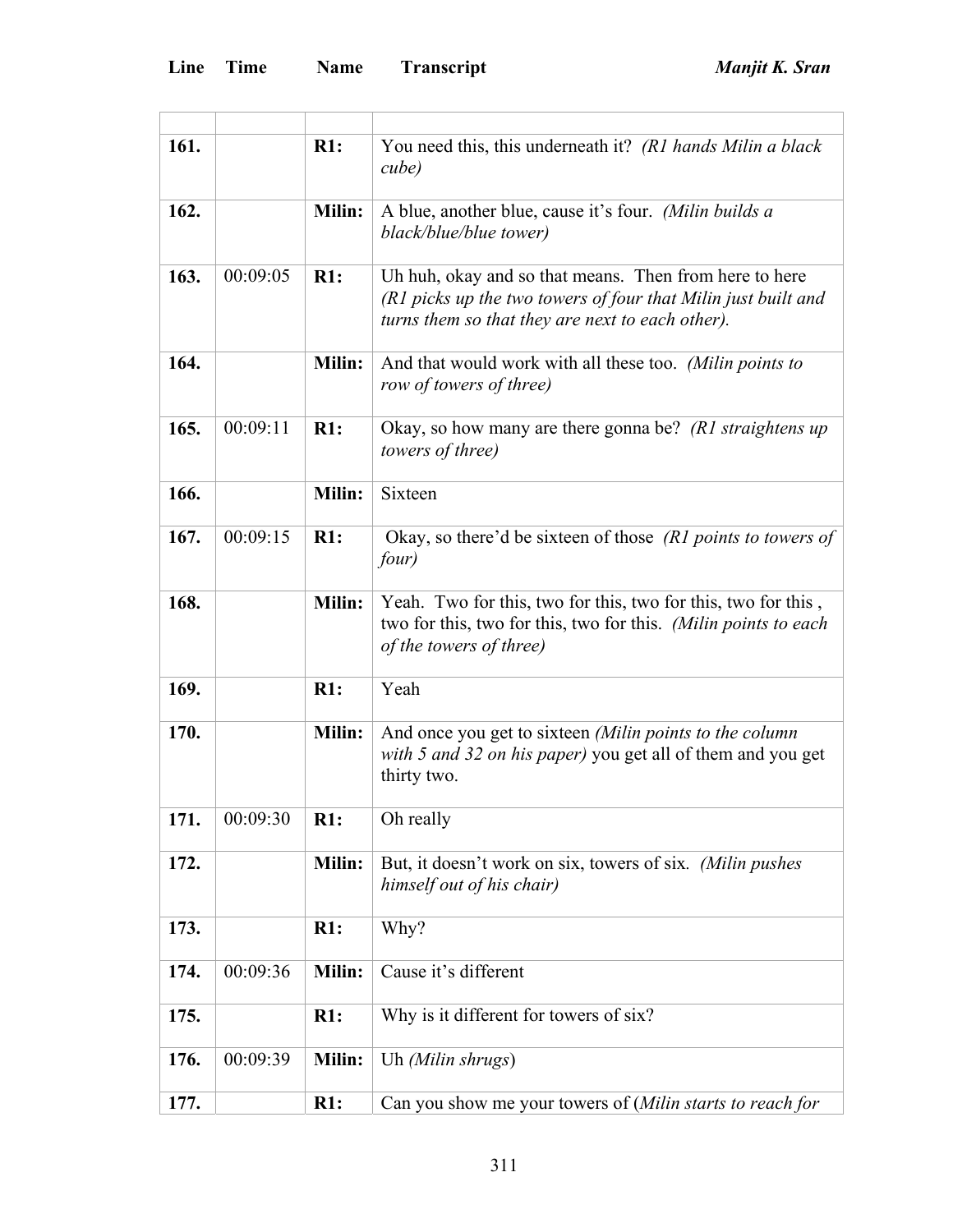|      |          |               | something. R1 pushes towers away a little bit) now I'm                                                                                                                                                                                                                                                                               |
|------|----------|---------------|--------------------------------------------------------------------------------------------------------------------------------------------------------------------------------------------------------------------------------------------------------------------------------------------------------------------------------------|
|      |          |               | <i>gonna keep these here)</i> . You're saying that this pattern                                                                                                                                                                                                                                                                      |
|      |          |               | breaks up after five. (R1 points to Milin's paper, then                                                                                                                                                                                                                                                                              |
|      |          |               | draws a vertical line on Milin's paper to the right of the                                                                                                                                                                                                                                                                           |
|      |          |               | column with 5 and 32).                                                                                                                                                                                                                                                                                                               |
| 178. |          | <b>Milin:</b> | Uh (Milin nods his head)                                                                                                                                                                                                                                                                                                             |
| 179. |          | R1:           | Is that right?                                                                                                                                                                                                                                                                                                                       |
| 180. | 00:10:00 | <b>Milin:</b> | See (Milin takes his original paper). Cause I got fifty. I<br>made staircases and I made all of that                                                                                                                                                                                                                                 |
| 181. |          | R1:           | Okay can we look at those? I'm gonna can I, can I keep<br>these over here, so that when we come back to them we can<br>do it? (R1 stands up and pushes the blue and black towers<br>to the other side of the table) you have your bag full. Don't<br>you? Do you have all your towers of six in that bag down<br>there on the floor? |
| 182. |          | Milin:        | Uh huh                                                                                                                                                                                                                                                                                                                               |
| 183. |          | R1:           | Uh, can we look at them? Oh, here they are over here. $(RI)$<br>finds the bag on the other end of the table) Okay (Milin<br>pushes away some of the blue and black towers)                                                                                                                                                           |
| 184. |          | Milin:        | Not on the floor but                                                                                                                                                                                                                                                                                                                 |
| 185. |          | R1:           | Okay, okay these are the towers of six. These are also some<br>of your things with three colors aren't they? (R1 starts to<br>take towers out of the bag)                                                                                                                                                                            |
| 186. | 00:10:25 | Milin:        | Uh huh (Milin stands up)                                                                                                                                                                                                                                                                                                             |
| 187. |          | R1:           | Okay, what you said you-you decided to do a different kind<br>of strategy with staircases and things like that for towers of<br>six. (R1 hands Milin some of the towers from the bag)                                                                                                                                                |
| 188. | 00:10:38 | <b>Milin:</b> | No, I put the same strategy into it, but                                                                                                                                                                                                                                                                                             |
| 189. |          | R1:           | Uh huh (R1 continues to hand Milin towers)                                                                                                                                                                                                                                                                                           |
| 190. |          | Milin:        | But I just got up to fifty that time.                                                                                                                                                                                                                                                                                                |
| 191. | 00:10:47 | R1:           | You have them all in here? I don't think you do. (R1 dumps<br>everything out of the bag) I don't think you have fifty in                                                                                                                                                                                                             |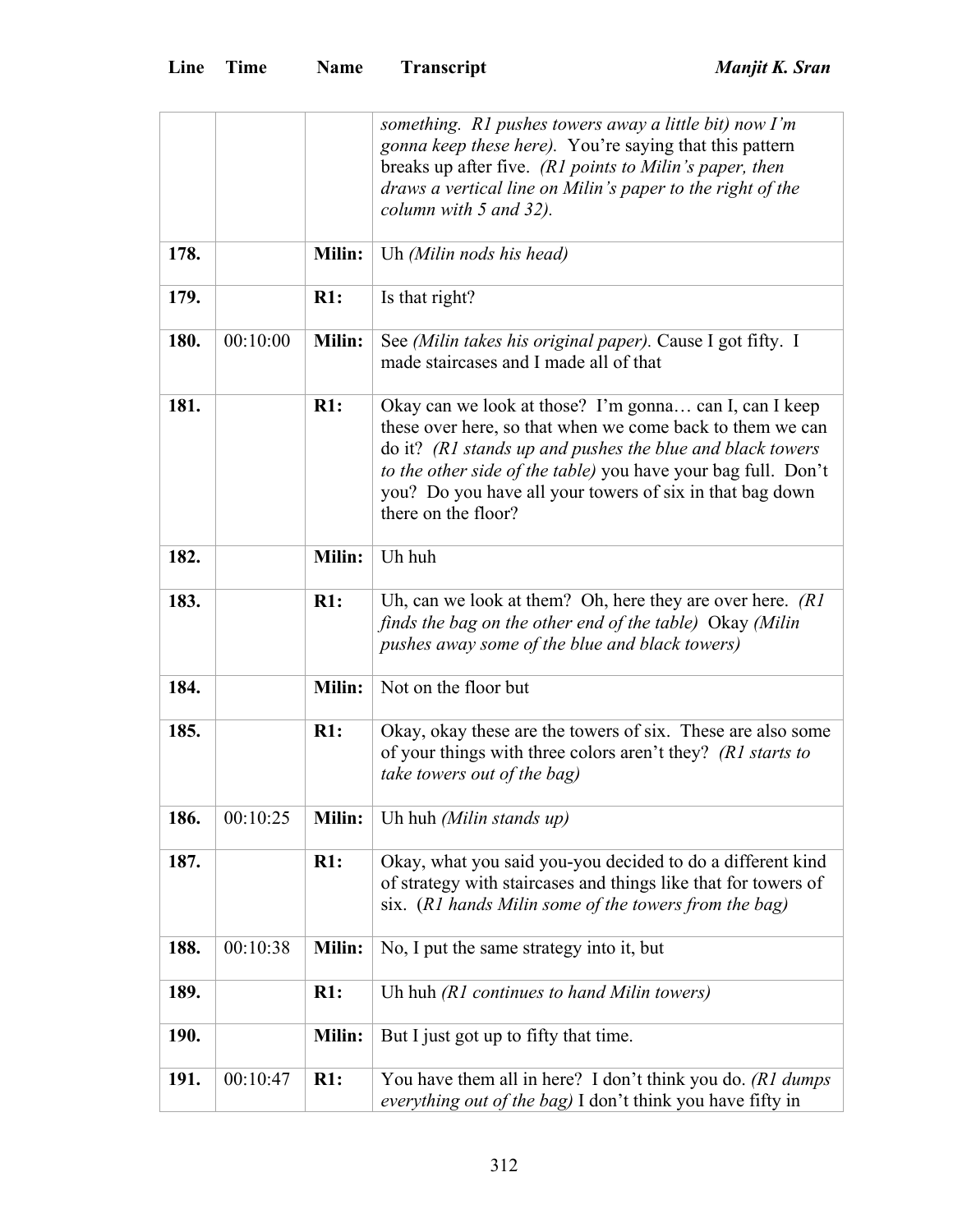|      |          |               | here. Do you?                                                                                                                                                                                                                                                                                                                                                                                                                                                                            |
|------|----------|---------------|------------------------------------------------------------------------------------------------------------------------------------------------------------------------------------------------------------------------------------------------------------------------------------------------------------------------------------------------------------------------------------------------------------------------------------------------------------------------------------------|
| 192. |          | Milin:        | Yeah, most of them at least.                                                                                                                                                                                                                                                                                                                                                                                                                                                             |
| 193. |          | R1:           | You have tons of them. Okay, talk to me about what you<br>did.                                                                                                                                                                                                                                                                                                                                                                                                                           |
| 194. |          | Milin:        | See, once I made a staircase of it I knew there'd be another<br>duplicate of all those, so, because you just change this to red<br>and put this to yellow. (Milin points to yellow cube then a<br>red cube in the towers which are in front of him on the<br>table)                                                                                                                                                                                                                      |
| 195. | 00:11:09 | R1:           | What do you mean by a staircase?                                                                                                                                                                                                                                                                                                                                                                                                                                                         |
| 196. |          | <b>Milin:</b> | Like all one yellow and all reds or some. (Milin picks up<br>towers that are on the table as he looks through them).<br>There's got to be something in there. (Milin looks through<br><i>the pile of the towers</i> ) I made something like that one<br>yellow and all the rest were reds. (Milin finds a tower with<br>one yellow and all the rest reds. R1 picks it up) and then<br>see (Milin holds up a red/yellow/red/red/yellow tower) this<br>one of them with another staircase. |
| 197. | 00:11:30 | R1:           | Another kind of pattern or another kind of staircase pattern?                                                                                                                                                                                                                                                                                                                                                                                                                            |
| 198. |          | Milin:        | But, (Milin shrugs) I can't really find all of mine in here.                                                                                                                                                                                                                                                                                                                                                                                                                             |
| 199. |          | R1:           | Oh you can't, yeah, because they're all sort of in here.<br>Okay, I don't understand why what you were doing there<br>(R1 points to blue and black towers) wouldn't keep working                                                                                                                                                                                                                                                                                                         |
| 200. | 00:11:47 | Milin:        | Because once you get to five it's an odd number or<br>something, but it doesn't work. (Milin has two of his red<br>and yellow towers in his hand that he starts to play with)                                                                                                                                                                                                                                                                                                            |
| 201. |          | R1:           | You sure?                                                                                                                                                                                                                                                                                                                                                                                                                                                                                |
| 202. |          | Milin:        | Uh                                                                                                                                                                                                                                                                                                                                                                                                                                                                                       |
| 203. |          | R1:           | It works. Maybe, I'm so confused, Milin that we have all of<br>these. I want, can we pull all these things back here. (R1)<br><i>moves the blue and black towers back)</i> can you build it for<br>me again so I can think about this. These were the ones $(RI)$<br><i>finds towers of ones</i> ) and the ones were one of each. Is that<br>right?                                                                                                                                      |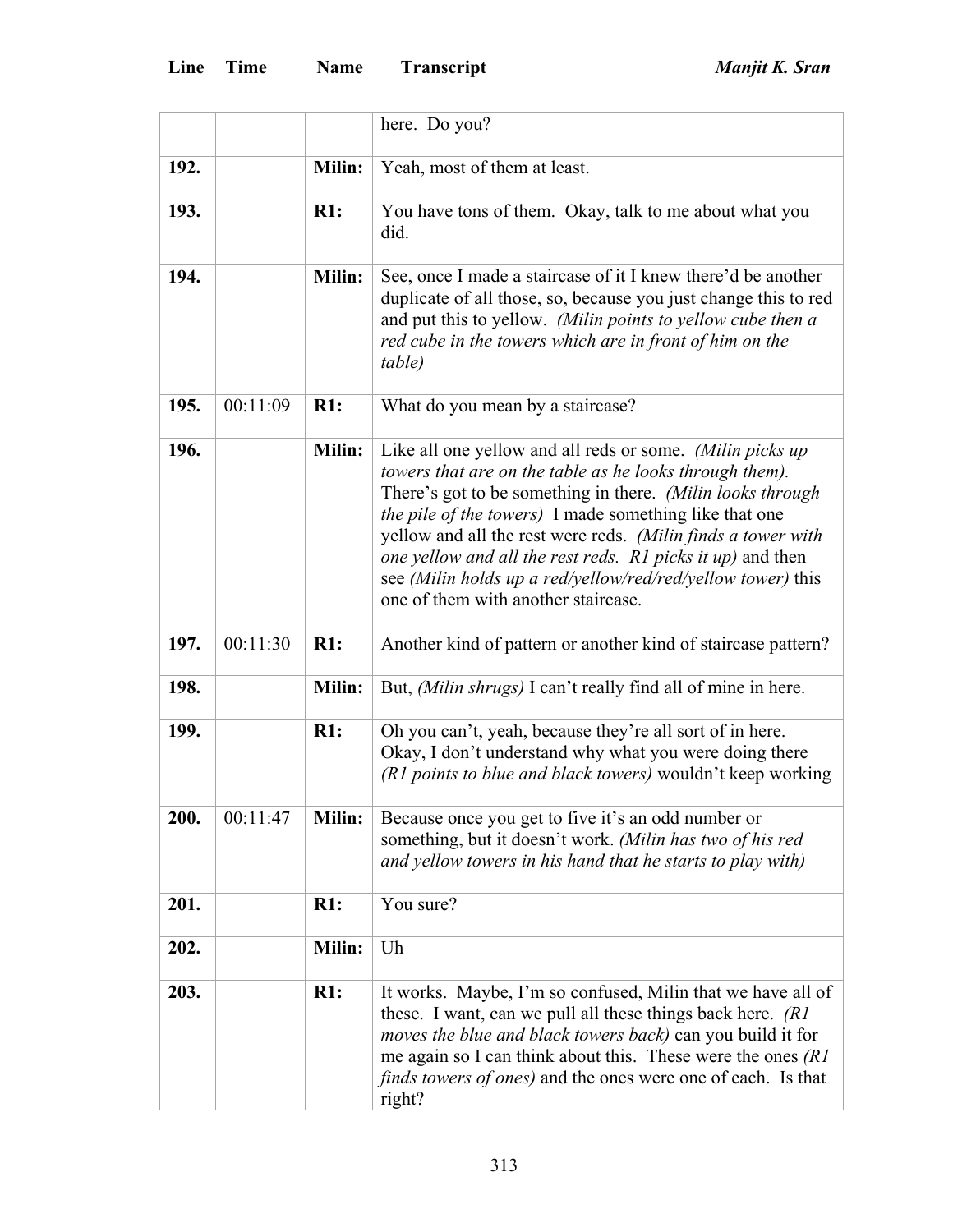| 204. | 00:12:24 | <b>Milin:</b> | Uh huh (Milin is playing with his red and yellow towers)                                                                        |
|------|----------|---------------|---------------------------------------------------------------------------------------------------------------------------------|
| 205. |          | R1:           | And then there were the twos and how did the twos work?                                                                         |
| 206. | 00:12:29 | <b>Milin:</b> | Put another one on top of them. ( $R1$ pulls towers of two<br>from the pile)                                                    |
| 207. |          | R1:           | Yeah there were two of them.                                                                                                    |
| 208. |          | Milin:        | For each                                                                                                                        |
| 209. |          | $R1$ :        | And where did this one go? (R1 picks up the blue/blue<br><i>tower of two)</i> which one, which family was it with?              |
| 210. |          | Milin:        | Uh                                                                                                                              |
| 211. |          | R1:           | Did it go here or did it go here? (R1 points to two towers of<br>one)                                                           |
| 212. | 00:12:40 | <b>Milin:</b> | Here (Milin points to where it goes)                                                                                            |
| 213. |          | R1:           | Okay                                                                                                                            |
| 214. |          | Milin:        | Cause it has to go here because (Milin points to towers)                                                                        |
| 215. |          | R1:           | Yeah and then what about this one. (R1 picks up black/blue<br>tower of two) Where did it go? (Milin points to where it<br>goes) |
| 216. | 00:12:47 | Milin:        | Cause the black is on the bottom.                                                                                               |
| 217. |          | R1:           | Yeah                                                                                                                            |
| 218. |          | Milin:        | See (Milin picks up tower of one and points to towers of two<br>with black on the bottom)                                       |
| 219. |          | R1:           | Yeah                                                                                                                            |
| 220. |          | Milin:        | Look at this family.                                                                                                            |
| 221. |          | R1:           | Yeah                                                                                                                            |
| 222. |          | Milin:        | It has to have a black on the bottom                                                                                            |
| 223. |          | R1:           | That family has to have a black on the bottom?                                                                                  |

the control of the control of the control of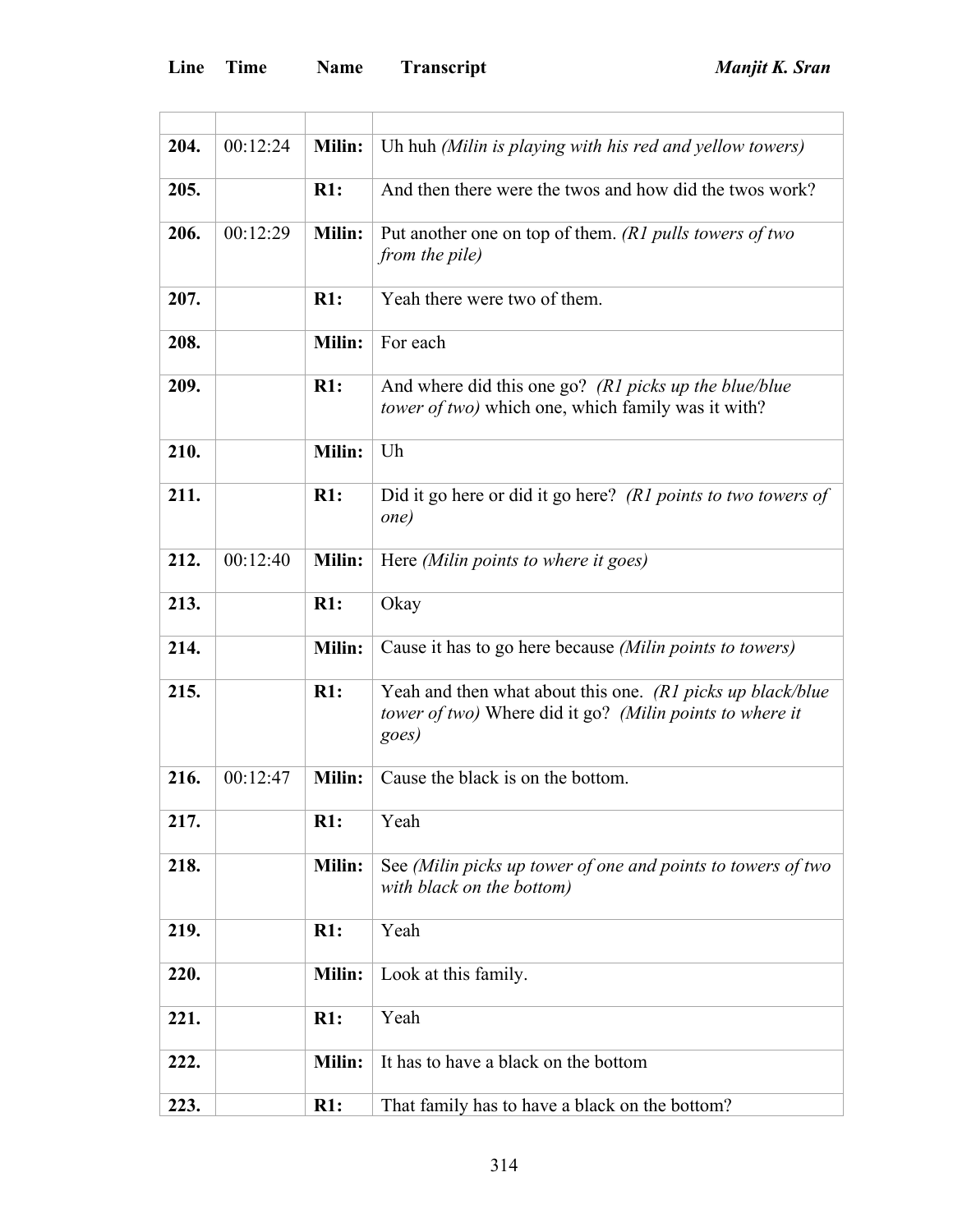| 224. | 00:12:55 | <b>Milin:</b> | And this family has to get a blue on the bottom. (Milin<br>picks up blue tower of one and points to towers of two with<br>blue on the bottom)                                                         |
|------|----------|---------------|-------------------------------------------------------------------------------------------------------------------------------------------------------------------------------------------------------|
| 225. |          | R1:           | Had to have a blue on the bottom. Okay, and so it works for<br>that. (R1 straightens up towers) Okay, now                                                                                             |
| 226. |          | <b>Milin:</b> | Up to five (Milin nods his head and picks up one of his red<br>and yellow towers of six)                                                                                                              |
| 227. |          | R1:           | Yeah and now, now for the three. Okay for going from two<br>to three, (R1 pushes red and yellow tower away) how many<br>families are we gonna have going from two up to three?                        |
| 228. | 00:13:13 | Milin:        | Um, eight, because, see, there's four, and two for each one.<br>(Milin points to towers of two)                                                                                                       |
| 229. |          | R1:           | Yeah, okay, where does this go? Yeah, where doe s this one<br>go? That one goes to that family? Where does this one go?<br>(R1 picks up towers of three ad Milin points to where each<br>should go)   |
| 230. | 00:13:20 | Milin:        | Right here.                                                                                                                                                                                           |
| 231. |          | R1:           | That's so it's this family? Okay and where did this one go?<br>I really don't understand this strategy. Okay, what about<br>this one? We had this one didn't we? What did, what, does<br>he go there? |
| 232. |          | Milin:        | Uh, this one, yeah (Milin points to tower in R1's hand)                                                                                                                                               |
| 233. |          | R1:           | Okay where does this one go?                                                                                                                                                                          |
| 234. | 00:13:46 | Milin:        | This one here (Milin places the tower) see just put a black<br>on top of it.                                                                                                                          |
| 235. |          | R1:           | Okay, now here's our two other towers of three (R1 hands)<br>Milin the last two towers)                                                                                                               |
| 236. |          | Milin:        | This one goes here (Milin places one of the towers)                                                                                                                                                   |
| 237. | 00:13:54 | R1:           | Uh huh                                                                                                                                                                                                |
| 238. |          | <b>Milin:</b> | This one goes bah dah here (Milin places the last<br>tower)                                                                                                                                           |

<u> 1980 - Johann Barbara, martxa alemaniar a</u>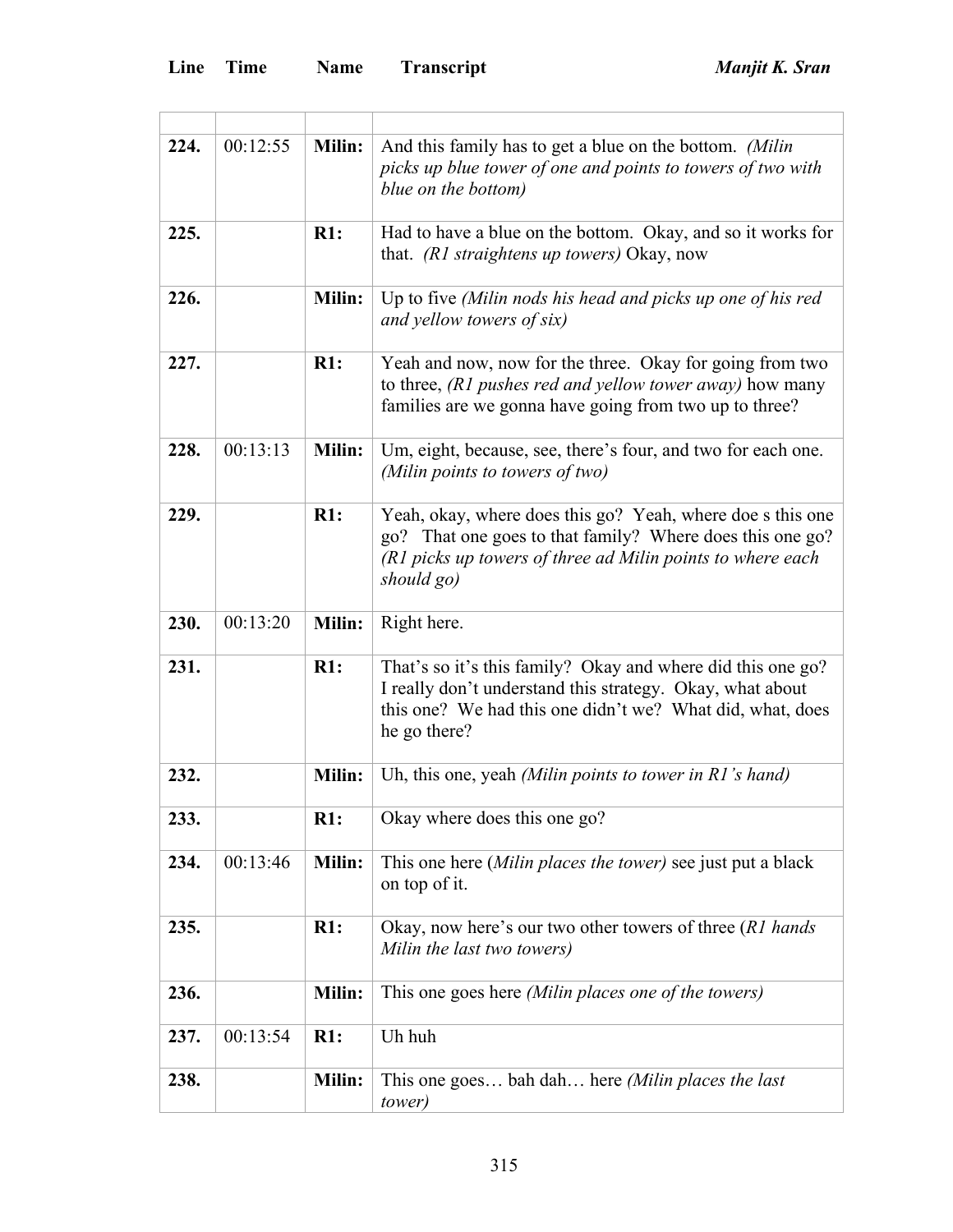| 239. | 00:14:01 | R1:           | Okay so that's the (R1 reaches across the table. Milin<br>pushes her hands away and pushes the groups of two<br>together)                                                                                                                                                                                                                                                                                                                                                                     |
|------|----------|---------------|-----------------------------------------------------------------------------------------------------------------------------------------------------------------------------------------------------------------------------------------------------------------------------------------------------------------------------------------------------------------------------------------------------------------------------------------------------------------------------------------------|
| 240. |          | <b>Milin:</b> | Twos                                                                                                                                                                                                                                                                                                                                                                                                                                                                                          |
| 241. |          | R1:           | Yeah                                                                                                                                                                                                                                                                                                                                                                                                                                                                                          |
| 242. |          | <b>Milin:</b> | Twos                                                                                                                                                                                                                                                                                                                                                                                                                                                                                          |
| 243. |          | R1:           | Yeah                                                                                                                                                                                                                                                                                                                                                                                                                                                                                          |
| 244. |          | <b>Milin:</b> | Twos                                                                                                                                                                                                                                                                                                                                                                                                                                                                                          |
| 245. |          | R1:           | Yeah                                                                                                                                                                                                                                                                                                                                                                                                                                                                                          |
| 246. |          | <b>Milin:</b> | And twos                                                                                                                                                                                                                                                                                                                                                                                                                                                                                      |
| 247. |          | $R1$ :        | Yeah, yeah, okay, so if we line them this way $(R1$ turns the<br>groups of towers of three so that they are next to each other)<br>now how many do we have?                                                                                                                                                                                                                                                                                                                                   |
| 248. | 00:14:12 | Milin:        | Eight                                                                                                                                                                                                                                                                                                                                                                                                                                                                                         |
| 249. |          | R1:           | Okay                                                                                                                                                                                                                                                                                                                                                                                                                                                                                          |
| 250. |          | Milin:        | It won't work on six because                                                                                                                                                                                                                                                                                                                                                                                                                                                                  |
| 251. | 00:14:18 | R1:           | I don't understand, we go from three to four. ( $R1$ puts down<br><i>a tower of four</i> ). Maybe we could take one little family.<br>Here's a one <i>(R1 moves black tower of one)</i> and what did it<br>go to? Two here? (R1 moves towers of two with black<br><i>bottoms</i> ) is that right? And then went here. (R1 moves<br>towers of three with black bottoms). Okay now here's the<br>other family that had the blue bottom. Is that right? (R1)<br>moves towers with blue bottoms). |
| 252. |          | Milin:        | Yeah                                                                                                                                                                                                                                                                                                                                                                                                                                                                                          |
| 253. |          | R1:           | Okay                                                                                                                                                                                                                                                                                                                                                                                                                                                                                          |
| 254. |          | Milin:        | Uh, you could go to fives. (Milin puts his hand over towers<br>with black bottoms)                                                                                                                                                                                                                                                                                                                                                                                                            |
| 255. |          | R1:           | Well, let's go to fours first.                                                                                                                                                                                                                                                                                                                                                                                                                                                                |

<u> 1989 - Johann Barbara, martin d</u>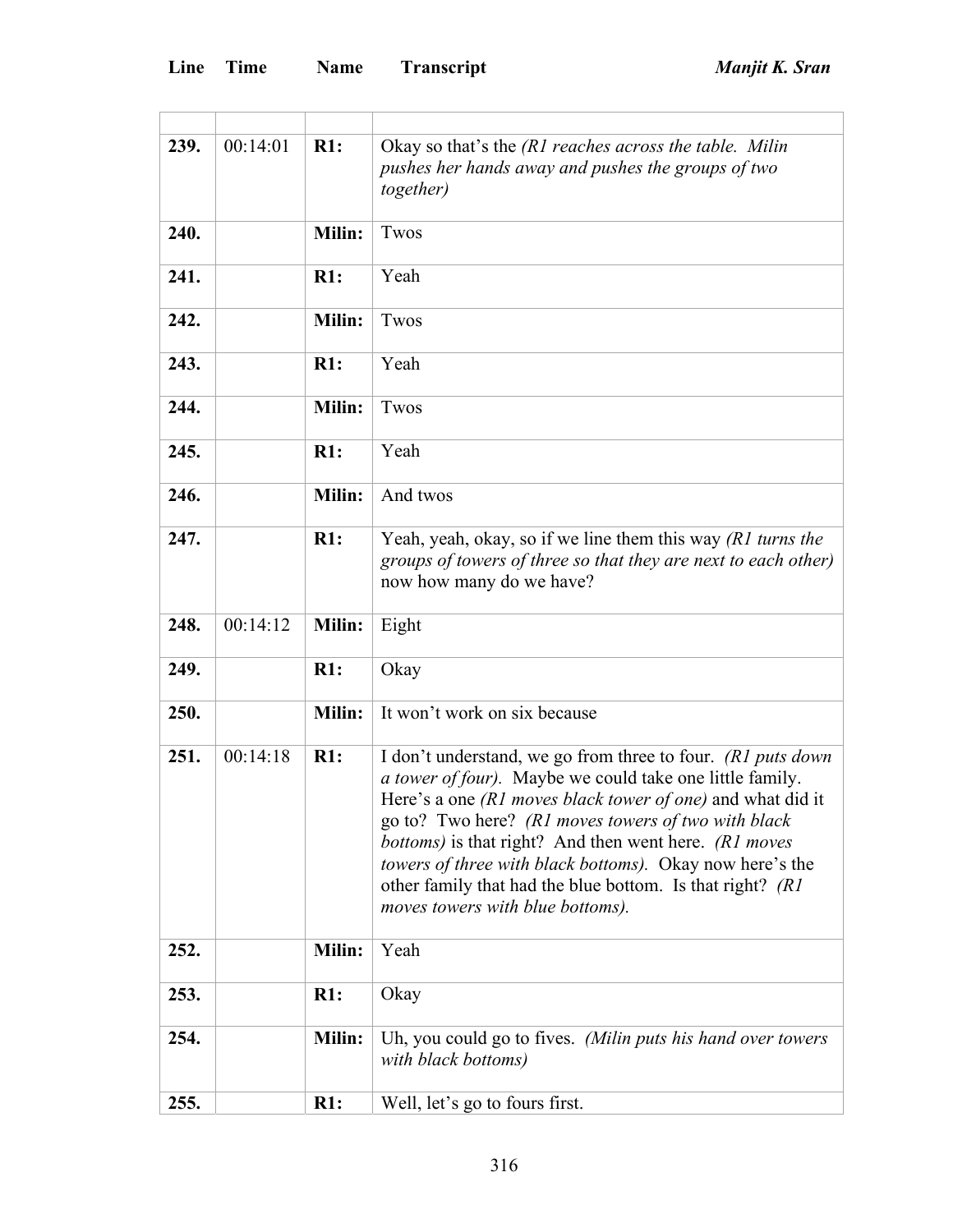ł.

L

| 256. |          | Milin:        | Fours first                                                                                                                                                                                 |
|------|----------|---------------|---------------------------------------------------------------------------------------------------------------------------------------------------------------------------------------------|
| 257. |          | R1:           | Okay here's this one and here's the other one that goes with<br>that. ( $R1$ puts two towers of four into pattern)                                                                          |
| 258. | 00:14:51 | Milin:        | Now these guys have to separate a little. (Milin pulls the<br><i>towers of three further apart)</i>                                                                                         |
| 259. |          | R1:           | Yeah they have to separate and so                                                                                                                                                           |
| 260. | 00:15:01 | Milin:        | So they have their own family (Milin knocks over one of the<br>towers of three, looks for where it went and puts it down on<br>the side)                                                    |
| 261. |          | R1:           | Yeah, so, they're, he, he, he belongs in here $(RI$ moves the<br>tower of three back to the right place). Okay, alright and so<br>you have these two. (R1 points to the two towers of four) |
| 262. |          | Milin:        | Uh huh and then the other two                                                                                                                                                               |
| 263. |          | R1:           | And then you went to fives. What would the fives look like<br>for that? (R1 points to one of the towers of four)                                                                            |
| 264. | 00:15:14 | <b>Milin:</b> | Tsk, one would have a black bottom                                                                                                                                                          |
| 265. |          | R1:           | Uh huh                                                                                                                                                                                      |
| 266. |          | <b>Milin:</b> | And all the rest blues for this (Milin points to the<br>black/blue/blue/blue tower of four)                                                                                                 |
| 267. | 00:15:20 | R1:           | Oh like (R1 builds a tower with black and four blues)                                                                                                                                       |
| 268. |          | <b>Milin:</b> | And one                                                                                                                                                                                     |
| 269. |          | R1:           | Like this? That would be one that came from there? (R1)<br>puts the tower she just built by the tower of four)                                                                              |
| 270. | 00:15:28 | <b>Milin:</b> | Uh huh                                                                                                                                                                                      |
| 271. |          | R1:           | Yeah                                                                                                                                                                                        |
| 272. |          | <b>Milin:</b> | And then you could always have another black on top of<br>that.                                                                                                                             |
| 273. | 00:15:33 | R1:           | What do you mean another (Milin coughs) another one that                                                                                                                                    |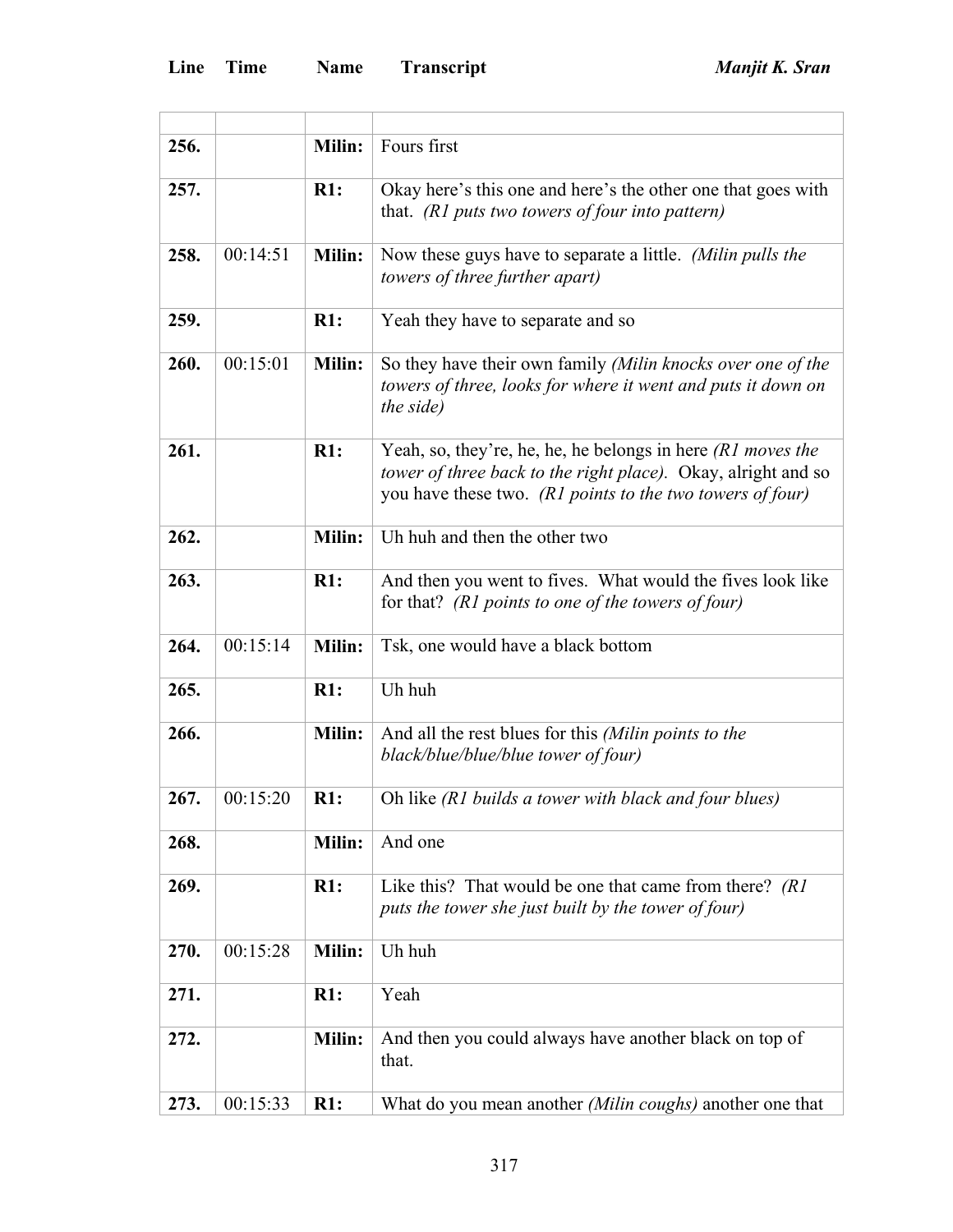|      |          |               | goes                                                                                                                                                         |
|------|----------|---------------|--------------------------------------------------------------------------------------------------------------------------------------------------------------|
| 274. |          | Milin:        | Like this, but instead of that blue put a black on there.<br>(Milin points to the blue cube on top of the tower of five)                                     |
| 275. |          | R1:           | (R1 starts to build tower) How many? It, it, it, would be<br>just like this (R1 hands Milin a tower with<br>black/blue/blue/blue)                            |
| 276. |          | Milin:        | It would be exactly like this, but just put an ordinary black<br>instead of an ordinary blue (Milin adds a black cube to the<br>top of the tower)            |
| 277. | 00:15:49 | R1:           | Okay                                                                                                                                                         |
| 278. |          | <b>Milin:</b> | It'll go here. (Milin puts the new tower next to the other<br>tower of five)                                                                                 |
| 279. |          | R1:           | And so that means it would go with that?                                                                                                                     |
| 280. |          | Milin:        | Uh huh                                                                                                                                                       |
| 281. |          | R1:           | Okay, and so there were four of these $(R1$ points to towers<br><i>of four</i> ) and how many in the next line?                                              |
| 282. | 00:16:00 | Milin:        | So far two.                                                                                                                                                  |
| 283. |          | R1:           | No, well                                                                                                                                                     |
| 284. |          | <b>Milin:</b> | But there's going to be thirty-two                                                                                                                           |
| 285. |          | R1:           | No, uh, okay this was eight (R1 points across the line of<br>towers of three) and the next line was sixteen (R1 points<br>across the line of towers of four) |
| 286. |          | Milin:        | Uh huh                                                                                                                                                       |
| 287. |          | R1:           | And this line, this one had two. Is this gonna have two? $(RI)$<br>points to the next tower of four then the next tower of three)                            |
| 288. |          | Milin:        | Uh huh                                                                                                                                                       |
| 289. |          | R1:           | And then this one's gonna have two $(R1$ points to the next<br>tower of four)                                                                                |
| 290. |          | Milin:        | Uh huh                                                                                                                                                       |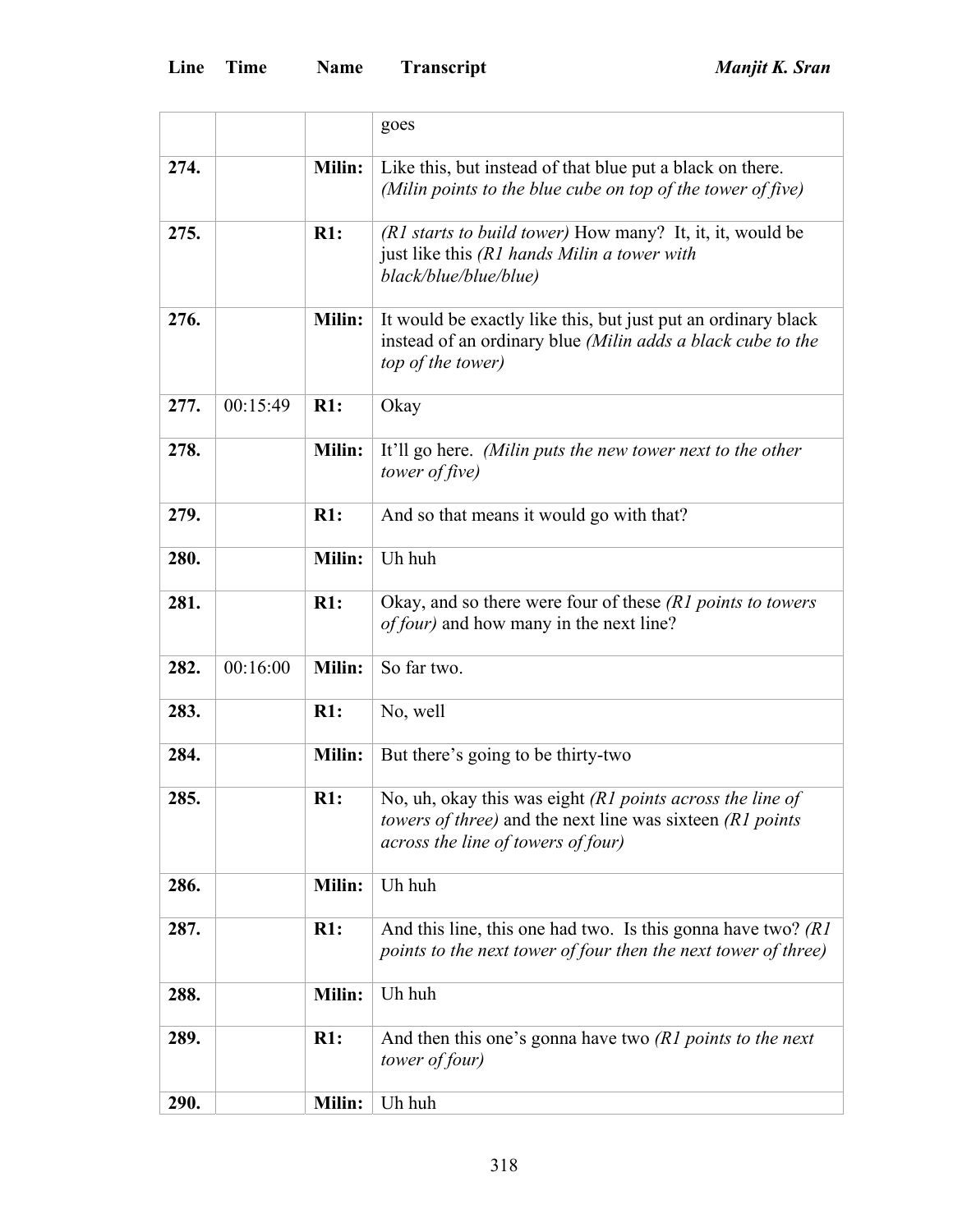| 291. | 00:16:15 | $R1$ :        | How many did you say were gonna be in this line going<br>across? (R1 Points across the line of towers of five)                                      |
|------|----------|---------------|-----------------------------------------------------------------------------------------------------------------------------------------------------|
| 292. |          | Milin:        | Thirty-two.                                                                                                                                         |
| 293. |          | R1:           | You sure, why?                                                                                                                                      |
| 294. | 00:16:21 | Milin:        | We did it in class. That's one thing. (Milin is playing with<br>his mike and someone comes over to fix the mike)                                    |
| 295. |          | R1:           | Oh, and you remember that, okay                                                                                                                     |
| 296. |          | <b>Milin:</b> | Um, another thing is, um, because if you follow the pattern<br>up to this (Milin points to his paper)                                               |
| 297. | 00:16:33 | R1:           | Uh huh                                                                                                                                              |
| 298. |          | Milin:        | It'll do the same thing, keep on doubling                                                                                                           |
| 299. |          | R1:           | Okay now these are the fives. What about him. How could<br>you make him into a tower of six? (R1 points to a tower of<br>five)                      |
| 300. | 00:16:44 | <b>Milin:</b> | Him, you just put another, either a black or a blue on.<br>(Milin puts his hand over the tower of five and then in the<br>air)                      |
| 301. |          | R1:           | Okay, here would be, wait you have one black. (R1 points<br>to tower of five and then starts to build another tower)                                |
| 302. |          | Milin:        | Yeah and all the rest blues.                                                                                                                        |
| 303. |          | R1:           | Four blues and one more. Okay, what else could it have<br>been?                                                                                     |
| 304. |          | <b>Milin:</b> | Um all of these, but instead of this blue put a black on.<br>(Milin points to the blue on top of the tower of six. R1 starts<br>to build the tower) |
| 305. |          | R1:           | Yeah (R1 points to the tower of six and counts) one, two,<br>three, how many blues does it need?                                                    |
| 306. |          | <b>Milin:</b> | Four, one more. (Milin points to the tower of six)                                                                                                  |
| 307. | 00:17:20 | R1:           | One more? (R1 puts on another blue cube)                                                                                                            |

<u> 1980 - Johann Barbara, martxa alemaniar a</u>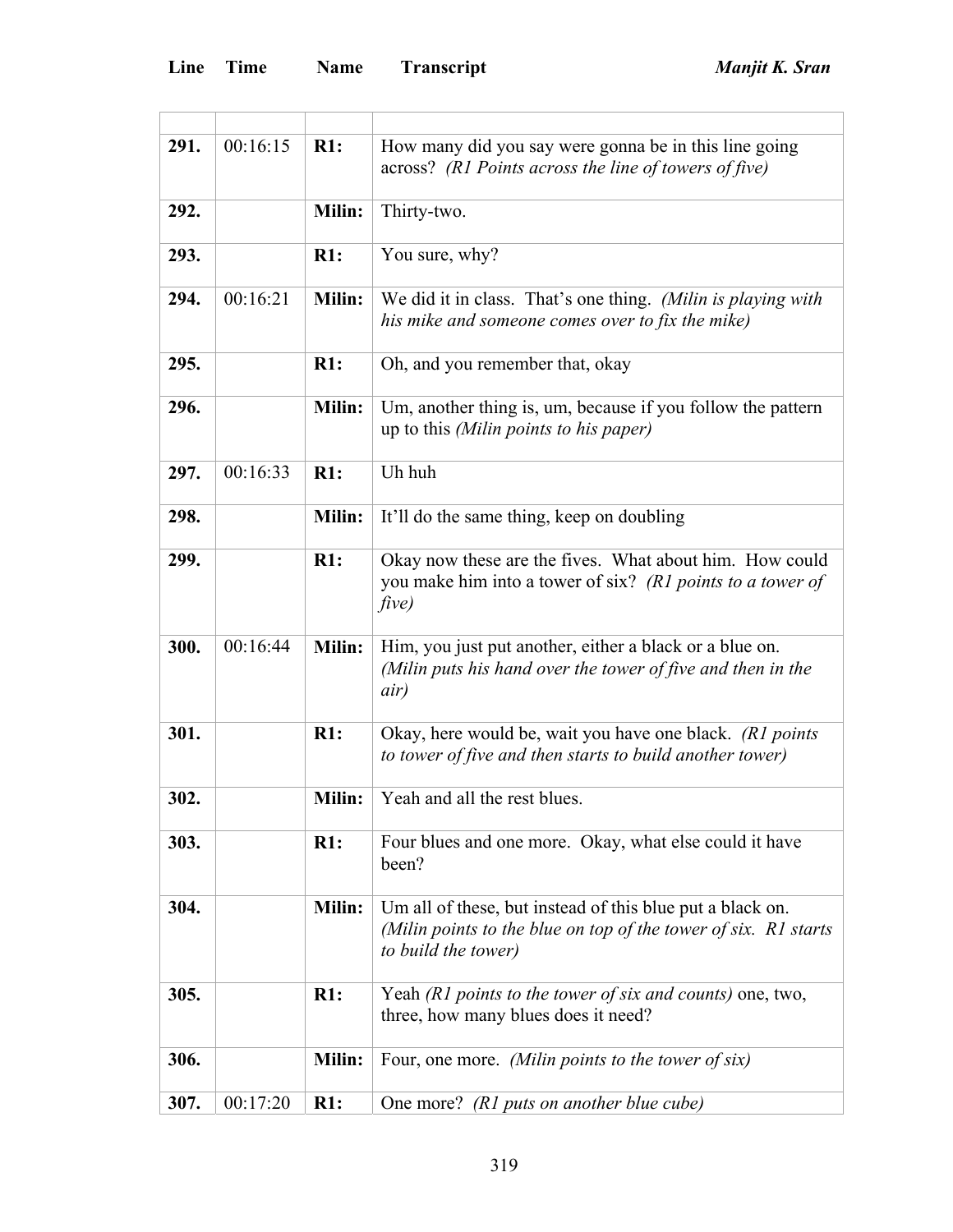| 308. |          | Milin:        | Then a black                                                                                                                                                                          |
|------|----------|---------------|---------------------------------------------------------------------------------------------------------------------------------------------------------------------------------------|
| 309. |          | R1:           | And then a black one? (R1 puts on a black cube)                                                                                                                                       |
| 310. | 00:17:25 | <b>Milin:</b> | See it has to have this (Milin picks up the tower of five)                                                                                                                            |
| 311. |          | R1:           | Uh huh                                                                                                                                                                                |
| 312. |          | <b>Milin:</b> | On the bottom like this, see? (Milin points to the bottom of<br>the two towers of six)                                                                                                |
| 313. |          | $R1$ :        | Uh huh                                                                                                                                                                                |
| 314. | 00:17:30 | <b>Milin:</b> | And then you put either a black or a blue on. (Milin points<br>to the top of tower of six)                                                                                            |
| 315. |          | R1:           | Yeah, okay, but you're saying you couldn't do that for all of<br>them going from five to six. (R1 straightens towers)                                                                 |
| 316. |          | Milin:        | Uh huh, because there's going to be less.                                                                                                                                             |
| 317. |          | R1:           | Why?                                                                                                                                                                                  |
| 318. | 00:17:43 | <b>Milin:</b> | Because some of the families can't actually afford them.<br>(both laugh)                                                                                                              |
| 319. |          | R1:           | Oh, I see and so you are saying there's gonna be less<br>because you're out of unifix cubes?                                                                                          |
| 320. |          | Milin:        | No (Milin shakes his head)                                                                                                                                                            |
| 321. |          | R1:           | What if you had plenty of unifix cubes? You mean this one<br>couldn't do it? ( $R1$ points to one of the families of five)                                                            |
| 322. | 00:17:59 | Milin:        | This one see (Milin points to the same family of five) if you<br>could do that, right                                                                                                 |
| 323. |          | R1:           | Uh huh                                                                                                                                                                                |
| 324. |          | Milin:        | You could only put a black or a blue on, but somewhere in<br>there (Milin plays with his mike Again) there's going to be<br>this place where this one can't afford it. (Milin laughs) |
| 325. |          | R1:           | Yeah                                                                                                                                                                                  |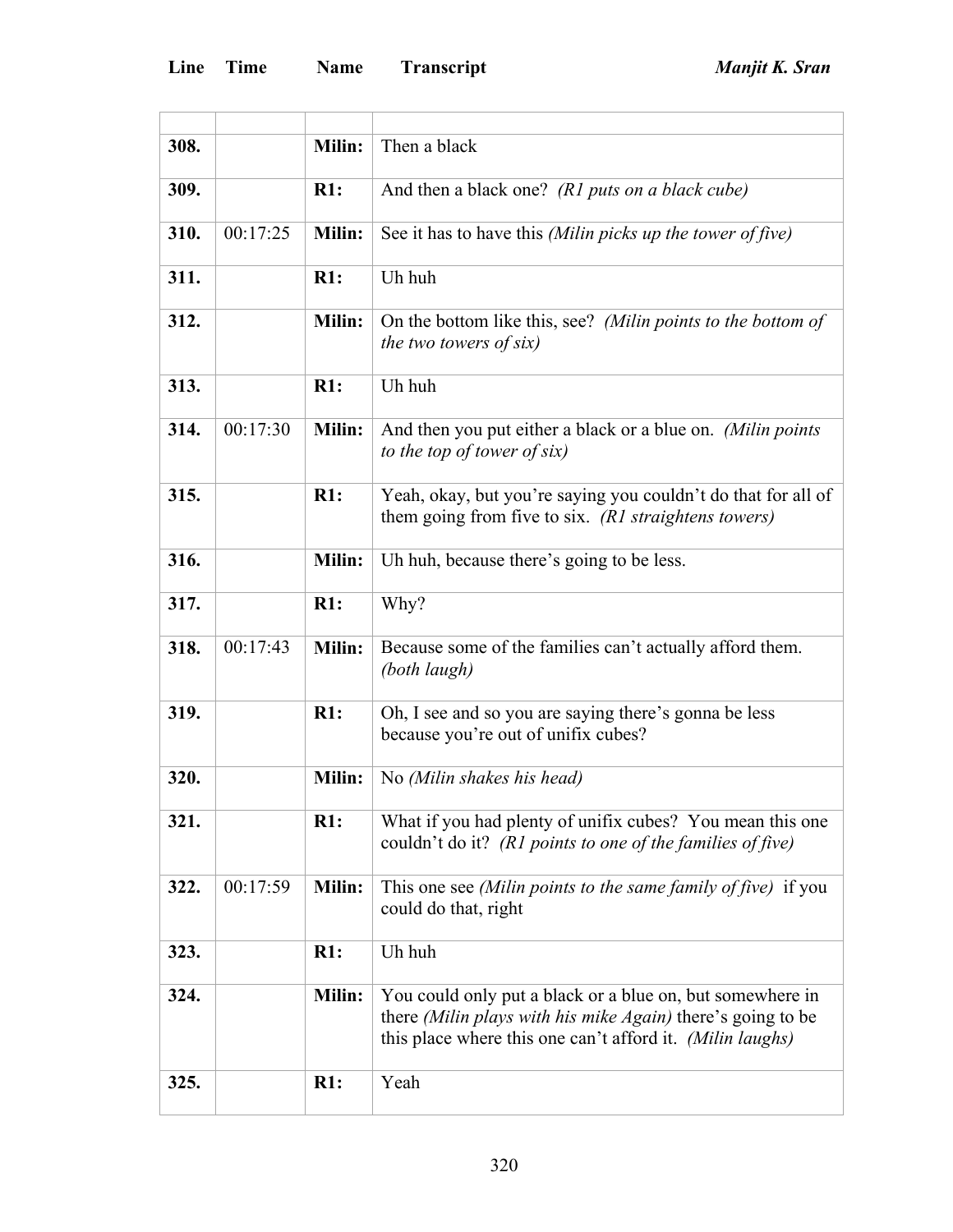ł.

L

| 326. | 00:18:14 | <b>Milin:</b> | But                                                                                                                                                                                                                        |
|------|----------|---------------|----------------------------------------------------------------------------------------------------------------------------------------------------------------------------------------------------------------------------|
| 327. |          | R1:           | So you're saying                                                                                                                                                                                                           |
| 328. |          | Milin:        | And you can't get one more on top of it, so (Milin points to<br><i>towers</i> )                                                                                                                                            |
| 329. |          | R1:           | Why?                                                                                                                                                                                                                       |
| 330. |          | Milin:        | Cause (Milin shrugs his shoulders) for certain reasons                                                                                                                                                                     |
| 331. |          | R1:           | Yeah, you just don't think you could.                                                                                                                                                                                      |
| 332. |          | Milin:        | (Milin shrugs his shoulders) unless I'm wrong.                                                                                                                                                                             |
| 333. | 00:18:29 | R1:           | I wonder. When you, when you were, when you were<br>finding them and you were using other strategies you say<br>you only found fifty.                                                                                      |
| 334. |          | Milin:        | Um (Milin nods his head)                                                                                                                                                                                                   |
| 335. |          | R1:           | Does this strategy then just not work after a while? (R1)<br><i>points to the towers)</i>                                                                                                                                  |
| 336. | 00:18:43 | <b>Milin:</b> | Uh huh, after five, maybe cause (Milin pulls on his paper<br>which is on the table) ten's an even number and you can<br>divide by five or something like that.                                                             |
| 337. |          | R1:           | Yeah, yeah, okay so, but this one which is our tower of five<br>(R1 picks up tower of five) turned into these two (R1 points<br>to the towers of six). This was a tower of five $(R1$ picks up<br>the other tower of five) |
| 338. |          | <b>Milin:</b> | Turned into these, this                                                                                                                                                                                                    |
| 339. |          | R1:           | What would it turn into?                                                                                                                                                                                                   |
| 340. |          | Milin:        | Um, black, three blues, a black and a blue, or two blacks<br>instead of one more blue. (Milin points at the tower of five)                                                                                                 |
| 341. | 00:19:10 | R1:           | Okay, a black and a blue? Is that right? (R1 builds a tower<br>$of$ six)                                                                                                                                                   |
| 342. |          | Milin:        | Or another black                                                                                                                                                                                                           |
| 343. |          | R1:           | And a black and three blues                                                                                                                                                                                                |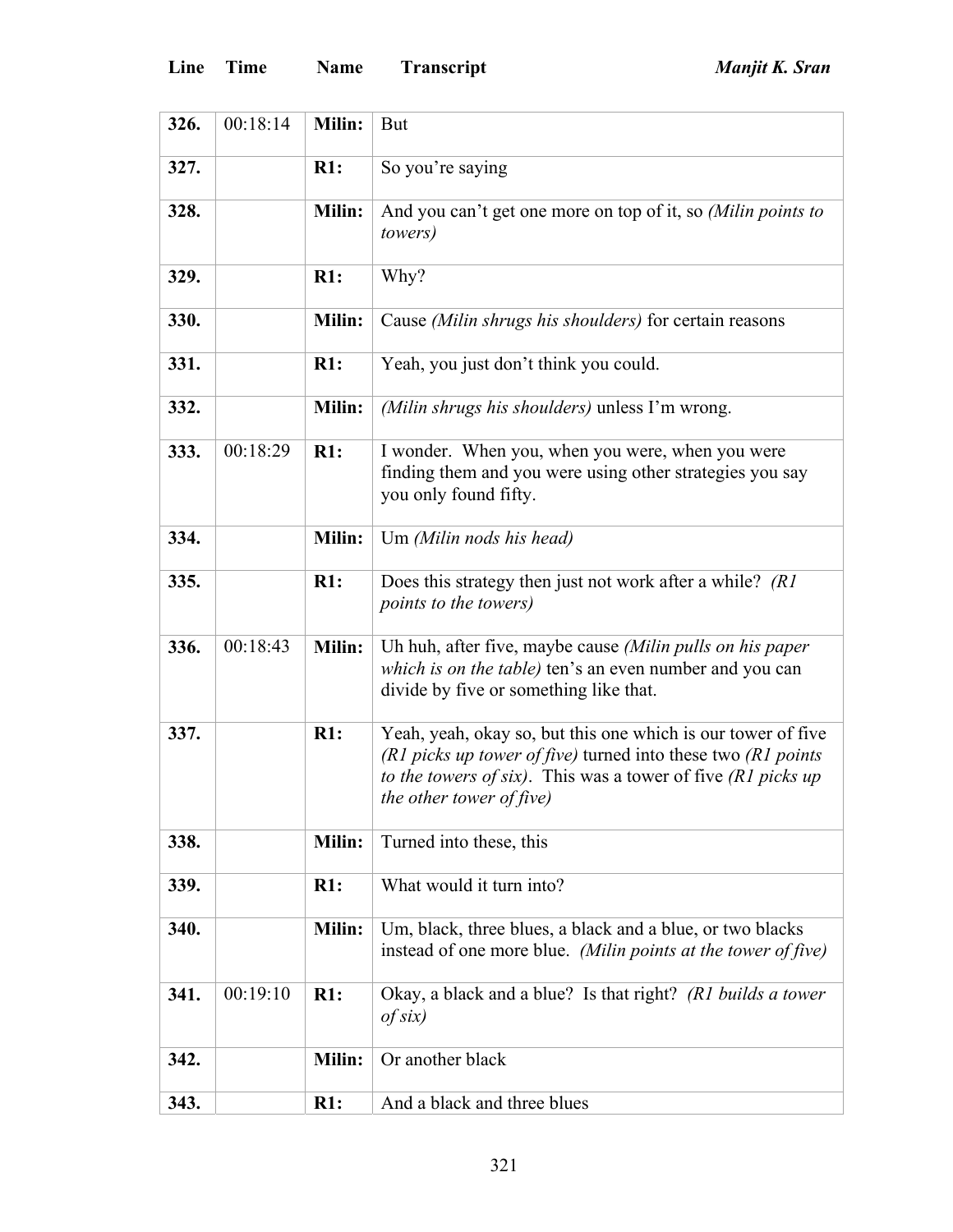| 344. |          | Milin: | Another black                                                                                                                                                                                                                                                                                                                           |
|------|----------|--------|-----------------------------------------------------------------------------------------------------------------------------------------------------------------------------------------------------------------------------------------------------------------------------------------------------------------------------------------|
| 345. |          | R1:    | And a black and what? (R1 is building a tower)                                                                                                                                                                                                                                                                                          |
| 346. |          | Milin: | And uh, let's see (Milin picks up the tower)                                                                                                                                                                                                                                                                                            |
| 347. | 00:19:27 | R1:    | That's coming from this one $(R1$ points to the tower of five)                                                                                                                                                                                                                                                                          |
| 348. |          | Milin: | And another black                                                                                                                                                                                                                                                                                                                       |
| 349. |          | R1:    | And another black, okay. (R1 puts another black on and<br>places it in row)                                                                                                                                                                                                                                                             |
| 350. |          | Milin: | But just doesn't work on this one                                                                                                                                                                                                                                                                                                       |
| 351. | 00:19:36 | R1:    | Oh it just doesn't, you're just convinced that it's not gonna<br>work on this one but what if I keep not. I just don't<br>understand. This was such a good way to get up to the<br>fives. What would we have, what would you have to<br>convince me?                                                                                    |
| 352. |          | Milin: | Uh, make them.                                                                                                                                                                                                                                                                                                                          |
| 353. |          | R1:    | What would we have to build? You know what a pain.<br>(Milin sighs) Okay here's our family from one $(R1$ points to<br>black tower of one) that went to two (R1 points to towers of<br>two)                                                                                                                                             |
| 354. |          | Milin: | That went to four.                                                                                                                                                                                                                                                                                                                      |
| 355. |          | R1:    | That went to four $(R1$ moves towers of three)                                                                                                                                                                                                                                                                                          |
| 356. | 00:20:04 | Milin: | Then went to (under his breath) fifty.                                                                                                                                                                                                                                                                                                  |
| 357. |          | R1:    | Okay, if I build, (R1 puts hands on hips). I'll build if you<br>tell me what to build. How does it go? From three to four?<br>(R1 points to towers of three). What do we do? You build<br>the family for the first one. I'm just so confused at these<br>family thats not gonna have enough money $(R1$ moves<br>towers of three again) |
| 358. |          | Milin: | Just put a black, blue black and another any kind of cube.                                                                                                                                                                                                                                                                              |
| 359. |          | R1:    | What do you think? You have to tell me exactly what to do.<br>Black blue (R1 builds tower)                                                                                                                                                                                                                                              |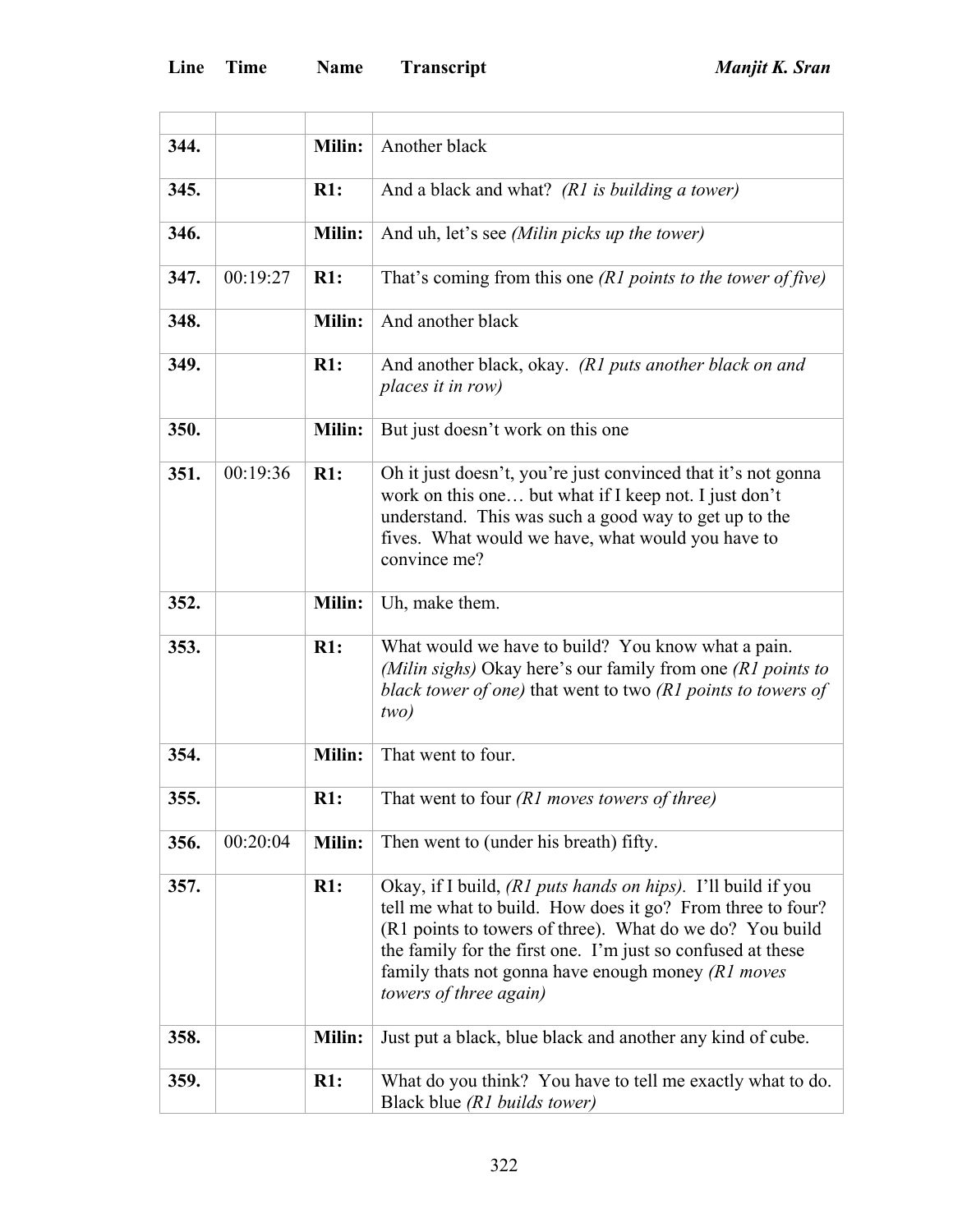$\overline{a}$ 

| 360. | 00:20:31 | Milin:        | Black and blue <i>(Milin stretches)</i>                                                                                           |
|------|----------|---------------|-----------------------------------------------------------------------------------------------------------------------------------|
| 361. |          | R1:           | Okay black/blue/black/blue okay (R1 puts finished tower in<br>place)                                                              |
| 362. |          | Milin:        | Or a black/blue/black/black (Milin stretches and yawns)                                                                           |
| 363. |          | R1:           | Okay, or black/blue/black/black, okay (R1 build tower and<br>puts it in place)                                                    |
| 364. | 00:20:49 | Milin:        | And that's that family                                                                                                            |
| 365. |          | R1:           | Now how many is that?                                                                                                             |
| 366. |          | Milin:        | Four (Milin puts his hand over a tower)                                                                                           |
| 367. |          | R1:           | That's ones that go with this                                                                                                     |
| 368. |          | Milin:        | Uh huh                                                                                                                            |
| 369. |          | R1:           | Okay (Milin stretches) now these four would turn into how<br>many in the next family? (R1 points across row of towers of<br>five) |
| 370. | 00:21:03 | Milin:        | Um, eight                                                                                                                         |
| 371. |          | R1:           | And those eight would turn to how many in this family?<br>$(R1$ points to the row of towers of six)                               |
| 372. |          | <b>Milin:</b> | Sixteen (Milin laughs)                                                                                                            |
| 373. |          | R1:           | You think?                                                                                                                        |
| 374. |          | Milin:        | Um (Milin shrugs his shoulders)                                                                                                   |
| 375. |          | R1:           | Can you think of any that wouldn't work from eight to<br>sixteen?                                                                 |
| 376. | 00:21:19 | Milin:        | Uh not yet (Milin scratches over his eye)                                                                                         |
| 377. |          | R1:           | Not yet?                                                                                                                          |
| 378. |          | Milin:        | See                                                                                                                               |
| 379. |          | R1:           | And so these would all work. Wouldn't they (R1 points to                                                                          |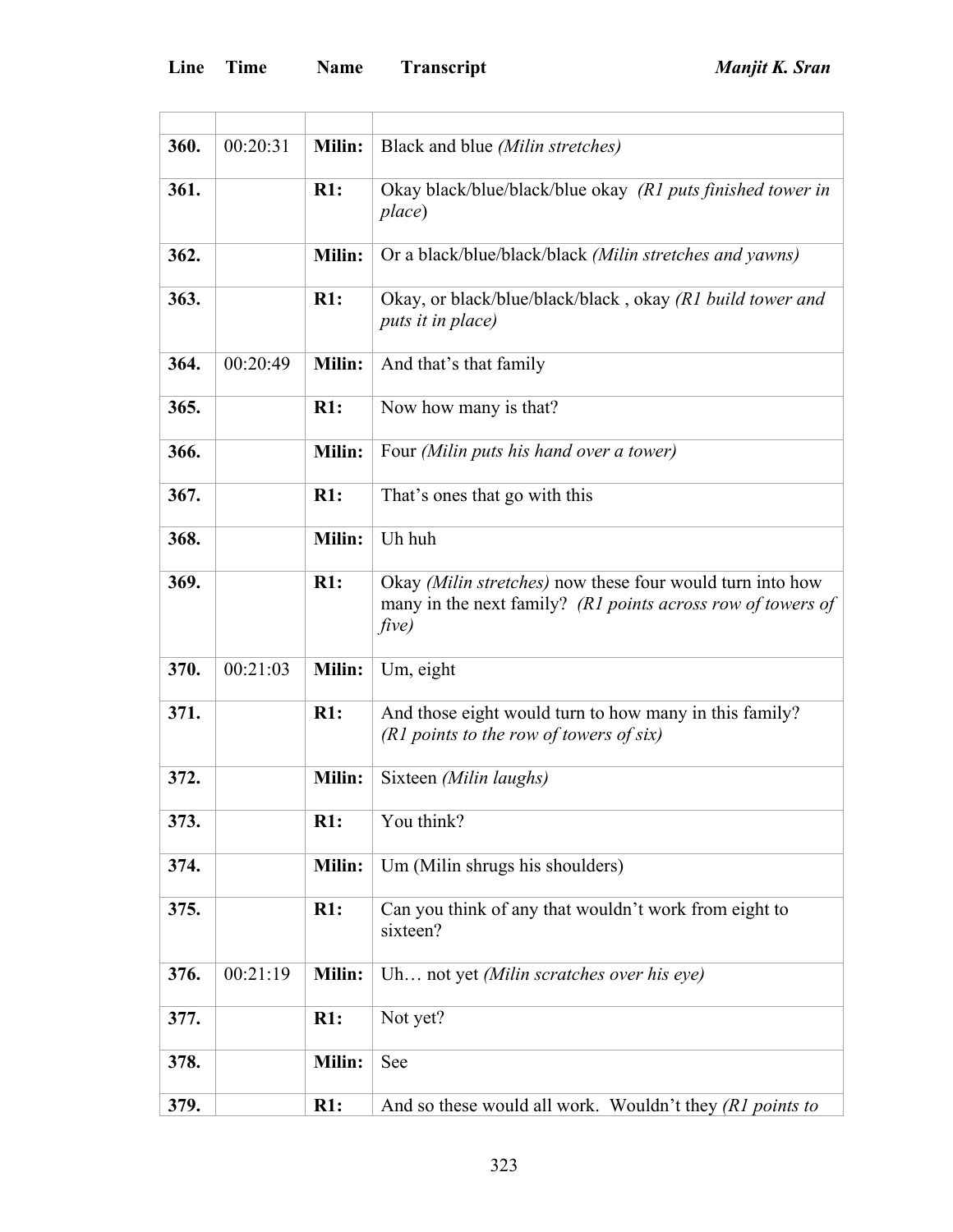|      |          |        | towers of three for which towers of four were built)                                                                                                                                                  |
|------|----------|--------|-------------------------------------------------------------------------------------------------------------------------------------------------------------------------------------------------------|
| 380. |          | Milin: | Uh huh                                                                                                                                                                                                |
| 381. |          | R1:    | What about this one? (Milin is playing with his mike again).<br>Is it gonna come to the next family? (R1 points to the next<br>tower of three) What would it become?                                  |
| 382. |          | Milin: | $(RI$ starts to build another tower with black/black/<br>blue/blue) but on fours you have to add $(R1$ pus tower she<br>just built into place) another two all plain                                  |
| 383. |          | R1:    | Um                                                                                                                                                                                                    |
| 384. |          | Milin: | One color                                                                                                                                                                                             |
| 385. |          | R1:    | Um                                                                                                                                                                                                    |
| 386. |          | Milin: | And that would                                                                                                                                                                                        |
| 387. |          | R1:    | What do you mean? Show me on something                                                                                                                                                                |
| 388. |          | Milin: | You see, on this one you just put another blue on (Milin<br><i>points to the tower of three blues)</i> and on this one you just<br>put another black on (Milin picks up the tower of three<br>blacks) |
| 389. | 00:21:55 | R1:    | Yeah, what else could you do to this one? (R1 points to the<br>tower with three blacks)                                                                                                               |
| 390. |          | Milin: | See                                                                                                                                                                                                   |
| 391. |          | R1:    | Okay, here this this family, right here I'm concerned about.<br>$(R1$ pick up tower of three with black/black/blue) He went to<br>him, and what else did you say he should do?                        |
| 392. |          | Milin: | Put a black instead of this blue. (Milin points to black/<br>black/blue/blue tower of four)                                                                                                           |
| 393. | 00:22:06 | R1:    | Okay                                                                                                                                                                                                  |
| 394. |          | Milin: | Oh man (Milin makes a face)                                                                                                                                                                           |
| 395. |          | R1:    | So it would be two blacks (R1 starts to build another tower)<br>a blue (Milin sighs) from here to here. (R1 points to tower<br>of three changing to tower of four) this is really interesting.        |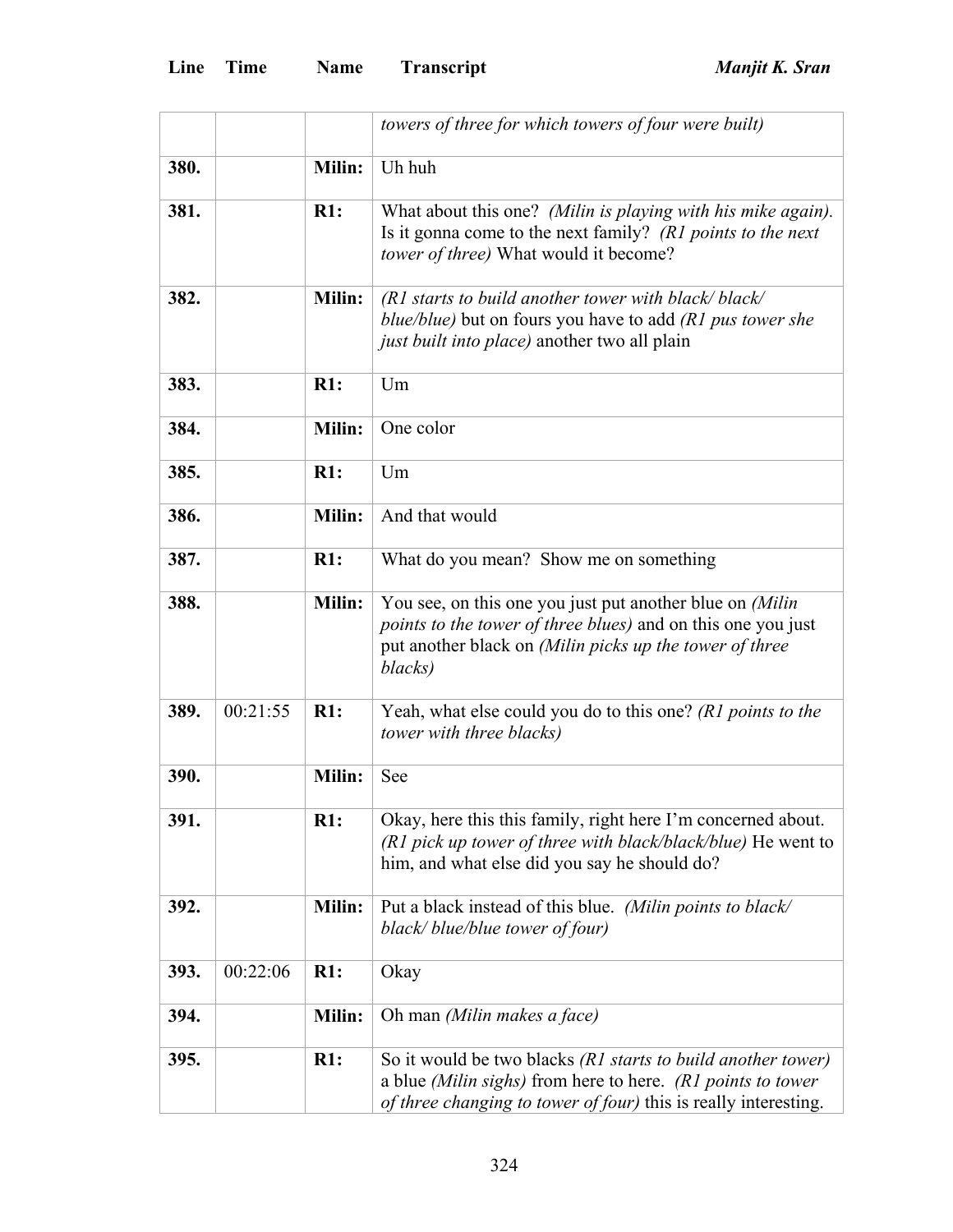|      |          |               | You said it was gonna go from eight (R1 points to row of                                                                                                                                                                               |
|------|----------|---------------|----------------------------------------------------------------------------------------------------------------------------------------------------------------------------------------------------------------------------------------|
|      |          |               | towers of three) to sixteen. (R1 points to row of towers of                                                                                                                                                                            |
|      |          |               | four)                                                                                                                                                                                                                                  |
|      |          |               |                                                                                                                                                                                                                                        |
| 396. | 00:22:23 | Milin:        | (Picks up red and yellow tower of six). Sixteen                                                                                                                                                                                        |
| 397. |          | R1:           | With their family                                                                                                                                                                                                                      |
| 398. |          | <b>Milin:</b> | To thirty-two                                                                                                                                                                                                                          |
| 399. |          | <b>Milin:</b> | From thirty-two to fifty (Milin laughs)                                                                                                                                                                                                |
| 400. |          | R1:           | Because it somehow breaks down?                                                                                                                                                                                                        |
| 401. |          | <b>Milin:</b> | (Milin nods his head) yes, do you give anybody else this<br>problem?                                                                                                                                                                   |
| 402. |          | R1:           | You know there are some other people who've been<br>thinking about this problem a lot. Stephanie, do you know<br>you know the reason that you that you didn't come in all<br>morning? (Milin is playing with the red and yellow tower) |
| 403. | 00:22:47 | <b>Milin:</b> | Yeah, Stephanie                                                                                                                                                                                                                        |
| 404. |          | R1:           | Wonder what she was doing                                                                                                                                                                                                              |
| 405. |          | <b>Milin:</b> | Uh huh <i>(Milin nods his head)</i> same as me                                                                                                                                                                                         |
| 406. |          | $R1$ :        | She was working this problem the same, nobody, no two<br>people ever do it the same way exactly, but people do have<br>some of the same ideas.                                                                                         |
| 407. | 00:23:04 | <b>Milin:</b> | How many did she get?                                                                                                                                                                                                                  |
| 408. |          | R1:           | I am not going to tell you. You're gonna have to ask her.<br>You're gonna have to go back. Uh, she was working, uh,<br>Dr. Maher, she was working for towers of four to begin<br>with.                                                 |
| 409. |          | R2:           | Today                                                                                                                                                                                                                                  |
| 410. |          | R1:           | Today, yeah (R1 nods her head)                                                                                                                                                                                                         |
| 411. | 00:23:25 | R2:           | She worked                                                                                                                                                                                                                             |
| 412. |          | R1:           | Yeah                                                                                                                                                                                                                                   |
|      |          |               |                                                                                                                                                                                                                                        |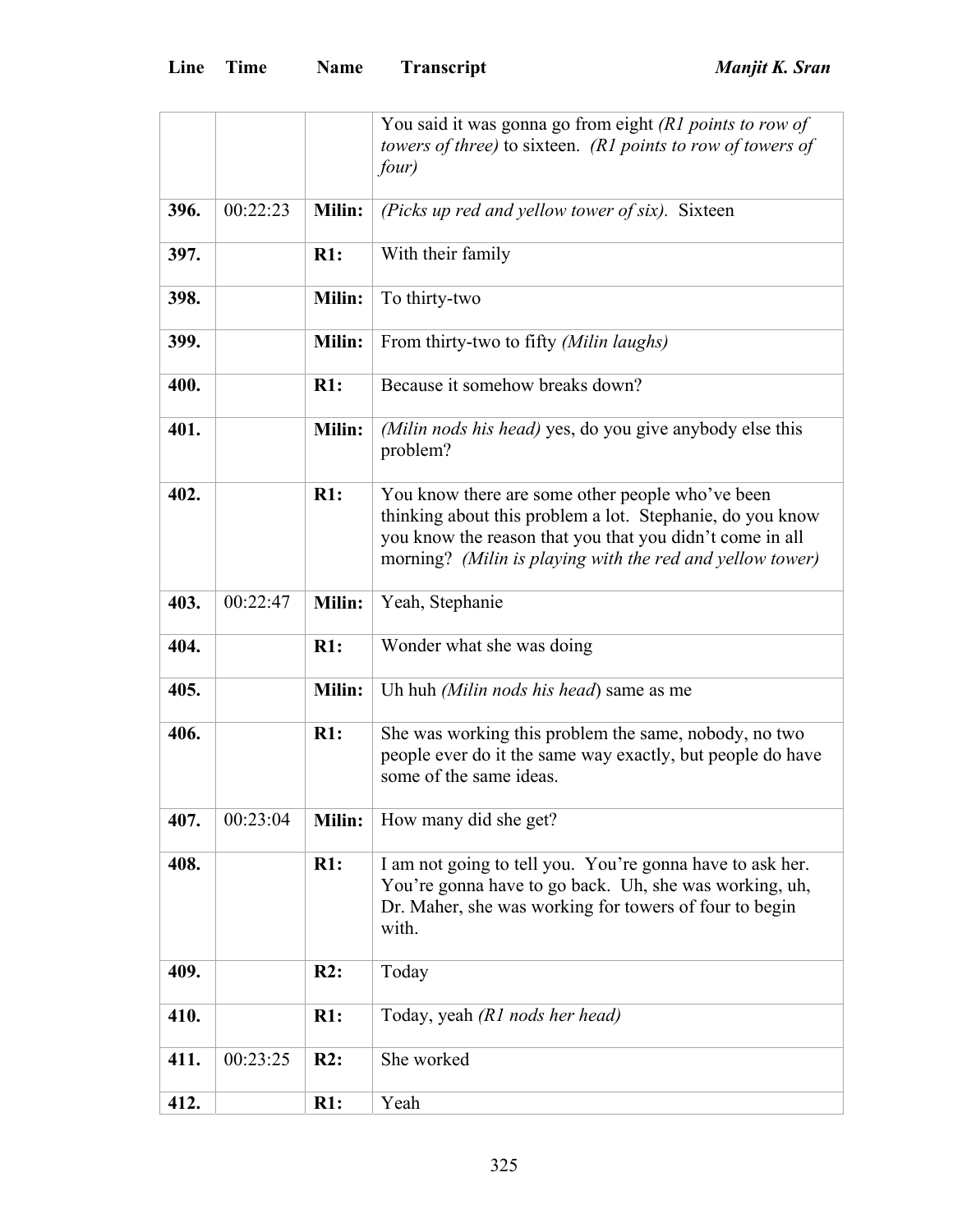| 413. |          | R2:           | With the towers of six the last time, and then she went to<br>four, and then she did some work with five                                                                  |
|------|----------|---------------|---------------------------------------------------------------------------------------------------------------------------------------------------------------------------|
| 414. |          | R1:           | Uh huh                                                                                                                                                                    |
| 415. | 00:23:33 | R2:           | This time, but I think also Michelle was working on this and<br>Jeff                                                                                                      |
| 416. |          | R1:           | Uh huh                                                                                                                                                                    |
| 417. |          | R2:           | And I think it would be a good idea if you talked to each<br>other. Do you ever talk to each other about these problems?                                                  |
| 418. | 00:23:46 | <b>Milin:</b> | Uh uh (Milin shakes his head no and laughs)                                                                                                                               |
| 419. |          | R2:           | I think that, I think Stephanie might really want to tell you<br>what she is doing. (R1 keeps on saying yeah while Dr.<br>Maher is talking) She's ready to talk about it. |
| 420. |          | R1:           | Okay, what, what Milin is saying is that when he built up<br>his towers, he came up with this strategy for these smaller<br>ones                                          |
| 421. |          | Milin:        | Uh huh                                                                                                                                                                    |
| 422. | 00:24:02 | R1:           | Can you, can you explain, because Dr. Maher wasn't here<br>when you first came in.                                                                                        |
| 423. |          | R2:           | You know what, Mrs. O'Brien has an idea                                                                                                                                   |
| 424. |          | R1:           | Uh huh                                                                                                                                                                    |
| 425. |          | R2:           | I think it's a good one we ought to consider.                                                                                                                             |
| 426. | 00:24:10 | R1:           | Uh huh                                                                                                                                                                    |
| 427. |          | R2:           | I think we ought to come back and bring them all together                                                                                                                 |
| 428. |          | R3:           | Just let them share                                                                                                                                                       |
| 429. |          | R1:           | And share, but, but, but this doesn't mean that they can't<br>talk before $(R1$ points to Milin)                                                                          |
| 430. |          | R2:           | If they want to, but it would be sort of nice though, even if<br>they don't have time., because it doesn't happen (R1 saying                                              |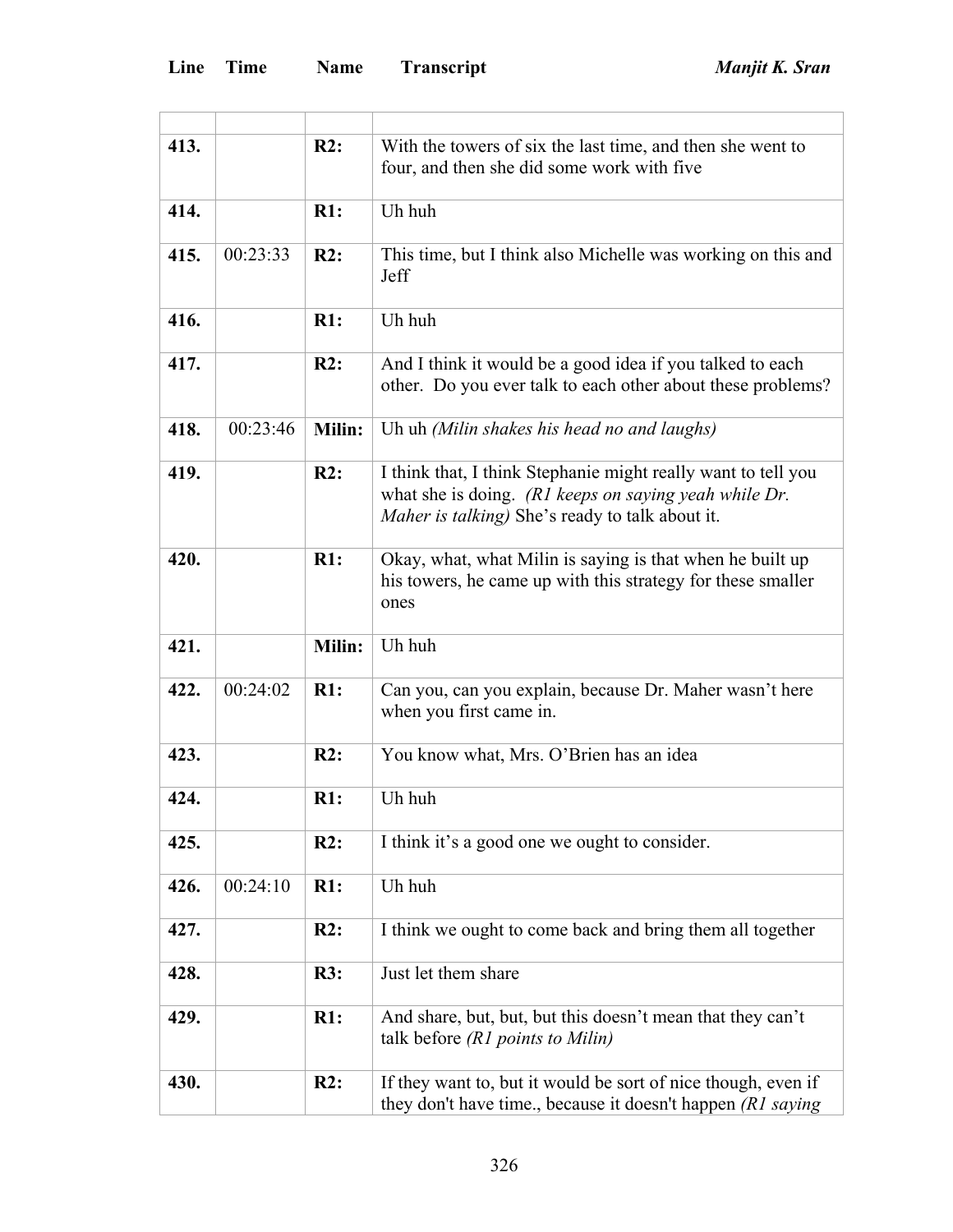|      |          |               | yeah as Dr. Maher talks)                                                                                                                                                                                                                                                                                                                                                                                                                                                                                                                                                                                                                  |
|------|----------|---------------|-------------------------------------------------------------------------------------------------------------------------------------------------------------------------------------------------------------------------------------------------------------------------------------------------------------------------------------------------------------------------------------------------------------------------------------------------------------------------------------------------------------------------------------------------------------------------------------------------------------------------------------------|
| 431. |          | R1:           | Yeah                                                                                                                                                                                                                                                                                                                                                                                                                                                                                                                                                                                                                                      |
| 432. | 00:24:25 | R2:           | If we could bring them together to talk about the different<br>ways they're thinking about it because you said something<br>that's very important that everyone's ideas are a little bit<br>different. (Milin has been playing with his red and yellow<br>towers up to this point during the exchange. At this point he<br>knocks down some of the black and blue towers, puts them<br>back and leans on his elbow) and I don't know. I wish 1 saw<br>what you did Milin, but if you could even write about your<br>ideas so that, um, I could read the way you're doing it, and<br>your thinking. Do you think you could write about it. |
| 433. |          | Milin:        | Um (Milin nods his head)                                                                                                                                                                                                                                                                                                                                                                                                                                                                                                                                                                                                                  |
| 434. |          | R2:           | That would help me a lot                                                                                                                                                                                                                                                                                                                                                                                                                                                                                                                                                                                                                  |
| 435. |          | R1:           | It really would help me a lot, especially your you're your<br>sort of ideas about how it works a certain way (R1 points to<br>Milin's paper)                                                                                                                                                                                                                                                                                                                                                                                                                                                                                              |
| 436. | 00:24:55 | Milin:        | But this                                                                                                                                                                                                                                                                                                                                                                                                                                                                                                                                                                                                                                  |
| 437. |          | R1:           | Up to here                                                                                                                                                                                                                                                                                                                                                                                                                                                                                                                                                                                                                                |
| 438. |          | <b>Milin:</b> | This might not do it, but it might. (Milin points to his<br><i>paper</i> )                                                                                                                                                                                                                                                                                                                                                                                                                                                                                                                                                                |
| 439. |          | R1:           | It might.                                                                                                                                                                                                                                                                                                                                                                                                                                                                                                                                                                                                                                 |
| 440. | 00:25:03 | Milin:        | I might be wrong or something                                                                                                                                                                                                                                                                                                                                                                                                                                                                                                                                                                                                             |
| 441. |          | R1:           | Yeah, and you might need to be thinking a little bit about it<br>(Milin picks up some blue cubes, then one of his red and<br><i>yellow towers</i> ). In terms of seeing whether what your, what<br>your, what your strategy is up to here is gonna keep going<br>on or not. Before we leave, because I do want you to go<br>back, maybe and talk to them, is our other problem was the<br>(R1 picks up Milin's original paper). Uh (R1 looks towards<br>R2). Milin made up his own problem last time.                                                                                                                                     |
| 442. |          | R2:           | Oh                                                                                                                                                                                                                                                                                                                                                                                                                                                                                                                                                                                                                                        |
| 443. |          | R1:           | He was very concerned as to what would happen if you had                                                                                                                                                                                                                                                                                                                                                                                                                                                                                                                                                                                  |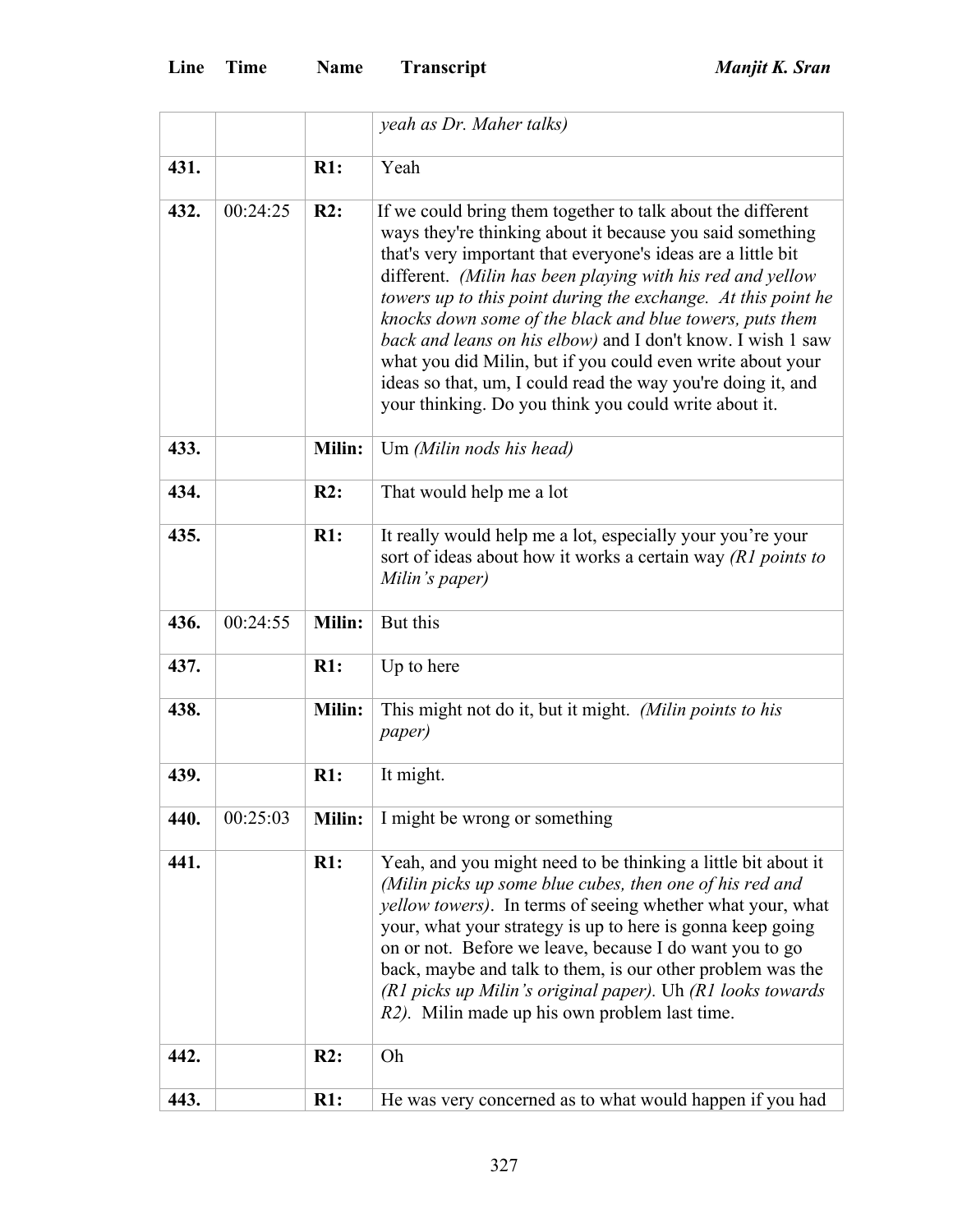|      |          |               | three colors, and he was interested to think about (R1 turns)<br>to Milin) what they were three high.                                                                                                                                                                                                                                                          |
|------|----------|---------------|----------------------------------------------------------------------------------------------------------------------------------------------------------------------------------------------------------------------------------------------------------------------------------------------------------------------------------------------------------------|
| 444. | 00:25:35 | Milin:        | Yeah                                                                                                                                                                                                                                                                                                                                                           |
| 445. |          | R1:           | And uh, but even if they were one high and you had three<br>colors how many would there be?                                                                                                                                                                                                                                                                    |
| 446. |          | Milin:        | Three                                                                                                                                                                                                                                                                                                                                                          |
| 447. |          | R1:           | Yeah, can, I remember we did that last time. (R1 looks at<br><i>paper</i> ) didn't we?                                                                                                                                                                                                                                                                         |
| 448. |          | Milin:        | Uh huh                                                                                                                                                                                                                                                                                                                                                         |
| 449. |          | R1:           | Uh, maybe we could write that down here $(R1$ points to<br><i>paper in front of Milin</i> ) because I want to keep these here.<br>(R1 hands Milin the pen). If there were, if there were<br>towers of one high (Milin starts to write on the right side of<br><i>the paper</i> ) let's say this is two colors. You have that up<br>here $(R1$ points to paper) |
| 450. | 00:25:57 | <b>Milin:</b> | Up to here <i>(Milin points to paper)</i> is two colors, but                                                                                                                                                                                                                                                                                                   |
| 451. |          | R1:           | Okay                                                                                                                                                                                                                                                                                                                                                           |
| 452. |          | Milin:        | I'll just draw this line (Milin draws a horizontal line)                                                                                                                                                                                                                                                                                                       |
| 453. |          | R1:           | Yeah, okay                                                                                                                                                                                                                                                                                                                                                     |
| 454. | 00:26:04 | Milin:        | And make it for                                                                                                                                                                                                                                                                                                                                                |
| 455. |          | R1:           | Three colors                                                                                                                                                                                                                                                                                                                                                   |
| 456. |          | Milin:        | Three colors (Milin writes three colors)                                                                                                                                                                                                                                                                                                                       |
| 457. |          | R1:           | Okay, now underneath it (R1 points to paper) maybe we<br>could keep it in the same rows. If there was, if there were<br>towers that were one high                                                                                                                                                                                                              |
| 458. | 00:26:14 | <b>Milin:</b> | One? (Milin writes a 1 with a line underneath in the center<br><i>of the paper</i> )                                                                                                                                                                                                                                                                           |
| 459. |          | R1:           | Let's put that over here. Over here $(R1$ points o paper).<br>You see where it says one?                                                                                                                                                                                                                                                                       |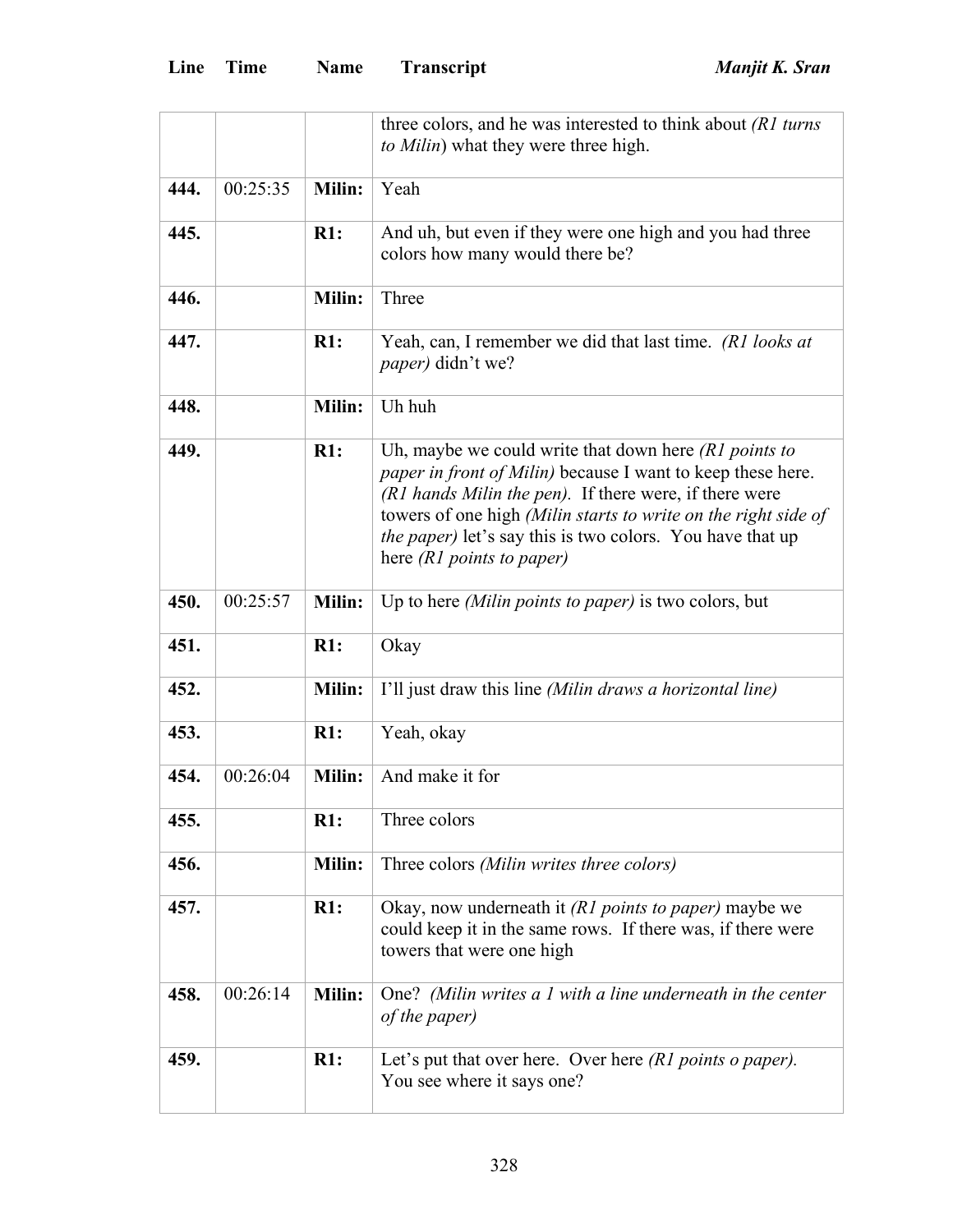| 460. |          | Milin:        | For this one?                                                                                                                                                                                                    |
|------|----------|---------------|------------------------------------------------------------------------------------------------------------------------------------------------------------------------------------------------------------------|
| 461. |          | R1:           | Uh huh                                                                                                                                                                                                           |
| 462. |          | <b>Milin:</b> | Cause its gonna be eight in three colors, so                                                                                                                                                                     |
| 463. |          | R1:           | Yeah I know it, but still if there if there if the if the towers<br>only have one block in them how many would there be?<br>(R1 takes the pen from Milin and writes one on the paper<br>then gives the pen back) |
| 464. | 00:26:29 | Milin:        | Three                                                                                                                                                                                                            |
| 465. |          | R1:           | Okay that and put the three underneath (R1 points to where<br>she wants Milin to write the three)                                                                                                                |
| 466. |          | Milin:        | I'll put a three here. (Milin writes underneath where he had<br>written $I$ )                                                                                                                                    |
| 467. |          | R1:           | Okay, that's fine, alright. Okay, can you tell me what<br>they'd be with your colors? It would have been a uh, a<br>white and $(R1$ takes white cube)                                                            |
| 468. | 00:26:42 | Milin:        | Just take one of each cube (Milin reaches for cubes)                                                                                                                                                             |
| 469. |          | R1:           | A white and a yellow                                                                                                                                                                                             |
| 470. |          | Milin:        | White, yellow (Milin pulls the cubes apart with his teeth)                                                                                                                                                       |
| 471. |          | R2:           | How many, how many did Milin think? I'm curious.                                                                                                                                                                 |
| 472. |          | R1:           | He said it'd be three if they were one high.                                                                                                                                                                     |
| 473. |          | R2:           | No, three high, what did he think                                                                                                                                                                                |
| 474. |          | R1:           | Uh, for three high? What did you think Milin?                                                                                                                                                                    |
| 475. | 00:26:56 | <b>Milin:</b> | Seventeen or fifteen                                                                                                                                                                                             |
| 476. |          | R1:           | Wasn't it, where'd you have it written down? (R1 looks)<br>through papers that were on the table)                                                                                                                |
| 477. |          | R2:           | Seventeen or fifteen?                                                                                                                                                                                            |
| 478. |          | R1:           | I just saw it. I just lost your paper. (Milin looks on the<br>floor)                                                                                                                                             |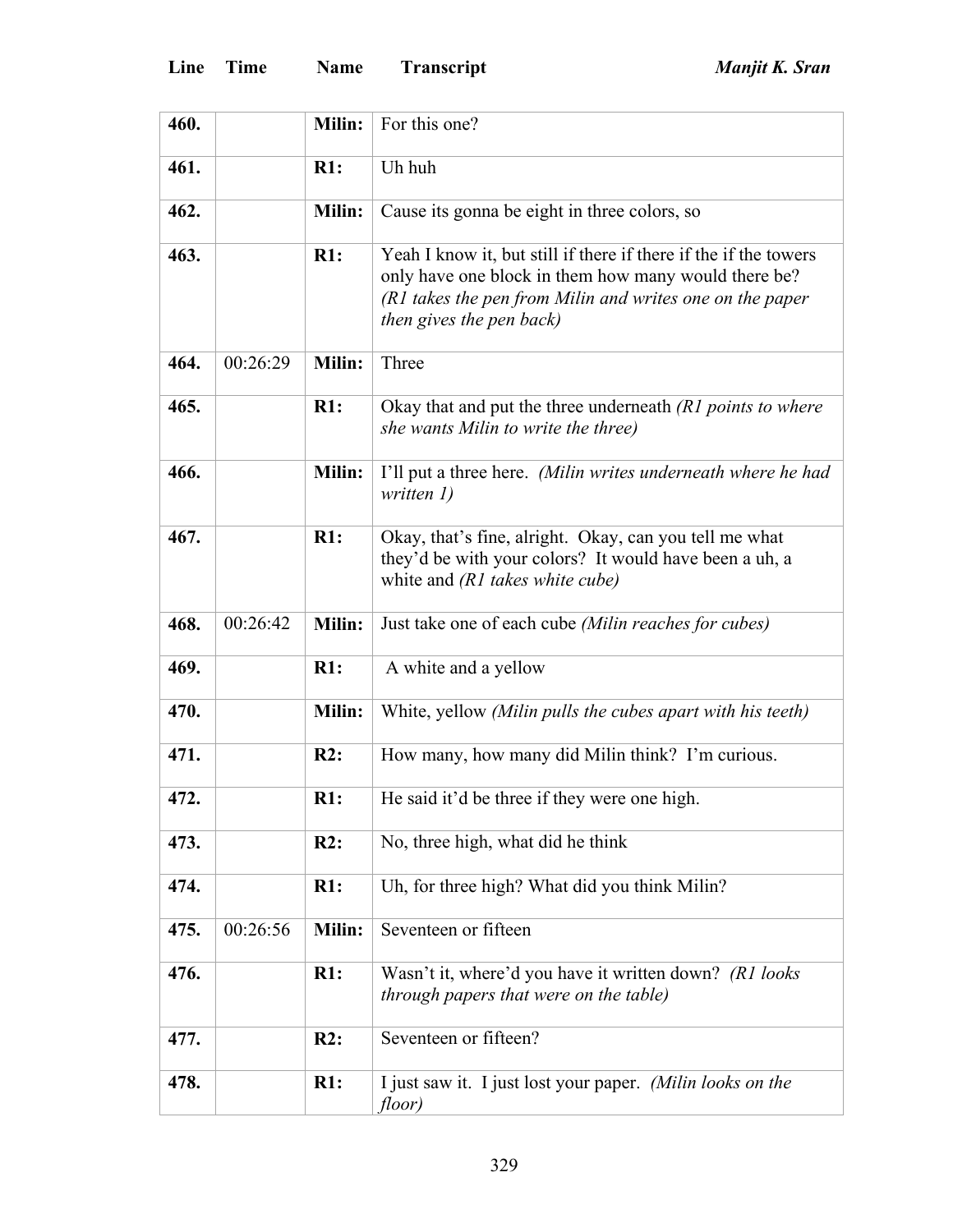'n

L,

| 479. |          | R2:           |                                                                                                                                                                                                                  |
|------|----------|---------------|------------------------------------------------------------------------------------------------------------------------------------------------------------------------------------------------------------------|
|      |          |               | On the back                                                                                                                                                                                                      |
| 480. |          | Milin:        | No its                                                                                                                                                                                                           |
| 481. |          | R1:           | Oh no, its this. (R1 picks up one of the papers from the<br><i>table</i> ). What did you say, at home <i>(R1 points to the paper)</i>                                                                            |
| 482. |          | <b>Milin:</b> | I (Milin picks up another paper from the table). That's the<br>real answer, but (Milin points to the paper in R1's hand)                                                                                         |
| 483. |          | R1:           | Oh that's the real answer, uh $(R1$ puts her paper down)                                                                                                                                                         |
| 484. | 00:27:15 | <b>Milin:</b> | But this I thought was either fifteen or seventeen, but (Milin<br>shrugs). It came to be twenty five. (Milin shows R1 the<br>paper in his hand)                                                                  |
| 485. |          | R1:           | Oh, came to be twenty-five.                                                                                                                                                                                      |
| 486. |          | R2:           | What did you do when you were at home?                                                                                                                                                                           |
| 487. | 00:27:26 | R1:           | Okay, we're gonna move these, cause we're done with them<br>for right now. (Milin stretches and yawns. R1 pushes blue<br>and black towers away). Okay there were these three. How<br>many if they were two high? |
| 488. |          | Milin:        | Two high would be six.                                                                                                                                                                                           |
| 489. |          | R1:           | Why?                                                                                                                                                                                                             |
| 490. |          | <b>Milin:</b> | One thing is, put a yellow, a yellow and anther yellow.<br>(Milin puts a yellow on each tower of one. The bell rings)                                                                                            |
| 491. | 00:27:50 | Milin:        | I have to get back to class.                                                                                                                                                                                     |
| 492. |          | R1:           | And then what do you need to begin with?                                                                                                                                                                         |
| 493. |          | Milin:        | Then—a white (puts a white cube on top of a while cube)                                                                                                                                                          |
| 494. |          | R1:           | Yeah.                                                                                                                                                                                                            |
| 495. |          | Milin:        | a red and a white (puts a white cube on top of a red<br>$cube)$                                                                                                                                                  |
| 496. |          | R1:           | Mmhmm                                                                                                                                                                                                            |
|      |          |               |                                                                                                                                                                                                                  |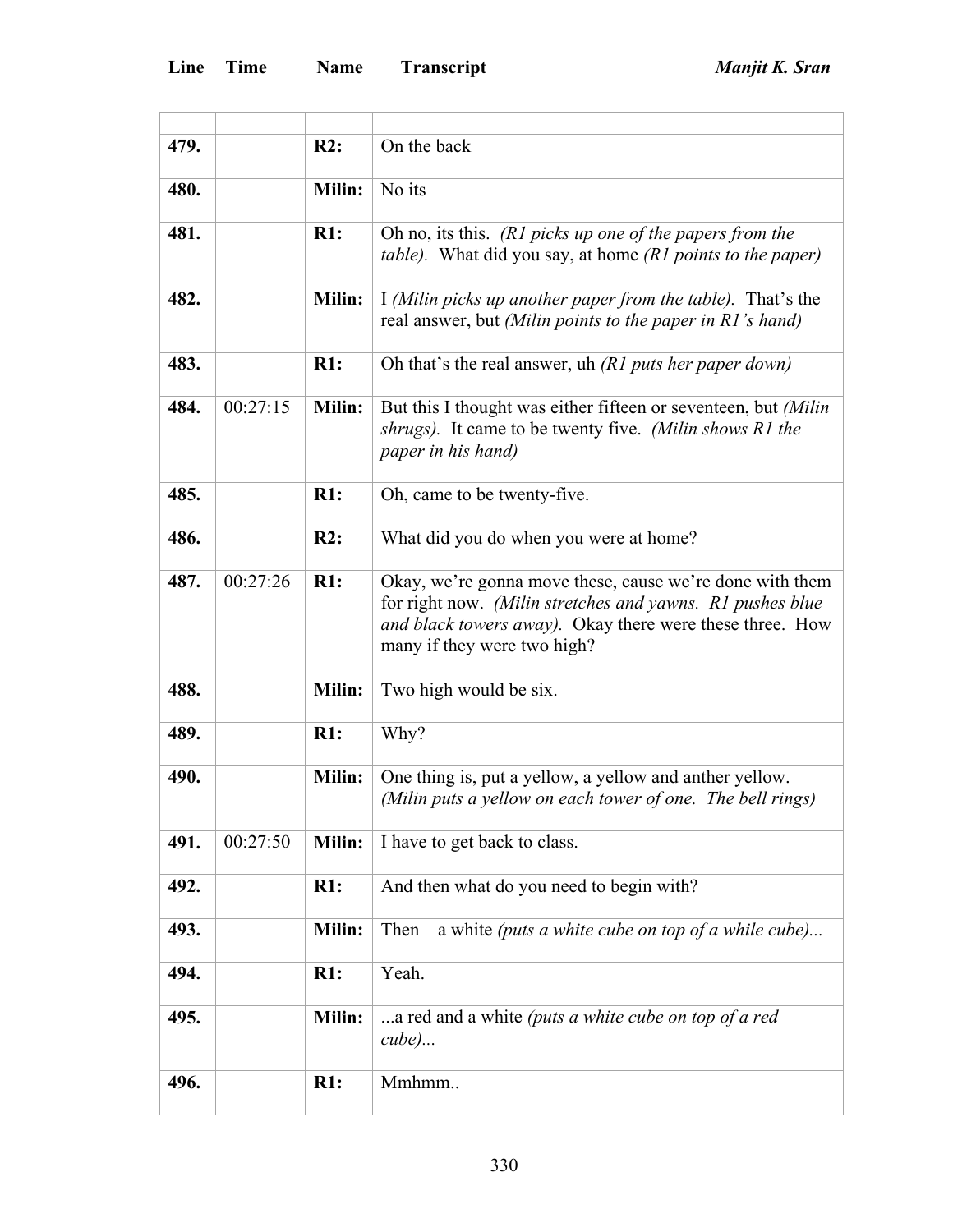| 497. | 00:28:07 | <b>Milin:</b> | (suddenly) There would be 9.                                                                                                        |
|------|----------|---------------|-------------------------------------------------------------------------------------------------------------------------------------|
| 498. |          | R1:           | Why?                                                                                                                                |
| 499. |          | Milin:        | Red and a white, and then thereWe did this in here<br>before                                                                        |
| 500. |          | R1:           | Yeah, I'm just trying to remember—                                                                                                  |
| 501. |          | Milin:        | $$ and                                                                                                                              |
| 502. |          | R1:           | Because it's been so long—and then a yellow and a white<br>(puts a white cube on top of a yellow cube, and gives them<br>to Milin). |
| 503. |          | Milin:        | this(lines up the three towers of $2s$ with white on top)                                                                           |
| 504. | 00:28:25 | R1:           | And then                                                                                                                            |
| 505. |          | Milin:        | A red (grabs a red cube), a red and a red (puts the red cube<br>on another red cube).                                               |
| 506. |          | R1:           | Mmhmm                                                                                                                               |
| 507. |          | Milin:        | A red and a—a yellow and red (puts a red cube on top of a<br>yellow cube).                                                          |
| 508. |          | R1:           | No, the red is on the bottom. Yeah, yeah, yeah.                                                                                     |
| 509. | 00:28:42 | Milin:        | And a white and a red.                                                                                                              |
| 510. |          | R1:           | No. Oh, okay. Yeah, you're absolutely right. I'm absolutely<br>wrong. Okay. Uh, okay.                                               |
| 511. |          | Milin:        | (puts a red cube on top of a white cube. lines up the three<br>towers of 2s with red on top) It can't be 6 because—                 |
| 512. |          | R1:           | Why can't it be 6?                                                                                                                  |
| 513. |          | <b>Milin:</b> | 'Cause there's 3 colors.                                                                                                            |
| 514. |          | R1:           | Mmhmm                                                                                                                               |
| 515. |          | <b>Milin:</b> | You have to do something different.                                                                                                 |
| 516. |          | R1:           | Mmhmm                                                                                                                               |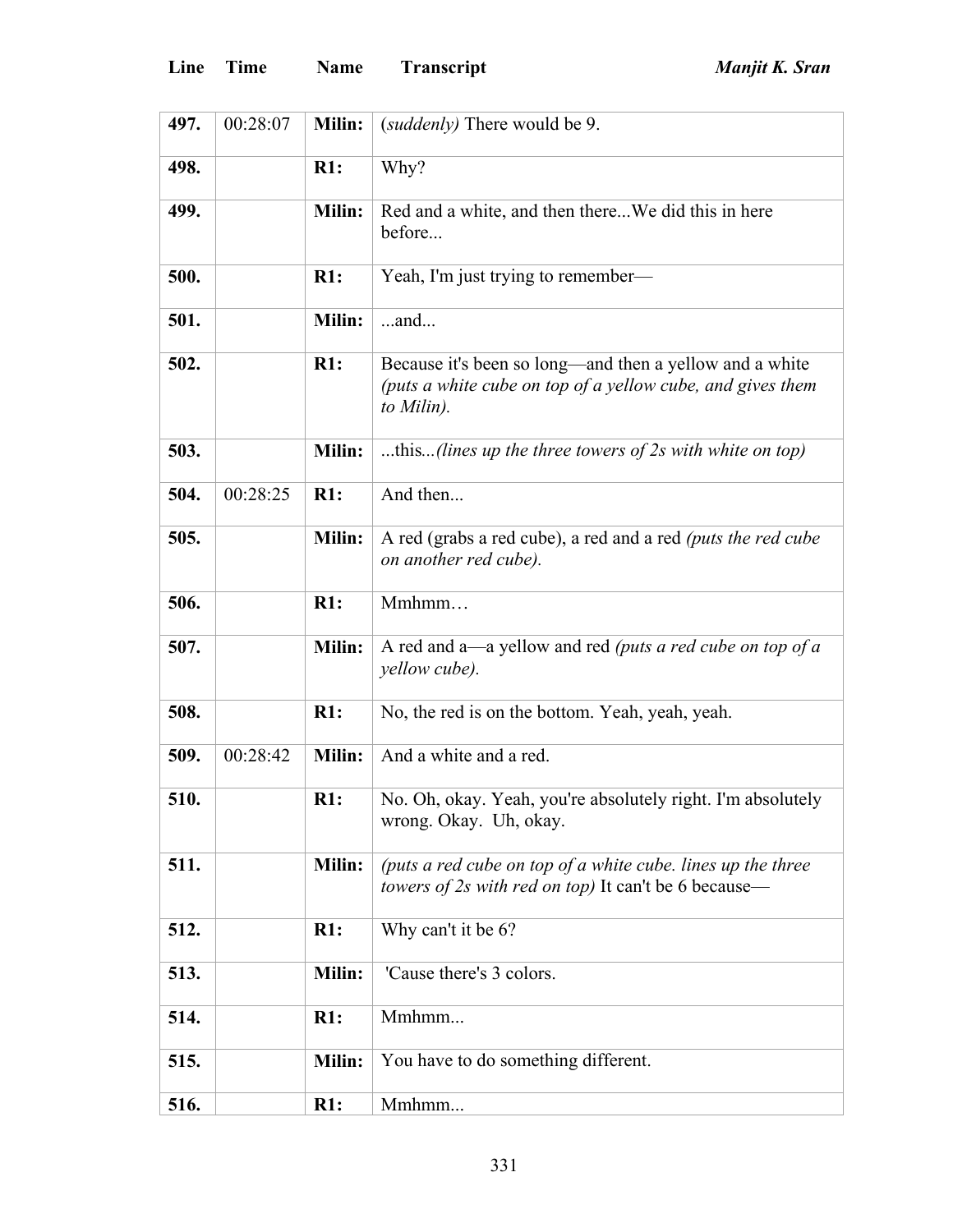| 517. | 00:28:59 | <b>Milin:</b> | It was 6, that would be only for—uh—2 colors, I think. No,<br>2 colors was 4.                                                                                       |
|------|----------|---------------|---------------------------------------------------------------------------------------------------------------------------------------------------------------------|
| 518. |          | R1:           | Mmhmm                                                                                                                                                               |
| 519. |          | Milin:        | For some reasons                                                                                                                                                    |
| 520. |          | R1:           | Yeah                                                                                                                                                                |
| 521. |          | Milin:        | this is turning out bad.                                                                                                                                            |
| 522. |          | R1:           | Yeah. Okay, so for 3 colors it was-it was-towers of 2<br>was-was what?                                                                                              |
| 523. | 00:29:20 | Milin:        | Towers of 2s wereI'll just turn this into a 2 (overwrites I<br>on sheet with a 2. And then writes 9 under the 2).                                                   |
| 524. |          | R1:           | Okay, and so, here they are <i>(lines up the 9 towers of 2s with</i> )<br>red, white, and yellow cubes in front of Milin).                                          |
| 525. |          | Milin:        | Towers of 1 is 3. Towers of 3 is 25 (writes 25 under 3 on<br>sheet)                                                                                                 |
| 526. |          | R1:           | Wait, wait, wait.                                                                                                                                                   |
| 527. |          | Milin:        | .for some unknown reason.                                                                                                                                           |
| 528. | 00:29:42 | R1:           | Why?                                                                                                                                                                |
| 529. |          | <b>Milin:</b> | Um. One thing is, if youdo this kind of a strategy, (school<br><i>bell rings</i> ) you would get 25.                                                                |
| 530. |          | R1:           | Would you? Why? Explain to me how you would do                                                                                                                      |
| 531. |          | Milin:        | See, this one would have another 3 (holds tower wish red<br>cube on lop of yellow cube) probably.                                                                   |
| 532. |          | R1:           | MmhmmSo there'd be 3 for this one.                                                                                                                                  |
| 533. |          | Milin:        | Another 3 (holds tower with red cube on top of another red<br>cube) another 3 (holds tower with red cube on lop of white<br><i>cube</i> )that would be 9 times3 26? |
| 534. | 00:30:11 | R1:           | (offers pen. Milin smiles) What is 9x3?                                                                                                                             |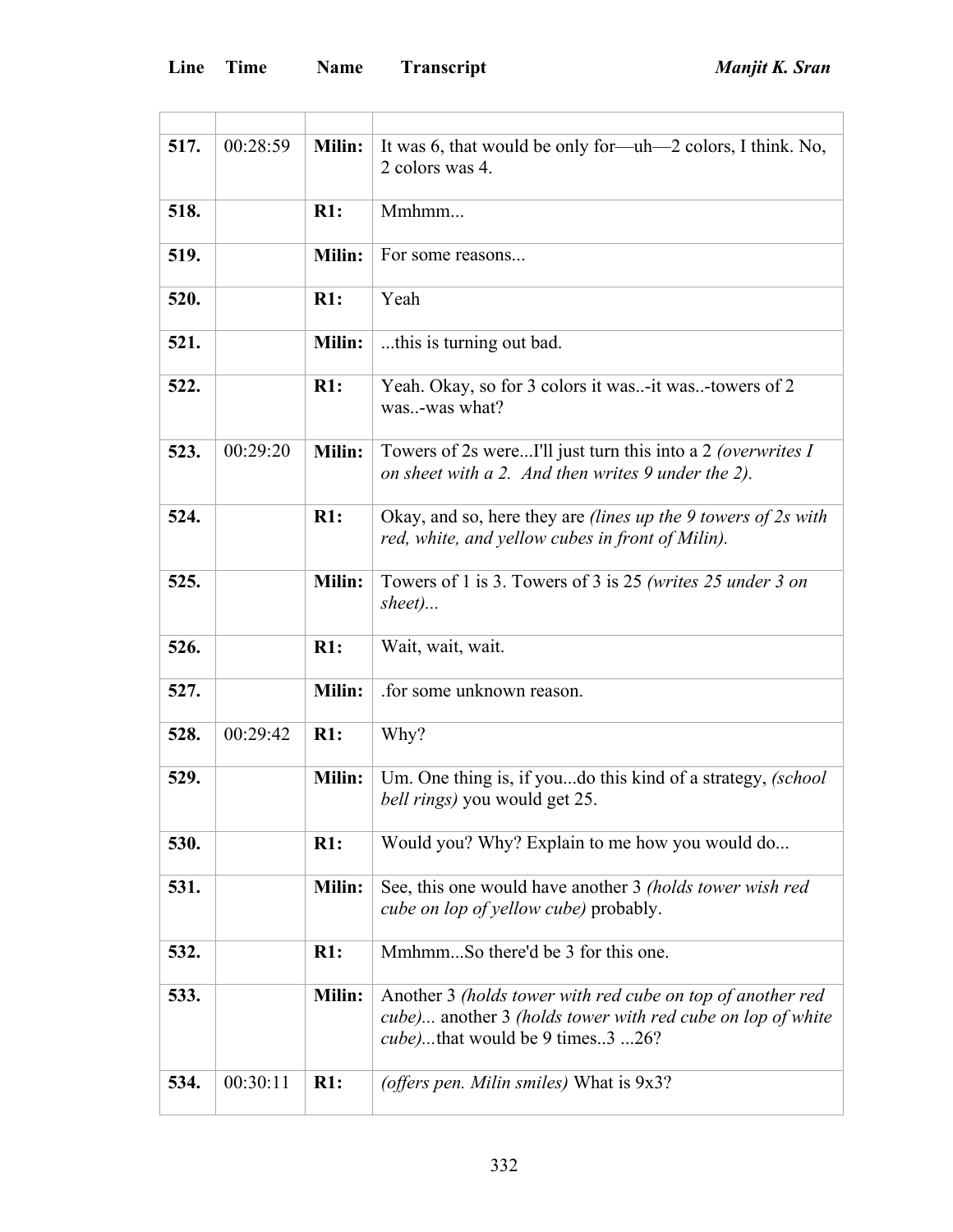| 535. |          | Milin:        | (Does not use pen) 9I mean 27, hehe, but that's not going              |
|------|----------|---------------|------------------------------------------------------------------------|
|      |          |               | to work out on this one.                                               |
|      |          |               |                                                                        |
| 536. |          | R1:           | You don't think?                                                       |
| 537. |          | <b>Milin:</b> | It's not going to be in this kind of a pattern (points to list         |
|      |          |               | located at top of sheet containing the number of towers with $2$       |
|      |          |               | colors for different heights).                                         |
| 538. |          | R1:           | You don't think? Why not?                                              |
| 539. |          | <b>Milin:</b> | One thing is it can't be by this <i>(points to list again)</i> because |
|      |          |               | this one was timesed by 2, but now there's something else.             |
|      |          |               | So, it's different.                                                    |
|      |          |               |                                                                        |
| 540. | 00:30:35 | R1:           | And so it's different. It worked from 1 to 2.                          |
|      |          |               |                                                                        |
| 541. |          | <b>Milin:</b> | Mmhmm.                                                                 |
|      |          |               |                                                                        |
| 542. |          | R1:           | Yeah.                                                                  |
| 543. |          | <b>Milin:</b> | But 2 to 3 <i>(shakes head no)</i>                                     |
|      |          |               |                                                                        |
| 544. |          | R1:           | You don't think there'd be 3 (points to tower with red cube            |
|      |          |               | on top of yellow cube) to go with that one?                            |
|      |          |               |                                                                        |
| 545. |          | Milin:        | Uh, you put thatanother one (whispered) put that there                 |
|      |          |               | (whispered) white                                                      |
| 546. | 00:30:54 | R1:           | Okay, so what would be yellow? Uh, what did you just                   |
|      |          |               | think? Yellow, red, andWhite, (builds tower with yellow,               |
|      |          |               | red. white, from bottom to top) Okay, what else could it be?           |
|      |          |               | (builds lower with red cube on top of yellow cube)                     |
|      |          |               |                                                                        |
| 547. |          | <b>Milin:</b> | Another red on top of that (points to the lower with red cube          |
|      |          |               | on top of yellow cube).                                                |
|      |          |               |                                                                        |
| 548. |          | R1:           | A yellow, red, and                                                     |
| 549. | 00:31:10 | <b>Milin:</b> | Red.                                                                   |
|      |          |               |                                                                        |
| 550. |          | R1:           | red (puts red cube on top of the tower). Anything else?                |
|      |          |               |                                                                        |
|      |          |               |                                                                        |
| 551. |          | Milin:        | Yellow, red, and yellowBut someplace it breaks up like<br>32, hehe     |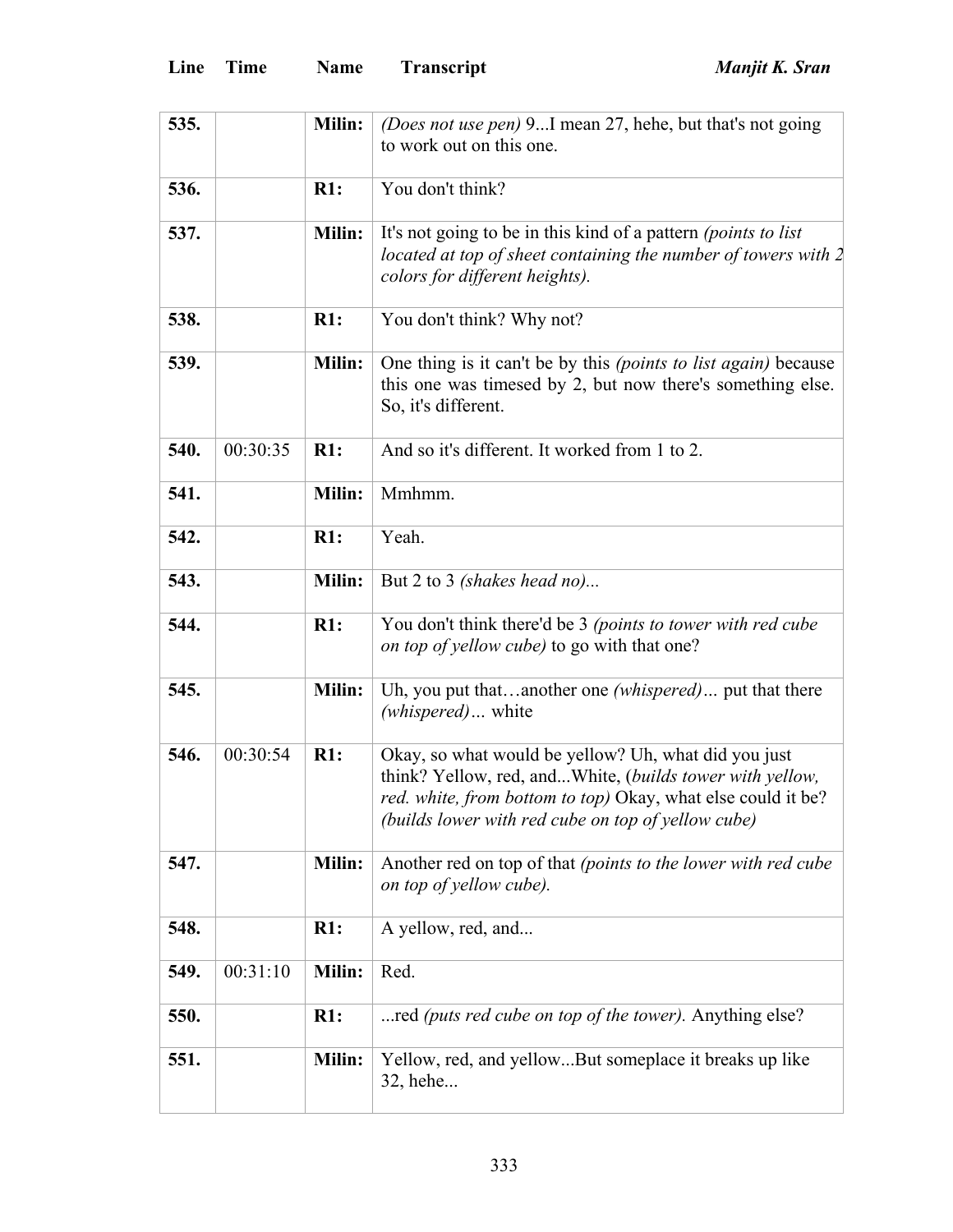| 552. | 00:31:23 | R1:           | (builds tower with yellow, red, yellow, from bottom to top)      |
|------|----------|---------------|------------------------------------------------------------------|
|      |          |               | Justyou think, you still think it's going to break up between    |
|      |          |               | the 2 and the $3$                                                |
|      |          |               |                                                                  |
| 553. |          | <b>Milin:</b> | Mmm.                                                             |
|      |          |               |                                                                  |
| 554. |          | R1:           | to just give you 25?                                             |
|      |          | Milin:        |                                                                  |
| 555. |          |               | Mmm.                                                             |
| 556. |          | R1:           | "Cause that's what you got. Yeah.                                |
|      |          |               |                                                                  |
| 557. |          | Milin:        | Mmm.                                                             |
| 558. |          | R1:           |                                                                  |
|      |          |               | Yeah, yeah. It's these break up things that I'm really concerned |
|      |          |               | about, and that sometimes it seems to you to work and            |
|      |          |               | sometimes not. So there's just 3 for                             |
|      |          |               |                                                                  |
| 559. | 00:31:37 | Milin:        | It just breaks up somewhere.                                     |
|      |          |               |                                                                  |
| 560. |          | R1:           | this one (points to lower with red cube on top of yellow         |
|      |          |               | cube). This one? (points [o tower with red cube on lop of        |
|      |          |               | <i>another red cube</i> ) Would there be 3 for that one?         |
|      |          |               |                                                                  |
| 561. | 00:31:57 | <b>Milin:</b> | Uhummmaybe.                                                      |
| 562. |          | R1:           | What do you think they'd be?                                     |
|      |          |               |                                                                  |
| 563. |          | Milin:        | Put another red on top of this (holds onto tower with red cube)  |
|      |          |               | on top of another red cube).                                     |
|      |          |               |                                                                  |
| 564. |          | R1:           | Uh-huh.                                                          |
|      |          |               |                                                                  |
| 565. |          | <b>Milin:</b> | Urn, put a white on top of it, put a yellow on top of it (puts   |
|      |          |               | back down tower with red cube on top of another red cube).       |
|      |          |               |                                                                  |
| 566. |          | R1:           | Uh-huh, uh-huh, uh-huh.-.yeah, yeah, yeah                        |
|      |          |               |                                                                  |
| 567. |          | <b>Milin:</b> | But someplace it's got to break up.                              |
|      |          |               |                                                                  |
| 568. | 00:32:20 | R1:           | Why?                                                             |
|      |          |               |                                                                  |
| 569. |          | Milin:        |                                                                  |
|      |          |               | For some mysterious reason <i>(laughs)</i> .                     |
| 570. |          | R1:           |                                                                  |
|      |          |               | Some mysterious reason! You know, Milin, you've done a           |
|      |          |               | wonderful job talking about these things. And, we've moved       |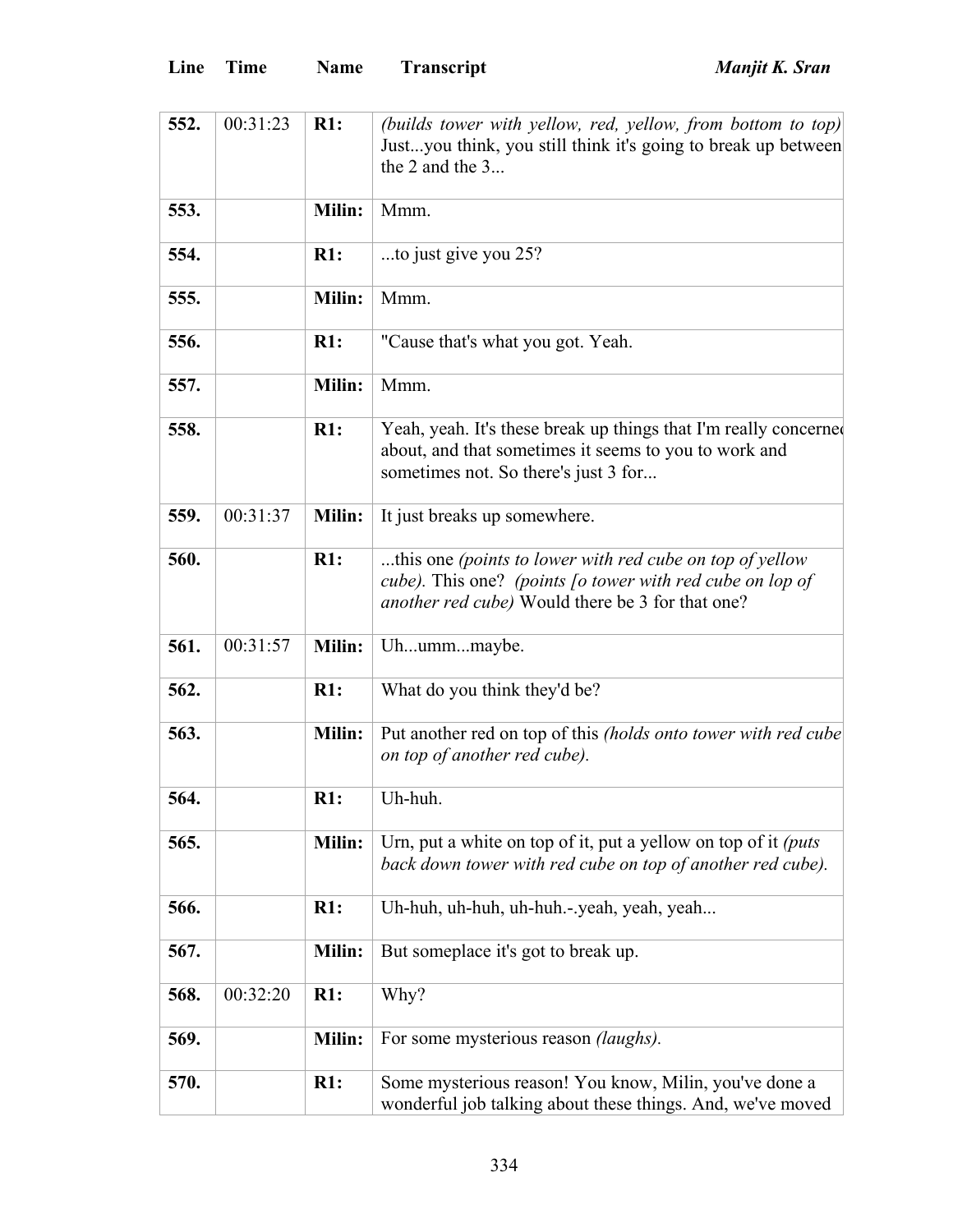|      |          |        | sort of from here to the next one. Thesethis family strategy                                                                                                                                                                                  |
|------|----------|--------|-----------------------------------------------------------------------------------------------------------------------------------------------------------------------------------------------------------------------------------------------|
|      |          |        | I think is a really kind of good one. You had some other                                                                                                                                                                                      |
|      |          |        | strategies?                                                                                                                                                                                                                                   |
| 571. |          | Milin: | Uh huh, like staircases.                                                                                                                                                                                                                      |
|      |          |        |                                                                                                                                                                                                                                               |
| 572. |          | R1:    | Yeah. Anything that you can remember?                                                                                                                                                                                                         |
| 573. | 00:32:46 | Milin: | 'Cause I found this out like about today when I was reading<br>this paper, so I just went along with it.                                                                                                                                      |
| 574. |          | R1:    | What, the family strategy?                                                                                                                                                                                                                    |
| 575. |          | Milin: | Yeah, hehe                                                                                                                                                                                                                                    |
| 576. |          | R1:    | So, that's a pretty new strategy. So, it probably needs some<br>thinking about and testing and talking to your friends. Okay,<br>uh, would you do that?                                                                                       |
| 577. |          | Milin: | Mmhmm (quietly).                                                                                                                                                                                                                              |
| 578. | 00:33:06 | R1:    | Go back and try to see if you can figure out where it breaks<br>down, or if it breaks down, or if there's some that you<br>missed in your staircases.                                                                                         |
| 579. |          | Milin: | Yeah.                                                                                                                                                                                                                                         |
| 580. |          | R1:    | Is that one of those kinds of things?                                                                                                                                                                                                         |
| 581. |          | Milin: | Building staircases are a wrong thing to do.                                                                                                                                                                                                  |
| 582. |          | R1:    | Ah Well, they helped you a lot. You found an awful lot.                                                                                                                                                                                       |
| 583. | 00:33:25 | R2:    | (off-camera) Well, I want to know why do you think?                                                                                                                                                                                           |
| 584. |          | Milin: | Because, uh, maybe staircases don't have a couple of things.                                                                                                                                                                                  |
| 585. |          | R2:    | (off-camera) Like what?                                                                                                                                                                                                                       |
| 586. |          | Milin: | Likeif you have this (grabs tower with red cube on top of<br>yellow cube) and this (puts tower on top of tower with red,<br>yellow, from top to bottom), see (holds up newly-built<br>tower), it won't be a staircaseat least not a nice one. |
| 587. | 00:33:44 | R2:    | (off-camera) I see.                                                                                                                                                                                                                           |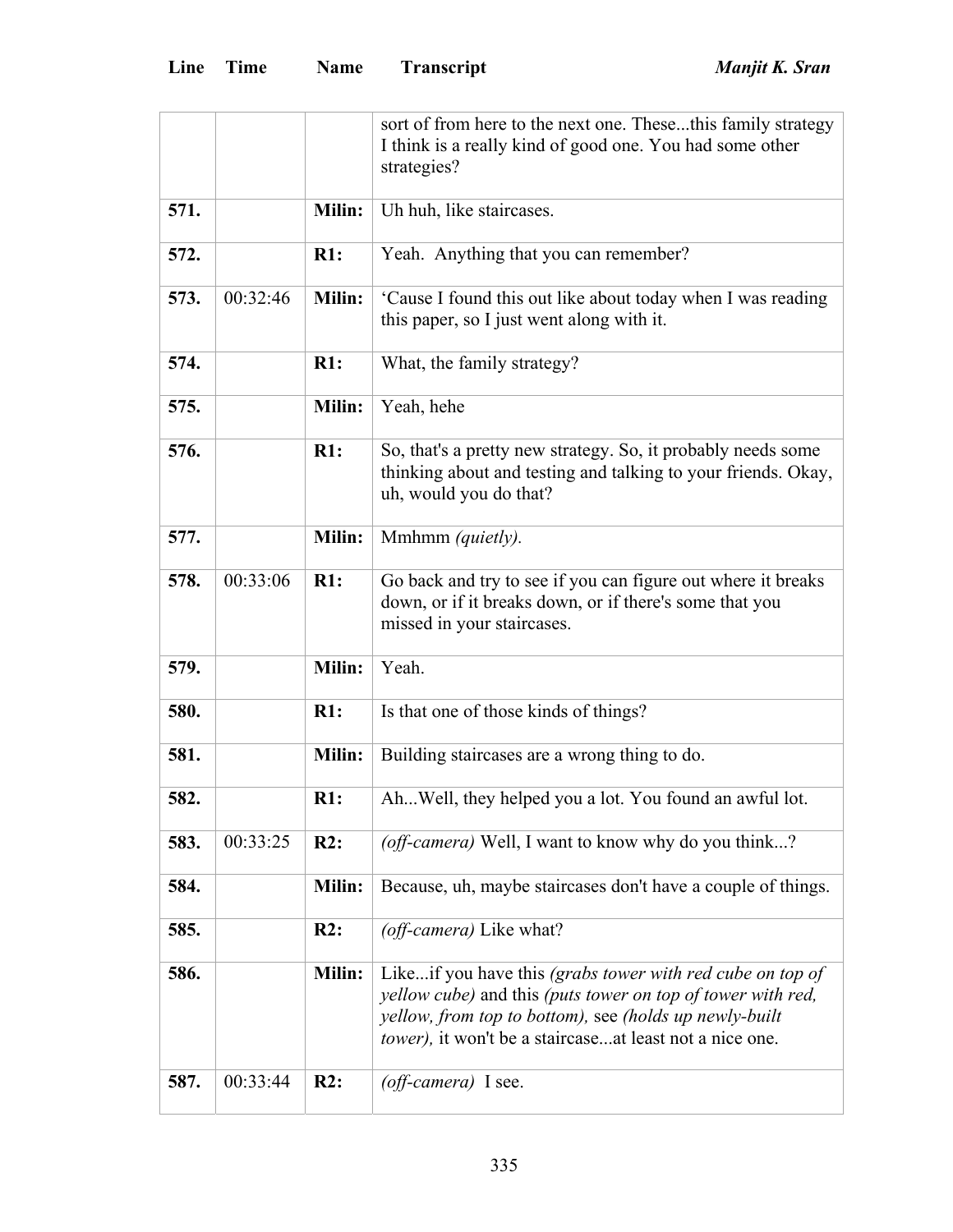| 588. |          | R1:    | Yeah, he came in with some really interesting ones. Yeah.                                                                                                                                                                                                                                                                    |
|------|----------|--------|------------------------------------------------------------------------------------------------------------------------------------------------------------------------------------------------------------------------------------------------------------------------------------------------------------------------------|
| 589. |          | Milin: | Mmhmm.                                                                                                                                                                                                                                                                                                                       |
| 590. |          | R1:    | Would that be interesting if we got sort of a group of you<br>that have all been thinking about it together?                                                                                                                                                                                                                 |
| 591. |          | R2:    | Good idea you came up with, Milin, that I think, you know,<br>you know, if Mrs. Barnes wouldn't mind during math if you<br>all came and talked and maybe shared with the rest of class.                                                                                                                                      |
| 592. | 00:34:09 | Milin: | Okay (quietly).                                                                                                                                                                                                                                                                                                              |
| 593. |          | R1:    | Okay. Now what I'd like you to do because then this<br>isStephanie may be thinking about some of the same<br>things too is to think about this, build them if you need to,<br>but write me, or write for yourself. Do, do you keep a<br>journal? I mean, do you do a math journal or any of those<br>kinds of things, Milin? |
| 594. |          | Milin: | Uh just a daily journal in reading class.                                                                                                                                                                                                                                                                                    |
| 595. |          | R1:    | Yeah. Okay, but maybe you just need some writing like<br>you've been doing here (holds up sheet). You've done a<br>really, a really, a good job of keeping some of these<br>records. I'm going to                                                                                                                            |
| 596. |          | Milin: | But, I think I did something wrong on umm. from 32 to go<br>to 6. I think I did something wrong.                                                                                                                                                                                                                             |
| 597. | 00:34:58 | R1:    | Why?                                                                                                                                                                                                                                                                                                                         |
| 598. |          | Milin: | Mmm, I don't think that pattern would break down like                                                                                                                                                                                                                                                                        |
| 599. |          | R1:    | You really don't? You                                                                                                                                                                                                                                                                                                        |
| 600. |          | R2:    | (off-camera) Ah-ha                                                                                                                                                                                                                                                                                                           |
| 601. |          | R1:    | If it didn't break how many should there be?                                                                                                                                                                                                                                                                                 |
| 602. |          | Milin: | Uh, 64                                                                                                                                                                                                                                                                                                                       |
| 603. |          | R2:    | (off- camera) "Well I, you know I think you're ready to talk<br>to Stephanie.                                                                                                                                                                                                                                                |
| 604. | 00:35:16 | R1:    | Yeah, I think so too.                                                                                                                                                                                                                                                                                                        |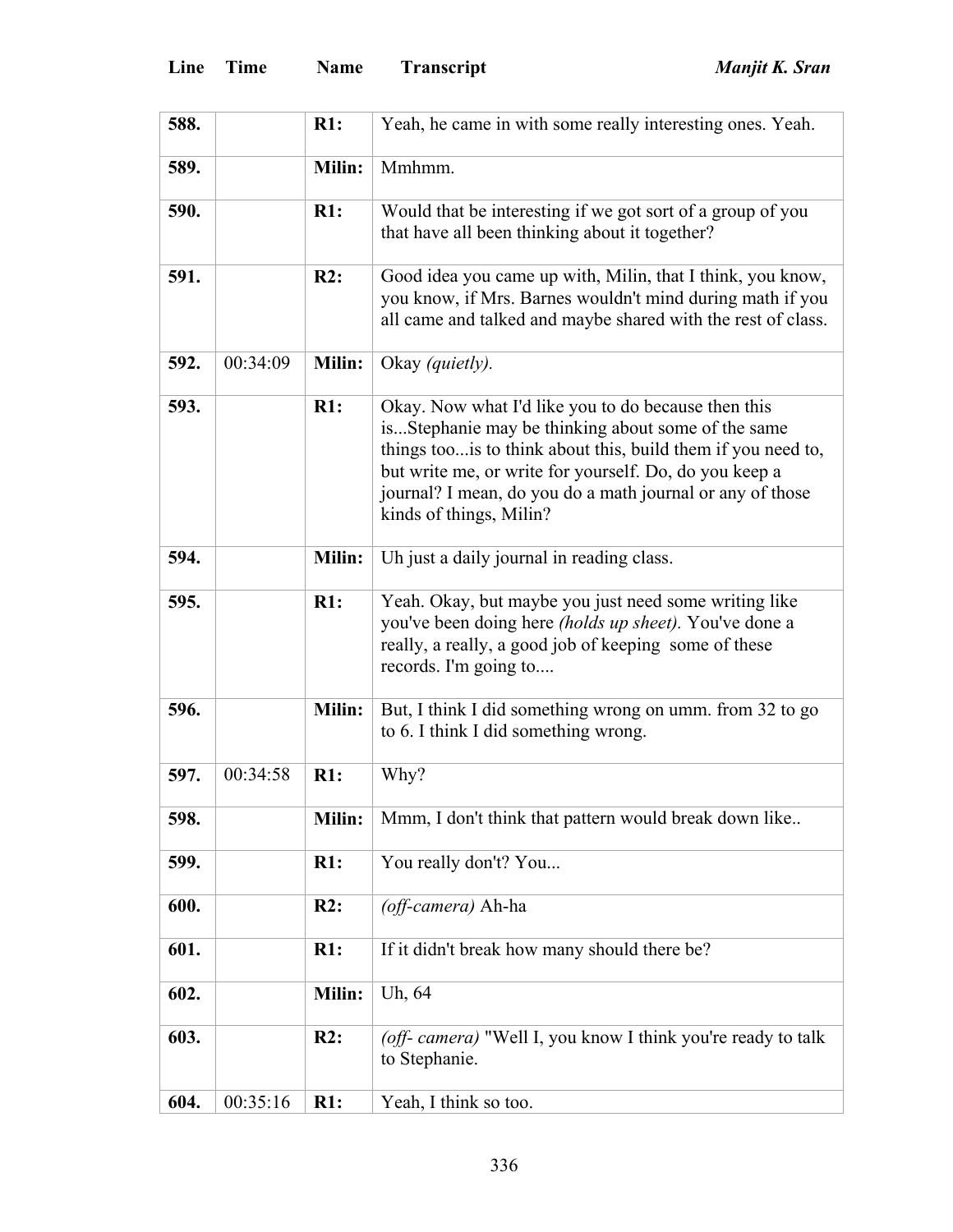| 605. |          | R2:    | (off-camera) And tell her what the problem is, so maybe the                                                                                                                                                                                     |
|------|----------|--------|-------------------------------------------------------------------------------------------------------------------------------------------------------------------------------------------------------------------------------------------------|
|      |          |        | two of you can come up with something to share with us<br>next time, Milin.                                                                                                                                                                     |
| 606. |          | Milin: | Mmhmm.                                                                                                                                                                                                                                          |
| 607. |          | R2:    | (off-camera) Okay?                                                                                                                                                                                                                              |
| 608. |          | R1:    | The other thing is that I'd like you to share with Stephanie<br>is-Stephanie hasn't been working on this problem                                                                                                                                |
| 609. |          | R2:    | (off-camera) Yeah, I'd like her to work on it.                                                                                                                                                                                                  |
| 610. |          | R1:    | This is a new one. And if we're going to come back and talk<br>together, it's only fair that she's had a chance to try some of<br>these too. Is that right?                                                                                     |
| 611. |          | Milin: | Mmhmm                                                                                                                                                                                                                                           |
| 612. |          | R1:    | And so your questions—You were interested in checking<br>out with the towers of six?                                                                                                                                                            |
| 613. | 00:35:50 | Milin: | My guesses are 50, if I was right the first time, or 64.                                                                                                                                                                                        |
| 614. |          | R1:    | 50 or 64 (writes on sheet)Now with the towers of three<br>with three colors, you said your guess (circles answer<br>written for towers of 3s with 3 colors on list) was 25, if you<br>were right the first time. But if the family thing works? |
| 615. | 00:36:13 | Milin: | It's probably not going to work with this (points to towers<br>with 3 colors), but it's going to work with this (points to<br>lowers with 2 colors) I'm pretty sure of that.                                                                    |
| 616. |          | R1:    | Yeah, yeah, yeah, yeah, yeah. But you were saying that this<br>(points to the lowers of 2s with 3 colors) turned out to be<br>nine.                                                                                                             |
| 617. |          | Milin: | Mmhmm—-somehow (laughs).                                                                                                                                                                                                                        |
| 618. |          | R1:    | Well, because you put a—because you did it like a family.<br>Isn't that right? Is that right?                                                                                                                                                   |
| 619. |          | Milin: | Uh-uh (disagrees).                                                                                                                                                                                                                              |
| 620. | 00:36:34 | R1:    | Oh! It's different for the family. Your families had hats                                                                                                                                                                                       |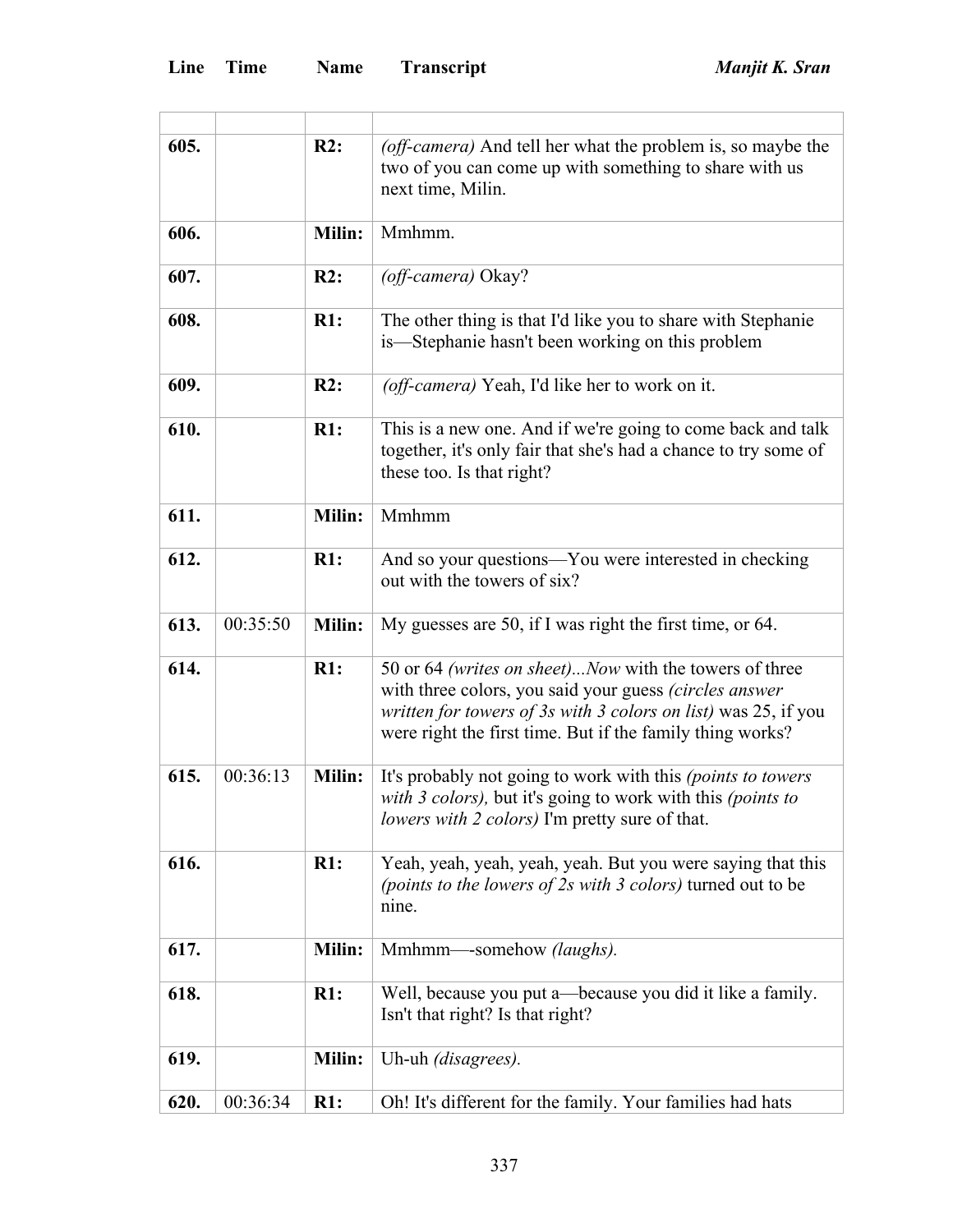|      |          |        | instead of bottoms for this one, don't they? Yeah. So it's<br>slightly                                                                                                                                                                                                                                                                                                                                                     |
|------|----------|--------|----------------------------------------------------------------------------------------------------------------------------------------------------------------------------------------------------------------------------------------------------------------------------------------------------------------------------------------------------------------------------------------------------------------------------|
| 621. |          | Milin: | Yeah, but they can have other kinds of hats too.                                                                                                                                                                                                                                                                                                                                                                           |
| 622. |          | R1:    | Could they?                                                                                                                                                                                                                                                                                                                                                                                                                |
| 623. |          | Milin: | So                                                                                                                                                                                                                                                                                                                                                                                                                         |
| 624. |          | R1:    | Yeah, yeah-Okay, and so this came from 3 (points to the<br>lowers of 2s with 3colors), and it turned into 9.                                                                                                                                                                                                                                                                                                               |
| 625. |          | Milin: | And nine came from that. And for nine, who knows?                                                                                                                                                                                                                                                                                                                                                                          |
| 626. |          | R1:    | Well, yeah. You were saying though that, uh, that one of<br>them turned out to havethree hats. It was this one here<br>(pulls out tower with red cube on top of yellow cube). And it<br>came over, and it had a yellow hat <i>(holds onto tower with</i><br>yellow/red/white, from bottom to top), and it had a red hat<br>(holds onto tower with yellow. red. red, from bottom to top).<br>Could it have had another one? |
| 627. |          | Milin: | White.                                                                                                                                                                                                                                                                                                                                                                                                                     |
| 628. |          | R1:    | Really, what would it have looked like?                                                                                                                                                                                                                                                                                                                                                                                    |
| 629. |          | Milin: | A red, yellow, and a white on top of it.                                                                                                                                                                                                                                                                                                                                                                                   |
| 630. |          | R1:    | Or a yellow, red, and a white. Is that right?                                                                                                                                                                                                                                                                                                                                                                              |
| 631. |          | Milin: | Yeah.                                                                                                                                                                                                                                                                                                                                                                                                                      |
| 632. |          | R1:    | And which would it have been? A yellow, a red                                                                                                                                                                                                                                                                                                                                                                              |
| 633. |          | Milin: | And then another white.                                                                                                                                                                                                                                                                                                                                                                                                    |
| 634. | 00:38:24 | R1:    | and then a white (builds lower with yellow, red. white,<br><i>from bottom to top</i> ). So it cameit, it ended up with 3.<br>Yeah.                                                                                                                                                                                                                                                                                         |
| 635. |          | Milin: | See, but that's only if you have a bottom, but you might<br>have more or less.                                                                                                                                                                                                                                                                                                                                             |
| 636. |          | R1:    | Yeah, you might. So, we're leaving you with a real question<br>there. Do you think you and Stephanie can work on that one<br>some together?                                                                                                                                                                                                                                                                                |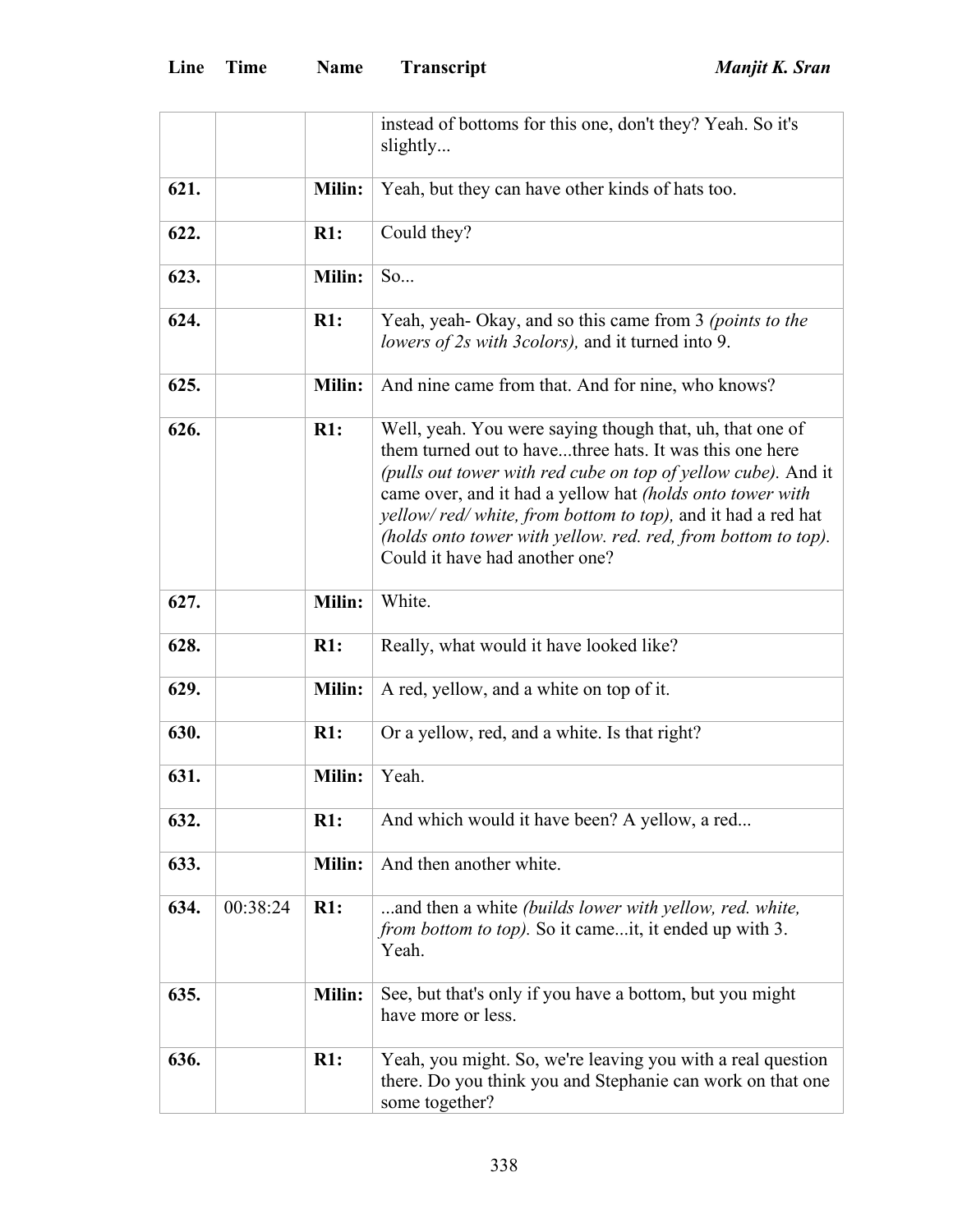F

 $\overline{\phantom{a}}$ 

| 637. |          | Milin: | Mmhmm.                                                                                                                                                                                                                               |
|------|----------|--------|--------------------------------------------------------------------------------------------------------------------------------------------------------------------------------------------------------------------------------------|
| 638. |          | R1:    | Okay, what do you need to take with you?                                                                                                                                                                                             |
| 639. |          | Milin: | Umm.                                                                                                                                                                                                                                 |
| 640. |          | R1:    | Anything?                                                                                                                                                                                                                            |
| 641. |          | Milin: | Not really.                                                                                                                                                                                                                          |
| 642. |          | R1:    | You have Unifix cubes in your room, in case you need 'em<br>to prove to each other things?                                                                                                                                           |
| 643. |          | Milin: | No.                                                                                                                                                                                                                                  |
| 644. |          | R2:    | (off-camera) Let him take them.                                                                                                                                                                                                      |
| 645. |          | R1:    | Let's, shall we, let me, let's pack up your, uh, your 3 colors<br>because if you're going to be talking to Stephanie, you're<br>going to have to show her what you're talking about. Okay?<br>(starts packing Unifix cubes into bag) |
| 646. |          | Milin: | Mmhmm.                                                                                                                                                                                                                               |
| 647. |          | R1:    | Okay, and, umm                                                                                                                                                                                                                       |
| 648. |          | Milin: | Then I'm going to need the 6 color ones, of course.                                                                                                                                                                                  |
| 649. |          | R1:    | Well, everything you brought. Can you just do with these<br>yellows, and reds, and whites? Is that right?                                                                                                                            |
| 650. |          | Milin: | Mmhmm.                                                                                                                                                                                                                               |
| 651. |          | R1:    | Okay, uh, and is this the paper you need to take? (holds up<br>sheet)                                                                                                                                                                |
| 652. |          | Milin: | Uh, yeah. That's the question one.                                                                                                                                                                                                   |
| 653. |          | R1:    | Yeah, uh, it's towers of six with two colors, and towers of<br>three with                                                                                                                                                            |
| 654. | 00:39:35 | Milin: | With a question.                                                                                                                                                                                                                     |
| 655. |          | R1:    | with three colors. Okay? Milin, I thank you so much for<br>coming back today,                                                                                                                                                        |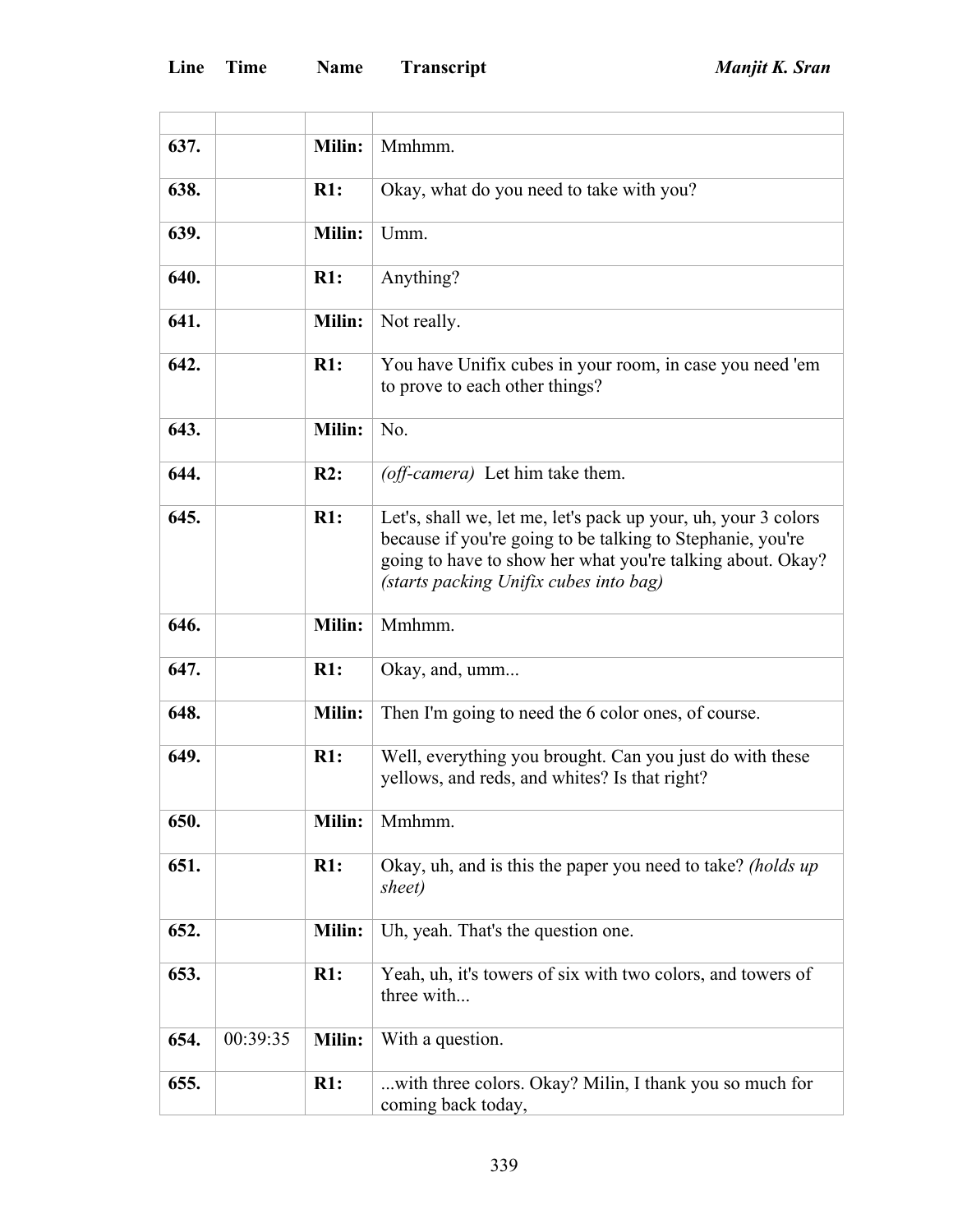|      |                | and cutting your lunch so early. That was really                                                                                                                                                                                                                                                                                                         |
|------|----------------|----------------------------------------------------------------------------------------------------------------------------------------------------------------------------------------------------------------------------------------------------------------------------------------------------------------------------------------------------------|
| 656. | Milin:         | Well, we were going to go out in a minute or two probably,                                                                                                                                                                                                                                                                                               |
|      |                | so(puts sheet                                                                                                                                                                                                                                                                                                                                            |
|      |                | <i>into bag)</i>                                                                                                                                                                                                                                                                                                                                         |
| 657. | R1:            | Yeah, yeah. You're going to put that down in there?                                                                                                                                                                                                                                                                                                      |
| 658. | Milin:         | It's not like I missed my lunch.                                                                                                                                                                                                                                                                                                                         |
| 659. | R1:            | You got it! Yeah. Okay, what can we do here? {continues<br>packing bag)                                                                                                                                                                                                                                                                                  |
| 660. | Milin:         | I put tape on it.                                                                                                                                                                                                                                                                                                                                        |
| 661. | R1:            | Mmhmm.                                                                                                                                                                                                                                                                                                                                                   |
| 662. | Milin:         | That's the only thing I could think of.                                                                                                                                                                                                                                                                                                                  |
| 663. | R1:            | Sure. Yeah, because it was just so full. Yeah. Okay, now,<br>I'm goingDo you mind if I just keep this one? (holds up<br><i>sheet</i> ) This was your answer from last time. Okay, let me<br>give it to Amy 'cause she keeps all my papers so that I don't<br>lose 'em. I'm, I'm not near as good as you is at keeping all<br>this stuff, together. Okay? |
| 664. | Milin:         | <i>(bag bulges open)</i> Oh, no.                                                                                                                                                                                                                                                                                                                         |
| 665. | R1:            | You may have to askOh, look. Do you know what we<br>have?                                                                                                                                                                                                                                                                                                |
| 666. | R3:            | (walks up to table with tape, Milin laughs) Super tape. Let's<br>try this.                                                                                                                                                                                                                                                                               |
| 667. | R1:            | Milin will never get back in.                                                                                                                                                                                                                                                                                                                            |
| 668. | <b>R3:</b>     | Now, let's see. Do we need a scissor to cut this?                                                                                                                                                                                                                                                                                                        |
| 669. | R <sub>2</sub> | (off-camera) No. It's tear-through.                                                                                                                                                                                                                                                                                                                      |
| 670. | R3:            | Ohthank you. I love the way she does that. And I think if<br>we do it maybe this way it would be better?                                                                                                                                                                                                                                                 |
| 671. | R1:            | Yeah, don't you think?                                                                                                                                                                                                                                                                                                                                   |
| 672. | R3:            | I think so. Let's make it nice and tight (puts tape on bag)                                                                                                                                                                                                                                                                                              |